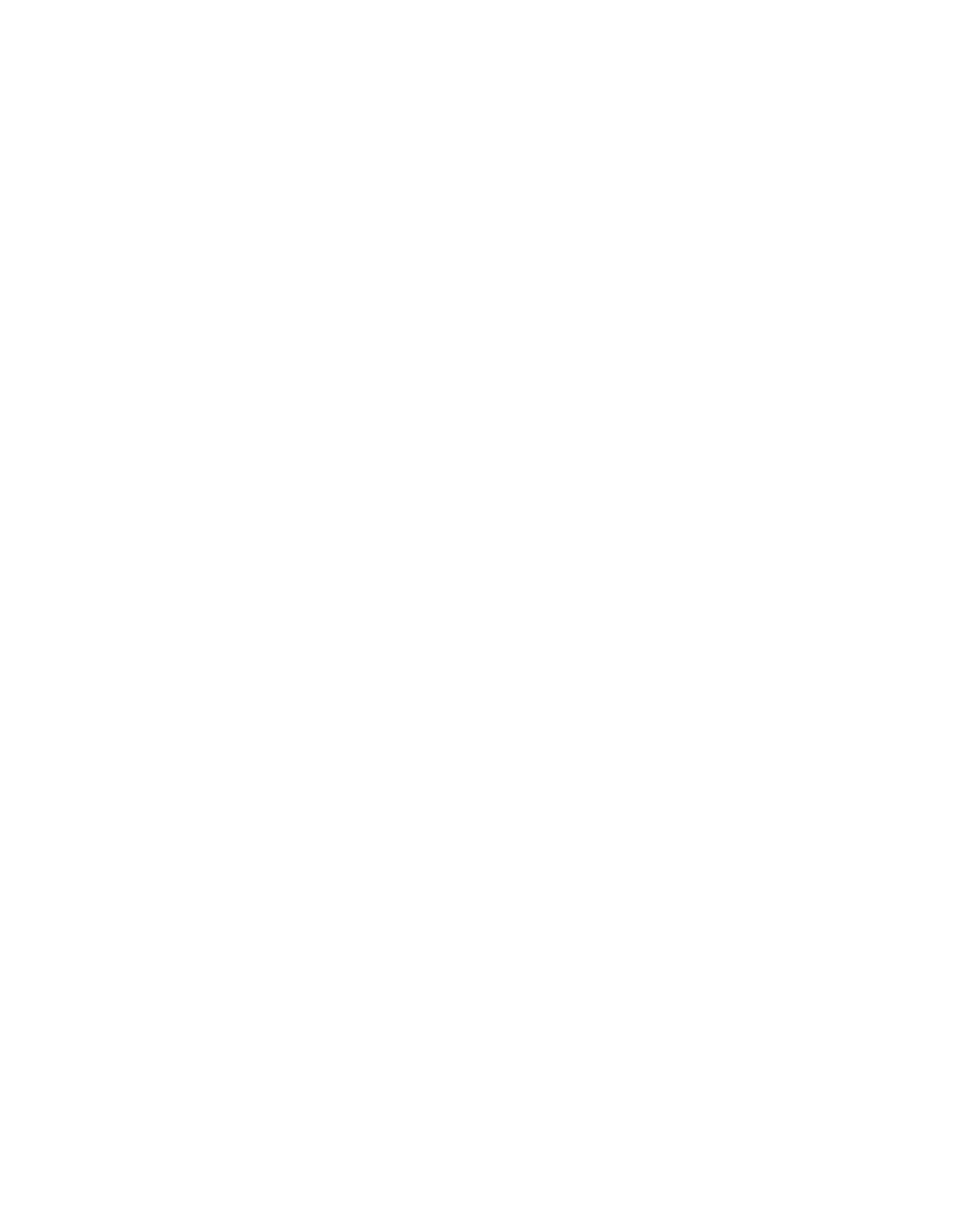

## **Table of Contents**

| $\mathbf{1}$ . |     |       |  |  |  |
|----------------|-----|-------|--|--|--|
| 2.             |     |       |  |  |  |
|                | 2.1 |       |  |  |  |
|                | 2.2 |       |  |  |  |
|                | 2.3 |       |  |  |  |
|                | 2.4 |       |  |  |  |
|                | 2.5 |       |  |  |  |
|                | 2.6 |       |  |  |  |
| 3.             |     |       |  |  |  |
|                | 3.1 |       |  |  |  |
|                | 3.2 |       |  |  |  |
|                | 3.3 |       |  |  |  |
|                |     | 3.3.1 |  |  |  |
|                |     | 3.3.2 |  |  |  |
|                |     | 3.3.3 |  |  |  |
|                |     | 3.3.4 |  |  |  |
|                |     | 3.3.5 |  |  |  |
|                |     | 3.3.6 |  |  |  |
|                |     | 3.3.7 |  |  |  |
|                | 3.4 |       |  |  |  |
|                |     | 3.4.1 |  |  |  |
|                |     |       |  |  |  |
|                | 3.5 |       |  |  |  |
|                |     | 3.5.1 |  |  |  |
|                |     | 3.5.2 |  |  |  |
|                |     |       |  |  |  |
|                |     |       |  |  |  |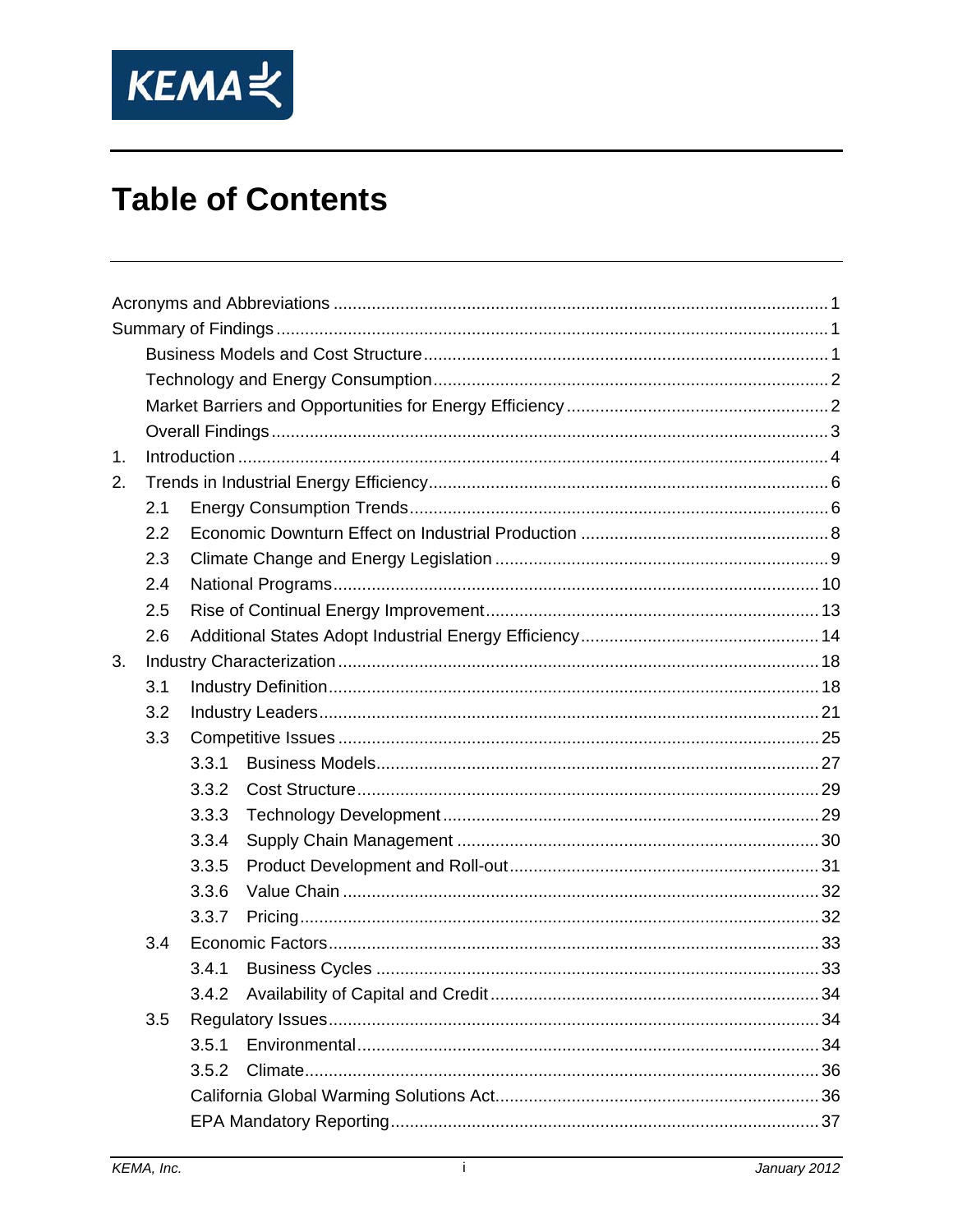

## **Table of Contents**

|                |     | 3.5.3 |                                                                                  |  |  |
|----------------|-----|-------|----------------------------------------------------------------------------------|--|--|
|                | 3.6 |       |                                                                                  |  |  |
|                |     |       |                                                                                  |  |  |
| $\mathbf{4}$ . |     |       |                                                                                  |  |  |
|                | 4.1 |       |                                                                                  |  |  |
|                | 4.2 |       | Glass Industry: Energy Consumption by End Use and Energy Efficiency Potential 43 |  |  |
|                | 4.3 |       |                                                                                  |  |  |
|                | 4.4 |       |                                                                                  |  |  |
|                |     | 4.4.1 |                                                                                  |  |  |
|                |     | 4.4.2 |                                                                                  |  |  |
|                |     | 4.4.3 |                                                                                  |  |  |
| 5.             |     |       |                                                                                  |  |  |
|                | 5.1 |       |                                                                                  |  |  |
|                | 5.2 |       |                                                                                  |  |  |
|                |     | 5.2.1 |                                                                                  |  |  |
|                |     | 5.2.2 |                                                                                  |  |  |
|                |     | 5.2.3 |                                                                                  |  |  |
|                |     | 5.2.4 |                                                                                  |  |  |
|                | 5.3 |       |                                                                                  |  |  |
|                |     | 5.3.1 |                                                                                  |  |  |
| 6.             |     |       |                                                                                  |  |  |
|                | 6.1 |       |                                                                                  |  |  |
|                | 6.2 |       |                                                                                  |  |  |
| 7 <sub>1</sub> |     |       |                                                                                  |  |  |

#### **List of Figures**

| Figure 2: U.S. Trends in Industrial Energy Intensity Delivered Energy, 1985-20047       |  |
|-----------------------------------------------------------------------------------------|--|
| Figure 3: U.S: Energy-Related CO <sub>2</sub> Emissions by End-Use Sector, 1990-2007 10 |  |
|                                                                                         |  |
| Figure 5: Examples of National and Regional Continual Energy Improvement Programs13     |  |
| Figure 6: Utility Energy Efficiency Policies and Programs, 2006 vs. 2007+15             |  |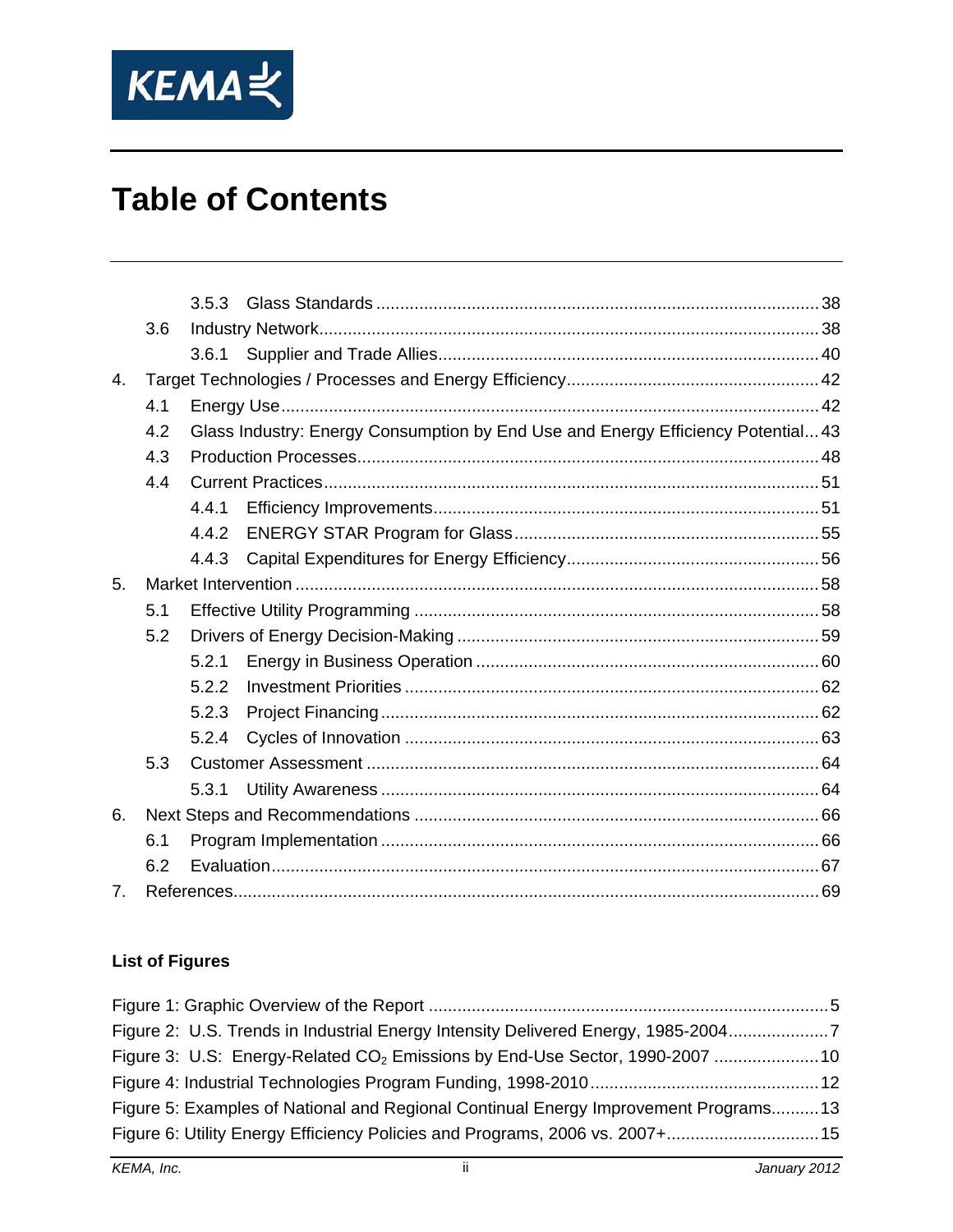

## **Table of Contents**

| Figure 12: Glass Container Manufacturers: Electric Consumption by End Use45                   |  |
|-----------------------------------------------------------------------------------------------|--|
| Figure 13: Non-metallic Mineral Products (NAIC 327): Electric Energy Efficiency Potential  46 |  |
| Figure 14: Glass Container Manufacturers: Gas Consumption by End Use 47                       |  |
| Figure 15: Non-metallic Mineral Products (NAIC 327): Gas Energy Efficiency Potential48        |  |
|                                                                                               |  |

#### **List of Tables**

| Table 2: Percent Change in CO <sub>2</sub> Emissions among Largest Calif. Industrial Sectors, 2008-20108 |  |
|----------------------------------------------------------------------------------------------------------|--|
|                                                                                                          |  |
| Table 4: Glass Manufacturing in NAICS Code 327 - Non-Metallic Mineral Manufacturing18                    |  |
|                                                                                                          |  |
|                                                                                                          |  |
|                                                                                                          |  |
| Table 8: Minimum Payback Requirements for Investment in Energy Efficiency62                              |  |
| Table 9: Self-reported Manufacturer's Awareness of the Utility-funded Energy Efficiency                  |  |
|                                                                                                          |  |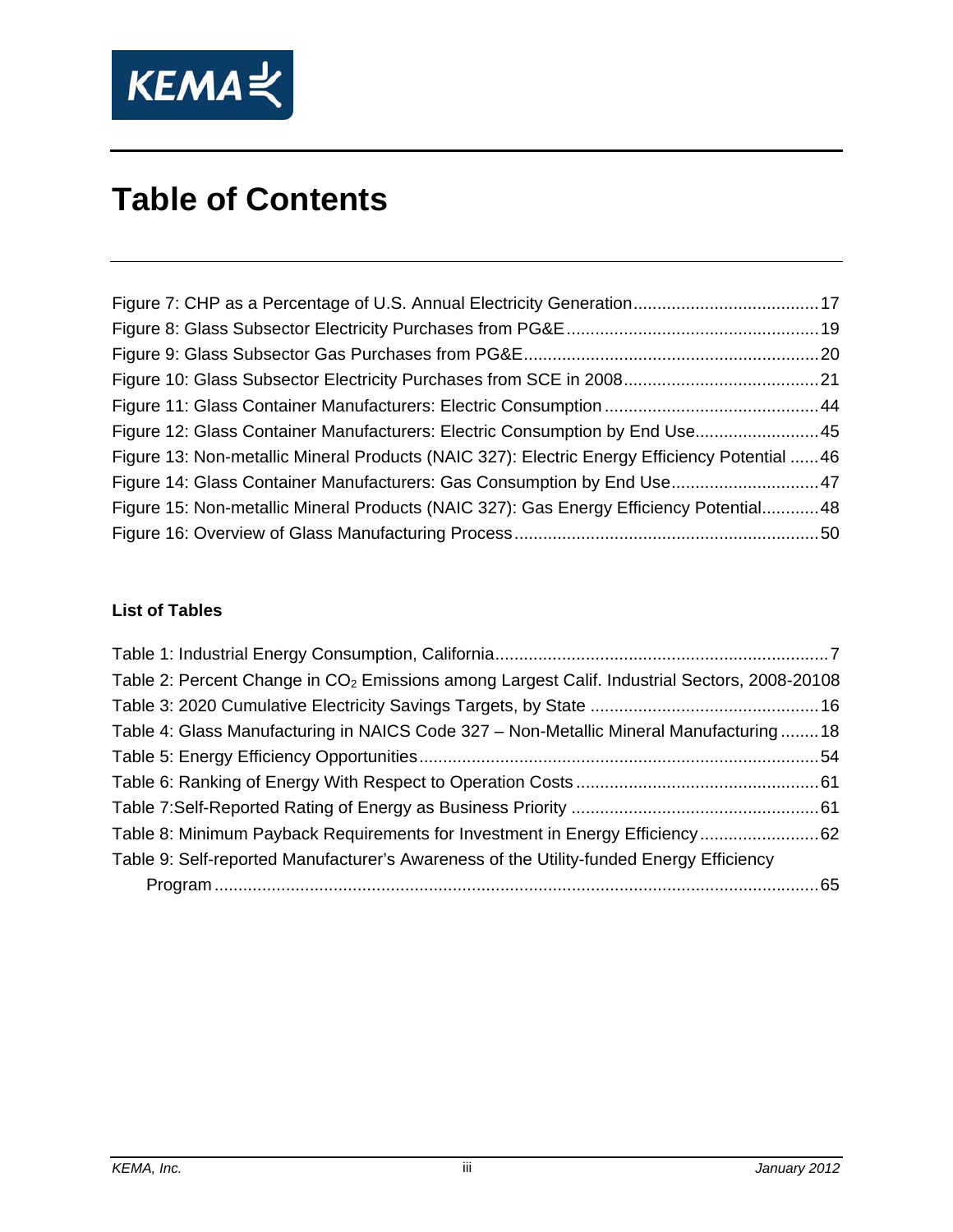

## **Acronyms and Abbreviations**

| AB32              | Assembly Bill 32 the Global Warming Solutions Act |
|-------------------|---------------------------------------------------|
| <b>ACEEE</b>      | American Council for an Energy Efficiency Economy |
| <b>AMO</b>        | <b>Advanced Manufacturing Office</b>              |
| ARB               | California Air Resources Board                    |
| Btu               | <b>British thermal unit</b>                       |
| CAA               | Clean Air Act                                     |
| CWA               | <b>Clean Water Act</b>                            |
| CO <sub>2</sub>   | carbon dioxide                                    |
| CO <sub>2</sub> e | carbon-dioxide equivalent                         |
| <b>GHG</b>        | greenhouse gas                                    |
| GWh               | gigawatt-hour(s)                                  |
| <b>HMO</b>        | health-maintenance organization                   |
| <b>ESA</b>        | <b>Endangered Species Act</b>                     |
| kWh               | kilowatt-hour                                     |
| LBNL              | Lawrence Berkeley National Laboratory             |
| <b>MBtu</b>       | million British thermal unit                      |
| <b>NAICS</b>      | North American Industry Classification System     |
| O&M               | operations and maintenance                        |
| PG&E              | Pacific Gas and Electric Company                  |
| R&D               | research and development                          |
| <b>RCRA</b>       | Resource Conservation and Recovery Act            |
| <b>SCE</b>        | Southern California Edison Company                |
| <b>TBtu</b>       | trillion British thermal unit                     |
| <b>VSD</b>        | variable speed drive                              |
| U.S.              | <b>United States</b>                              |
| USGS.             | <b>U.S. Geological Survey</b>                     |
| U.S. EPA          | U.S. Environmental Protection Agency              |
| U.S. DOE          | U.S. Department of Energy                         |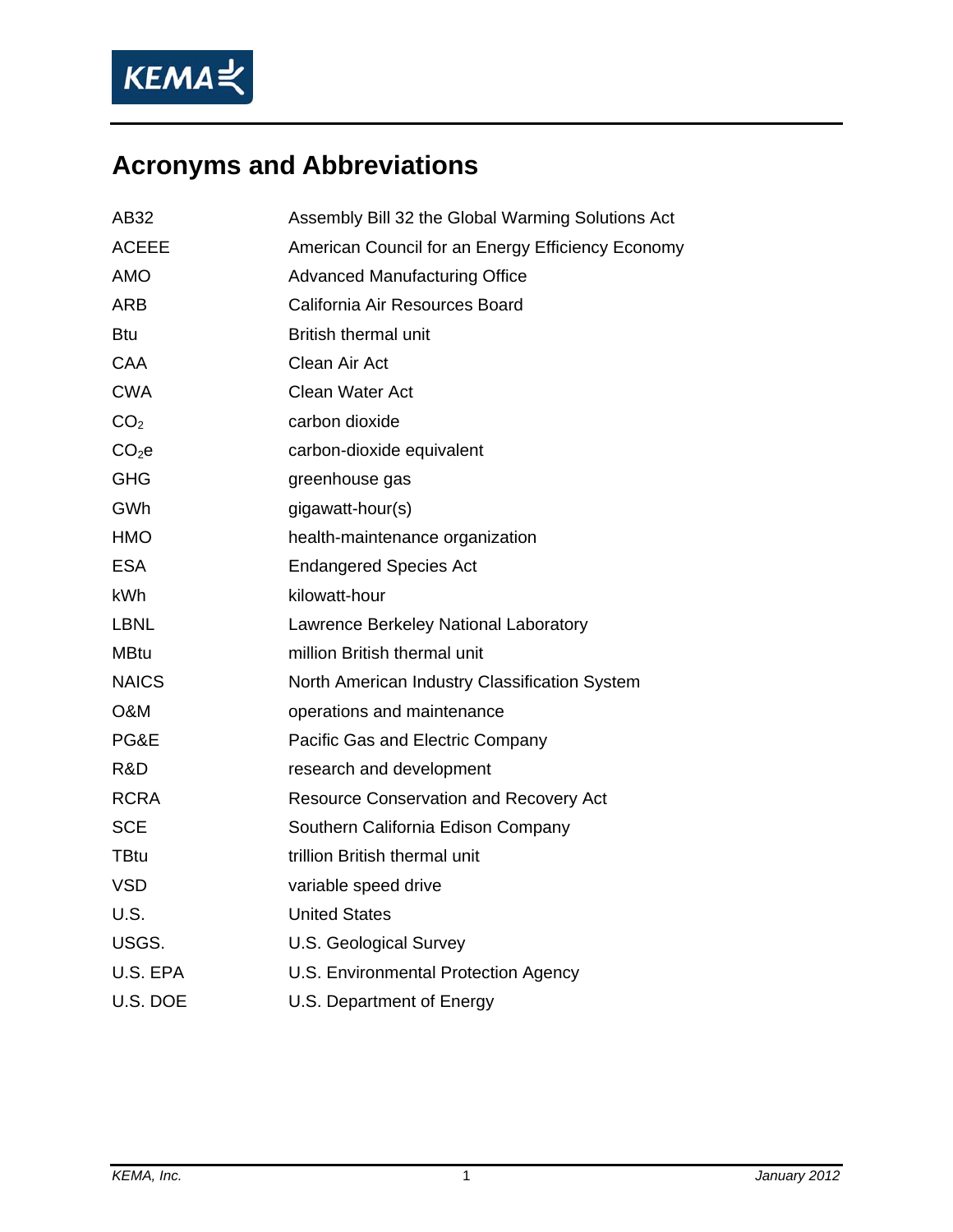

## **Summary of Findings**

Glass producers take raw inputs of high-quality sand (silica), limestone, soda ash, and/or cullet (crushed recycled glass), then blend, melt, refine, and form the product into glass. Glass manufacturing is classified using North American Industry Classification System (NAICS) code 3272, part of the non-metallic mineral product manufacturing. The glass industry is mainly divided into three sectors: flat glass manufacturing, container glass manufacturing and fiberglass manufacturing. Thirteen large glass-manufacturing plants operate in California: three flat glass manufacturing, five container glass manufacturing, four fiberglass manufacturing, and one specialty fiberglass facility.<sup>1</sup>

The glass industry has a concentrated market structure where a few key players control most of the market share. Energy is considered an integral component to the glass manufacturing process and typically ranks as the second or third highest operating cost. Based on primary research conducted with California glass customers, the results suggest that most customers employ low or no cost activities to decrease energy costs. Because the industry is concentrated, there are opportunities to reach out to the sophisticated customers by providing continual energy improvement programs. The utilities can create the largest impact in this sector by honing in on the major customers and creating customized energy efficiency programs.

### **Business Models and Cost Structure**

The glass industry is dominated by set of large manufacturers active primarily in the flat-glass and glass-container sectors. Smaller specialty producers focus on niche products that require more complicated custom processes. The large flat-glass and glass-container manufacturers are multinational companies with steady to moderate competition. Due to high transportation cost of glass products, these companies operate locally or regionally and have long-term contracts. The operation practices in these sectors focus on keeping the production processes simple and uniform since the production volumes are usually large. Since the start-up cost in this industry is high, newcomers are at a disadvantage when competing for business with the already established players. The largest customers of flat glass and glass container manufacturers are the automotive, construction, and food and beverage industries. The glass manufacturers are subject to competition through the import market and face competition from

 $\overline{a}$ 

<sup>&</sup>lt;sup>1</sup> California Air Resources Board. 2010. 2009 Glass Manufacturers Surveys, Summary of Selected Results. October 2010.

http://www.arb.ca.gov/cc/glass/docs/glasssurveys.PDF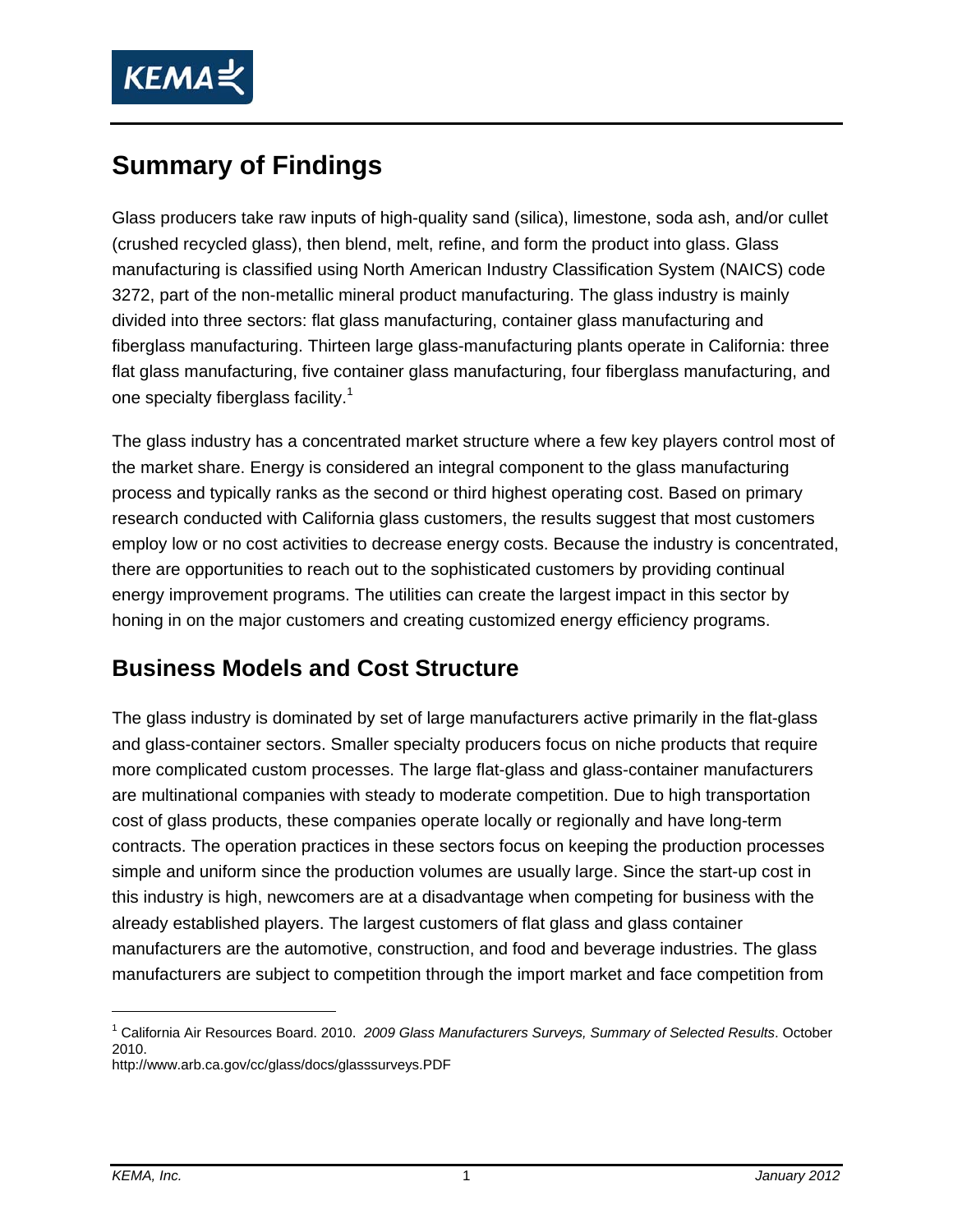

plastic and metal producers. Since these glass manufacturers usually serve clients that require products that meet government mandated safety requirements, price can be a differentiator; however, quality and reliability are also important. The specialty glass manufacturers occupy a narrow and very specialized segment of the market. Success in this sector depends on producing high quality custom products, as well as expertise and production capacity to meet customer's needs. While profit margins may be higher, production volume is much lower than the large manufacturers.

## **Technology and Energy Consumption**

Technology can be a differentiator in the glass industry and could help drive down production costs. One of the areas of technological innovation may be in the transportation of glass products. Glass manufacturers bear heavy cost when transporting glass to clients. Innovation toward making durable and lighter glass drives down the transportation cost. More durable and lighter glass may also help glass manufacturers deal with the competition faced by plastic and metal manufacturers.

Manufacturers are looking to increase the amount of cullet used in their glass production. Using higher amounts of cullet lowers the melter temperature and energy usage during the glass melting process. This practice is also driven by a government mandated recycling law which requires manufactures to use certain amount of cullet in their glass production process.

The glass melting process which takes in the furnace is the most energy intensive process in the glass manufacturing process. Opportunities to use the waste heat from the furnaces as heat source reduce overall energy needs.

## **Market Barriers and Opportunities for Energy Efficiency**

The glass industry has been hard hit due to the recession. The major clients of the flat glass and fiberglass manufacturers tend to be automotive and construction industries which have cyclical business models, and these industries have been going in a downward economic trend. The glass container industry, however, has managed to stay afloat through the economic downturns. The container manufacturers mostly serves the food and beverage industry, which has remained steady despite a down economy.

Glass manufacturers are risk averse when it comes to changing proven equipment or processes. From interviews and a customer forum, most respondents acknowledged that new *unproven* technologies face a strong barrier to adoption in this industry. This attitude does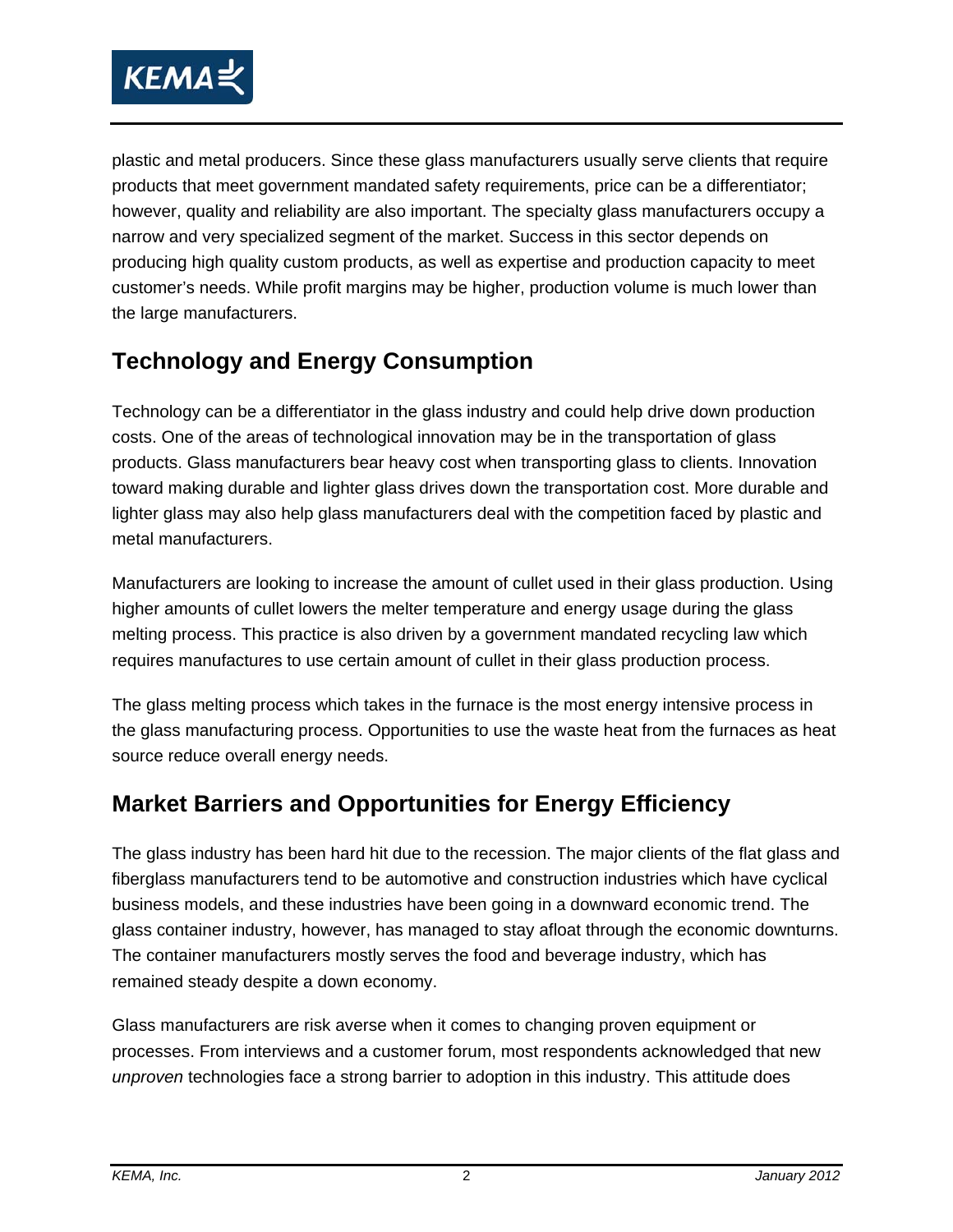

create barriers but it also provides opportunities for utility programs. The glass manufacturers are less willing to make major changes to key unit operations such as glass melters than to employ solutions that do not require intensive restructuring.

## **Overall Findings**

The following findings regarding improving the adoption of energy efficiency measures in the glass industry are based on the primary and secondary research presented in this report.

- Energy costs, particular natural gas, are major component of glass manufacturing costs. Customers are receptive to energy efficiency although it is not their primary focus. The best time to implement energy efficiency is during the periodic furnace rebuilding, approximately every eight years. As utilities are aware of the customers long-term plans, they can encourage the addition of energy efficiency during scheduled production down time.
- Low-cost and no-cost improvements through operational, maintenance, behavior are considered preferable to expending scarce capital. Programs that identify and support these improvements can tap new opportunities.
- Regulatory requirements, particularly maintaining air emissions permits, must be considered when implementing any energy efficient project. Projects that minimize this risk are more acceptable, such as installing efficient burners that could be removed if regulatory needs were not met.
- Utility program awareness could be significantly improved. Most customers interviewed had little contact with utility representatives and limited knowledge of programs.
- Collaboration between the industry, technical experts and the utility on energy efficiency presents a key opportunity to expand practices. Customers expressed interest in continuing the conversation started by this study as an ongoing dialogue between utilities and this industry.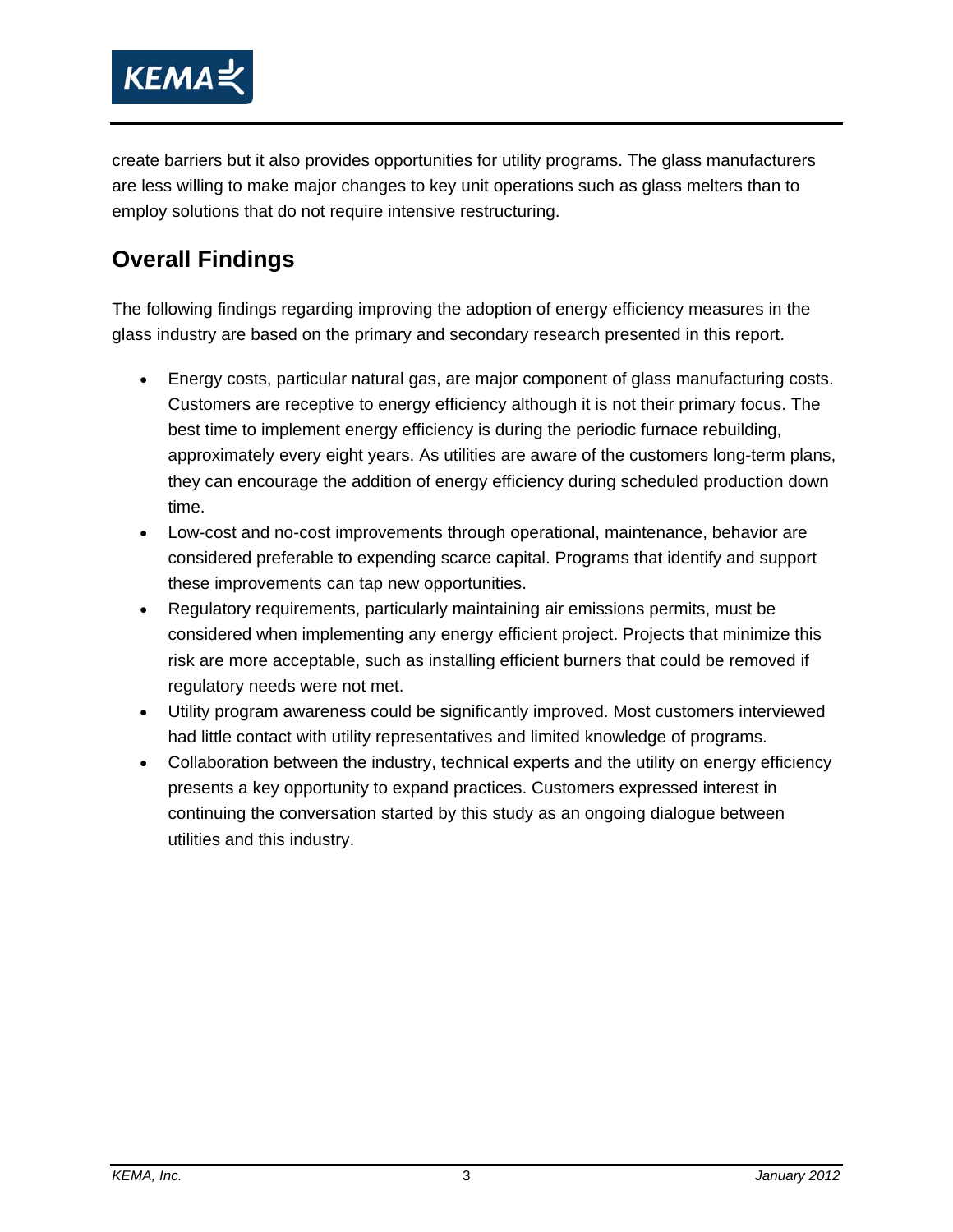

## **1. Introduction**

The industrial sector consumes over 30 percent of the nation's energy,<sup>2</sup> presenting enormous opportunities for energy efficiency<sup>3</sup> Many market forces beyond simple energy cost drive industrial customer decision making. Attaining a better understanding of the customer's world will assist Pacific Gas and Electric Company (PG&E) and Southern California Edison (SCE) in their design and implementation of industrial energy efficiency programs. Following upon a potential study developed in 2009 for PG&E, PG&E and SCE engaged energy-consulting firm KEMA, Inc. for the next phase to prepare market intelligence on seven key energy-intensive sub-segments.

The research objective is give PG&E and SCE staff study results to facilitate improved marketing of energy efficiency products and support face-to-face engagement of customers with those products. To address the objective of this study, the work was organized into key elements. These include:

- Perspectives about broad trends affecting California and the nation's industrial sectors (section 2)
- Detailed in-depth, industry-specific analysis of business and process drivers developed from secondary research (section 3)
- Energy usage, target technologies and process, and energy efficiency opportunities (section 4)
- Real-time perspectives and intelligence gained from key industry insiders through interviews and Webinar/Forum group discussions (section 5)
- Recommendations (section 6)
- Attachments with the interview and forum guides
- Utility-specific appendices containing proprietary data and customer information (Appendices).

In practice, these report elements are built stepwise—broad national trends inform industryspecific secondary research and industry-specific analysis informs the primary interviews and roundtable discussions. The outcome is a thorough research report intended to provide PG&E

http://www1.eere.energy.gov/industry/pdfs/webcast\_2009-0115\_introtoitp.PDF 3  $3$  U.S. Census Bureau, 2008.

 $\overline{a}$ 

<sup>2</sup> Quinn, Jim. 2009. *Introduction to the Industrial Technologies Program*. Save Energy Now Series Webinar. January 15.

http://www.census.gov/compendia/statab/2010/tables/10s0892.xls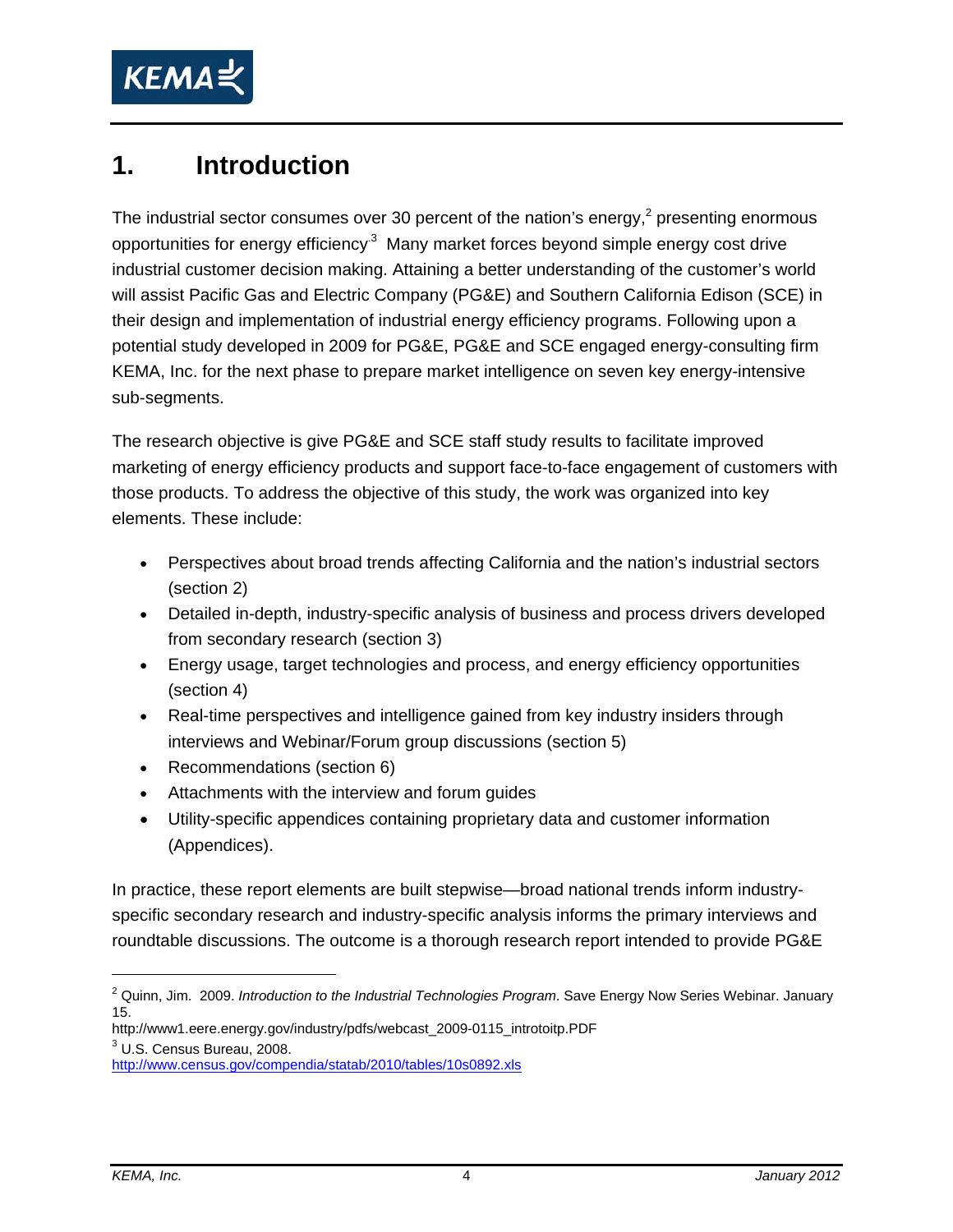

and SCE staff members the breadth necessary to position their industrial energy efficiency products optimally and the depth necessary to knowledgeably engage their customers.



#### **Figure 1: Graphic Overview of the Report**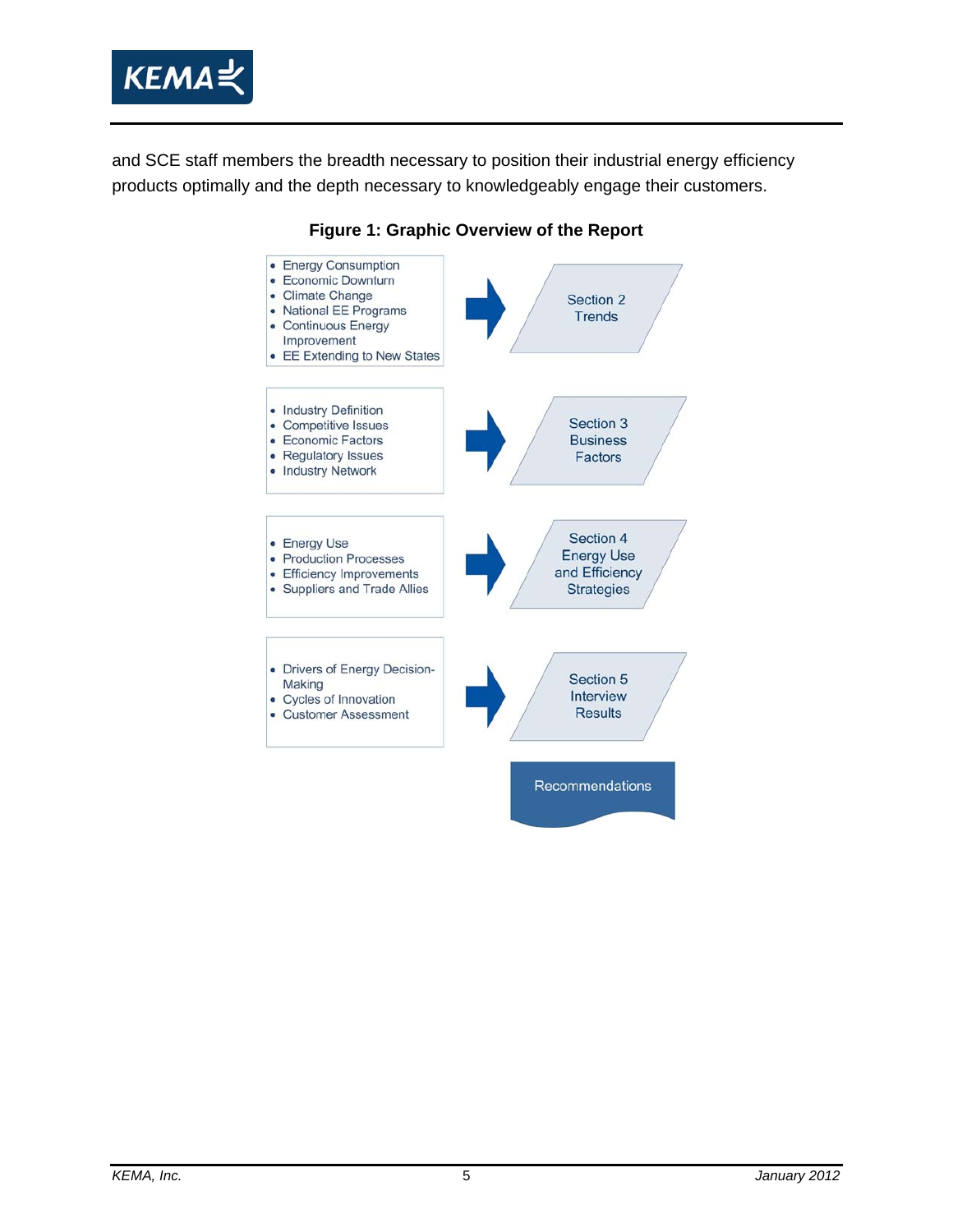

## **2. Trends in Industrial Energy Efficiency**

The industrial sector consumes an immense amount of energy, nearly 32 percent of total U.S. consumption in 2008, $4$  to produce goods and materials for wholesale and retail sales. In the past three decades, the overall energy efficiency of the industrial sector in the U.S. has increased dramatically. Energy efficiency potential savings have been estimated at 20 percent or more by 2020 nationally.<sup>5</sup> It has thus been an attractive target sector for utilities and government looking to reach new levels of energy savings through efficiency.

Changing energy markets and climate change policies are driving greater interest in energy efficiency technologies. Key trends discussed are energy consumption patterns; effect of the economic downturn on manufacturing; climate change and energy legislation; the rise of continuous energy improvement; energy efficiency adoption outside California and national energy efficiency programs; opportunities for combined heat and power. These trends are discussed in more detail below.

## **2.1 Energy Consumption Trends**

California ranked first in the nation in gross domestic product, at \$1891.4 billion in 2009. Table 1 shows the industrial energy consumption. California ranks only third in the nation for energy use, reflecting higher efficiency levels in the industrial sector.<sup>6</sup>

Figure 2 shows U.S. trends in industrial energy intensity over time. This figure shows that there has been a general trend since 1993 toward stable or slightly decreasing energy use, even while the economy prospered. More significantly, the energy intensity, or energy per unit of production, has been steadily increasing. Thus, the industrial sector has shown consistent improvement in reducing the amount of energy required to produce manufactured goods.

<sup>4</sup> U.S. Census Bureau, 2008. *Energy Consumption, by End-Use Sector*. http://www.census.gov/compendia/statab/2010/tables/10s0892.xls

<sup>5</sup> McKinsey & Co. 2009. *Unlocking Energy Efficiency in the U.S. Economy.* July.

http://www.mckinsey.com/clientservice/electricpowernaturalgas/downloads/\_energy\_efficiency\_exc\_summary.PDF U.S. Department of Energy, Energy Efficiency and Renewable Energy, State and Regional Partnerships. 2011. http://www1.eere.energy.gov/industry/states/state\_activities/map\_new.asp?stid=CA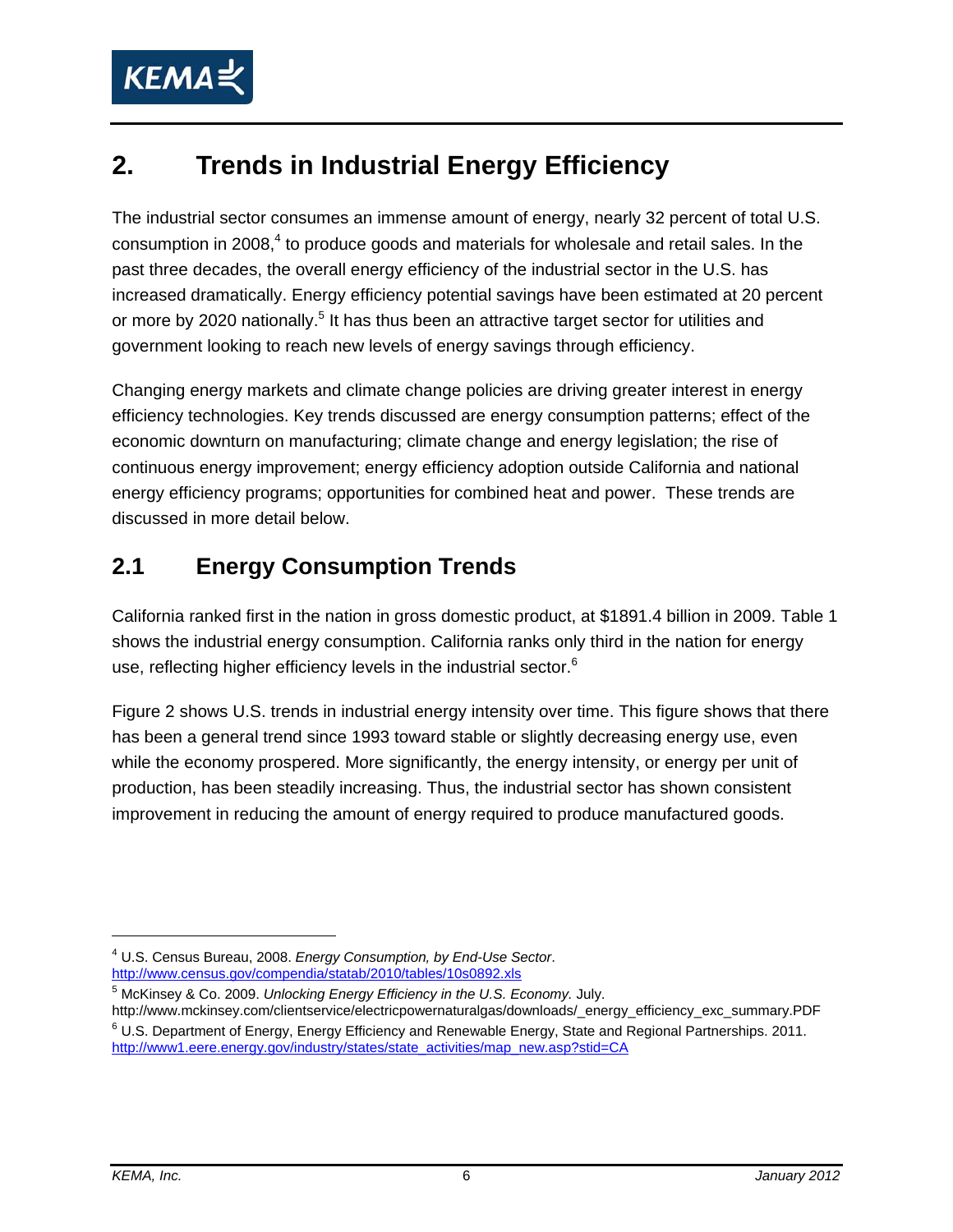

| Year | <b>California Industrial Energy</b><br><b>Consumption</b><br>(Trillion Btu) |
|------|-----------------------------------------------------------------------------|
| 2009 | 1,770                                                                       |
| 2008 | 1,955                                                                       |
| 2007 | 1,958                                                                       |
| 2006 | 1,979                                                                       |
| 2005 | 2,001                                                                       |
| 2004 | 2,053                                                                       |
| 2003 | 1,986                                                                       |
| 2002 | 1,999                                                                       |
| 2001 | 2,137                                                                       |
| 2000 | 2,132                                                                       |

#### **Table 1: Industrial Energy Consumption, California**

*Source: Energy Information Administration7*





<sup>7</sup> U.S.DOE. 2011. *State Energy Consumption Estimates 1960 through 2009*. DOE/EIA-0214(2009). June 2011. http://205.254.135.7/state/seds/sep\_use/notes/use\_print2009.PDF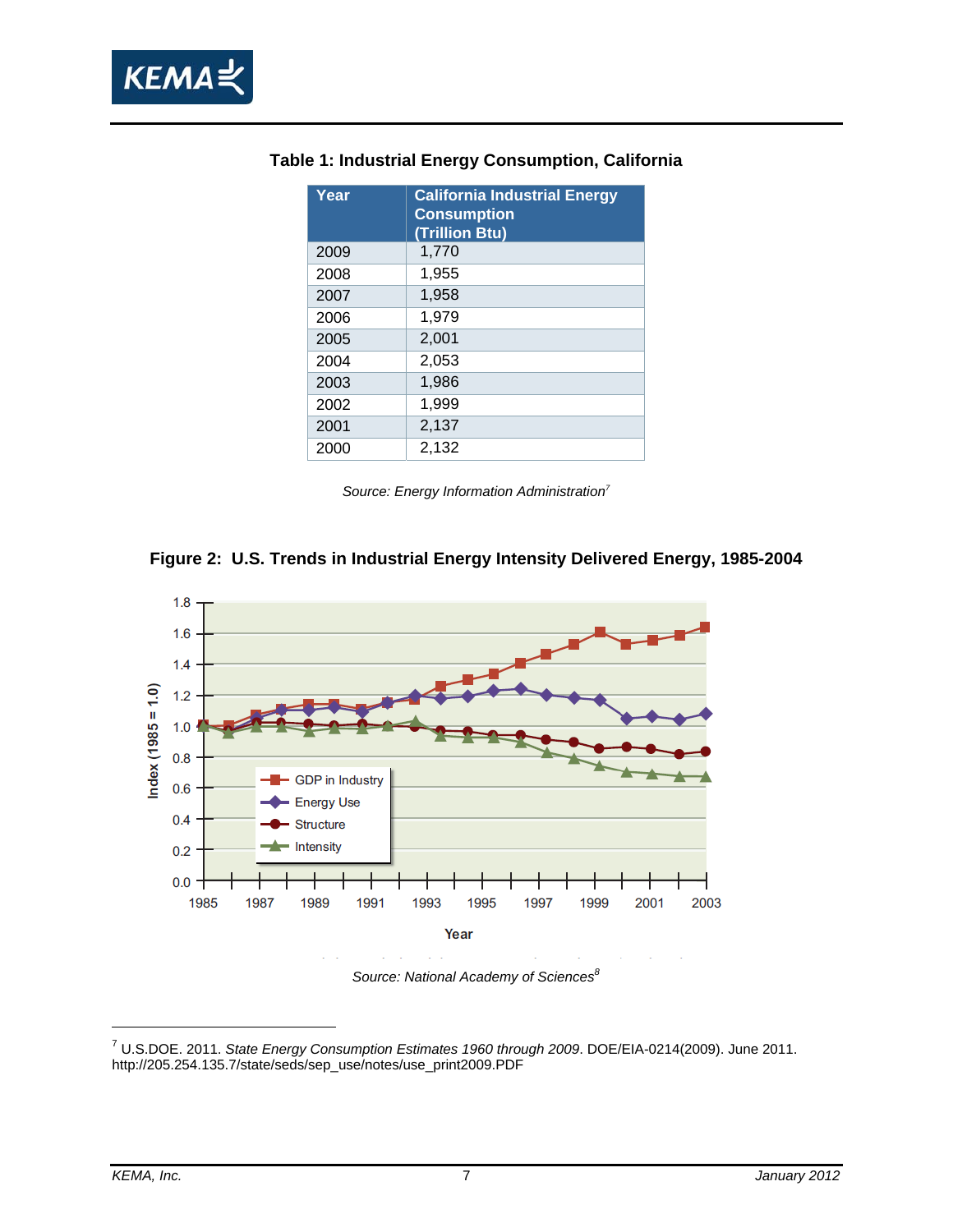

### **2.2 Economic Downturn Effect on Industrial Production**

Most U.S. industries experienced a sharp drop in production as demand for manufactured goods declined, starting in the last quarter of 2008. The glass industry experienced a reduction in demand for their products during the downturn. Domestic glassmaking began declining in the 1990s, and overall industry employment has declined 30 percent over the last nine years. $9$ 

A method of observing the economic downturn's effect in California is to consider trends in carbon emissions. Although multiple factors affect emissions, including energy efficiency and carbon reduction, dramatic short term changes do indicate likely reductions in production. According to analysis by research firm Thomson Reuters Point Carbon, an overall reduction of carbon emissions of 11 percent from 2008 to 2010 was observed among the 343 California facilities that must comply with California's cap-and-trade program. Table 2 displays the  $CO<sub>2</sub>$ emission changes by industrial sector. Facility closures was the major driver for cement, glass, pulp and paper industries' decline while chemicals sector emissions increased largely from a new hydrogen plant in SCE's territory.

#### Table 2: Percent Change in CO<sub>2</sub> Emissions among Largest Calif. Industrial Sectors, 2008-**2010**

| <b>CO2 Emissions</b><br>2008 vs. 2010 | <b>California Industrial</b><br><b>Sector</b> | <b>Notes</b>                                            |
|---------------------------------------|-----------------------------------------------|---------------------------------------------------------|
| $+21%$                                | Chemicals                                     | Driven by new \$80MM hydrogen facility in SCE territory |
| $+5%$                                 | Metals                                        | Increase in production                                  |
| $-34%$                                | Cement, lime and glass                        | Driven by facility closures                             |
| $-35%$                                | Pulp, paper and wood                          | Driven by facility closures                             |

*Source: Thomson Reuters Point Carbon10*

The economic recession is forcing businesses and governments to take a close look at initiatives that save money and do not require capital investments, such as the best practices

<sup>8</sup> National Academy of Sciences. 2010. *Real Prospects for Energy Efficiency in the United States*. National Academies Press.

 $9$ Uchitelle, Louis. 2010. "Glassmaking Thrives Offshore, but is Declining in U.S." New York Times, January 18 http://www.nytimes.com/2010/01/19/business/19glass.html

<sup>10</sup> Thomson Reuters Point Carbon. 2011. *California Emissions in 2010 Down by 11%.* August http://www.pointcarbon.com/aboutus/pressroom/1.1564622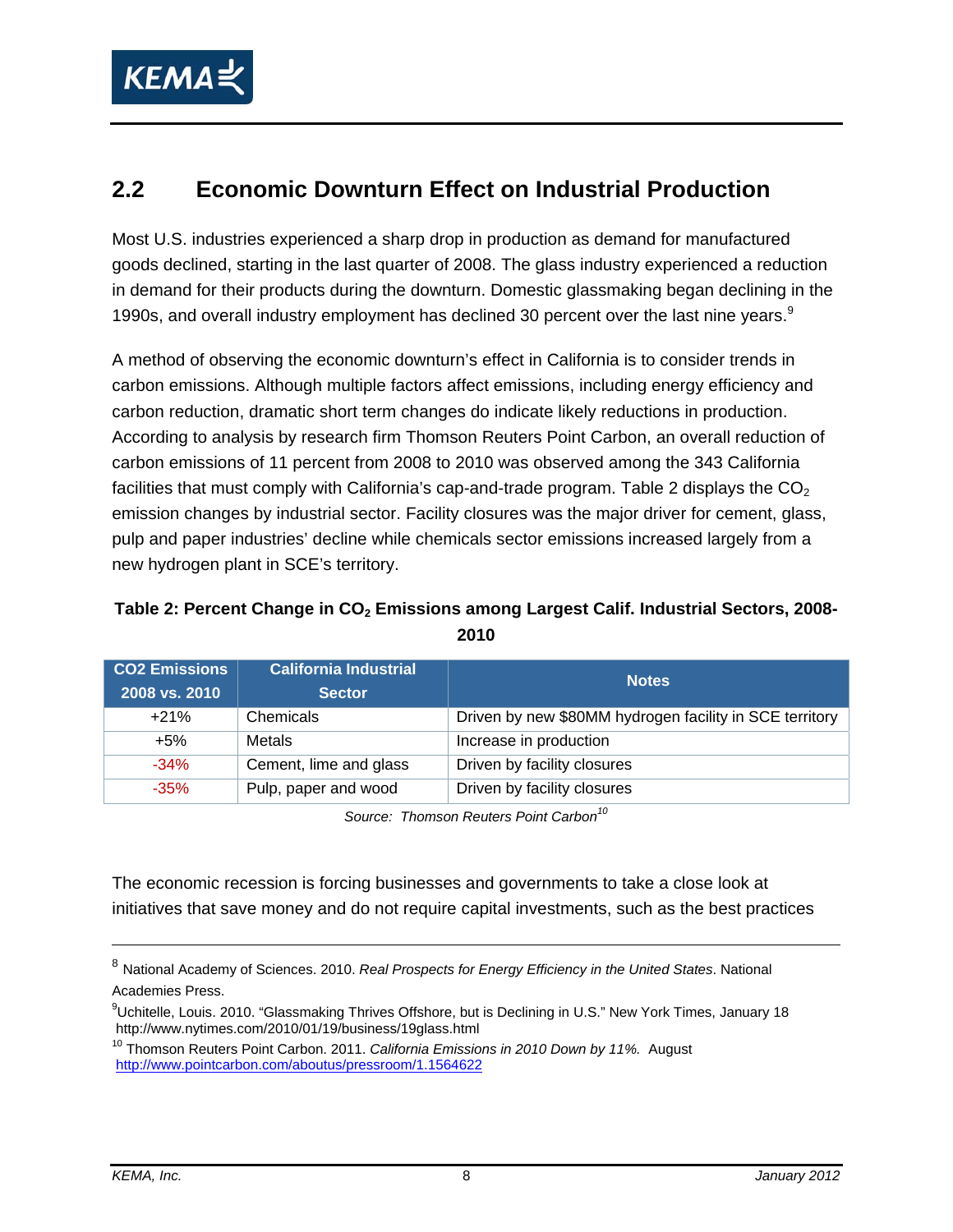

developed by the United States (U.S.) Department of Energy's (DOE) Advanced Manufacturing Office and through increased energy management systems, as discussed in the following sections.

## **2.3 Climate Change and Energy Legislation**

Industry's energy-related carbon-dioxide emissions have decreased in the last decade, while rising more dramatically in other sectors, as shown in Figure 3. This reduction is largely attributable to U.S. industry's net decrease in energy consumption, according to the American Council for an Energy Efficient Economy<sup>11</sup> that resulted from a decrease in manufacturing activity as well as energy efficiency gains. Still, industry accounts for approximately 27.4 percent of total energy-related carbon dioxide emissions in the United States. Greater energy efficiency will almost certainly be an important component in comprehensive national—and global strategies for managing energy resources and climate change in the future. Energy efficiency is generally acknowledged to be the lowest-cost and fastest-to-deploy resource to slow the growth of carbon dioxide emissions, and it also results in positive economic impacts. Congress is not expected to approve any policy mechanisms to reduce  $CO<sub>2</sub>$  emissions in the short-term although legislation encouraging greater energy efficiency in the U.S. manufacturing sector is possible.

<sup>11</sup>Chittum, A., R. Elliott, and N. Kaufman. 2009. *Trends in Industrial Energy Efficiency Programs: Today's Leaders and Directions for the Future*. American Council for an Energy Efficient Economy, Report IE091. September 2009.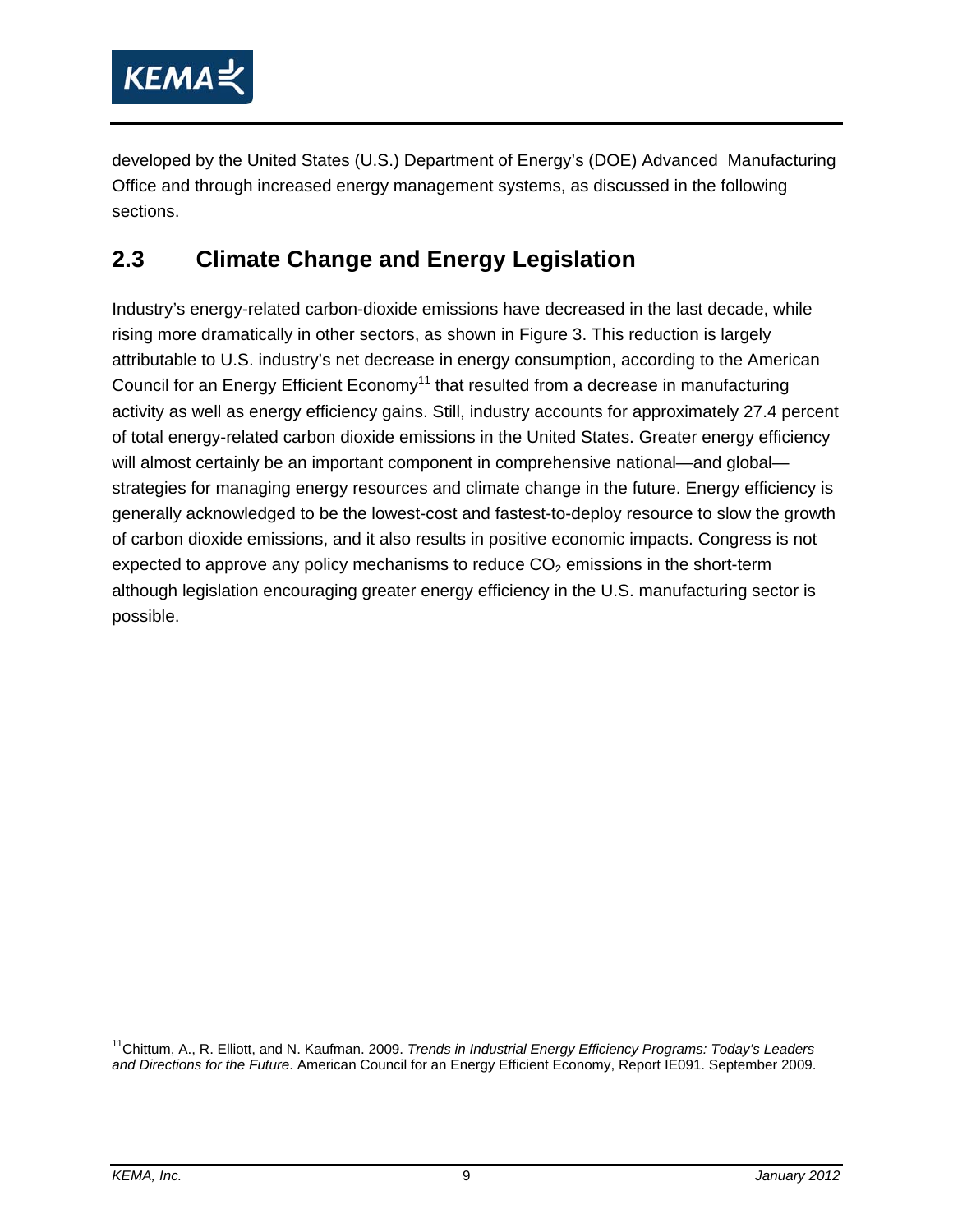





### **2.4 National Programs**

Typical utility programs address only a subset of the energy efficiency improvement opportunities, focusing primarily on retrofits and capital improvements. Less attention is given to behavior or maintenance. Federal, regional, and state government agencies, utilities, and others have developed a range of programs to improve industrial energy efficiency.These include providing incentives, audits and technical assistance, and continuous improvement programs.

Many of PG&E and SCE's customers participate in these programs which can yield insights and best practices to inform utility programs, such as energy assessments offered by the U.S. DOE's Advanced Manufacturing Office (AMO), formerly the Industrial Technologies Program. In California, 49 assessments were completed for small and medium facilities in 2009 through 2011 and 38 assessments for large facilities between 2006 and 2011.<sup>13</sup> For example, facilities of Owens-Illinois in Los Angeles and Saint Gobain in Madera participated in large plant energy

-

<sup>&</sup>lt;sup>12</sup> Chittum, A., R. Elliott, and N. Kaufman. 2009. *Trends in Industrial Energy Efficiency Programs: Today's Leaders*<br>and Directions for the Future. American Council for an Energy Efficient Economy, Report IE091. Septembe <sup>13</sup>U.S. Department of Energy, Energy Efficiency and Renewable Energy, State and Regional Partnerships. 2011. http://www1.eere.energy.gov/industry/states/state\_activities/map\_new.asp?stid=CA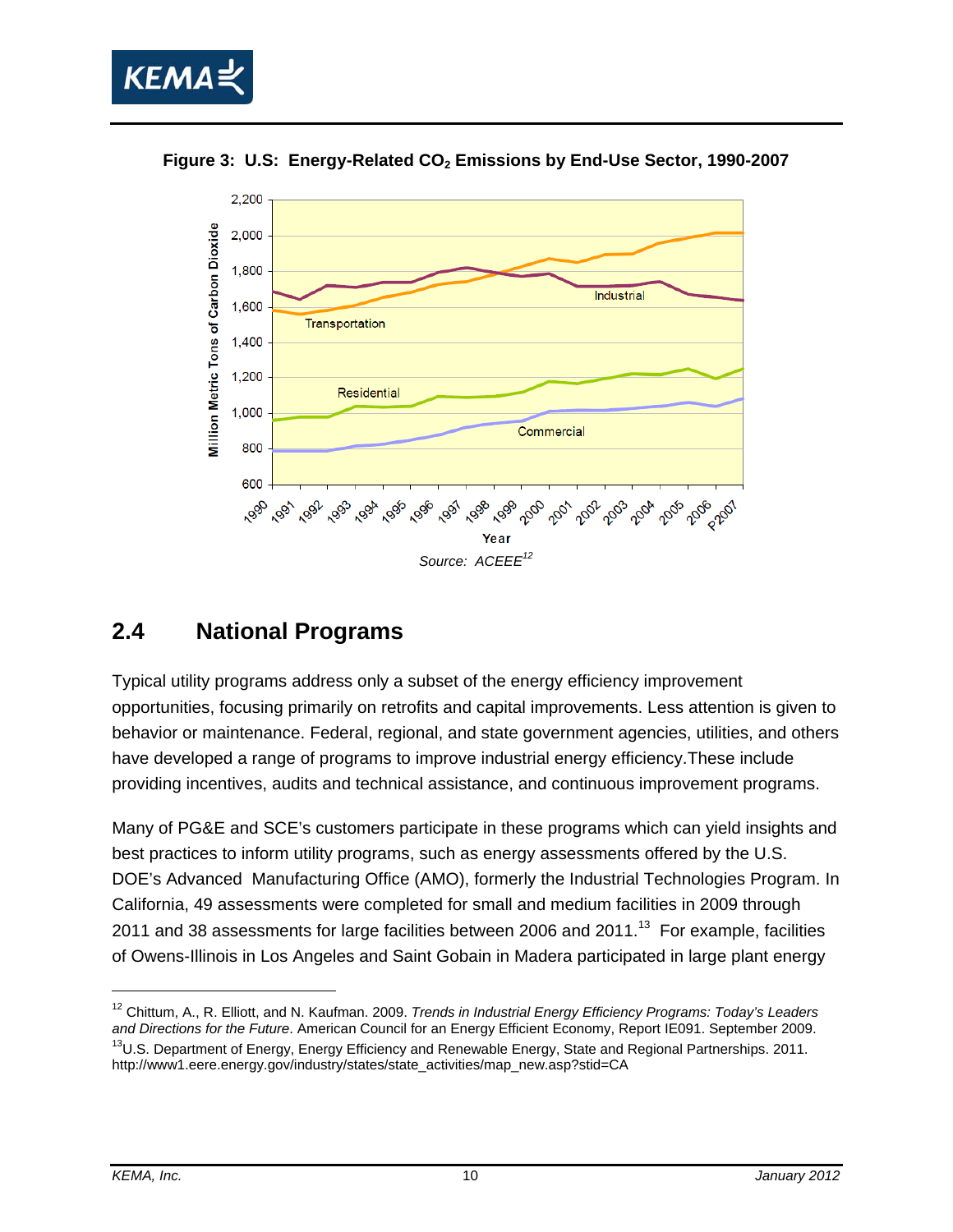

savings assessments. DOE lists as research and development successes a case study completed for Gallo Glass of monitoring and control of batch carryover and alkali volatilization.14

The U.S. DOE's AMO has been the primary federal entity supporting manufacturing R&D in partnership with industrial stakeholders. The AMO R&D program has been recognized as one of the most successful federal R&D efforts operating today. However, in recent years support for the program's R&D funding has faltered, particularly for the industry-specific R&D funding. This has been the most effectual initiative, considering its track record of commercializing products useful to industry. A U.S. DOE peer review report called the manufacturing R&D pipeline "largely empty."15 This is challenging for the transformation of manufacturing because even though AMO's industry-specific R&D reaches commercialization faster than most other federal R&D, it can still take seven to ten years for results from R&D to reach a plant floor.

In addition to R&D activities (both the industry specific mentioned above and cross cutting), AMO has two technology and best practices programs: Better Plants (formerly Save Energy Now) and the Industrial Assessment Centers.

-

<sup>&</sup>lt;sup>14</sup> U.S. DOE, Energy Efficiency and Renewable Energy, Industrial Technologies Program. 2003. "Neville Chemical Company: Management Pursues Five Projects Following Plant-Wide Energy-Efficiency Assessment." *Chemicals: Best Practices Plant-Wide Assessment Case Study.* DOE/GO-102003-1666. July 2003.

<sup>&</sup>lt;sup>15</sup> ACEEE 2009. Barriers to energy efficiency investments and energy management in the U.S. industrial sector. http://www.aceee.org/files/pdf/fact-sheet/ACEEE-Barriers\_to\_industrial\_EE\_10-20-09.pdf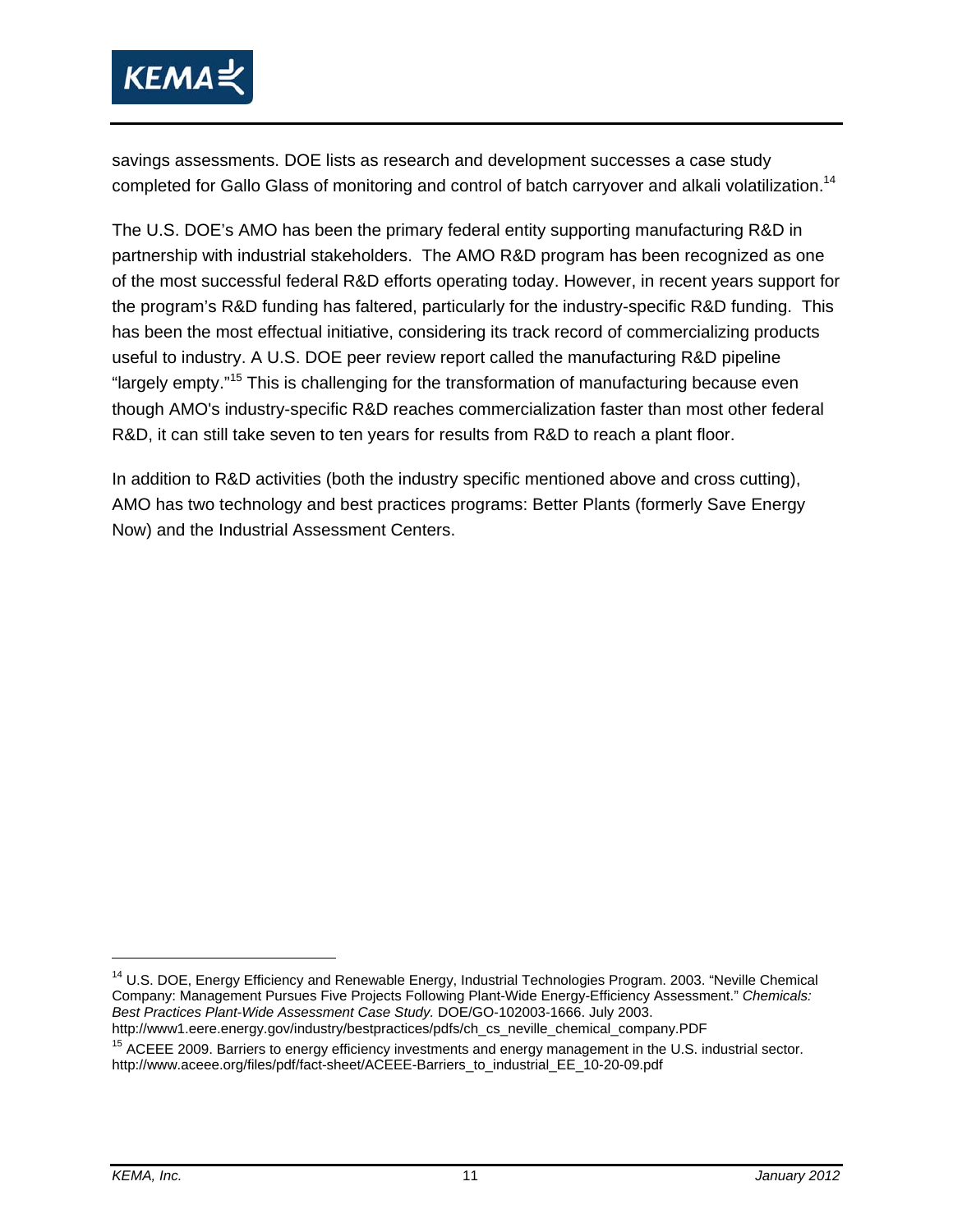



**Figure 4: Industrial Technologies Program Funding, 1998-2010** 

Better Plants works with large industrial energy consumers to help reduce their energy intensity using audits, software tools, and best practices. The other program, Industrial Assessment Center (IAC), serves a similar function for small and mid-sized industrial facilities, and also trains the next generation of industrial energy engineers. Twenty-six centers at U.S. engineering universities train students to identify energy savings opportunities and perform no-cost assessments for small and medium industrial customers. In California, San Francisco State University and San Diego State University run IAC programs. The IAC program has a public database of recommendations dating back to 1981, a resource for customers on industrial energy efficiency improvements.

<sup>16</sup> American Council for an Energy Efficient Economy. 2009. *Barriers to energy efficiency investments and energy management in the U.S. industrial sector*. October 20, 2009.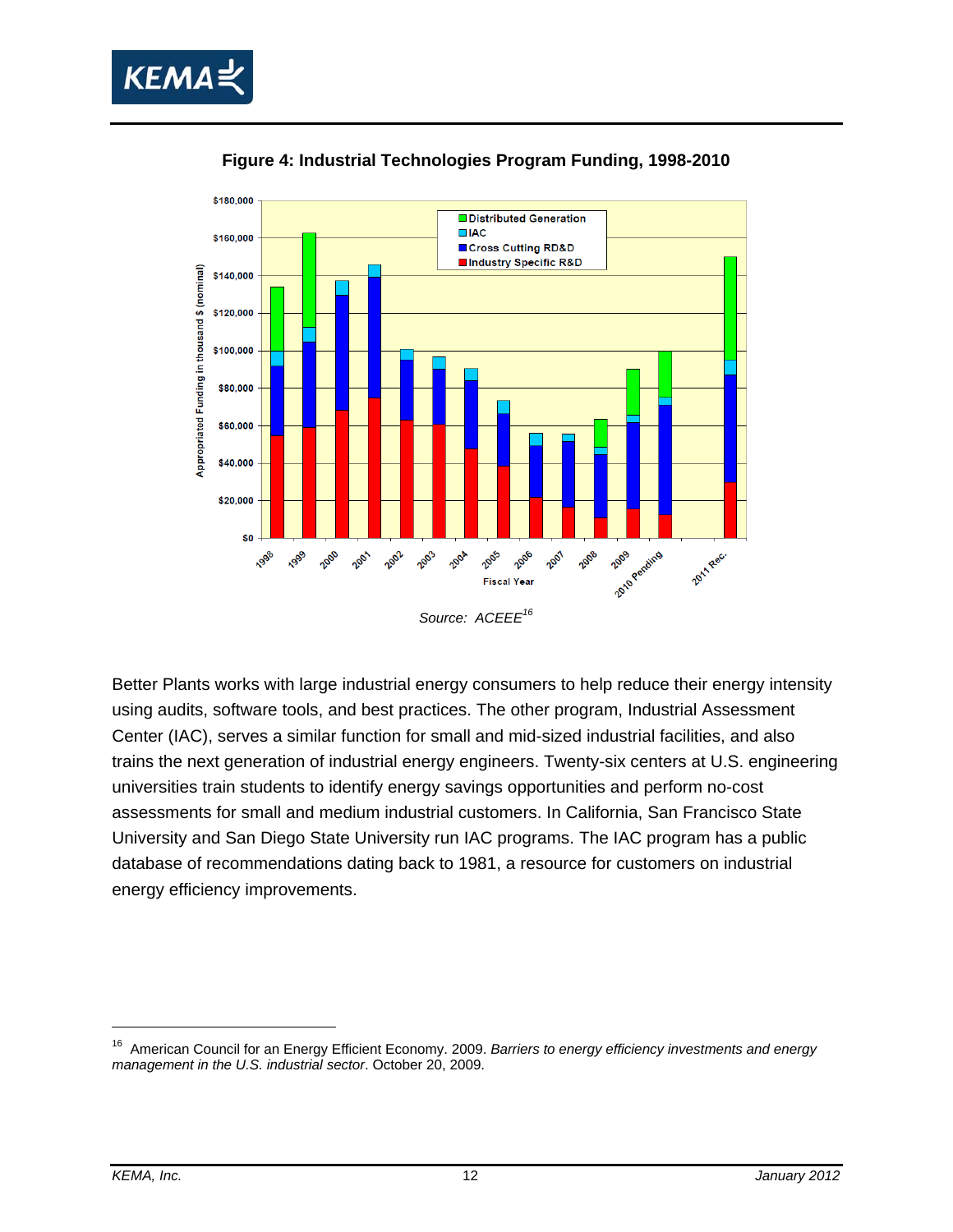

## **2.5 Rise of Continual Energy Improvement**

Utilities, and private organizations, and governments around the world have developed programs in the last few years that focus on setting goals and targets to achieve continual energy improvement (CEI) in industry. National programs in the United States have been developed by the DOE (Better Plants and Superior Energy Performance) and EPA (ENERGY STAR). Figure 5 displays some examples of national and regional continual energy programs. From a business perspective, interest in energy management is increasing, as shown by the increasing number of participants in these programs.



#### **Figure 5: Examples of National and Regional Continual Energy Improvement Programs**

This year, two important developments are expected to heighten interest and activity around energy management: the release of ISO 50001, a global energy management standard, and the launch of Superior Energy Performance, a national program to support energy intensity reductions for industrial plants and commercial buildings.<sup>17</sup>

 $\overline{a}$ 

<sup>&</sup>lt;sup>17</sup> McKane, Aimee, Lawrence Berkeley Laboratory, 2011. Presentation at the ACEEE Market Transformation Conference, Piloting Energy Management Standards for the U.S and the Globe.http://www.aceee.org/conferences/2011/mt/program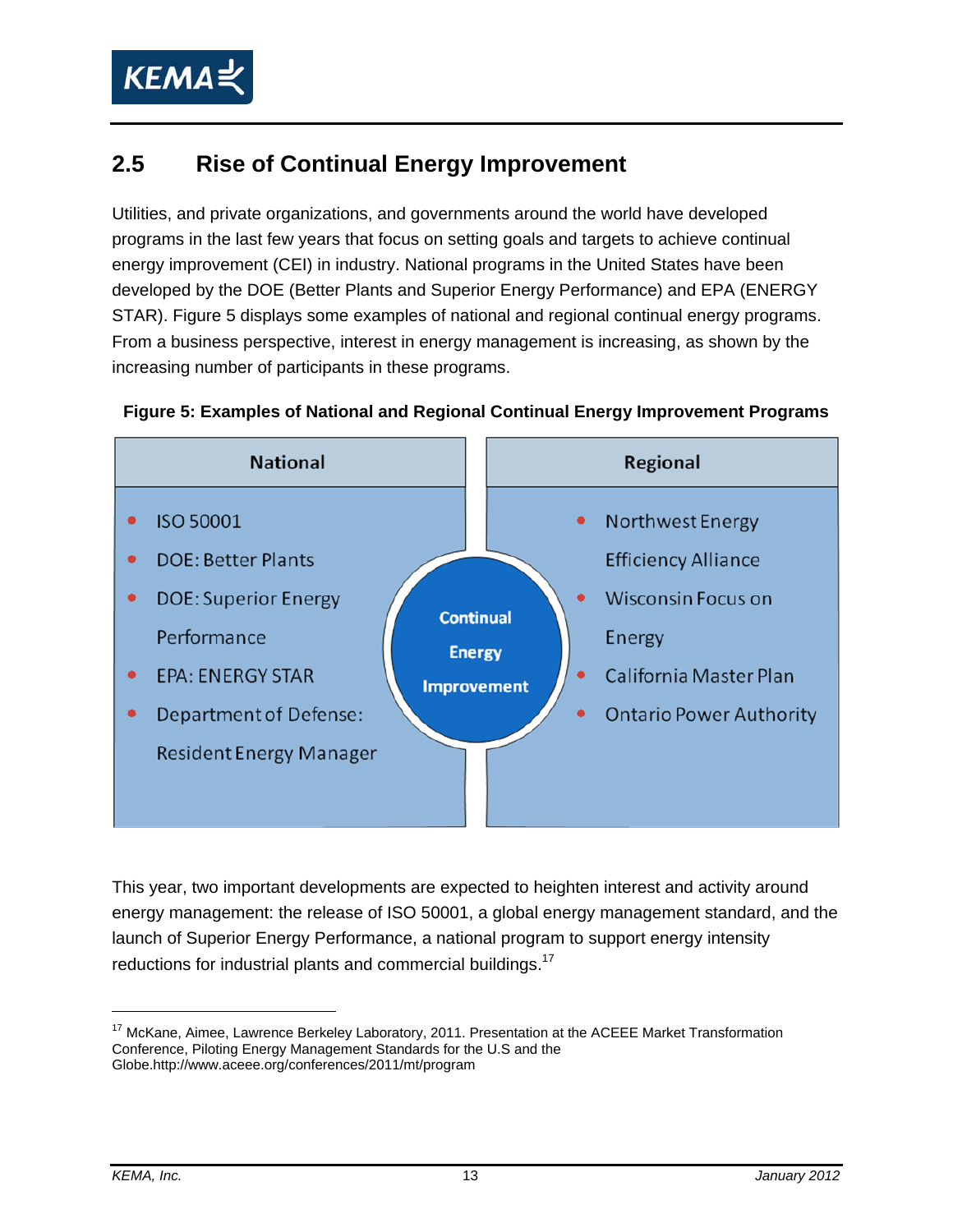

The recent work on U.S. and international energy management standards can have a significant impact on how energy is used in the industrial sector. The International Standards Organization (ISO) released an international energy management standard, ISO-50001 in June 2011.

The U.S. DOE is in the process of launching the Superior Energy Performance (SEP) program to promote industrial energy management and increased energy efficiency. This voluntary program will focus on fostering an organizational culture of energy efficiency improvement in U.S. manufacturing facilities, targeting mid to larger sized plants.

Participants establish an energy management system that complies with ISO 50001 and meets other SEP program requirements, including robust measurement and verification of energy savings. Pilot programs have been launched in Texas and the Pacific Northwest, and the full SEP program is expected to begin in 2013. A California pilot is also planned within the next two years. The American National Standards Institute (ANSI) is developing companion standards to support SEP. ANSI MSE 50021 will provide the additional energy performance and management system requirements for SEP certification that goes beyond basic conformance with ISO 5000; and ANSI 50028 will provide the requirements for verification bodies for use in accreditation or other forms of recognition.<sup>18</sup>

Regional CEI programs have been developed under the Northwest Energy Efficiency Alliance,<sup>19</sup> working with the Bonneville Power Administration and the Energy Trust of Oregon. California has identified CEI as an important aspect of its strategic plan.<sup>20</sup> Similarly, Wisconsin's Focus on Energy employs an internally developed tool called Practical Energy Management<sup>© 21</sup> CEI is still in its infancy, with few CEI programs beyond the pilot stage.

## **2.6 Additional States Adopt Industrial Energy Efficiency**

California has long been perceived as a leader in energy efficiency programs. Historically, energy efficiency trends and best practices tended to spread from California to other states

<sup>&</sup>lt;sup>18</sup> U. S. Council for Energy-Efficient Manufacturing. 2010. Superior Energy Performance.<br>http://www.superiorenergyperformance.net/pdfs/SEP\_Cert\_Framework.PDF

<sup>&</sup>lt;sup>19</sup> Northwest Energy Efficiency Alliance. Continuous Improvement for Industry website.<br>http://www.energy improvement org/index.html

<sup>&</sup>lt;sup>20</sup> California Public Utilities Commission. 2011. CA Energy Efficiency Strategic Plan, January 2011 Update. http://www.cpuc.ca.gov/NR/rdonlyres/A54B59C2-D571-440D-9477-

<sup>3363726</sup>F573A/0/CAEnergyEfficiencyStrategicPlan\_Jan2011.PDF

 $21$  Wisconsin Focus on Energy, Industrial Program. Practical Energy Management tool. http://www.wifocusonenergy.com/page.jsp?pageId=368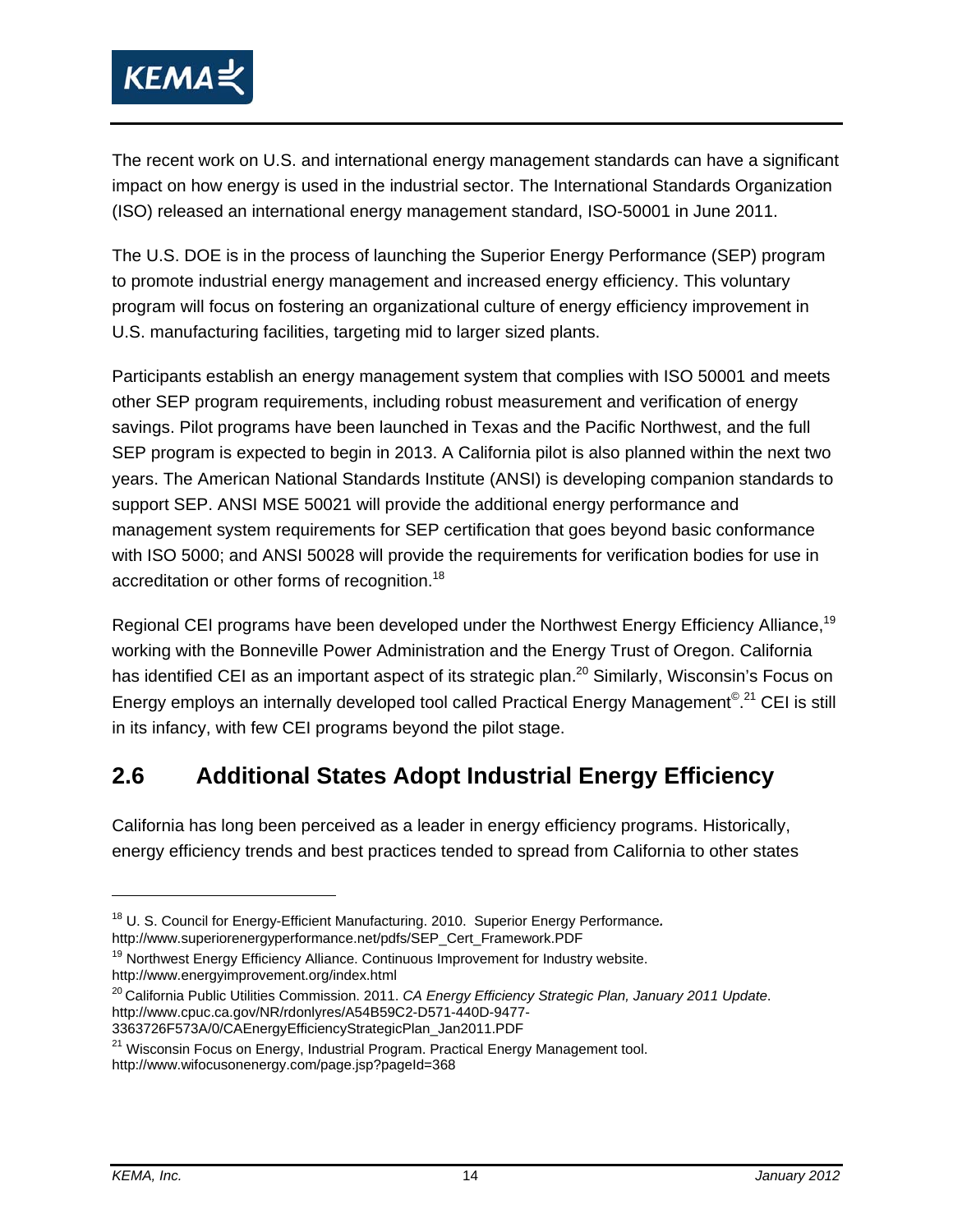

involved in industrial energy efficiency. More recently, a sizable contingent of states have made significant commitments to energy efficiency programming as shown in Figure 6. The flow of information is changing as energy efficiency programs spread to locations in the Midwest and South that typically had provided modest or little ratepayer funding for energy efficiency. Program development efforts in many of the aforementioned states are in their early stages compared to California.

These states have signaled their commitment to energy efficiency by adopting aggressive Energy Efficiency Portfolio Standards<sup>22</sup> (EEPS) policies<sup>23</sup> that exceed those in California. As shown in Figure 6, California ranks number 14 for cumulative electricity savings targets by 2020, below states primarily in the Northeast and Midwest.



#### **Figure 6: Utility Energy Efficiency Policies and Programs, 2006 vs. 2007+**

Source: ACEEE<sup>24</sup>

 $22$  Covers all sectors including residential, commercial and industrial efficiency.

<sup>&</sup>lt;sup>23</sup> These include: Illinois, Maryland, Michigan, New Mexico, Ohio, Pennsylvania, and Virginia (provisionally).<br><sup>24</sup>, Nadel, Steven. 2011. *Program Introduction*. (Presentation, ACEEE 2011 National Symposium on Market

Transformation, Washington DC, April 10–12, 2011).

http://www.aceee.org/files/pdf/conferences/mt/2011/Introduction%20-%20Steve%20Nadel.PDF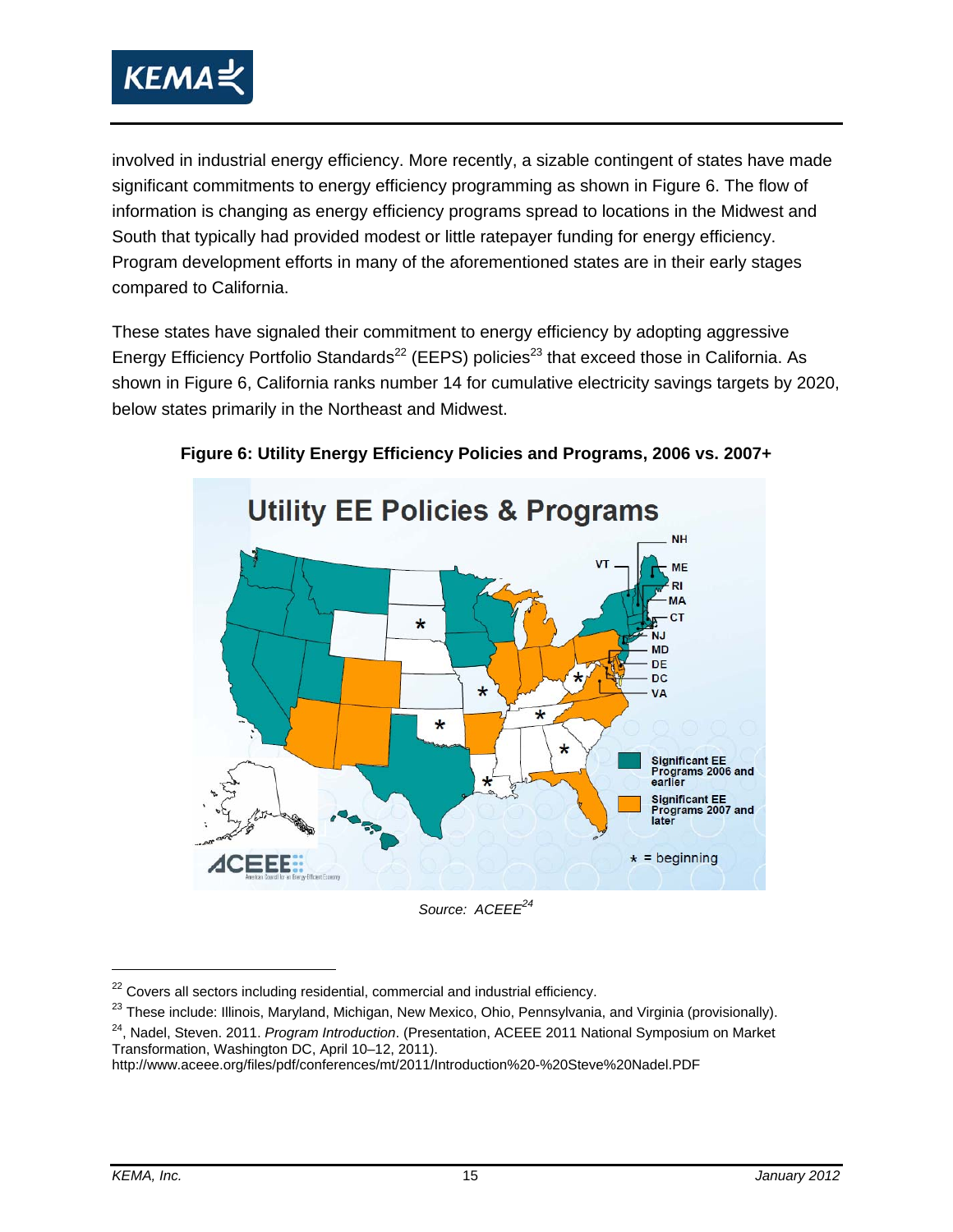

The electric EEPS targets in most of these states rise from 1 to 2 percent of retail sales per year within the first 5–10 years of the standard, rivaling the annual savings levels currently being achieved in only a handful of leading states. For example, North Carolina has until recently been relatively inactive in energy efficiency, but has enacted a renewable portfolio standard (RPS). Under this RPS, energy efficiency can meet up to 40 percent of the total requirements of the state's investor-owned utilities (IOUs) and an unlimited amount of the publicly owned utilities' requirements.

The rise of energy efficiency policies and programs indicates that California utilities can increasingly draw on program experience in other states to inform their own experiences.

| <b>State</b>    | 2020 EE Target | <b>State</b> | 2020 EE Target |
|-----------------|----------------|--------------|----------------|
| Vermont         | 30%            | Indiana      | 14%            |
| New York        | 26%            | Rhode Island | 14%            |
| Massachusetts   | 26%            | Hawaii       | 14%            |
| Maryland        | 25%            | California   | 13%            |
| Delaware        | 25%            | Ohio         | 12%            |
| <b>Illinois</b> | 18%            | Colorado     | 12%            |
| Connecticut     | 18%            | Utah         | 11%            |
| Minnesota       | 17%            | Michigan     | 11%            |
| lowa            | 16%            | Pennsylvania | 10%            |
| Arizona         | 15%            | Washington   | 10%            |

**Table 3: 2020 Cumulative Electricity Savings Targets, by State**<sup>25</sup>

Source: ACEEF<sup>26</sup>

**Fuel Switching and Cogeneration/Combined Heat and Power (CHP).** Combined heat and power, or cogeneration, is a significant and growing share of U.S. generation (see Figure 7). CHP is the concurrent production of electricity or mechanical power and useful thermal energy (heating and/or cooling) from a single source of energy. This technology is first and foremost an energy efficiency resource that allows users to produce needed electricity, heat, and mechanical energy while using as little fuel as possible.

 $25$  Includes extensions to 2020 at savings rates that have been established.

<sup>26</sup> Nadel, Steven. 2011. *Program Introduction*. (Presentation, ACEEE 2011 National Symposium on Market Transformation, Washington DC, April 10–12, 2011).

http://www.aceee.org/files/pdf/conferences/mt/2011/Introduction%20-%20Steve%20Nadel.PDF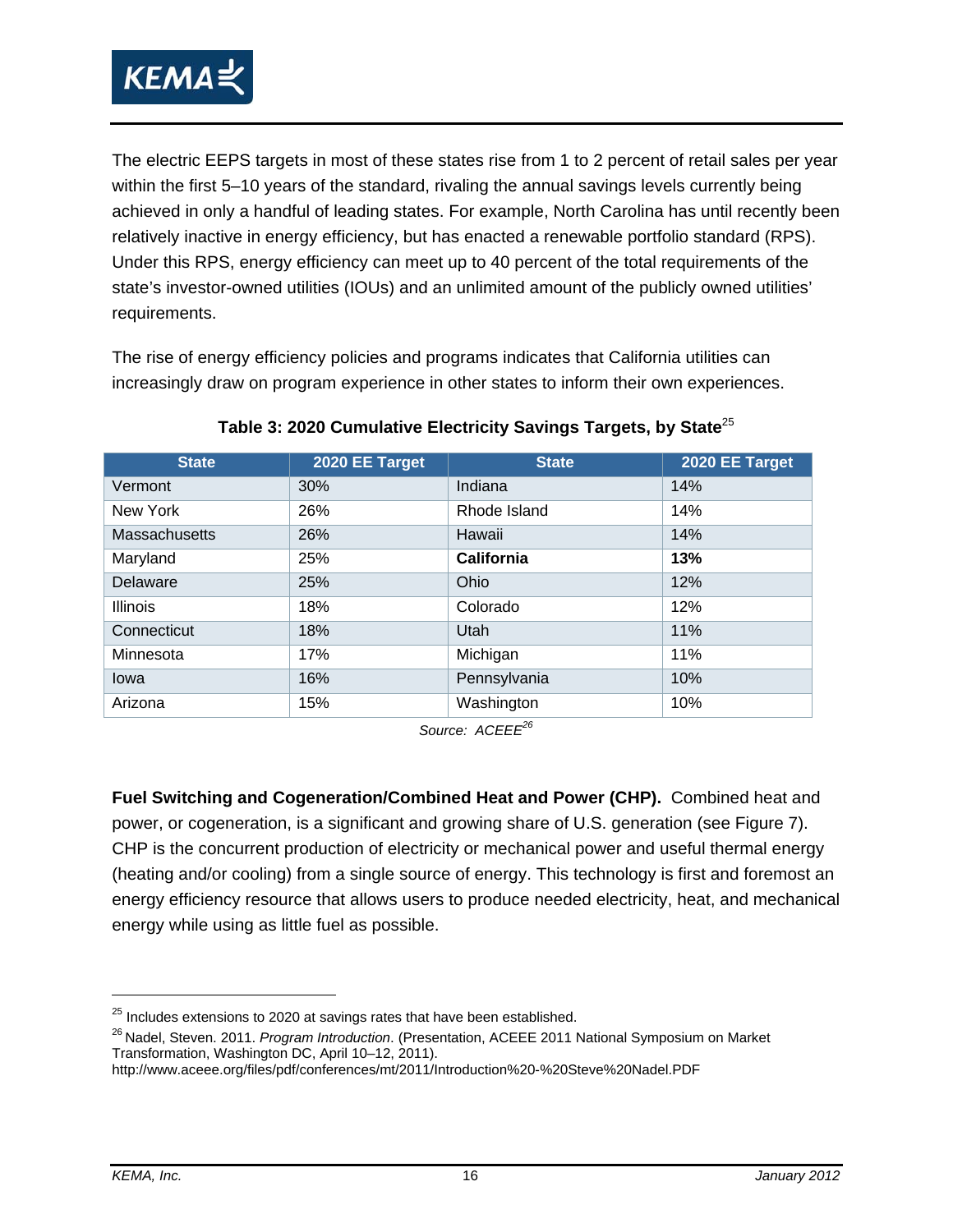

Natural gas continues to be the preferred fuel for CHP systems, representing 50–80 percent of annual CHP capacity additions since 1990. This is primarily because natural gas is readily available at most industrial sites, is clean burning, and has historically been relatively plentiful and affordable. Since 2001, natural gas prices have been consistently volatile and relatively high. While natural gas remains an important CHP fuel, installers and technology developers are increasingly looking to "opportunity fuels" for CHP systems. Opportunity fuels are nontraditional fuels that are frequently considered waste or by-products and provide lower fuel costs.

CHP is particularly applicable to the glass industry because of its large process heat needs.<sup>27</sup> Nationwide, California ranked second in largest total available CHP capacity in 2006, at 9,220 MW compared to Texas at 17,240 MW. The capacity reflects large industrial demands, stringent air quality requirements, and effective policies that encourage adoption of CHP.



**Figure 7: CHP as a Percentage of U.S. Annual Electricity Generation**

27 U.S. DOE, Energy Efficiency and Renewable Energy, Industrial Technologies Program. 2002. *Combined Heat & Power: Cost Reduction Strategies*. Factsheet, January 2002.

http://www1.eere.energy.gov/industry/glass/pdfs/chp.PDF

 $\overline{a}$ 

<sup>28</sup> U.S. DOE. 2008. *Combined Heat and Power: Effective Solutions for a Sustainable Future*. Prepared by Oak Ridge National Laboratory, ORNL/TM-2008/224, December 2008.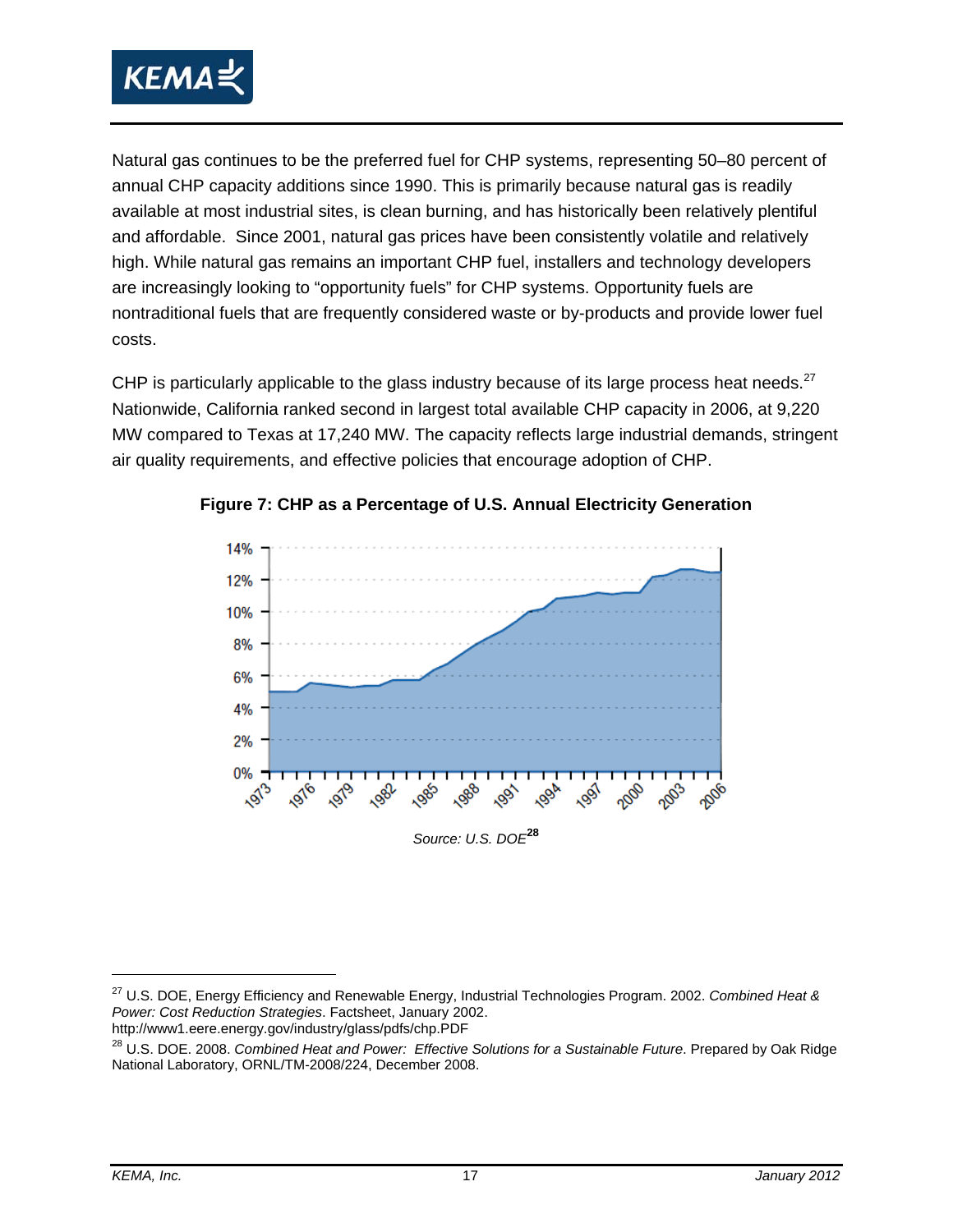

## **3. Industry Characterization**

### **3.1 Industry Definition**

Glass is a commodity used in a wide range of products because it is relatively inexpensive and has properties—optical, chemical, and strength—that make it appealing to various applications. According to the U.S. Census 2006 Annual Survey of Manufacturers, glass manufacturing is a US\$29B domestic industry classified using NAICS code 3272, part of the non-metallic mineral product manufacturing. Within glass manufacturing, the industry is further divided into flat glass for windows, automobile windshields and picture glass (327211); pressed and blown glass for specialty products like LCD screens or light bulbs (327212); container glass for bottles and jars (327213); products from purchased glass where glass is an intermediate like aquariums, mirrors, and lab apparatus (327215); and fiberglass manufacturing (327993). Manufacturers in all of these categories can be found within California, but only a few manufacture fiberglass. Some large vertically integrated firms in other industries (e.g., beer makers like Coors Brewing) may operate glass-manufacturing operations as well but are not covered here.

|        | Table 4: Glass Manufacturing in NAICS Code 327 - Non-Metallic Mineral Manufacturing |  |
|--------|-------------------------------------------------------------------------------------|--|
| 327211 | Flat Glass Manufacturing                                                            |  |

| 327211 | <b>Flat Glass Manufacturing</b>                     |
|--------|-----------------------------------------------------|
| 327212 | Other Pressed and Blown Glassware Manufacturing     |
| 327213 | <b>Glass Container Manufacturing</b>                |
| 327215 | Glass Product Manufacturing Made of Purchased Glass |
| 327993 | Mineral Wool Manufacturing                          |

Glass producers take raw inputs of high-quality sand (silica), limestone, soda ash, and/or cullet (crushed recycled glass), then blend, melt, refine, and form the product into glass. Manufacturers of products made from purchased glass further take the manufactured glass output and put it into products with higher added value like windows, lighting, LCD screens, or specialty equipment. Flat glass and glass container manufacturers distribute their products directly to their major customers in the construction, automotive, and food and beverage industries. Specialty glassmakers also typically target small market segments and distribute directly. Manufacturers of products made from glass distribute in various ways, either directly or via a wholesale/retail chain.

#### **Figure 8 shows the sub-sector breakdown of electricity use from within PG&E territory**

**and**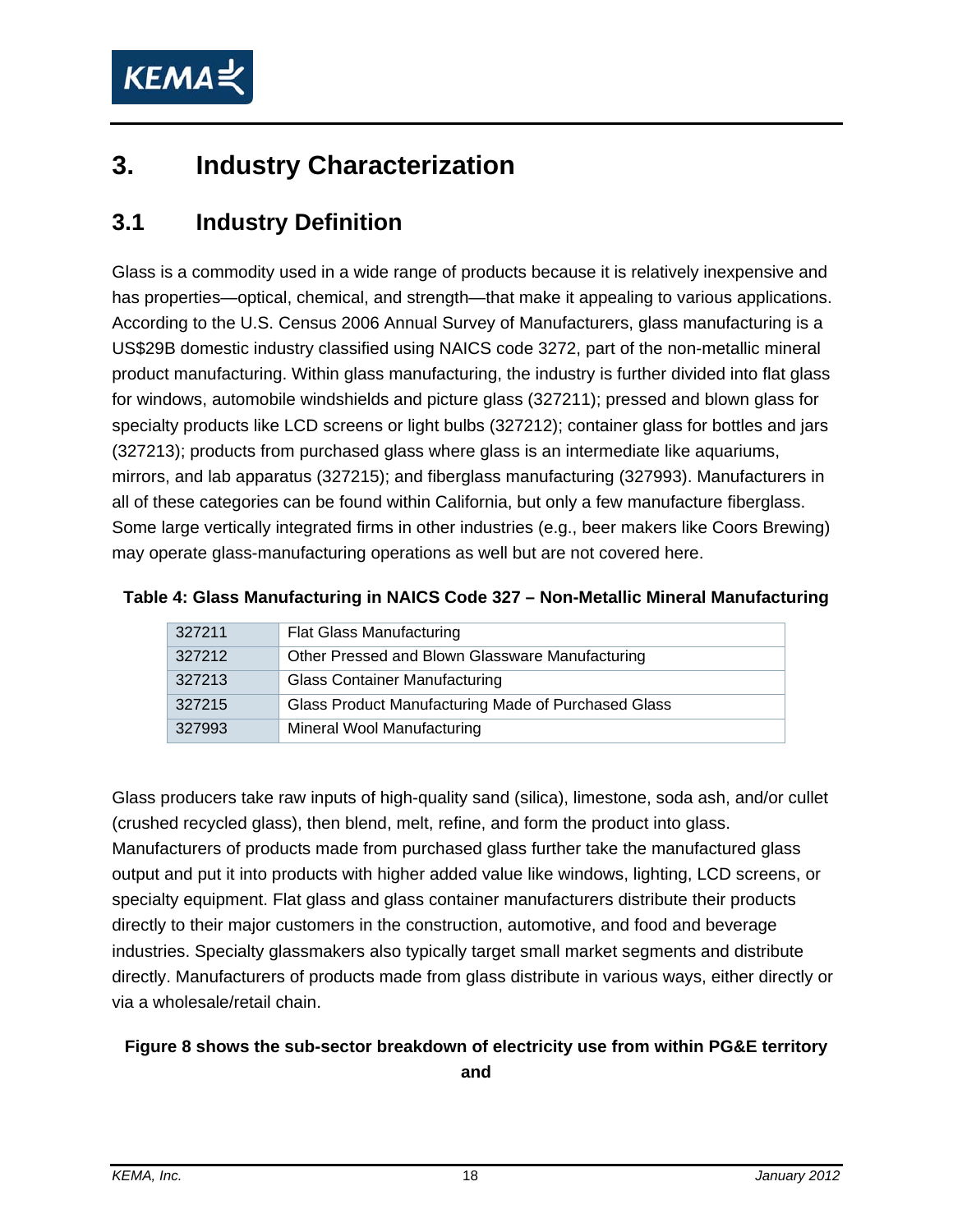

#### **Figure 9 shows the breakdown of gas usage from within PG&E territory.**

Figure 10 shows the subsector breakdown for electricity in SCE territory. Container glass manufacturers are major customers in PG&E territory, but not in SCE territory. Notable electricity sales also come from fiberglass, flat glass, and products made from processed glass, a very heterogeneous subsector. On the gas side, fiberglass, flat glass, and products from processed glass contribute in roughly equal amounts beyond container glass. However, sales are dominated by a small number of facilities.



#### **Figure 8: Glass Subsector Electricity Purchases from PG&E**

*Source: KEMA, Inc. using PG&E data*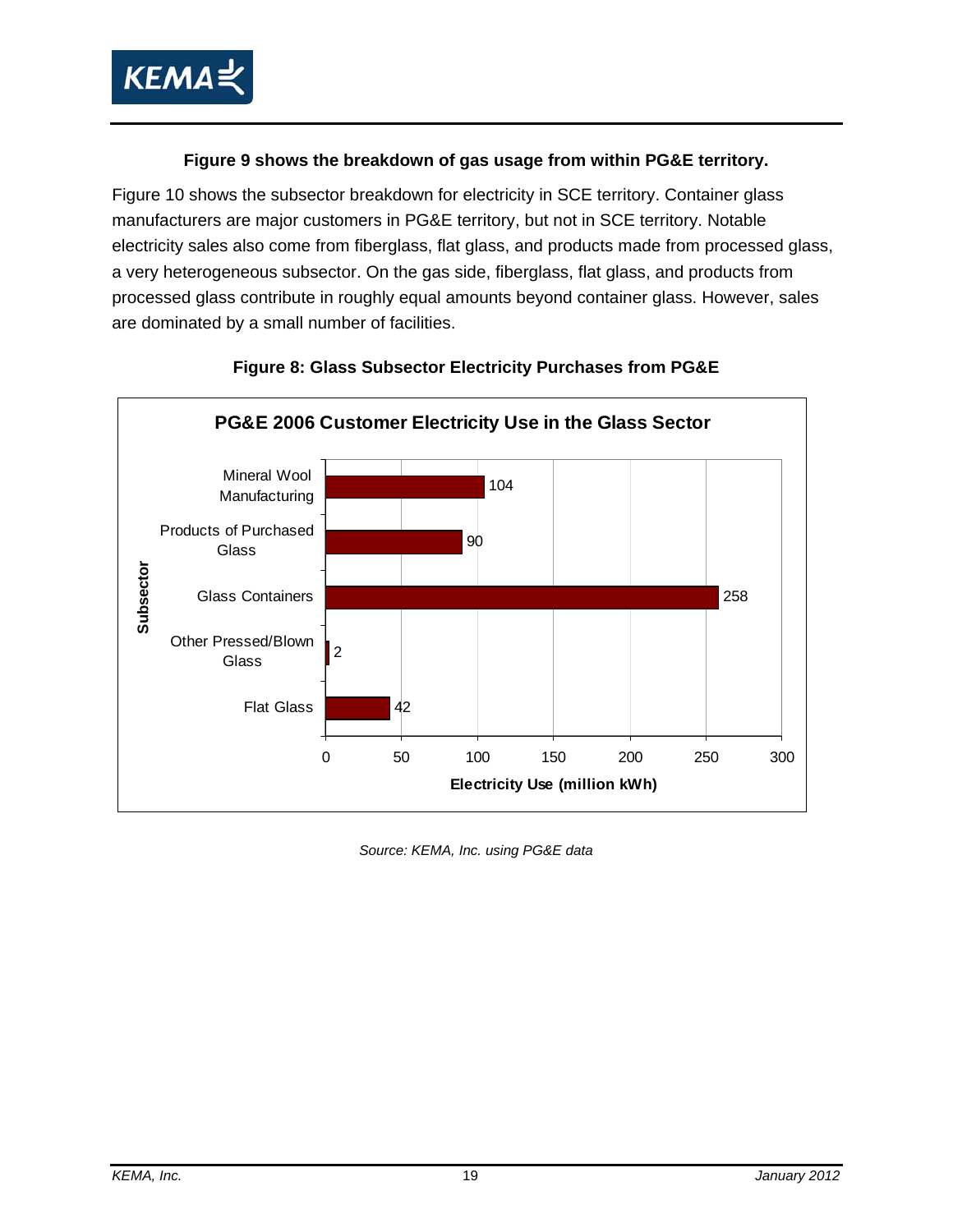



#### **Figure 9: Glass Subsector Gas Purchases from PG&E**

*Source: KEMA, Inc. using PG&E data*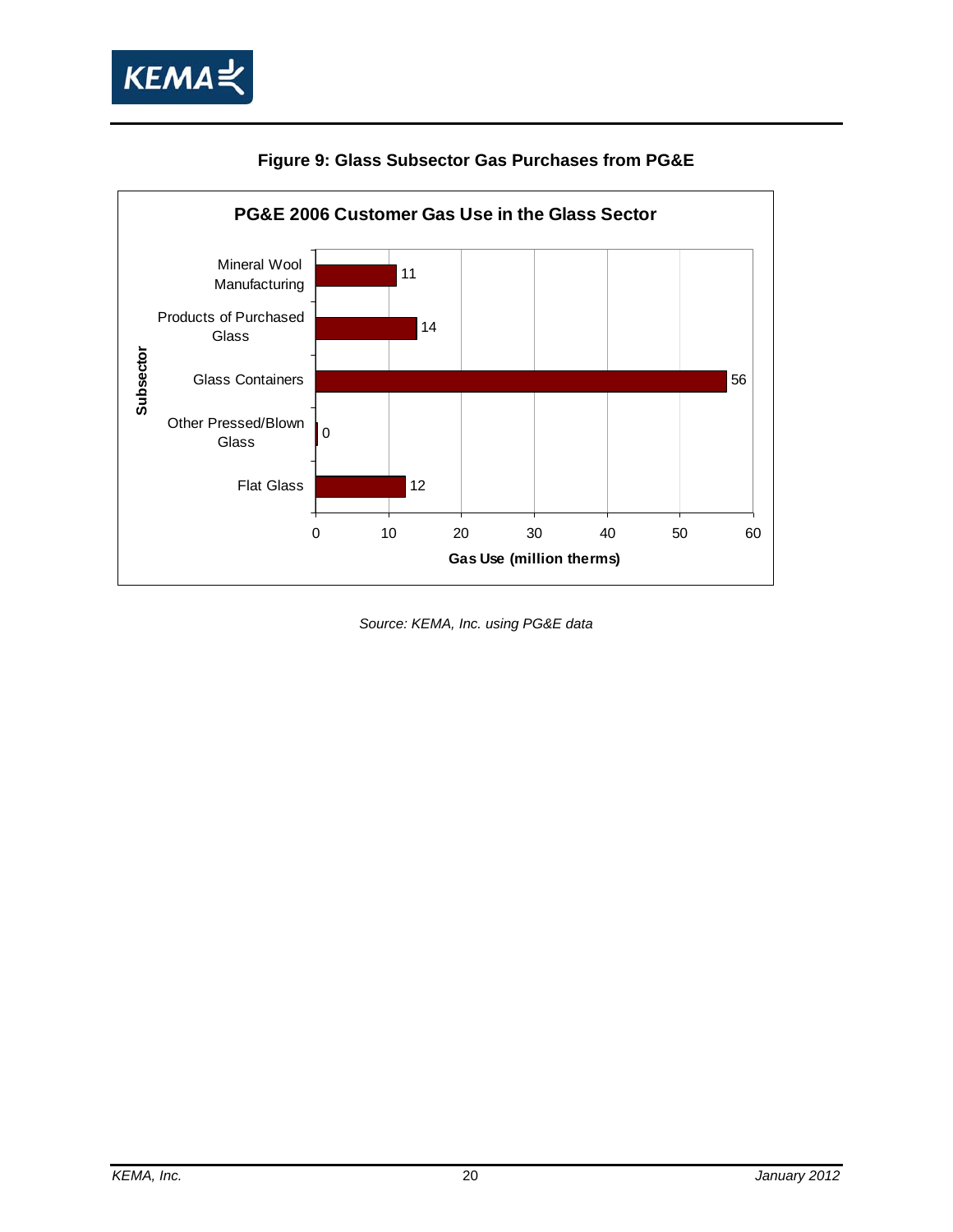





*Source: KEMA, Inc. using SCE data* 

California mirrors the global trends—subsidiaries of the largest corporations dominate and the region has production from all subsectors. Because the fundamental processes of glass production are quite similar across the subsectors, they will be discussed together, with differences noted as needed.

#### **3.2 Industry Leaders**

Glass manufacturing has a moderate degree of concentration. According to the most recent U.S. Census Bureau statistics,  $^{29}$  the domestic glass industry consists of 2,270 companies with paid employees and an additional 5,513 sole proprietorships without formal payroll. The five largest players, which account for over 40 percent of annual revenue for the industry, include Compagnie de Saint-Gobain, Owens-Illinois, Guardian Industries, Asahi Glass, and PPG industries. Aside from a few other reasonably large players, the industry is fragmented with

-

 $29$ U.S. Census Bureau, Industry Statistics Sampler, NAICS 327211: Flat glass manufacturing. http://www.census.gov/econ/census02/data/industry02/E327211.HTM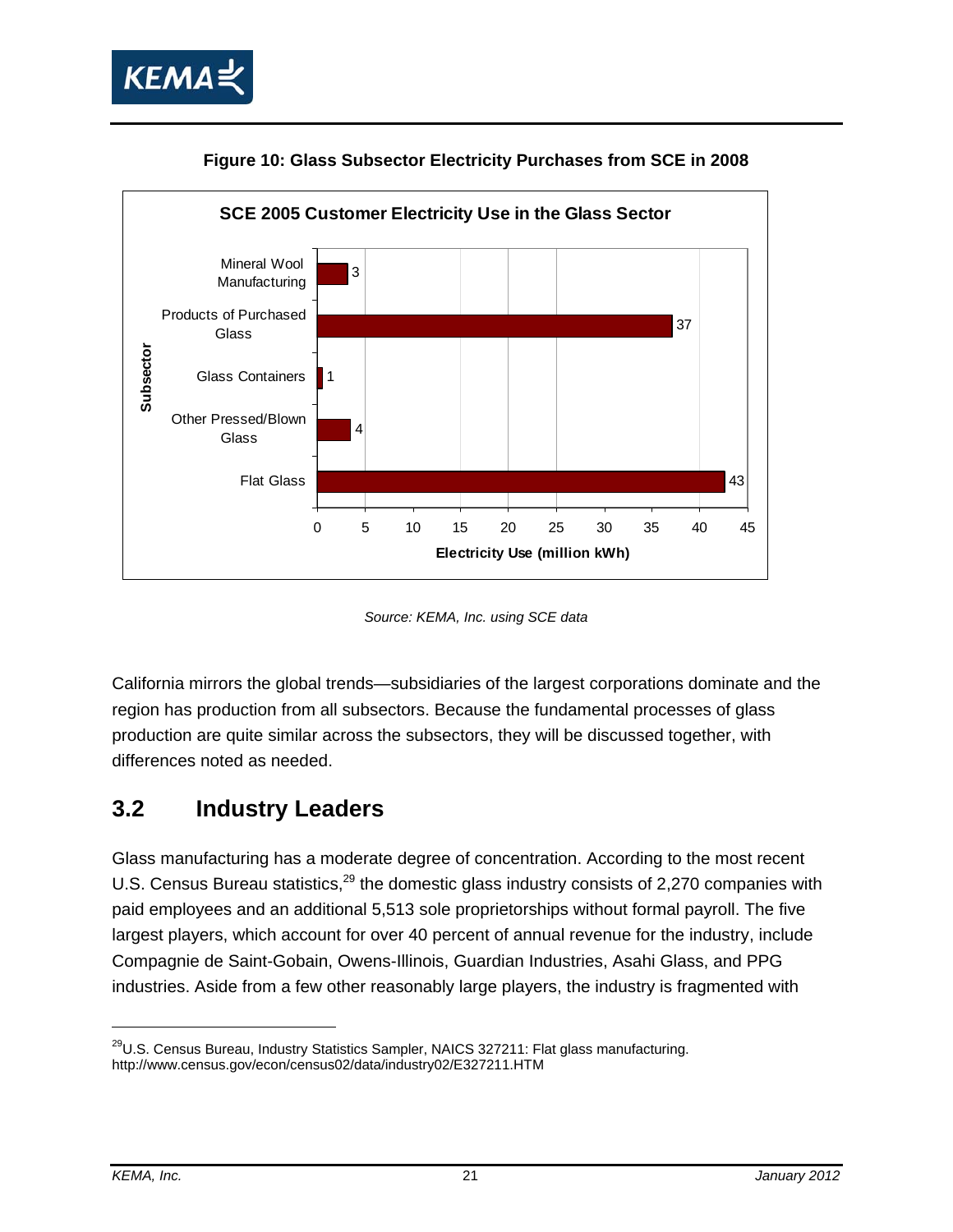

many smaller companies occupying specialty markets. Over 58 percent of U.S. glass manufacturing companies have fewer than ten employees. Sole proprietorships account for 0.5 percent of industry revenue.

The list of global leaders mirrors the list of U.S. leaders, echoing an ongoing trend towards consolidation and globalization which began in the early 1980s and has intensified over time. Compagnie de Saint Gobain in particular has grown through a continuous stream of acquisitions beginning in the mid-1990s. Foreign companies, especially those from Europe and Japan, have made inroads to the United States market through acquiring U.S. firms.

Glass suppliers typically have longstanding relationships with their customers and the manufacturing process is relatively capital intensive; therefore, it is difficult for new firms to achieve growth organically, especially since overall market demand is declining. However, recent innovations have substantially lowered the costs associated with transporting glass, which has traditionally been relatively expensive because glass is fragile. Such innovations include improved designs for specialty trucks transporting container and flat glass, improved dollies, extra lightweight packing boxes, and vacuum loading devices. Innovation is lowering entry barriers and allowing the market to expand. New specialty niche markets are now opening in the biomedical, communications, laser manufacturing, aerospace, semiconductor, fiber optics and electronics industries with regularity. However, while opportunities exist to enter the field, the large vertically-integrated market leaders are well-established and maintain long term contracts with their customers to exercise control over most of the market. The biggest players enjoy the structural advantage of being able to reliably supply demand for a wide variety of industries.

California joins New York, Pennsylvania, Ohio, and Texas as a leading geographic center of glass production in the United States. According to the California Air Resources Board, in California in 2009, there were five container glass manufacturing plants, four fiberglass manufacturing plants, three flat glass manufacturing plants, and one large specialty glass plant.<sup>30</sup> The top glass customers in California are corporate subsidiaries of the global leaders: Owens Illinois, Saint-Gobain Container, Guardian Industries, PPG Corporation., GKN plc, Cardinal Glass, and CRH plc. The source of the following information is the company websites of these organizations.

-

<sup>30</sup>California Air Resources Board. 2010. *2009 Glass Manufacturers Surveys: Summary of Selected Results*. October 2010.

http://www.arb.ca.gov/cc/glass/docs/glasssurveys.PDF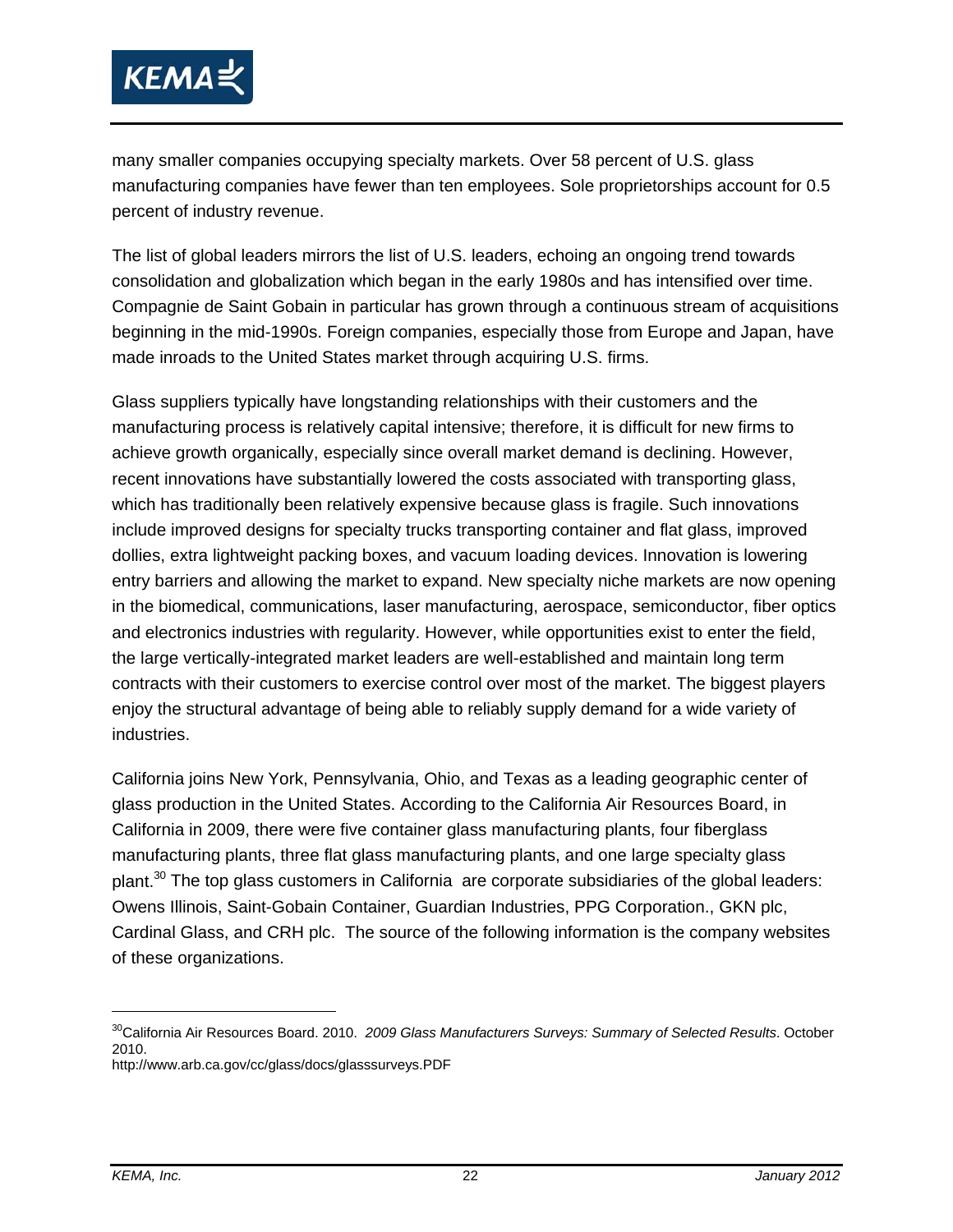

- Compagnie de Saint Gobain is a French corporation with 12.5 percent of the overall U.S. glass market, which has grown steadily over the last 15 years by acquisition and now has more than 1,000 subsidiaries in 50 countries worldwide. It offers flat glass, construction products, and specialty glass, in addition to high performance abrasives. Saint-Gobain Containers is a Muncie, Indiana based U.S. subsidiary making containers for the food and beverage industry with \$1.44B in sales from 2005-2007, over 4000 employees, and 14 manufacturing plants. The company previously had a division, Saint-Gobain Calmar, with facilities in City of Industry, but the unit was sold in 2006.
- Guardian Industries based in Michigan, \$2.0B in U.S. sales (8 percent of the total U.S. market) and operates in 20 countries. With a focus on float glass, fabricated glass products, architectural glass products, fiberglass products, Guardian gets key demand from the automotive segment—windshields, flat glass, and fiberglass moldings. Guardian has grown 33 percent in the last eight years and recently expanded facilities in Iowa and California.
- Owens-Illinois Inc. (O-I) is the world's largest manufacturer of glass containers, primarily focusing on beverage containers, a market dominated by beer bottles. O-I has reduced its manufacturing capacity, closing four of its manufacturing plants worldwide, and bringing the number of U.S. facilities down to 20. Owens-Illinois has \$7.8B in worldwide sales, 28 percent of which is in the United States, accounting for 10 percent of the total U.S. market. Although it operates facilities in Northern California, these do not fall into SCE's service territory.
- GKN plc is a global engineered products business serving the automotive, off-highway and aerospace markets. Subsidiary GKN Aerospace concentrates on the production of airframe and engine structures, components and assemblies for both military and civil aerospace markets. In 2003, GKN Aerospace created a new Transparency Systems operation by acquiring Pilkington Aerospace with its existing transparency activities. Employing 42,000 people worldwide, GKN plc had revenue of \$7.75 billion in 2007 and profit of \$445 million. GKN Aerospace employs 7,500 and GKN Aerospace Transparency Systems employs 1,150. A worldwide leader in military aircraft glass, GKN Aerospace Transparency Systems sells cockpit windshields, side windows and passenger windows commercial aircraft. The company has a manufacturing facility in Garden Grove, California.
- Cardinal Glass manufactures residential glass for windows and doors, and caters to domestic and international markets through five subsidiaries. Specialty glass products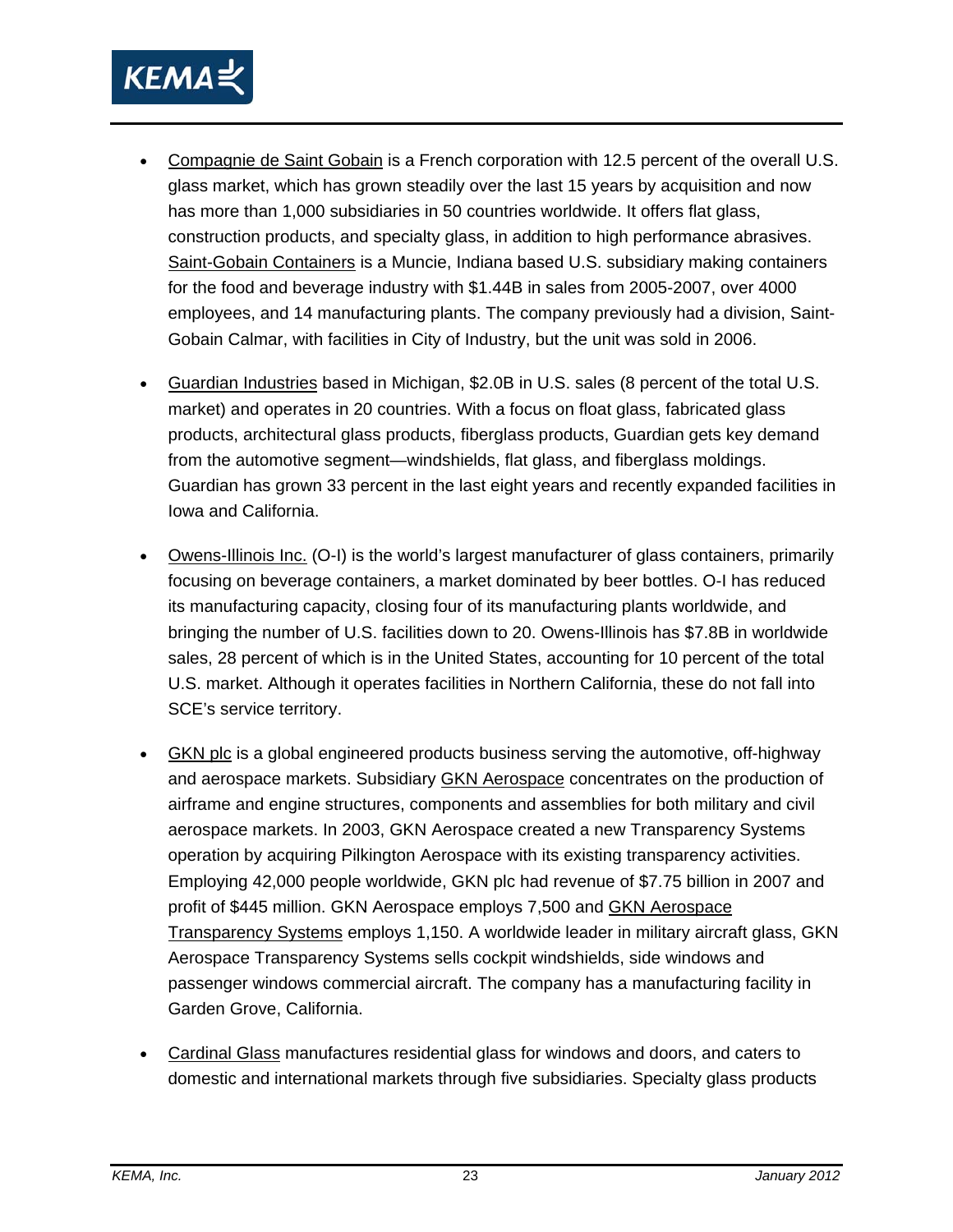

include self-cleaning coated panels and panels designed to cut solar heat gain. Employing over 5,500 people, Cardinal Glass operates 27 manufacturing facilities and two R&D centers around the United States. A facility in Moreno Valley, California produces coated glass. Cardinal Glass was founded in 1962 and is headquartered in Eden Prairie, Minnesota, a suburb of Minneapolis.

- PPG Industries accounts for 5 percent of the total U.S. market, despite a recent turn away from glass manufacturing. Glass accounted for only 6 percent of revenue in 2008, down from 20 percent prior to 2007. As U.S. auto sales began to fall, PPG reduced exposure and diversified operations. Despite the strategic move toward paints and coatings which has fueled growth to \$15.8B in worldwide revenue, PPG maintains eight U.S. facilities producing flat glass and fiberglass among its worldwide portfolio of 150 manufacturing facilities spread across 60 countries. PPG is headquartered in Pittsburgh, Pennsylvania.
- Oldcastle Glass is a subsidiary of Old Castle Inc., the North American arm of Irelandbased CRH plc. CRH is one of the world's largest building product manufacturers with 93,000 employees in 32 countries. With over \$5 billion in revenue, Old Castle Inc. has subsidiaries making architectural and construction building products for U.S. and Canadian customers. Oldcastle Glass sells architectural glass products and has two manufacturing facilities in Los Angeles.
- PRL Glass Systems, Inc. is a fast-growing privately held producer of architectural glass/metal products founded in 1989. PRL has facilities totaling 70,000 sq ft in City of Industry, California and employs over 200 people. Focused on California, Arizona, and Nevada, PRL serves the commercial and residential construction industry as well as the furniture and interior design markets.
- In 2003, Trident Consolidated Industries, which operates a manufacturing plant in City of Industry, California, was acquired by South Florida-based Arch Aluminum and Glass, which is privately held. Arch Aluminum & Glass Co. is among North America's largest architectural glass and aluminum fabricators and distributors with 1,800 employees and 28 facilities in 17 states. Arch had \$250 million in revenue in 2008 and expected less than \$200 million in revenue in 2009. On November 25, 2009 Arch Aluminum and Glass filed for chapter 11 bankruptcy protection. The company agreed to sell of its assets to Grey Mountain Partners, LLC, a Boulder, Colorado-based private equity firm. Since 2005, the firm has changed hands three times. Hedge fund Cravey Green took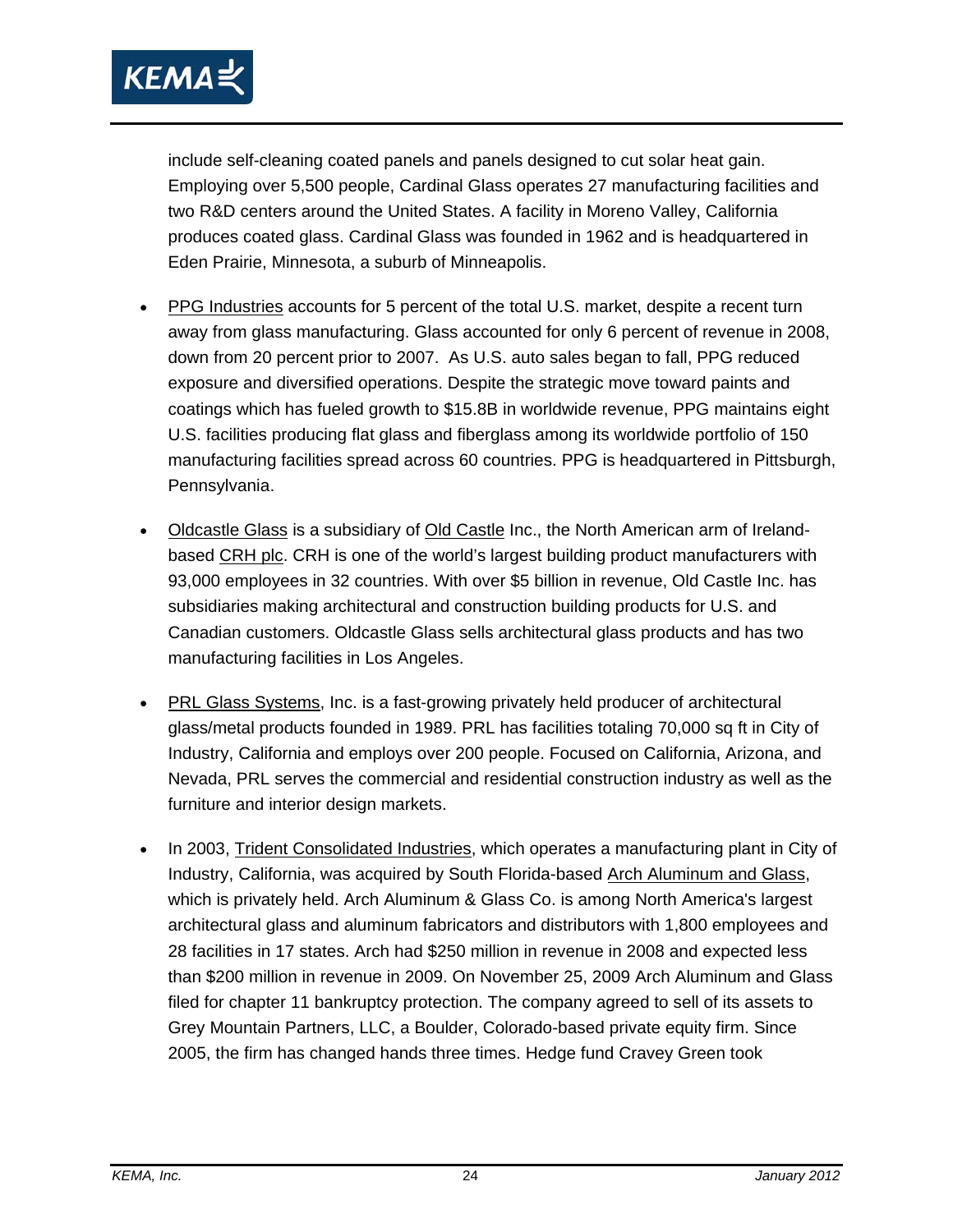

ownership from Long Point Capital in 2005 and South Equity was a successor to Cravey Green.

- Owens-Corning is a major manufacturer of fiberglass, as well as other building materials such as asphalt roofing and composite construction materials. Emerging from Chapter 11 bankruptcy in 2006, the company refocused on building materials, including fiberglass insulation. Owens-Corning had revenues around \$6 billion in 2008 and operations in 30 countries worldwide. The company is based in Toledo, Ohio and has two manufacturing facilities in PG&E's territory: a large insulation plant in Santa Clara, California and a smaller roofing materials plant in Napa, California that does not make glass.
- Pilkington North America produces flat glass and glazing products for the construction and automotive industries. Pilkington North America is a subsidiary of Pilkington plc in the U.K. Pilkington plc was acquired by the Japan-based NSG (Nippon Sheet Glass) Group in 2006. With manufacturing facilities in 29 countries, sales in 130 countries, and 31,000 employees, the NSG group has annual worldwide sales of just under \$8 billion, 90 percent of which come from flat glass products. North America accounts for 13 percent of the NSG Group's sales. Pilkington North America has a plant in Lathrop, California, which produces glass for building products and solar panels.
- Gallo Glass is a subsidiary of E & J Gallo, Inc., one of California's largest winemakers. With a Modesto, California manufacturing facility, Gallo Glass produces over 1 billion bottles for its parent company.

For both SCE and PG&E, a small number of customers consume the bulk of the energy used by the sector.

### **3.3 Competitive Issues**

The glass industry has steady, moderate competition. In the past, glass production relied on local supplies, manufacturing, and demand. Glass users usually surveyed a limited landscape of local producers and signed a long-term contract with the supplier deemed most reliable. The high relative costs of transporting glass necessitated local production and distribution. Increases in the reliability transport process, along with the trend towards globalization have ended that era. Nevertheless, the legacy of long-term contracts remains. Hence, the industry is dominated by a set of large producers who have long-term contracts with their customers.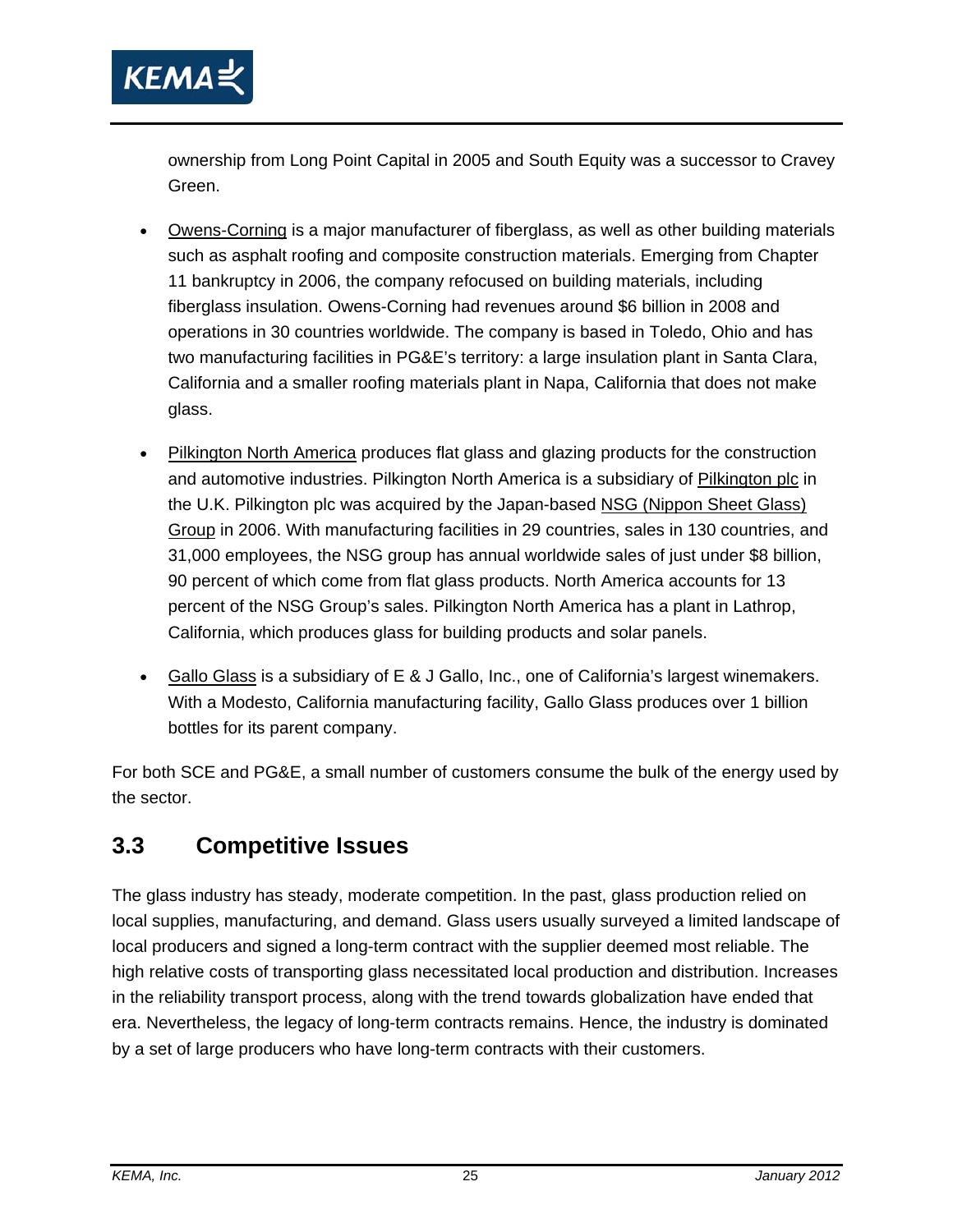

Individual facilities tend to serve regional markets in order to minimize transport costs, but imports are growing steadily and now make up one-fifth of the United States market. Crossregional sales are increasingly common. Large global players soak up most of the revenue from automotive, construction, and food and beverage demand, but niche players abound coexisting through a wide variety of strategies.

Price differentiation, created from leaner manufacturing processes and global access to labor, is a competitive pressure. However it is somewhat mitigated by the presence of long-term contracts. At the same time, the constant threat of further import penetration or competition from suppliers in the neighboring region, keeps an upper bound on profit margins. Product differentiation, distribution capability, and the availability of substitutes can also become important competitive drivers in certain segments.

For flat glass producers, demand is driven by the automotive and construction industries and long-term contracts are the norm, giving stable market share to a small number of dominant players. Roughly 20 percent of domestic flat glass is imported, enough to ensure domestic producers continuously maintain competitive prices and quality. Glass container producers also tend to sign long-term contracts to meet demand, but face real competition from plastic and metal substitutes. Hence, glass container makers must be efficient in production, have superior distribution channels, constantly seek out new technology, create superior designs, and devote considerable resources to marketing and sales. The specialty glass and products made from purchased glass segments compete in a much more fragmented market principally on quality and ability to produce for specialty applications. Success often depends on becoming the highest quality producer in a given individual market niche.

The largest customers in California are flat glass manufacturers and glass container manufacturers, mostly subsidiaries of multi-national corporations. They are subject to competitive pressures from the import market, especially from places with lower labor costs like China and Mexico. The economic downturn has been especially difficult for flat glass producers, who primarily serve the automotive and construction industries. The construction industry has been especially hard hit in California, giving the largest players with the deepest resources and the best access to technology an even greater advantage.

Flat glass has an unmatched combination of transparency, low cost, and longevity which ensure it will continue to be used in construction and auto making for the foreseeable future. However, flat glass manufacturers are heavily dependent on demand from cyclical industries. Furthermore, globalization has made price the primary differentiator among glass manufacturers. In such an environment, the largest players are at an advantage.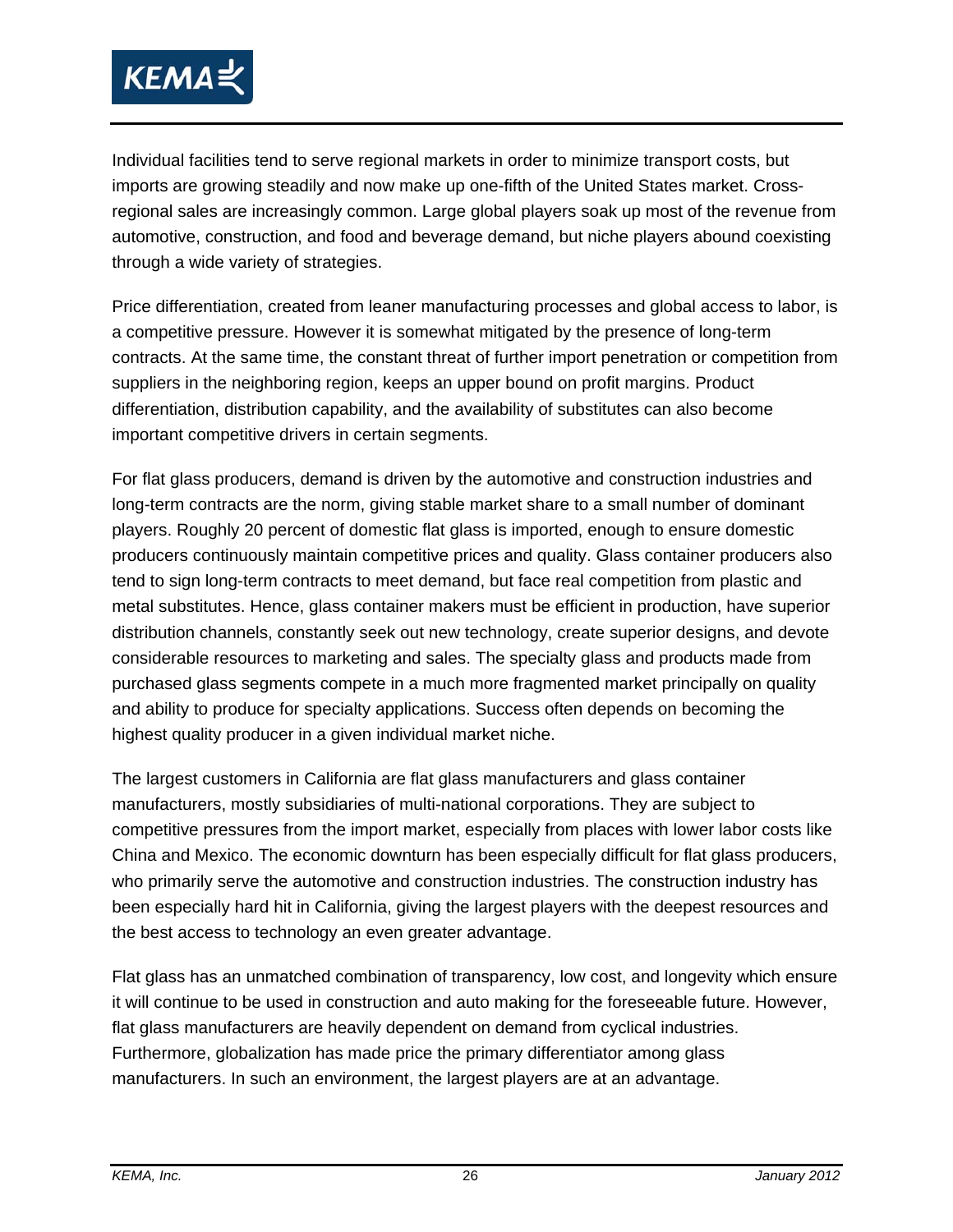

Container glass manufacturers face competition from plastic and metal manufacturers to supply the food and beverage industries. Glass has a considerable advantage over plastic and metal in that it is the most impervious, inert, and sanitary material for containers. Winemakers and olive oil producers have long recognized that glass is the superior option to maintain true flavors over time. Glass is also the most easily sanitized material, which prevents contamination in food and beverage products. On the other hand, glass is heavy and fragile when compared to plastic and metal, making shipping costs significantly higher. The balance of fragility, sanitation, and inertness has very visibly played out in the consumer baby bottle market, where a longstanding debate rages over the merits of plastic versus glass. Taken together, these were factors driving regionalized glass production under long-term contracts – food and beverage manufacturers could have daily delivery of the exact number of containers needed. Some food and beverage makers even wanted glass plants closely linked to their production facilities in a symbiotic relationship that minimizes transport costs. These relationships naturally led to the long-term contracts so prevalent in the glass manufacturing industry.

Specialty glass manufacturers rely on the optical and physical properties of glass and their ability to manufacturer products designed for targeted applications. While the competitive products may be non-existent and competition thin, the segment served by a given manufacturer is usually very narrow and growth capped by the small market size. The inbound logistics of small specialized manufacturers are similar to large factory glassmakers, but they tend to operate on smaller scales, and rely on thoughtful packaging to deliver their products to clients. Modern small-scale producers may or may not be regionally focused, but many work very closely with clients.

To summarize, the industry is dominated by large, multi-national, heavily regulated players that remain entrenched with their largest customers via long-term contracts and worry about everincreasing competition from cheaper production facilities abroad. Agility is limited to the small, niche players which make up most of the individual establishments, but little of the revenue. PG&E and SCE's largest customers are subsidiaries of the multi-national leaders, although a few niche players are large energy users. Taken together, this suggests change in the industry is likely to be slow and met with some amount of resistance.

#### **3.3.1 Business Models**

The business model for the large industry leaders tend to rely on keeping their products and production processes simple and focus on economies-of-scale production; and small specialty producers tend to focus on niche products requiring more complicated custom processes.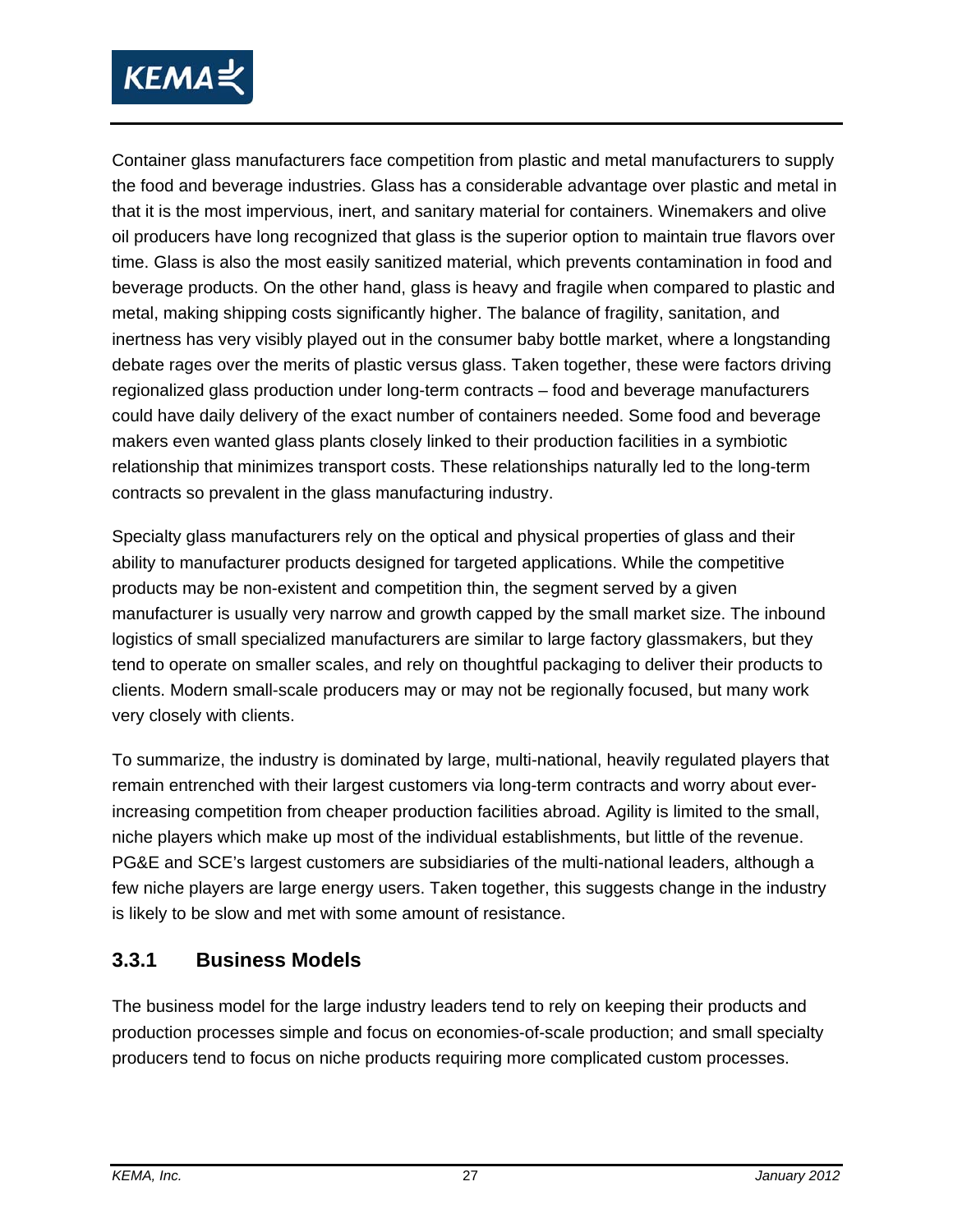

Large players typically make flat glass or container glass. Customers in the automobile and construction industries require large quantities of uniform product which meet fairly stringent safety requirements and can be "dropped" into a house under construction, a car on the assembly line, or right into the beverage production center. Large glassmakers procure production inputs locally around the factory since they are widely available, and enforce uniform tolerances and timelines in order to deliver large quantities of glass meeting customer specifications on time. Because glass is fragile, they have their own distribution channels which rely on specialized trucks and equipment to safely deliver shipments to their customers. For the big players serving the auto, construction, and food and beverage industries, it is critical to achieve economies of scale. Price can be a differentiator, but quality and reliability is just as important. Customers are on tight production schedules and depend on the glass manufacturers to meet government-mandated safety requirements. Because reliability is so important, large manufacturers compete on price and production capacity, but also leverage relationship marketing and loyalty to generate sales. Long-term contracts ensure reliable supplies for customers and predictable revenue for glass producers. Gross operating surplus (operating profit before deduction of taxation, interest, and depreciation) averages 28 percent according to IBIS World, and this is representative of large producers.

Small players survive by finding a dedicated niche and responding directly to the needs of their customers. Users of specialty glass typically come to manufacturers with a need for a unique glass product with very detailed design specifications—for instance a lab beaker with over 80 percent silica and special coating, a small tube which can resonate at particular frequency, or high grade optical fiber—and usually do not require huge volumes. Glassmakers use their expertise in mixing, melting, forming and post-forming to produce exactly what their customer needs. Price can be a differentiator, but most critical is the expertise and production capacity to meet a detailed design need. Manufacturers create products and use productive packaging and standard shipping for distribution. Profit margins are higher, but production volume is much lower than for the large manufacturers. Reputation and loyalty help maintain sales, and network marketing can help manufacturers grow into similar niches.

There has been consolidation of ownership within the glass industry over the last twenty years with several of the large-scale multinational companies selectively acquiring dominant players in regional player in various locations. This strategy allows the multinational giants to boost capacity without the heavy investment needed for building from the ground up and captures market share across several of the faster growing regions.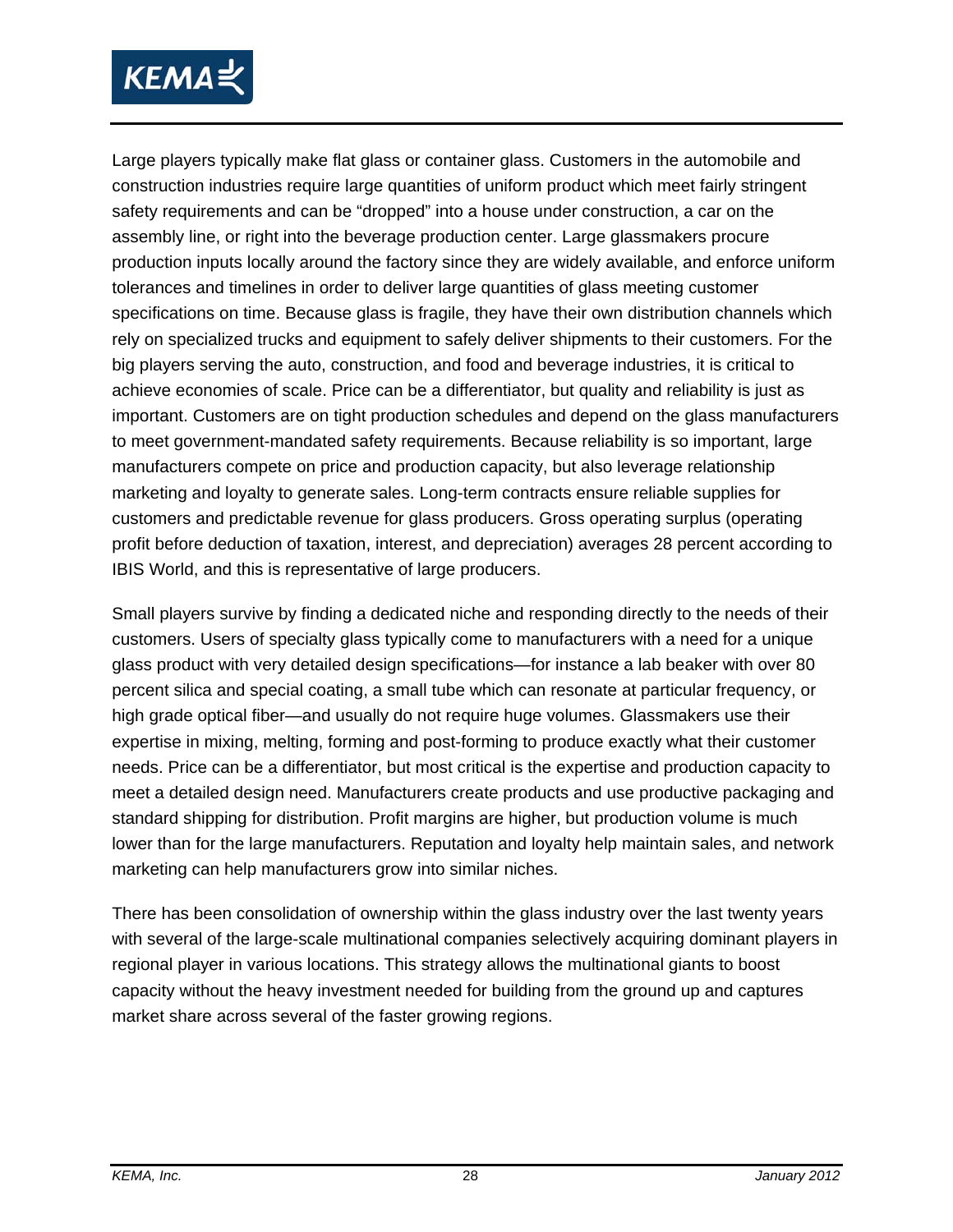

#### **3.3.2 Cost Structure**

The cost structure varies across the industry, although purchases of bulk materials are the largest cost to most glass manufacturers. Material inputs absorb roughly 40–50 percent of revenue, labor costs absorb just under 25 percent, and energy costs absorb 5-15 percent.<sup>31</sup> Energy costs are split between natural gas and electricity with the breakdown quite variable. The remainder of revenues represents an operating profit margin.

Glass manufacturing has a high level of capital intensity. Manufacturers must build large plants capable of achieving economies of scale to gain significant market share, meaning capital is a sunk cost prior to any production. Furthermore, much of the market is controlled by large international manufacturers. These are significant barriers to entry for new players and allow the global leaders to remain entrenched. Developing capability in specialty markets does not demand as much of a capital outlay, but the initial cost of building remains nonetheless. Many companies have high debt loads, as companies raise debt to finance initiatives.<sup>32</sup> Smaller, newer players have more significant liabilities and many devote a higher portion of their revenues to debt service. As such, the smaller firms may have a much higher hurdle rate for capital investments.

Once established, long-term contracts provide predictable operating income and companies maintain operating income directly from sales revenue. However, the glass industry as a whole is highly dependent on demand from the construction, automotive, and food/beverage industries.<sup>33</sup> Because the construction and automotive industries have led the decline into the current recession, the glass industry has lost significant amounts of revenue. Large companies have responded in part by taking on some additional debt and lowering labor costs via layoffs. Nevertheless, because of the high sunk costs and the need to demonstrate considerable reliability to customers, factories are hesitant to make dramatic changes to the manufacturing process in place. However, slackened demand has squeezed profit margins enough that costsaving improvements are inevitable, especially because of the ever-present threat of imports.

#### **3.3.3 Technology Development**

Three factors have driven technological change in glass industry over the past decade. First is the economies of scale that can be achieved by transporting glass long distances without

 $\overline{a}$ 

<sup>&</sup>lt;sup>31</sup> IBISWorld Industry Report. Glass Product Manufacturing in the U.S: 32721. August 2009.<br><sup>32</sup> First Research. *Industry Profile: Glass and Fiber Optic Manufacturing.* Quarterly update, November 2009.<br><sup>33</sup> IBISWorld Ind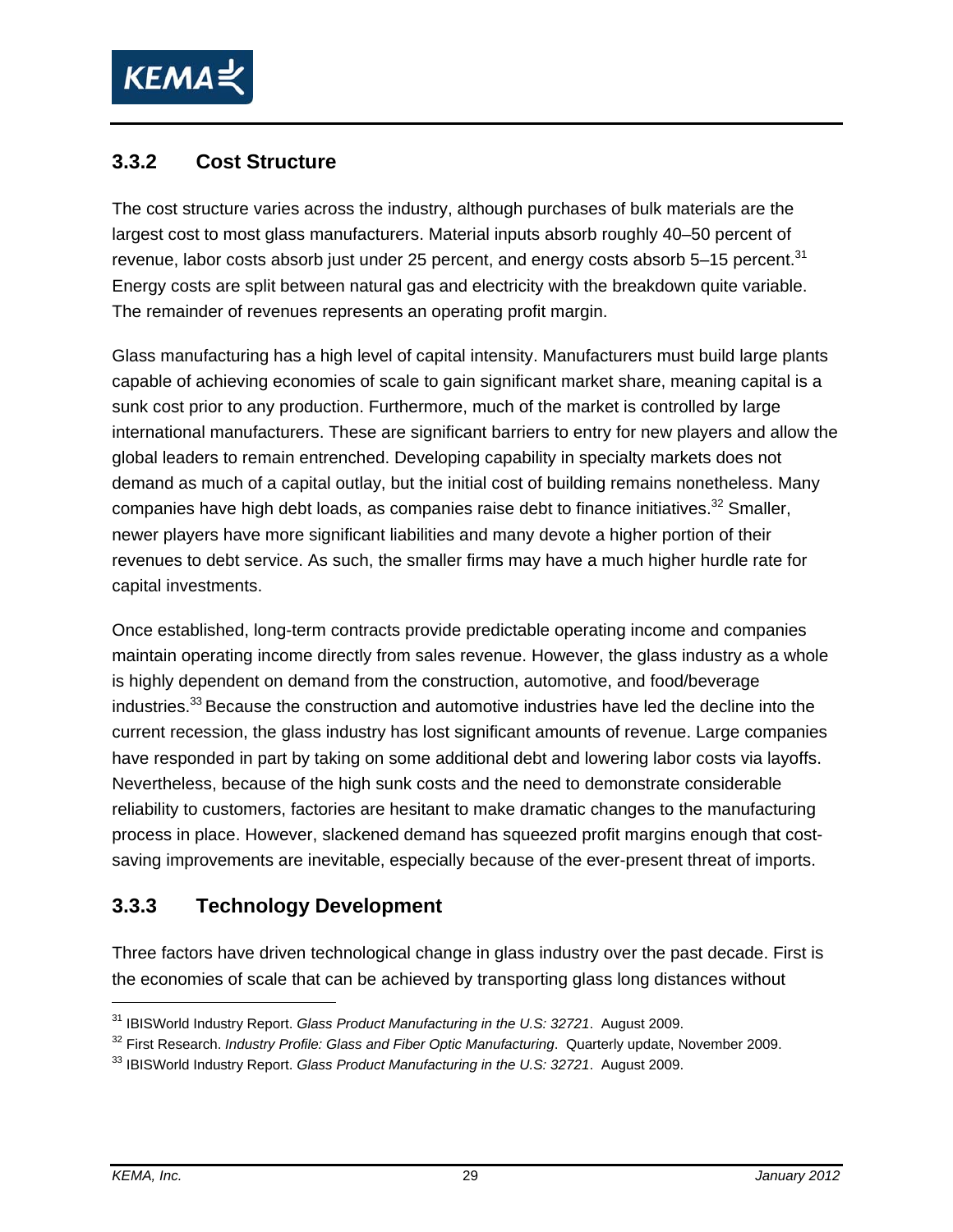

breakage. Innovation in glass transport, especially in the flat glass segment, has allowed global players to dominate because they can apply economies of scale beyond the local markets that were previously established. Substitution, either of glass for other products or of other products for glass, is a second major factor driving change. Flat glass has benefited, as innovations in reliability and toughness have made glass a popular lower cost alternative for building facades, awnings and the like. Indeed, it is now possible to imprint flat glass to closely mimic the feel of marble and granite at much lower cost. The glass container industry is under constant pressure from the plastics and metals industries. They have responded by creating lighter glass bottles which use fewer raw materials and resources to produce, led the way with innovative labeling technologies, and computer designed high-efficiency cost-optimized manufacturing processes, but have lost market share nonetheless. The third factor driving innovation has been environmental regulation. As rules regarding emissions of criteria air pollutants have stiffened, factories have responded with heavy investment in factories which burn fuels cleanly and minimize emissions during the melting process. A trend towards increased use of recycled glass cullet as an input is another noticeable trend.

#### **3.3.4 Supply Chain Management**

The major raw inputs into glass manufacturing include sand (silica), soda ash, and limestone. These materials are commonly available around the world and usually obtained regionally in order to avoid transportation costs. Additional inputs can include boric acid, lead oxide, feldspar, potash, lithium carbonate, lithium alumino silicate, litharge (lead monoxide), alumina, magnesia, barium carbonate, zinc oxide, zirconia, iron, cobalt oxide, nickel oxide, and selenium. Major glass producers obtain these smaller inputs as necessary for their production processes on the global minerals and chemicals markets.

Glass manufacturers are increasingly turning towards recycled glass cullet as a raw input. It has a significant advantage because it requires less heat to melt. However, the advantage of cullet depends on the quality and color of the glass and the ability to separate usable clear or colored glass components from chemical coatings, laminates, and adhesives during melting. A major problem for glass manufacturers wishing to use more cullet has been finding a reliable recycled glass supplier. This has typically capped the maximum percentage of cullet used in a glass plants to 35 percent. Most cullet users obtain upstream supply from local glass recyclers.

Once produced, container glass is shipped directly to beverage and food makers, often within the region. Due to relatively recent technological innovations, specifically extra lightweight boxes and redesigned specialty vehicles, flat glass can be shipped globally to large users in the construction and automotive industries. Fiberglass is usually sent to the construction industry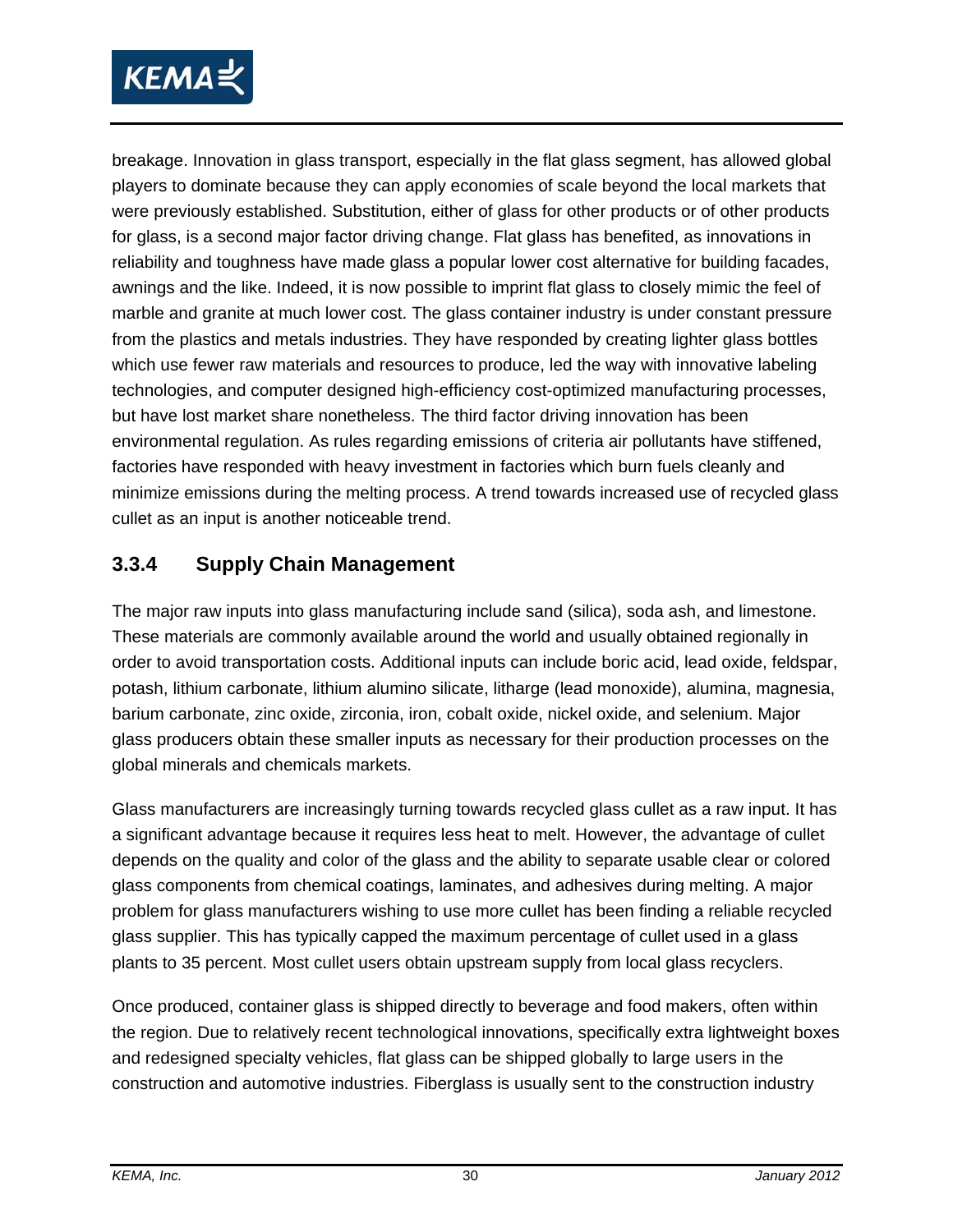

worldwide or to regional firms who mold it for the marine, construction, or automotive industries. Specialty glass is usually shipped directly to users, with channel and scope of distribution highly variable. Controlling distribution arrangements and having an effective network of distribution centers tailored to the needs of core customers is a significant competitive advantage.

#### **3.3.5 Product Development and Roll-out**

Product development is driven primarily by ability to substitute glass for other more expensive materials, which is driven by technological change to make glass cheaper, stronger, and more resilient. In turn, developing new technology depends in some part on research and development into new blends of raw materials, new ways of heating and finishing glass products, and the application of novel coatings. At the same time, the distribution channel must reliably support delivery to customers.

New products are rolled out via marketing campaigns, often to existing customers. This is especially true for firms targeting the construction, automotive, and food/beverage industries. Innovation is one way for existing domestic producers to compete with the plastics and metals industries, as well as lower cost imports. Specialty glassmakers often create new products to respond directly to a customer need. Customers may approach specialty glassmakers on the basis of reputation or through an existing relationship. At the same time, specialty glass producers may try to expand their niche by marketing to users of very similar glass items, or grow their niche by suggesting an application for their product where it is not currently used.

Photovoltaic solar panels represent a potential new opportunity for glass manufacturers. Common photovoltaic cells consist of crystalline silicone layered between two panels of rigid glass or thin film semiconductors with glass covers or silicon substrates. As new renewable energy mandates are enacted around the world, the demand for solar panels is expected to grow. The solar panel material supplier market is dominated by global blue chips like Intel, Samsung, and Texas Instruments. Although the revenue growth is impressive, it is still a fraction of the market. First Solar of Arizona, a market leader in supplying thin film finished solar panels has annual revenues just over \$1 billion, or about one-eighth of GKN's annual revenue. Glass for solar panels is generally produced by specialty glassmakers because it requires a formulation especially low in iron to prevent clouding over time. Some large global players have made strategic acquisitions to enter the market. For instance, AGC specialty glass is a U.S. based leader in glass for solar panels and is now a subsidiary of Japan-based Asahi glass.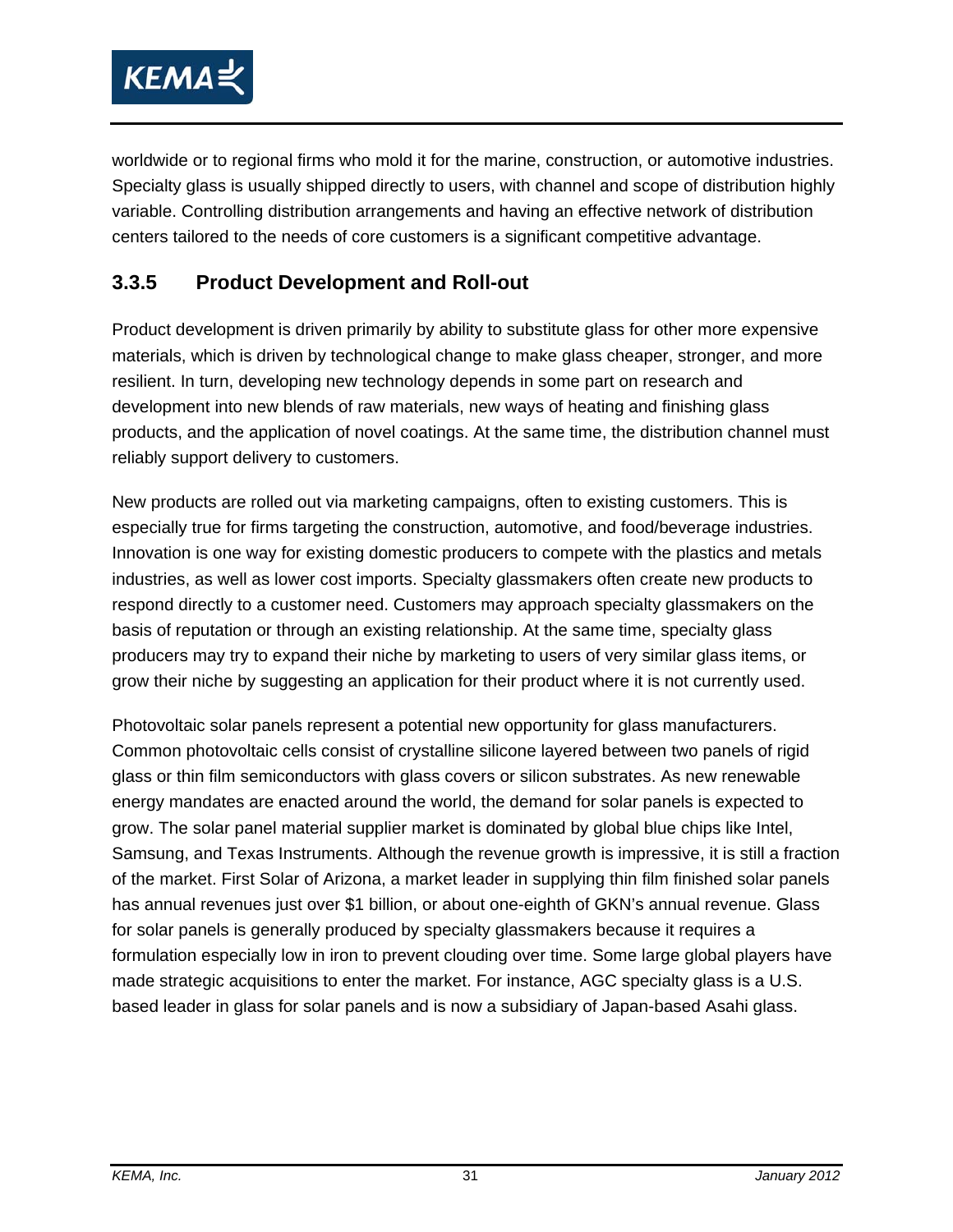

## **3.3.6 Value Chain**

A value chain is a general model of the interrelated activities which produce value from an industry that exceeds the cost of what is sold. Building upon the insight that an organization is more than a random compilation of machinery, equipment, people and money, the purpose here is to assess the value each particular activity adds to the organizations products or services.

The business model and operations provide the highest links in the value chain. Major glass manufacturers rely on commonly available inputs, allowing them to source raw materials locally on demand no matter where a factory is located and store them on site as needed. Flat glass, container glass, and specialty glass products are relatively heavy and fragile, necessitating appropriate packaging (which can add more weight) or special distribution logistics. Thus, the largest glass manufacturers often own or hold captive their distribution channels, while niche players tend to create specialized solutions to leverage existing shipping options.

In the past, wide availability of inputs and distribution challenges resulted in a heavily geographic industry, where local manufacturers served local customers and relied on relationship marketing. Because the number of glass manufacturers in any given region was likely to be relatively small, consistency, quality, and reliability of supply were the most important factors for success. As the demand for glass coming from construction, auto, and food and beverage manufacturers has grown, flat glass and container glass manufacturers have increased in size and become worldwide enterprises. Specialty glass manufacturers remain niche players, but now can ship anywhere in the world. Consolidation has allowed major manufacturers to deliver larger and larger amounts of standardized, quality-controlled glass to new and growing markets throughout the world.

## **3.3.7 Pricing**

Price differentiation is a major competitive advantage in glass manufacturing, so there is strong motivation to minimize costs. This is especially true in the glass container segment, where plastic and metal substitutes compete heavily, but a reign on prices exists throughout the industry in part due to globalization. Downward competitive pressures on price are somewhat mitigated by a market structure dominated by a few large players with long-term contracts. Flat glass and fiberglass have become globalized, with big players leveraging an advantage in technology, financial resources, and production knowledge to compete on price. Small- and mid- market players differentiate themselves with reliable distribution networks and high quality. In the specialty glass and products made from purchased glass segments, an understanding of user needs can make the difference along with quality. Users reward proven niche leaders with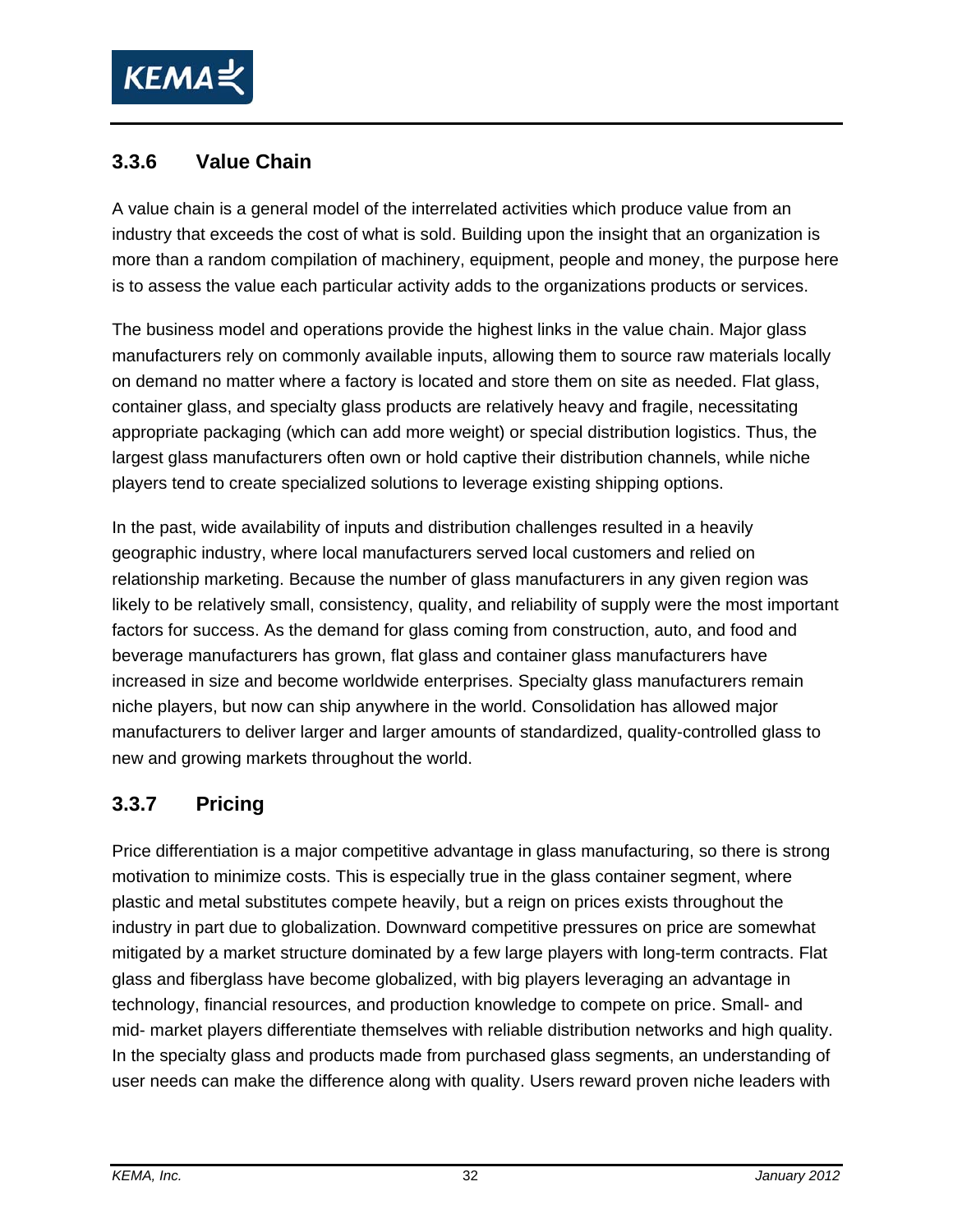

long-term contracts, especially in sub-segments where further economies of scale are hard to achieve.

Prices tend to move slowly because they are written into long-term contracts. Low volatility is possible in part because much of the cost structure is driven by raw materials which are relatively inexpensive, widely available commodities. Despite a trend towards globalization, the vast majority of production is supplied by local materials and distributed locally, keeping exposure to transportation costs and disruptions to a minimum.

Increased environmental regulation has been an added cost to the industry and has driven prices up in the last fifteen years.

# **3.4 Economic Factors**

#### **3.4.1 Business Cycles**

The current recession is causing a sharp decrease in demand in the glass sector, as might be expected in an industry where primary demand comes from cyclical industries. The construction industry remains the largest single source of demand for glassmakers and construction activity has been significantly curtailed. A downward trend for construction started in 2006, and accelerated through 2008. Money from the economic stimulus cushioned the decline, but much of it is directed towards public works, which does not benefit the glass industry as much as residential or commercial construction. The automotive industry has also been hard hit. The impact on glassmakers is apparent—according to Credit Suisse, sheet glass production fell 9 percent year over year in May 2009, the  $22<sup>th</sup>$  consecutive monthly drop, and overall domestic demand was down 43 percent year over year in May 2009, the  $28<sup>th</sup>$  consecutive monthly drop. Inventory turnover has steadied with an inventory of 4.3 months and remains at the worst level on record. Others are more optimistic about the long-term market of the flat glass business, citing higher levels of glazing from the trend toward natural light in buildings.<sup>34</sup> Fiberglass has been hard-hit with slackened demand in the construction industries.

Container glass has maintained strong, steady demand, buoyed by strong recent performance in the beer and wine industries, as well as the relatively resilient food production industry. However, competition among glass, metal, and plastic substitutes is fierce and the trend is towards increasing use of plastic, which is a detriment to the glass manufacturing industry.

<sup>34</sup>NSG Group. 2010. *Pilkington and the Flat Glass Industry 2010*. http://www.pilkington.com/resources/pfgi2010.PDF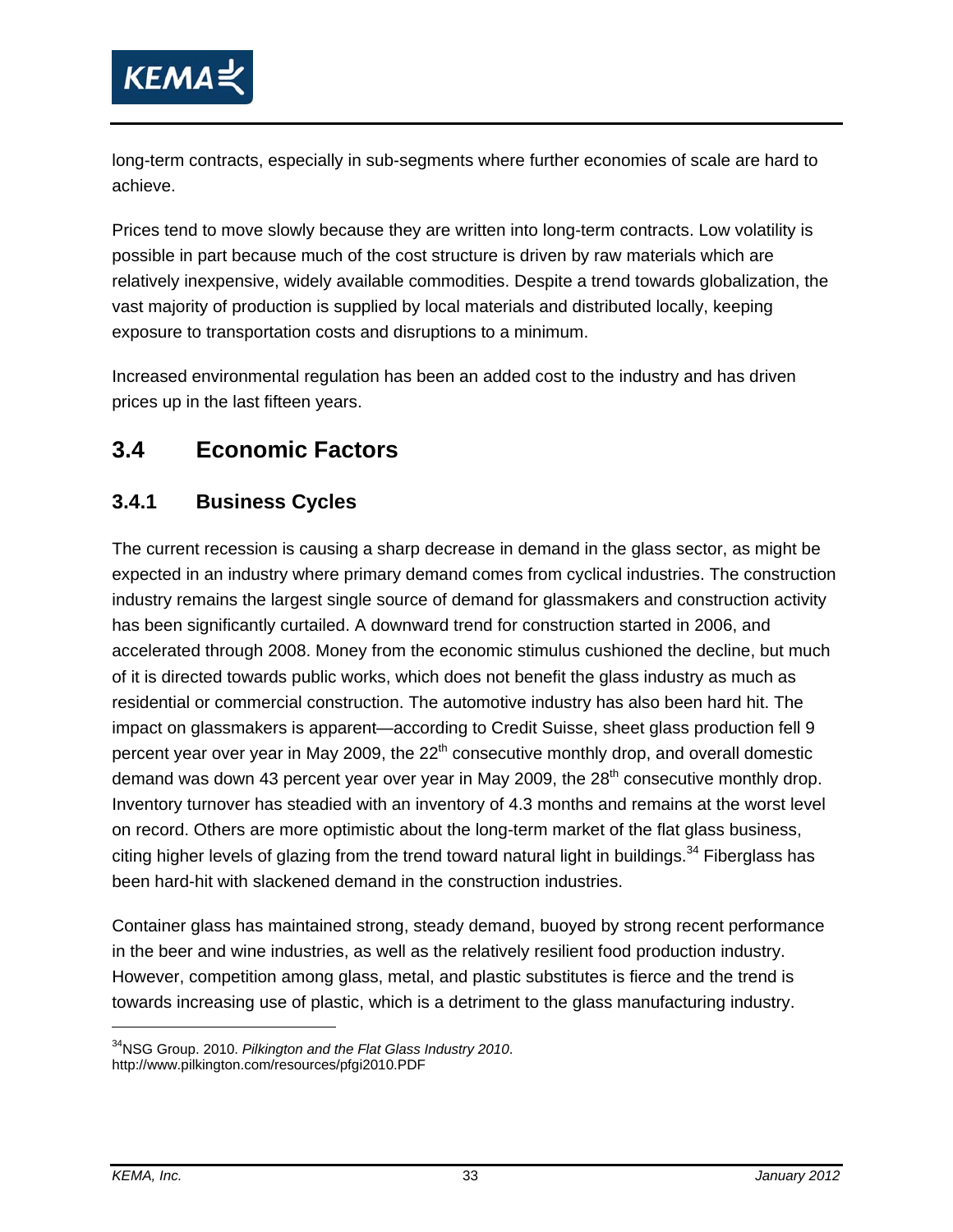

In a January, 2010 New York Times article, Russel Ebeid, chairman of Guardian Glass noted losses brought on by the domestic construction and automobile industries and indicated that a majority of sales are now overseas. Because many of industry establishments are sole proprietorships and small businesses, a certain percentage will likely cease operations. This should open up some market niches, but they will likely remain not fully filled in short term due to the dearth of available credit and the high capital costs associated with entering the industry.

# **3.4.2 Availability of Capital and Credit**

Large multi-national corporate players can fund new projects, facility improvements, and even some new facilities from operating cash. They also have access to the corporate debt market and issue bonds most often to pay for acquisitions. The major players are neither highly leveraged nor under a large amount of existing debt, meaning that their bond ratings are favorable enough to support issuing bonds and notes without penalty rates. Mergers and acquisitions, which had been the norm from the mid-1990's through 2007, were down significantly in 2008 when credit markets froze. With the thaw of the credit markets, the major players are again issuing bonds, with the eye of making further acquisitions of smaller competitors weakened by the recession.

Smaller players typically need new capital up front to establish operations and therefore can be saddled with debt from launch. During the recession, few new businesses began operations because little credit was available to pay for the sunken costs associated with startup. Venture capital is generally not available because the conceivable markets are so specialized that they will likely not achieve the rapid growth sought by venture capitalists. Therefore, most small businesses take collateralized loans to begin operations. Costs for such credit have gone up considerably, representing a higher barrier to entry for new entrants into the field.

# **3.5 Regulatory Issues**

The glass industry is subject to myriad environmental regulations on federal, state, and local levels. The following sections describe the regulatory issues facing the glass industry.

#### **3.5.1 Environmental**

The glass industry must comply with the following environmental laws:

• The Clean Air Act (CAA) regulates air emissions from stationary and mobile sources. The pollutants are defined as particle pollution (often referred to as particulate matter),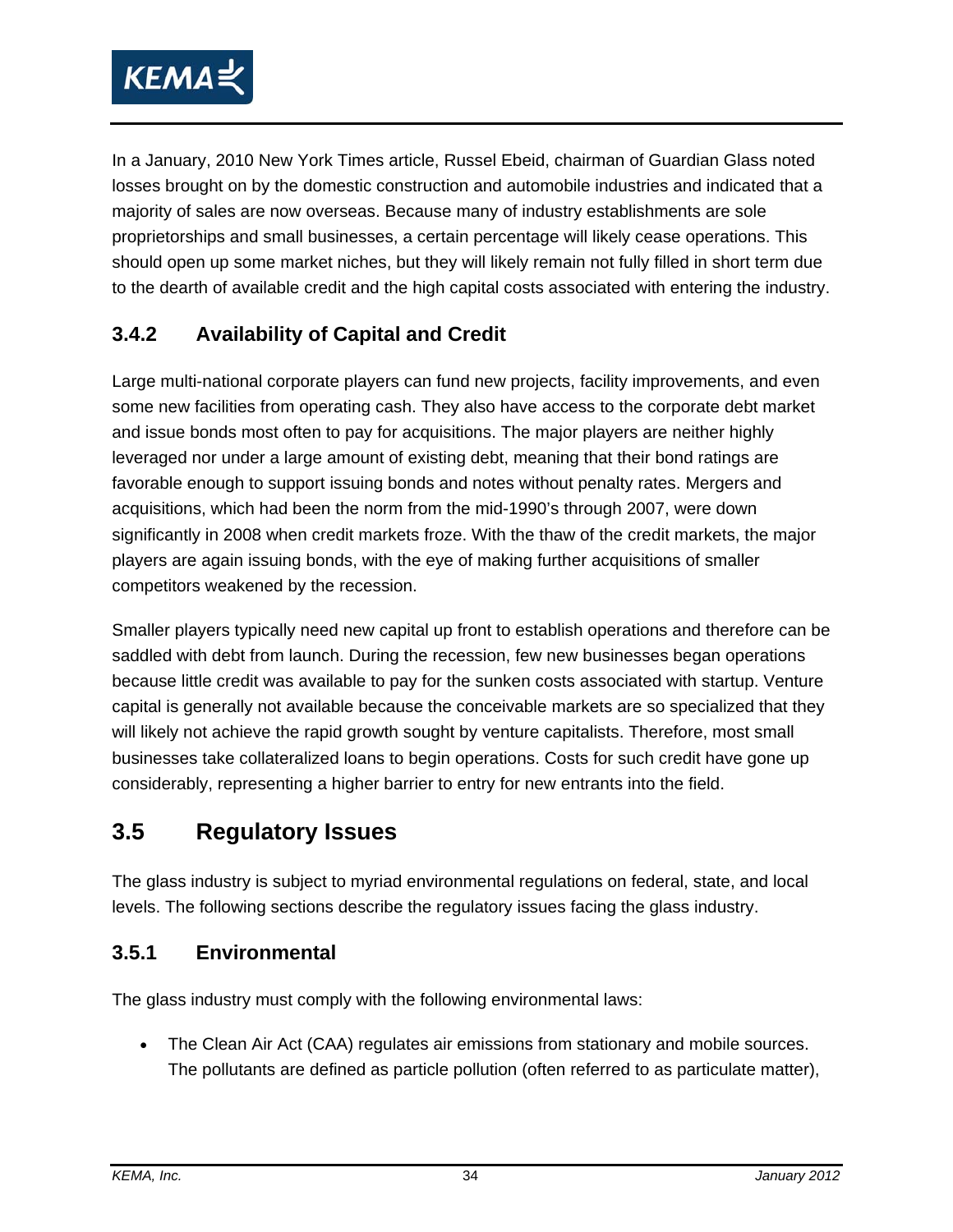

including ground-level ozone, carbon monoxide, sulfur oxides, nitrogen oxides, and lead. Regulated sources are stationary sources or group of stationary sources that emit or have the potential to emit 10 tons per year or more of a hazardous air pollutant or 25 tons per year or more of a combination of hazardous air pollutants. As a group, California glass manufacturers have made significant reductions in their overall air emissions during the last decade. Much of the improvement was due to sizeable investments prompted by a tightening of the rules. Currently, the EPA is preparing to move forward with regulation of greenhouse gases under the Clean Air Act, as discussed in Section 3.5.2.

- The Clean Water Act (CWA) establishes the basic structure for regulating discharges of pollutants into the waters of the United States and regulating quality standards for surface waters. Under the CWA, EPA has implemented pollution control programs such as setting wastewater standards for industry. The CWA made it unlawful to discharge any pollutant from a point source into navigable waters, unless a permit was obtained.
- The Resource Conservation and Recovery Act (RCRA) gives EPA the authority to control hazardous waste from the cradle-to-grave. This includes the generation, transportation, treatment, storage, and disposal of hazardous waste. RCRA also set forth a framework for the management of non-hazardous solid wastes. The 1986 amendments to RCRA enabled EPA to address environmental problems that could result from underground tanks storing petroleum and other hazardous substances. HSWA—the Federal Hazardous and Solid Waste Amendments—are the 1984 amendments to RCRA that focused on waste minimization and phasing out land disposal of hazardous waste as well as corrective action for releases. The California Beverage Container Recycling and Litter Reduction Act (CA Beverage Container Recycling Program) and Fiberglass Recycled Content Act of 1991 require glass container manufacturers in California to use at least 35 percent cullet in their products and fiberglass manufacturers that manufacturer or sell in California to use at least 30 percent cullet in their products. The Department of Conservation is the agency that implements the Bottle and Can Recycling Law and the Fiberglass Recycling Content Act of 1991.

Responsibility for enforcing environmental laws is distributed between the federal government (usually the EPA), state agencies, counties and municipalities. In California, regional air districts are charged with developing and enforcing air quality regulations that are more stringent than federal standards. In general, facilities in the glass industry are long accustomed to complying with existing environmental regulations as part of their normal course of business.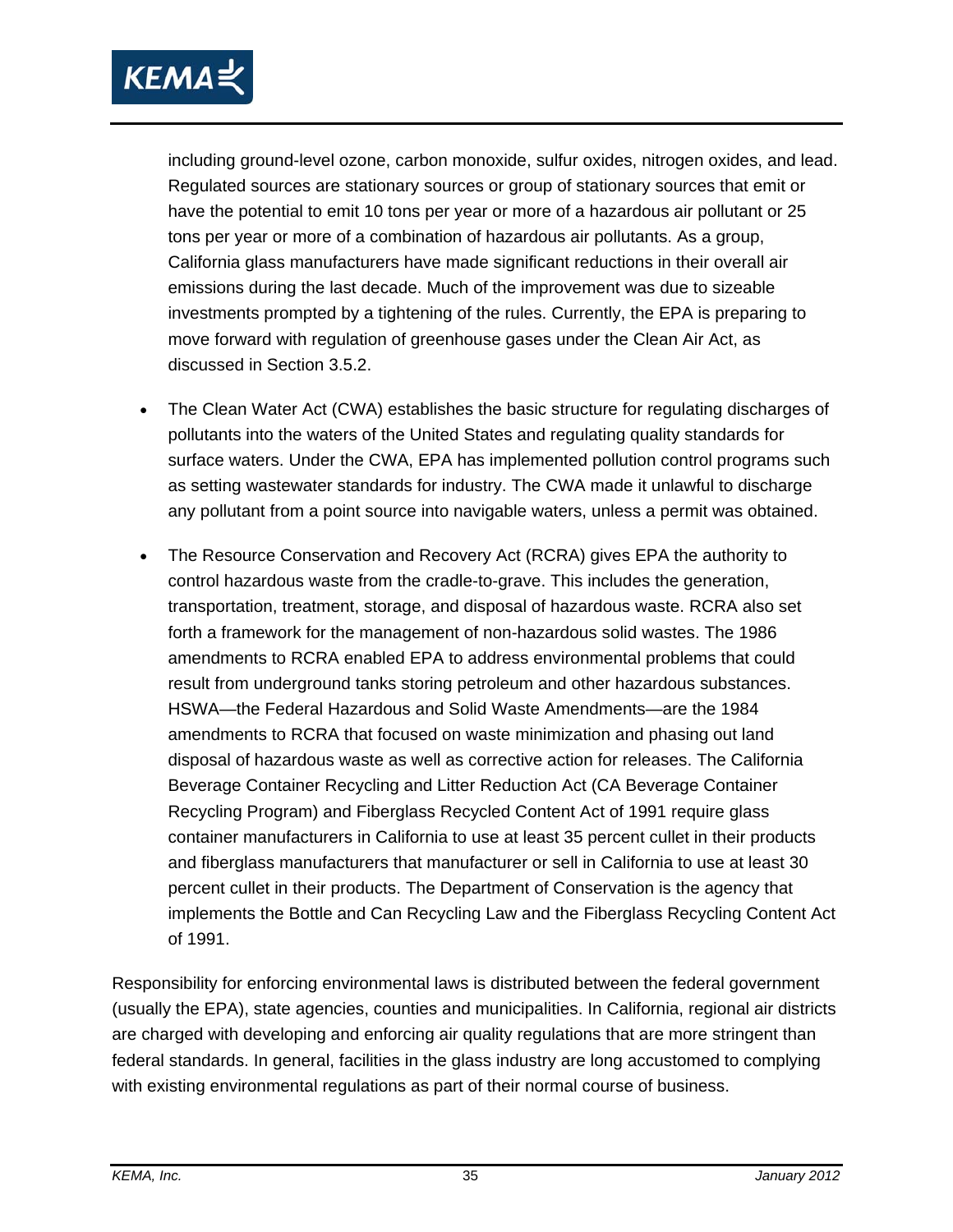

### **3.5.2 Climate**

## **California Global Warming Solutions Act**

In 2006, Assembly Bill 32, the Global Warming Solutions Act (AB32) became the first legislation signed into law in the United States to establish mandatory limits on greenhouse gas emissions. The California Air Resources Board (ARB) was designated as the lead agency tasked with developing the regulatory structure to achieve emissions reductions targets for carbon dioxide  $(CO<sub>2</sub>)$  and other greenhouse gases.<sup>35</sup> California facilities that emit more than 25,000 metric tons of CO<sub>2</sub> equivalents must report their emissions to the Air Resources Board. All California glass facilities which use a large amount of energy are required to report verified GHG emissions.

In January 2009, ARB adopted a Scoping Plan that provides the blueprint for achieving the reductions through a mix of incentives, direct regulatory measures, and market-based compliance mechanisms.

Key elements of the Scoping Plan include:

- Expanding and strengthening existing energy efficiency programs, as well as building and appliance standards
- Developing a California cap-and-trade program that links with other Western Climate Initiative partner programs to create a regional market system
- Establishing targets for transportation-related emissions for regions throughout California, and pursuing policies and incentives to achieve those targets.

The glass industry in California is affected in the planned cap-and-trade program which was adopted by ARB in 2011.<sup>36</sup> After collecting three years of data from the largest emitting industries, ARB will establish emissions caps. For each business sector, an emissions benchmark will be established, and business will be allowed emissions up to 90 percent of the benchmark (cap) in 2013. Cap and trade requires large emission sources to surrender

-

<sup>35</sup>These gases include methane (CH4), nitrous oxide (N2O), hydrofluorocarbons (HFCs), perfluorocarbons (PFCs), and sulfur hexafluoride (SF6). Since each of these gases' unique physical properties causes them to have varying heat trapping effects, they are normalized into carbon dioxide equivalents. For example, one metric ton of methane is equivalent to 21 metric tons of  $CO<sub>2</sub>$  equivalents ( $CO<sub>2</sub>e$ ).

<sup>&</sup>lt;sup>36</sup> Cart, Julie. 2011. "California becomes first state to adopt cap-and-trade program," Los Angeles Times. October 21, 2011.

http://articles.latimes.com/2011/oct/21/local/la-me-cap-trade-20111021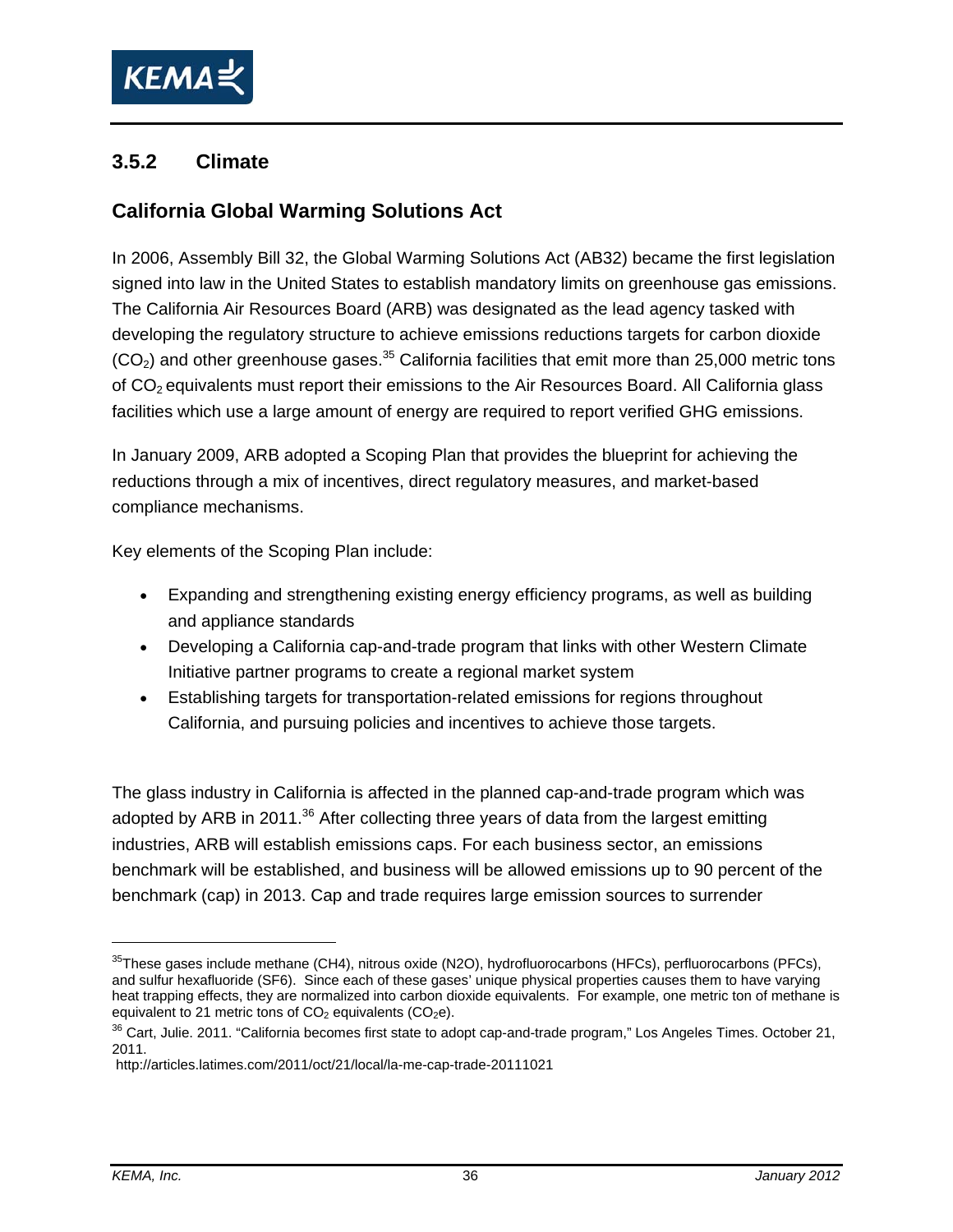

emissions permits equal to their actual emissions in any given year. The amount of total available permits declines over time, thereby making it more and more expensive to emit greenhouse gas emissions. Emissions permits are tradable among market actors and emissions reductions from non-capped sectors, known as offsets, can also be used for low-cost compliance purposes. As California implements AB32, glass manufacturers can expect to be treated as capped sources. ARB has composed a working group to determine the technical feasibility of emission reduction measures, and glass manufacturers will likely be required under California regulations to adopt measures, as determined by ARB through the current stakeholder process, in the next few years.

Starting in the first compliance period of 2013, all large industrial facilities that emit over 25,000 metric tons  $CO<sub>2</sub>e$  per year will be required to acquire and hold emissions permits. Starting in the second compliance period of 2015, industrial fuel combustion at facilities with emissions at or below 25,000 metric tons  $CO<sub>2</sub>e$  per year will be included. Saint Gobain Containers and Guardian Industries both are under ARB reporting requirements in advance of compliance obligations.

For some energy-intensive industrial sources, stringent requirements in California, either through inclusion in a cap-and-trade program or through source specific regulation, have the potential to create a disadvantage for California facilities relative to out-of-state competitors unless those locations have similar requirements. Recent analysis by the California Legislative Analyst suggests that this effect will not be significant for the overall economy. Sectors most affected are likely those with high energy intensity and significant trade-related activities where increased costs may not be able to be reflected in higher prices. $37$  Glass is one of the identified sectors, although mitigating factors apply. For example, glass containers are generally geographically tied to their customer base.

#### **EPA Mandatory Reporting**

The U.S. Environmental Protection Agency (EPA) issued a rule for mandatory greenhouse gas (GHG) reporting from large emissions sources in the United States. In general, the rule calls for facilities that emit 25,000 metric tons or more of GHG emissions per year to submit annual reports to EPA. From 85–90 percent of total national U.S. GHG emissions, from approximately

<sup>37</sup> Taylor, Mac. 2011. *Letter to Honorable Dan Hogue*. California Legislative Analyst's Office. May 13, 2011. http://www.lao.ca.gov/reports/2010/rsrc/ab32\_logue/ab32\_logue\_051310.PDF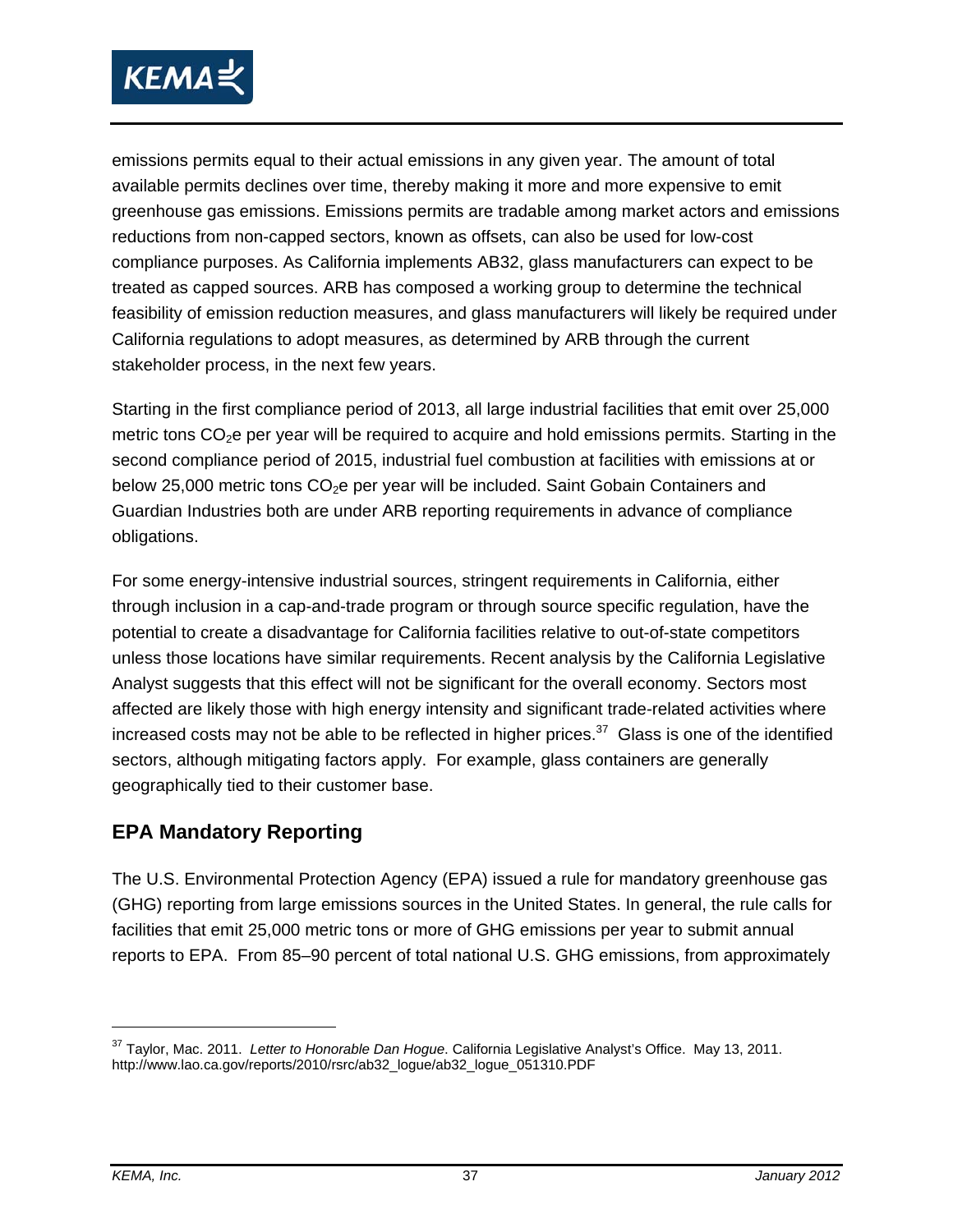

13,000 facilities, are covered by the proposed rule. Large glass manufacturing plants have sizable enough emissions that they are required to monitor and report them to the EPA.

#### **EPA Regulation of Greenhouse Gases under the Clean Air Act**

Greenhouse gas emissions are now regulated in the United States under the Clean Air Act. According to the Tailoring Rule,<sup>38</sup> GHG permitting requirements will cover for the first time new construction projects that emit GHG emissions of at least 100,000 tons per year (tpy). Modifications at existing facilities that increase GHG emissions by at least 75,000 tpy will be subject to permitting requirements, even if they do not significantly increase emissions of any other pollutant. By 2016, the EPA may lower the threshold to 50,000 tpy.

Under the EPA rulemaking for New Source Review proposed emissions sources will be required to install best available control technology (BACT). Typically, this means installing energy efficiency equipment. Large sources permitted through the Title V program may have emissions limits on GHG emissions in the future.

#### **3.5.3 Glass Standards**

Glass standards exist to provide uniformity and ensure safety. Most standards come from ASTM International and are designed to ensure adequate transparency and strength against breakage. Because glass is used in so many ways, this had led to a long list of standards. There are eleven standards for flat glass, four standards for glass containers, nine standards for glass decoration, four standards for glass pipe, five standards for optical properties, and twenty-three standard methods to evaluate physical and mechanical properties of glass products. Details on all 56 standards can be found on ASTM's website.  $39$ 

# **3.6 Industry Network**

The industry network for this sector provides a list of potential partners for energy efficiency. No single industry group could represent all the various interests across different segments of the glass manufacturing industry, so industry associations tend to align around individual segments. Major industry associations promote standards, lobby, market, and provide education and

http://www.gpo.gov/fdsys/pkg/FR-2010-06-03/pdf/2010-11974.pdf#page=1<br><sup>39</sup> ASTM International. *Glass Standards and Ceramic Standards*.

http://www.astm.org/Standards/glass-and-ceramic-standards.html

<sup>38</sup> Federal Register. 2010. *Environmental Protection Agency: Prevention of Significant Deterioration and Title V Greenhouse Gas Tailoring Rule*. Vol. 75, No. 106, June 3, 2010.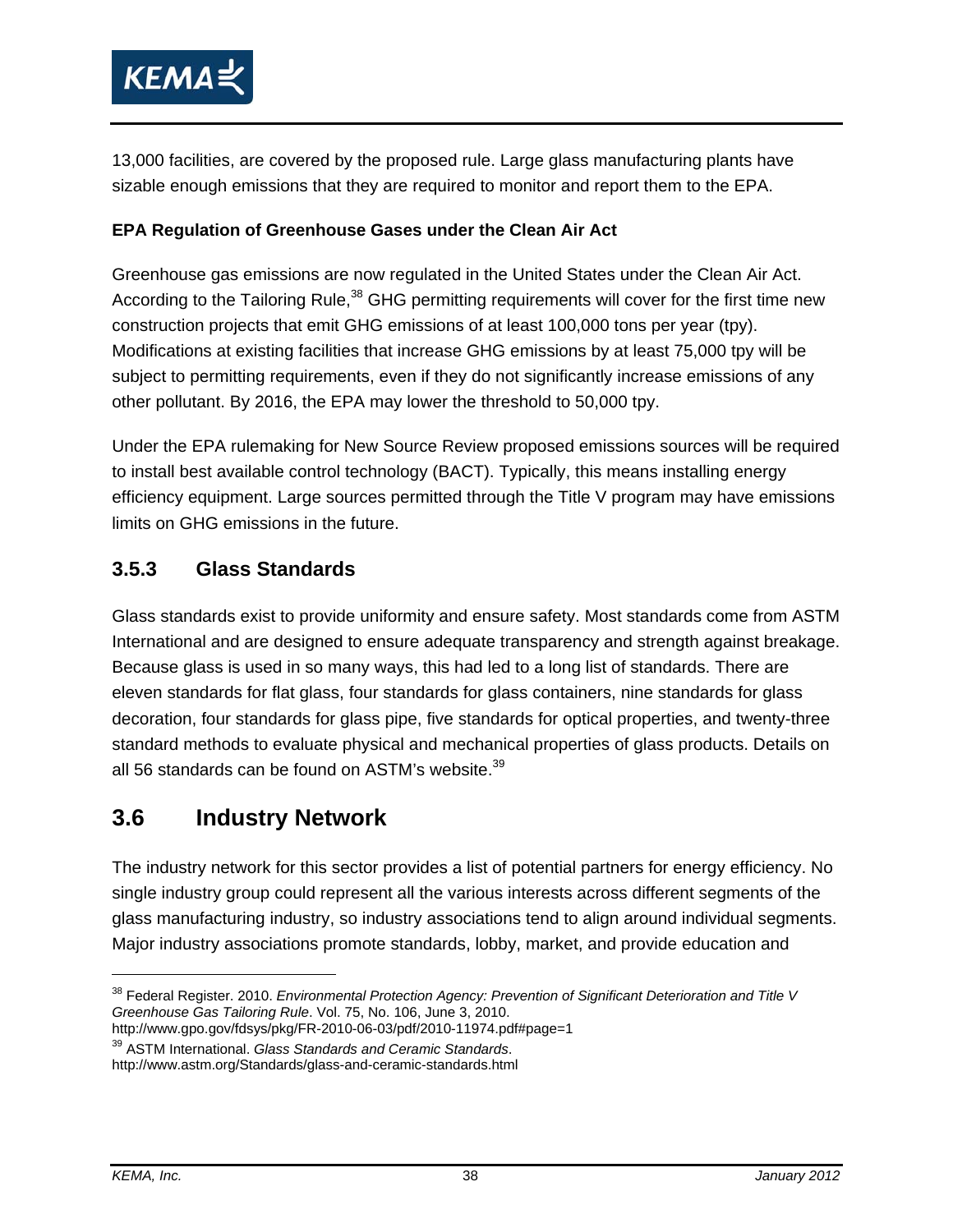

networking for glass manufacturers. Glass production processes are viewed as proprietary within the industry, so glass manufacturers tend to favor mergers and acquisitions to joint ventures and partnerships. Companies associate primarily to promote common interests to the government and the community, which is furthered by creating standards, centralizing common reference materials, training, and networking. Combined, the following associations represent the vast majority of California's glass manufacturers. Smaller industry associations serving an ecosystem of specialty producers (e.g., insulating glass, scientific glassware, etc.) also exist, but without the clout of those mentioned below.

- The Glass Manufacturing Industry Council (GMIC, www.gmic.org) serves all sectors of the glass industry and focuses on education and cooperation. GMIC organizes conferences and education programs, publishes newsletters and magazines, and directly supports research into innovation and energy efficiency. Members include all the major U.S. glass manufacturers, all the major suppliers to the glass industry, and many customers and partners of the industry.
- The Glass Association of North America (GANA; www.glasswebsite.com) is a smaller professional organization that brings together flat glass and fiberglass manufacturers in the U.S. through educational programs, networking opportunities, meetings and conventions, and publications like "U.S. Glass." Different divisions serve different needs including building envelope contractors, flat glass manufacturing, insulating, laminating, mirrors, and tempering.
- With 4,000 member companies across the United States, the National Glass Association (NGA; www.glass.org) is the largest trade association for flat glass manufacturers. With an emphasis on networking and standards, the NGA focuses on education and training programs in addition to serving as a clearinghouse for job lists, supplier lists, and technical documentation.
- The North American Insulation Manufacturers Association (NAIMA; www.naima.org) is the association for U.S. manufacturers of fiberglass, rock wool, and slag wool insulation products. NAIMA markets itself as a promoter of energy efficiency and environmental preservation through the use of fiberglass, rock wool, and slag wool insulation, and to encourage the safe production and use of these materials. However, its activities include funding research by universities, lobbying state and federal governments, offering training on safety and installation, and serving as a liaison to companion associations in Mexico, Canada, Europe, Australia, and Japan. It is the largest organization for U.S. Fiberglass manufacturers. Many fiberglass manufacturers also join the American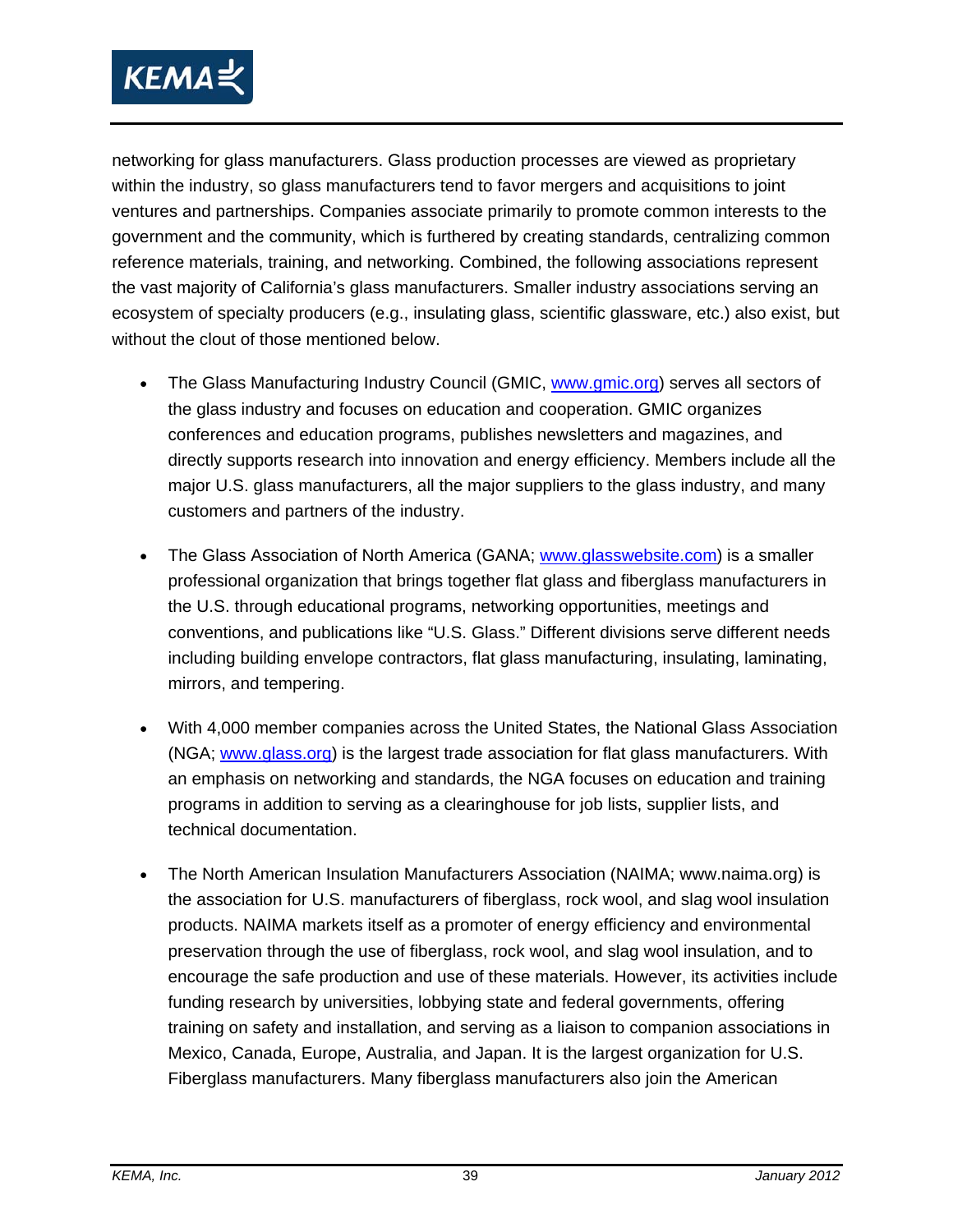

Composites Manufacturers Association (ACMA; www.acmanet.org), which has a considerably larger scope, but engages in many of the same activities as NAIMA, but with a larger budget and more emphasis on publications.

#### **3.6.1 Supplier and Trade Allies**

Glass manufacturers have a number of trade allies, companies that work with or support the industry. The decision to upgrade to the best available technology occurs as part of the build/rebuild process for plants. Suppliers of furnace equipment can supply the needed equipment. When converting to oxy-fuel, glass manufacturers must secure a reliable supply of oxygen and typically use the major industrial gas suppliers like Praxair, Air Product Supply, or others. Increased cullet use typically involves signing agreements with local glass recyclers who can provide regular supplies, which is often a challenge.

The global distribution of trade allies mirrors the trend towards globalization within the industry itself. Trade allies can be broken down generally into firms that focus on design and engineering, firms offering efficiency and optimization, consultants, and environmental service providers. There is significant overlap between the consulting organizations and the design and engineering firms. Many of the firms focusing on efficiency and optimization specialize in the glass industry only, but the environmental firms are more general, typically working with all types of industry, not just those in the glass industry. Size amongst various trade allies is inversely proportional the specialization—smaller companies tend to focus intensely on subsectors within glass manufacturing while the larger companies tend to include all glass manufacturers as only a part of a larger portfolio of clients. The following list provides some examples of trade allies of glass manufacturers.

- Design and engineering firms offer services related to site selection for plants, architecture, plant engineering, equipment design, construction, technical services for furnaces, expertise around forming, problem solving, training, innovation, production supplies and management.
	- Toledo Engineering Co (TECO) [United States]
	- Stewart Engineers and Associates [United States]
	- Glass Incorporated International [United States]
	- Continental Glass Engineering GMBH [Germany]
- Efficiency and optimization contractors provide services to assess and enhance plant efficiency, process design, and management, often around niches such as thermal imaging of boilers.
	- Thermaltec [United Kingdom]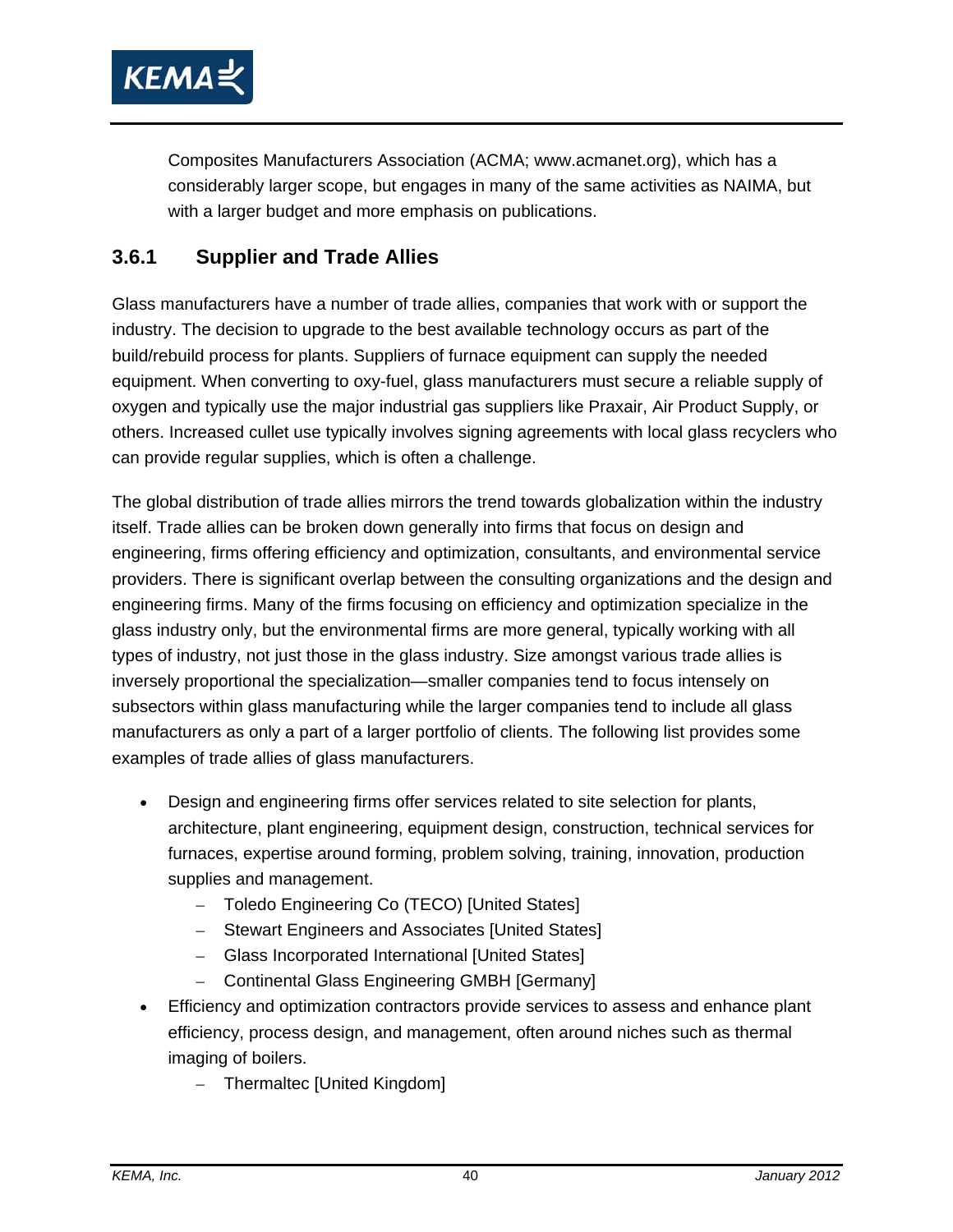

- Outotec OYJ [Finland]
- Glass Furnace Management [United States]
- Consultants often employ former glass industry employees and provide solutions encompassing analytic services, evaluation work, design, management, financials, and specialized expertise around materials and coatings.
	- The Float Glass Consortium [United Kingdom]
	- Tascon [Germany]
- Environmental and air quality firms provide equipment, emission control systems, and expertise to enable environmental compliance.
	- Ducon [United States]
	- CECO Environmental [United States].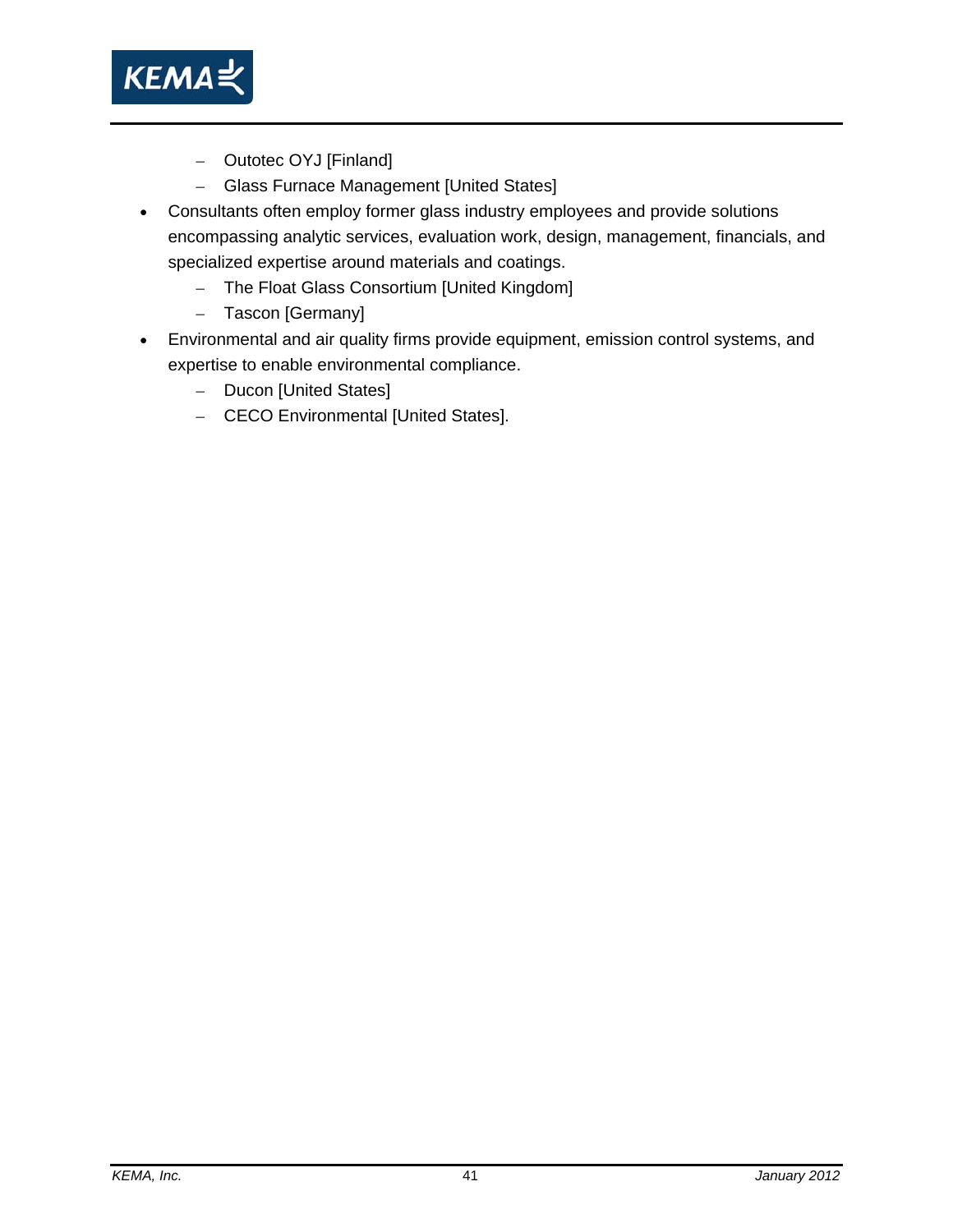

# **4. Target Technologies / Processes and Energy Efficiency**

Glass manufacturers tend to view their individual processes as proprietary. Hence, it is relatively straightforward to get a general sense of glass manufacturing and the largest potential points of efficiency improvement in each of the subsectors, but the improvement potential of any particular manufacturer cannot be precisely predicted. The largest efficiency improvements require the largest investment in capital and therefore intimately depend on the lifecycles of plants and major equipment. Energy efficiency opportunities exist across all businesses, however, the potential for energy efficiency improvements could be higher at smaller facilities, as the biggest plants often spend considerable effort to optimize their production processes. A 2007 survey of glass manufacturing representatives, vendors and consultants found respondents believed energy savings opportunities were about 20 to 25 percent of energy use. $40\,$  By some accounts, small businesses as a group may be able to increase energy efficiency by up to 40 percent, but may lack free working capital to pursue efficiency gains and realize this potential. Furthermore, the small business community is diffuse and diverse, making it a challenging target. The discussion of energy efficiency presented here applies generally to all glassmakers in California, but major plant modifications are realistically only within reach for major producers. Because the industry is heavily concentrated at the top, total potential energy savings is almost entirely driven by actions of the leading manufacturers.

# **4.1 Energy Use**

Glass production requires heating raw materials like sand, soda ash, limestone, and cullet to temperatures around 1,500 $\degree$  C (~2,700 $\degree$  F) in order to melt and refine them into glass. Natural gas is the primary energy source for heating, but electricity is sometimes used for booster energy in melting tanks. Manufacturers also often use significant amounts of electricity for mixing systems, compressed air systems, fans, pumps, lights, and to run forming equipment. Natural gas accounts for roughly 99 percent of purchased fuels. Overall in the United States, the industry uses around 466 trillion Btu of energy every year, with the bulk of that coming from

40 Rue, D. M., J. Servaites, and W. Wolf. 2007. *Final Report: Industrial Glass Bandwidth Analysis*. Prepared for U.S. DOE. August 2007.

 $\overline{a}$ 

http://www1.eere.energy.gov/industry/glass/pdfs/industrial\_bandwidth.PDF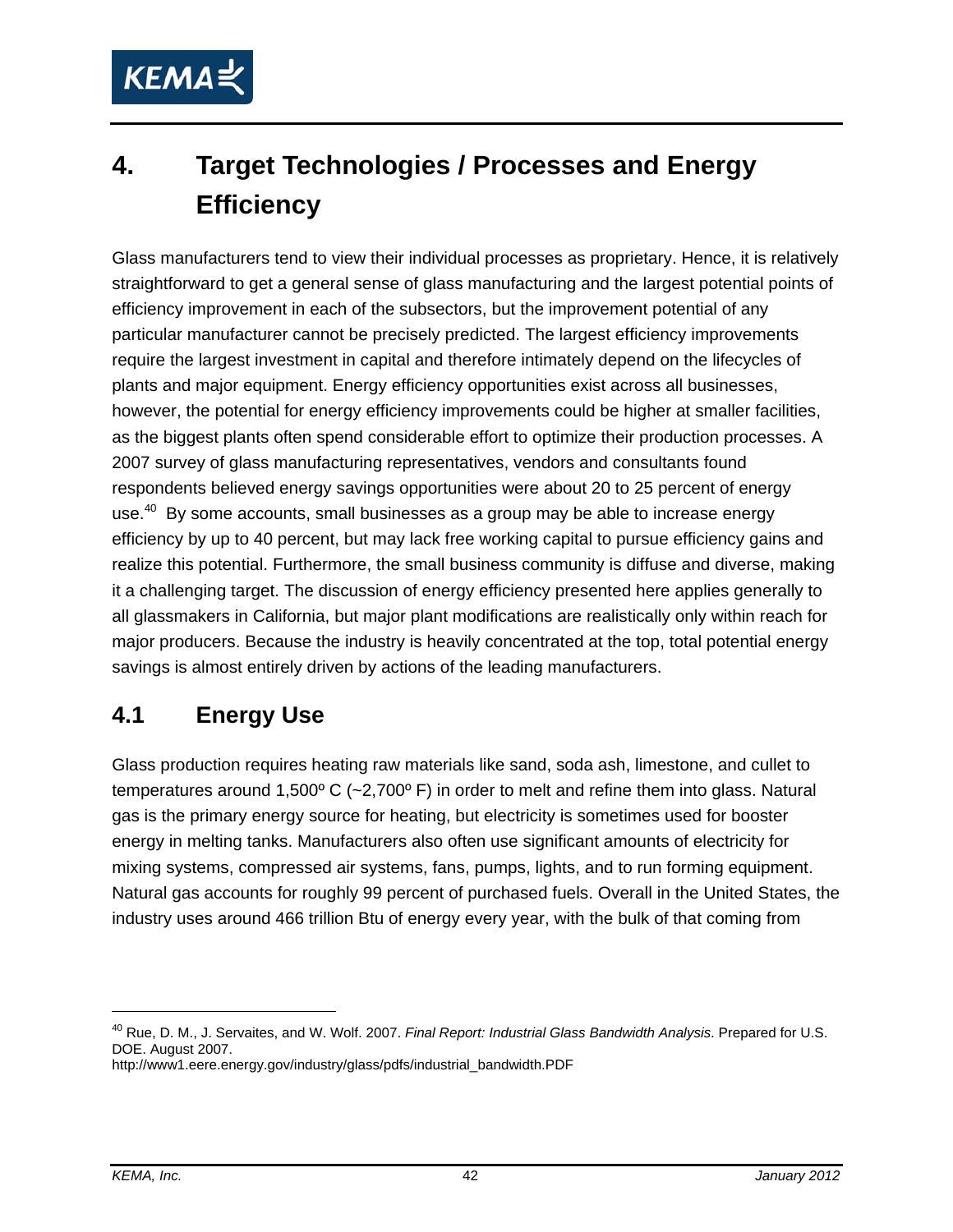

burning natural gas.<sup>41</sup> In 2006, glass manufacturers in California used 12.7 trillion Btu of natural gas and 3.7 trillion Btu of electricity.<sup>42</sup>

Recognizing energy use as a large controllable expense, large manufacturers have been instituting energy efficiency improvements since the late 1970s. Fuel consumed per ton of glass melted dropped 25 percent between the early 1980s and the early 2000s.<sup>43</sup> Overall energy use by fiberglass manufacturers dropped 30 percent between 1978 and 1996 and has continued to improve more slowly since then. These marked improvements are the result of computer optimized process design, computer control of the production process, the advent of new production materials, and new technologies such as electrically boosted heating and oxy-fuel firing. More recently, manufacturers have tried to make use of recycled glass as a raw input as much possible, which has the ancillary benefit of reduced fuel use because it requires a lower temperature (with correspondingly reduced energy consumption) to melt as compared to virgin materials. Use of cullet as a raw material could be more widespread, but the supply of highquality recycled glass creates a limit.

For both PG&E and SCE, a relatively few large customers purchase the majority of gas and electricity, and the rest of the electric customers have much lower consumption.

# **4.2 Glass Industry: Energy Consumption by End Use and Energy Efficiency Potential**

Figure 11 and Figure 12 display electricity consumption for glass container manufacturers (NAICS 327213) and are based on national industry data from the 2006 Manufacturing Energy Consumption Survey (MECS). Glass container manufacturing was chosen for this analysis both because of its representativeness of the glass industry as a whole and its significance as the largest electric and natural gas user within the glass sector in California.

 $\overline{a}$ 

<sup>41</sup> U.S. DOE, Industrial Technologies Program. 2010. *Manufacturing Energy and Carbon Footprint, Sector: Glass*. http://www1.eere.energy.gov/industry/pdfs/glass\_footprint.PDF

<sup>42</sup>California Air Resources Board. 2008. *Strategies to Achieve a Reduction in Greenhouse Gas Emissions from Glass Manufacturing Facilities*. Concept Paper for Discussion. May 19, 2008.

<sup>&</sup>lt;sup>43</sup> U.S. DOE, Energy Efficiency and Renewable Energy, Office of Industrial Technologies. 2002. *Energy and Environmental Profile of the U.S. Glass Industry*. Prepared by Energetics. DOE/GO-1020021590. April 2002. http://www.nrel.gov/docs/fy02osti/32135.PDF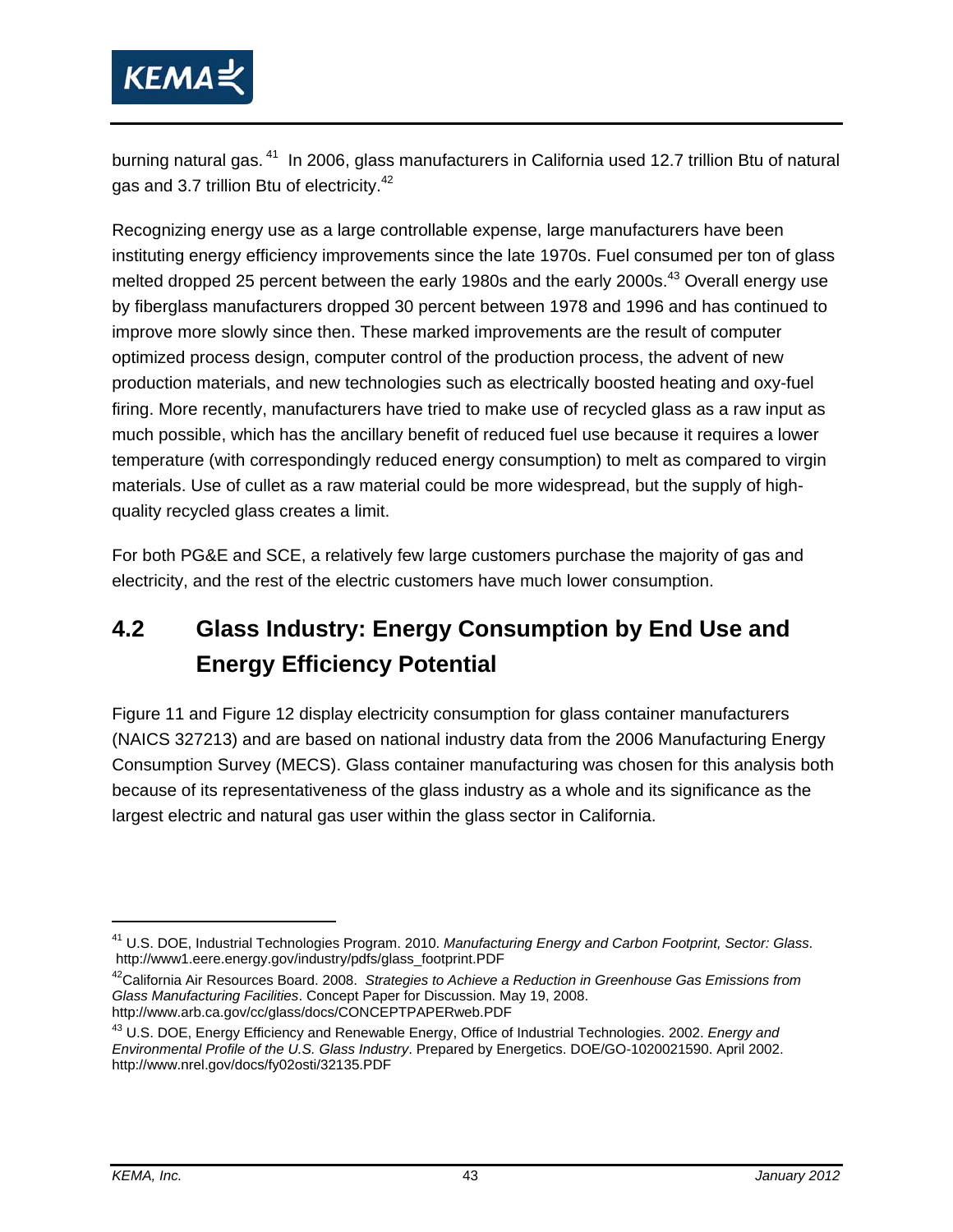



**Figure 11: Glass Container Manufacturers: Electric Consumption** 

*Source: 2006 Manufacturing Energy Consumption Survey<sup>44</sup>*

Figure 11 highlights that the overwhelming majority of electric consumption (89 percent) by glass container manufacturers is directly related to the glass container making process. Nonprocess energy use, like facility lighting and HVAC, accounts for a small fraction (11 percent) of the sub-sector's electric consumption.

<sup>44</sup> U.S. Energy Information Administration. 2009. *2006 Energy Consumption by Manufacturers*. June 2009. http://www.eia.gov/emeu/mecs/mecs2006/2006tables.html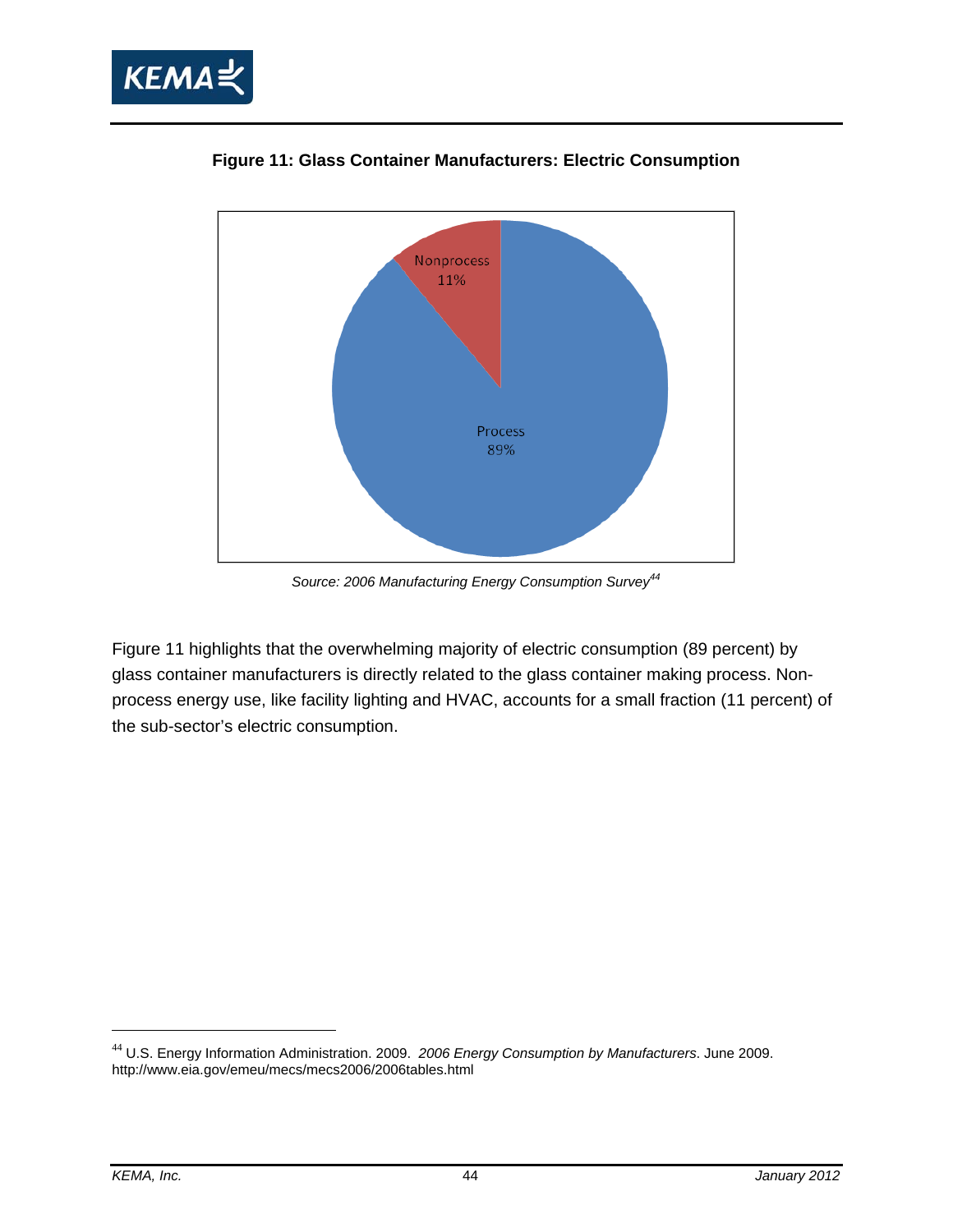



**Figure 12: Glass Container Manufacturers: Electric Consumption by End Use** 

*Source: 2006 Manufacturing Energy Consumption Survey* 

Figure 12 expands on the high-level consumption information presented in Figure 11 and shows electric consumption by end use for glass container manufacturers. Almost 50 percent of total electric consumption in the glass container manufacturing sub-sector can be attributed to machine drives as defined by MECs. Using information from prior research on the non-metallic mineral products industry (NAICS 327), $45,46$  the machine drive consumption can be broken down into motors (17 percent), pumps (15 percent), fans (12 percent), and compressed air (5 percent). After machine drives, process heating (37 percent) is the dominant electric end use for glass container manufacturers. Facility lighting (4 percent) and HVAC (5 percent) constitute the majority of non-process electric consumption in the glass container manufacturing sub-sector.

-

<sup>45</sup>KEMA and Lawrence Berkeley National Laboratory, 2005. *California Statewide Industrial Sector Energy Efficiency* 

<sup>&</sup>lt;sup>46</sup> XENERGY. 1998. United States Industrial Electric Motor Systems Market Opportunities Assessment. Prepared for Oak Ridge National Laboratory and DOE's Office of Industrial Technologies. December 1998.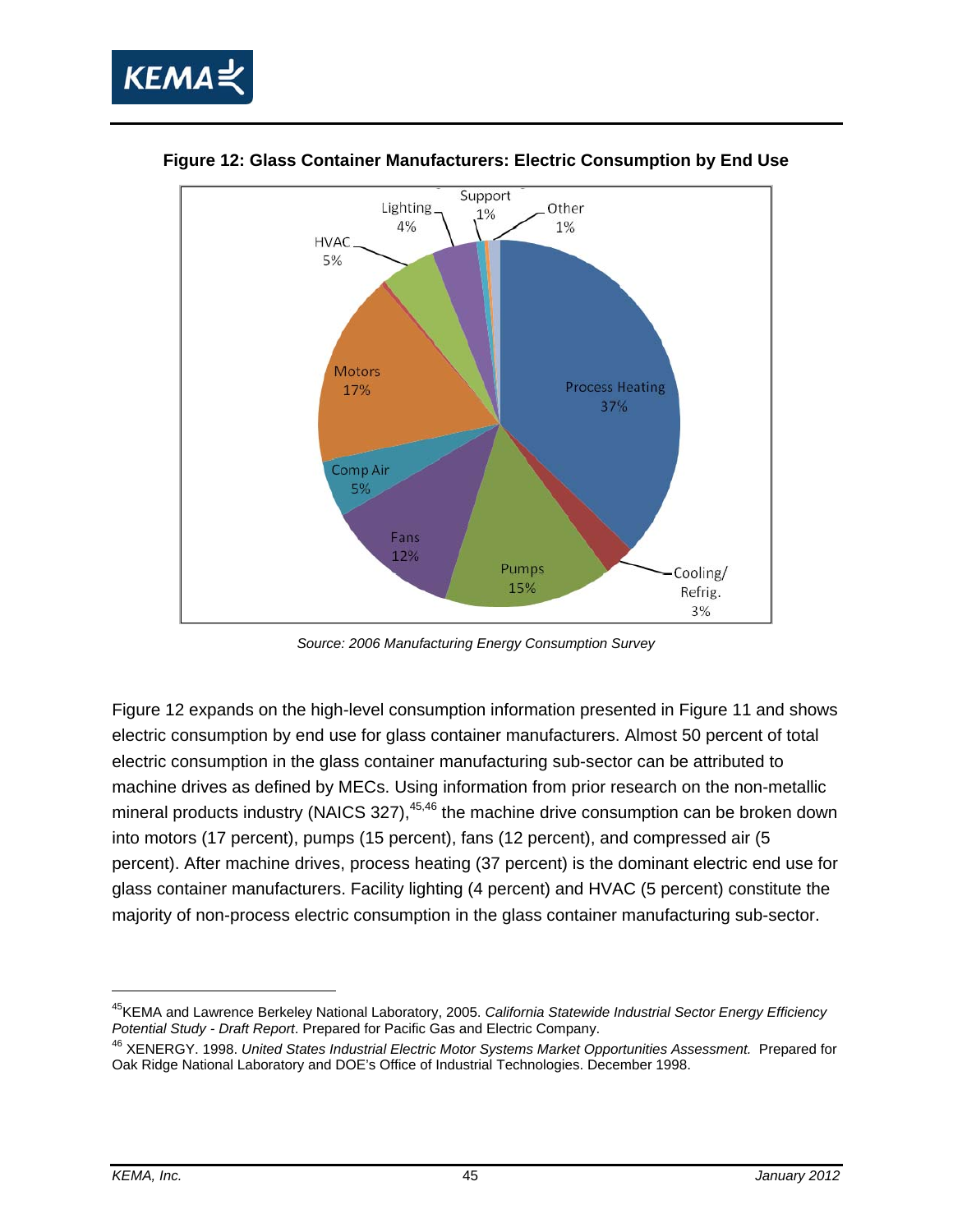



**Figure 13: Non-metallic Mineral Products (NAIC 327): Electric Energy Efficiency Potential**

*Source: 2006 Manufacturing Energy Consumption Survey* 

Figure 13 presents the electric energy efficiency potential by end-use for the non-metallic mineral products industrial sectors (NAICS 327), of which glass container and other glass product manufacturers, are a part.<sup>47</sup> The largest potential for electric energy savings lies in pumps and motors, accounting for 33 percent and 23 percent respectively of the total energy savings potential in the non-metallic industry. Given that pumps and motors are also the two largest electric end uses after process heat within the glass container manufacturing sub-sector, exploring related efficiency measures presents the greatest opportunity for large scale energy and utility bill savings.

<sup>47</sup> KEMA and Lawrence Berkeley National Laboratory, 2005. *California Statewide Industrial Sector Energy Efficiency Potential Study - Draft Report*. Prepared for Pacific Gas and Electric Company.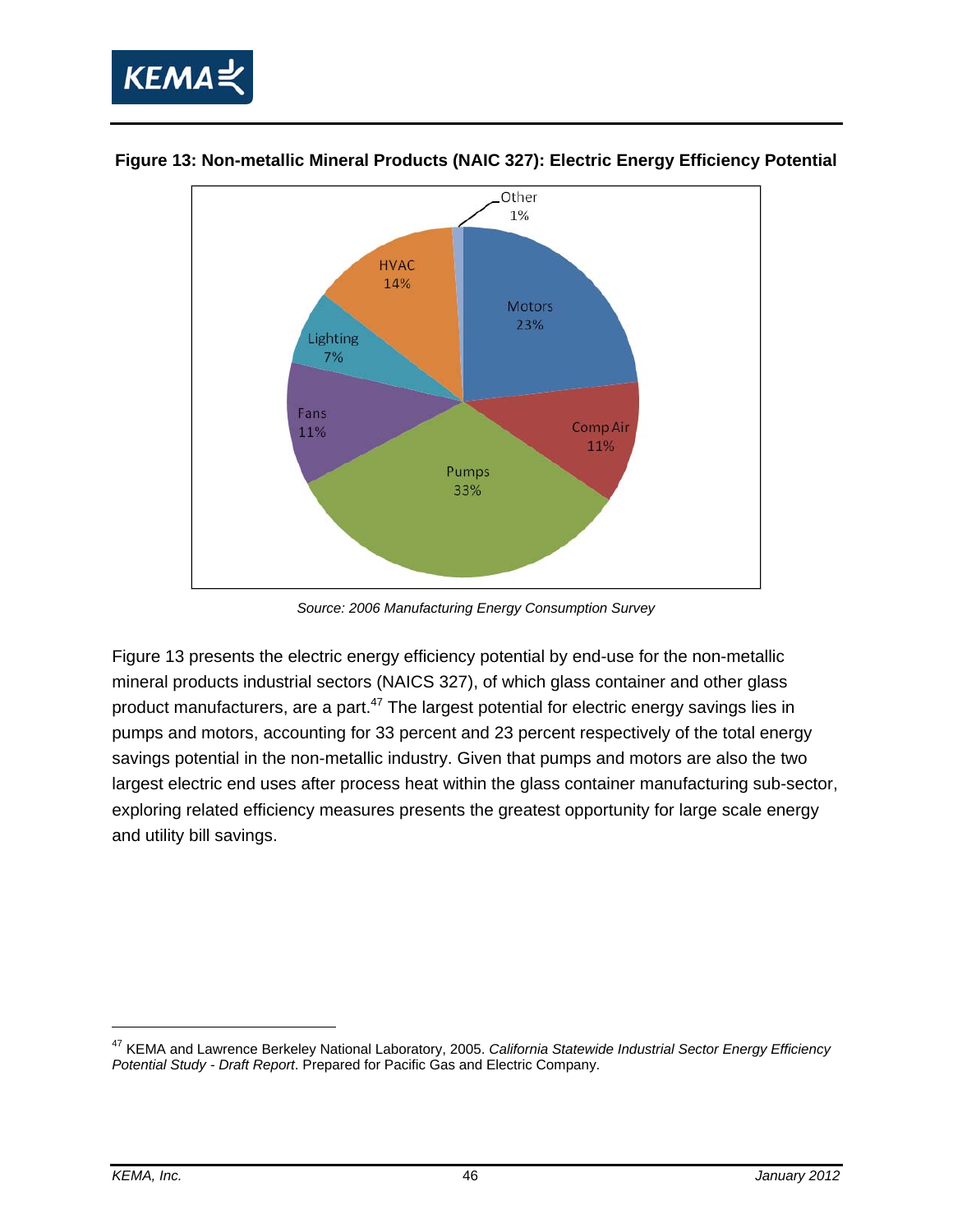



**Figure 14: Glass Container Manufacturers: Gas Consumption by End Use** 

*Source: 2006 Manufacturing Energy Consumption Survey* 

Figure 14 breaks down the end-use consumption of natural gas for glass container manufacturers. The overwhelming majority of natural gas is used for process heating (96 percent) by glass container manufacturers and this usage pattern is consistent in other glass sub-sectors as well.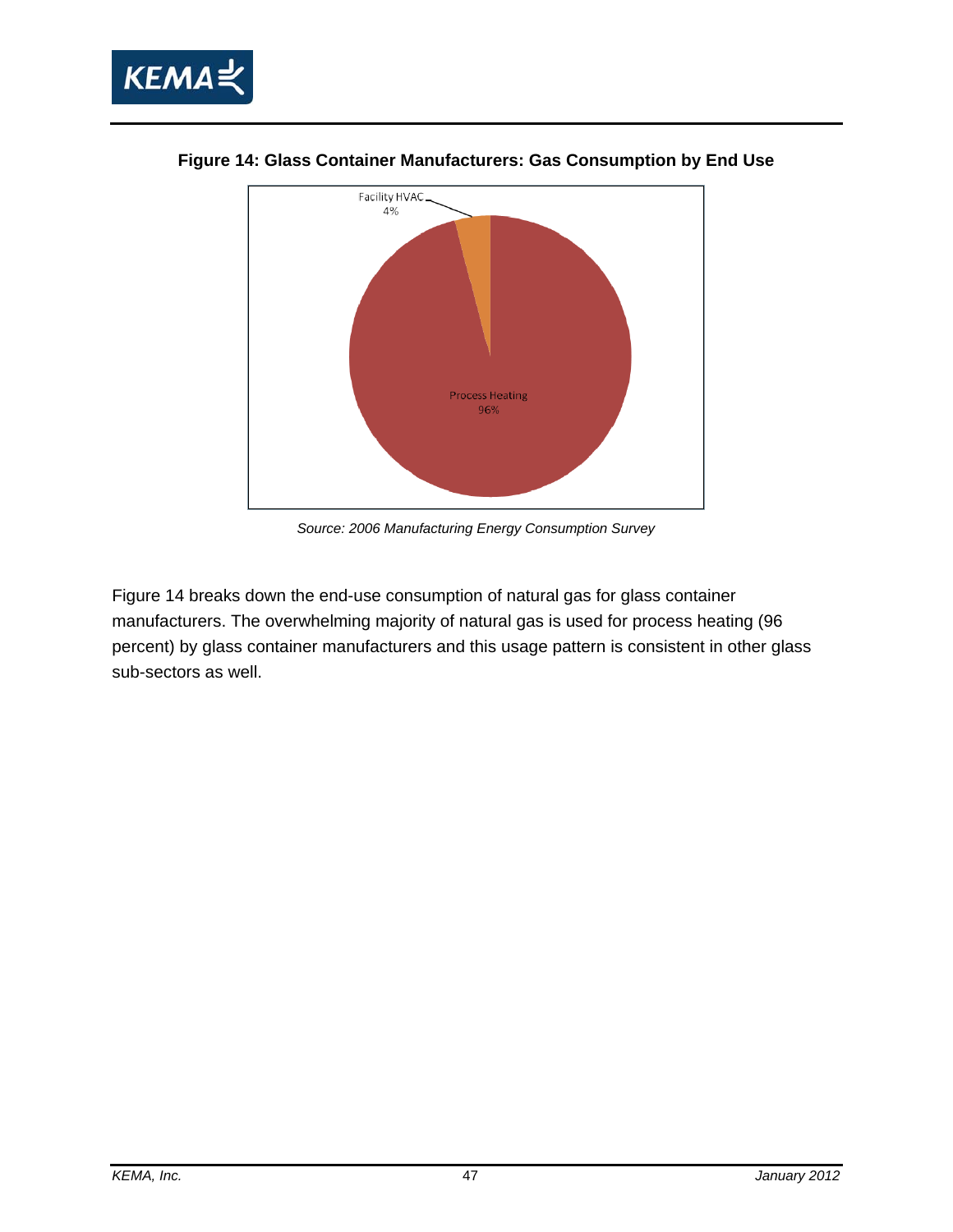



#### **Figure 15: Non-metallic Mineral Products (NAIC 327): Gas Energy Efficiency Potential**

*Source: 2006 Manufacturing Energy Consumption Survey*

Figure 15 displays the energy efficiency potential related to natural gas use within the nonmetallic mineral products industrial sectors (NAICS 327), of which glass container and other glass product manufacturers are a part. Efficient burners (38 percent of total potential) and oxyfuel (22 percent) represent the largest opportunity to save natural gas within the glass industry. These technologies are appropriate for operations with furnaces, which all of the large glass manufacturers utilize.

# **4.3 Production Processes**

The glass production process can be broken down into a series of steps (Figure 16). Batch preparation involves bringing together and mixing raw materials in proportions needed to achieve desired properties in the glass product. Raw materials almost always include sand, limestone, and soda ash, but can also include in smaller quantities boric acid, lead oxide, feldspar, potash, lithium carbonate, lithium alumino silicate, litarge, alumina, magnesia, barium carbonate, zinc oxide, zirconia, iron, cobalt oxide, nickel oxide, or selenium. Batch preparation is powered by electricity.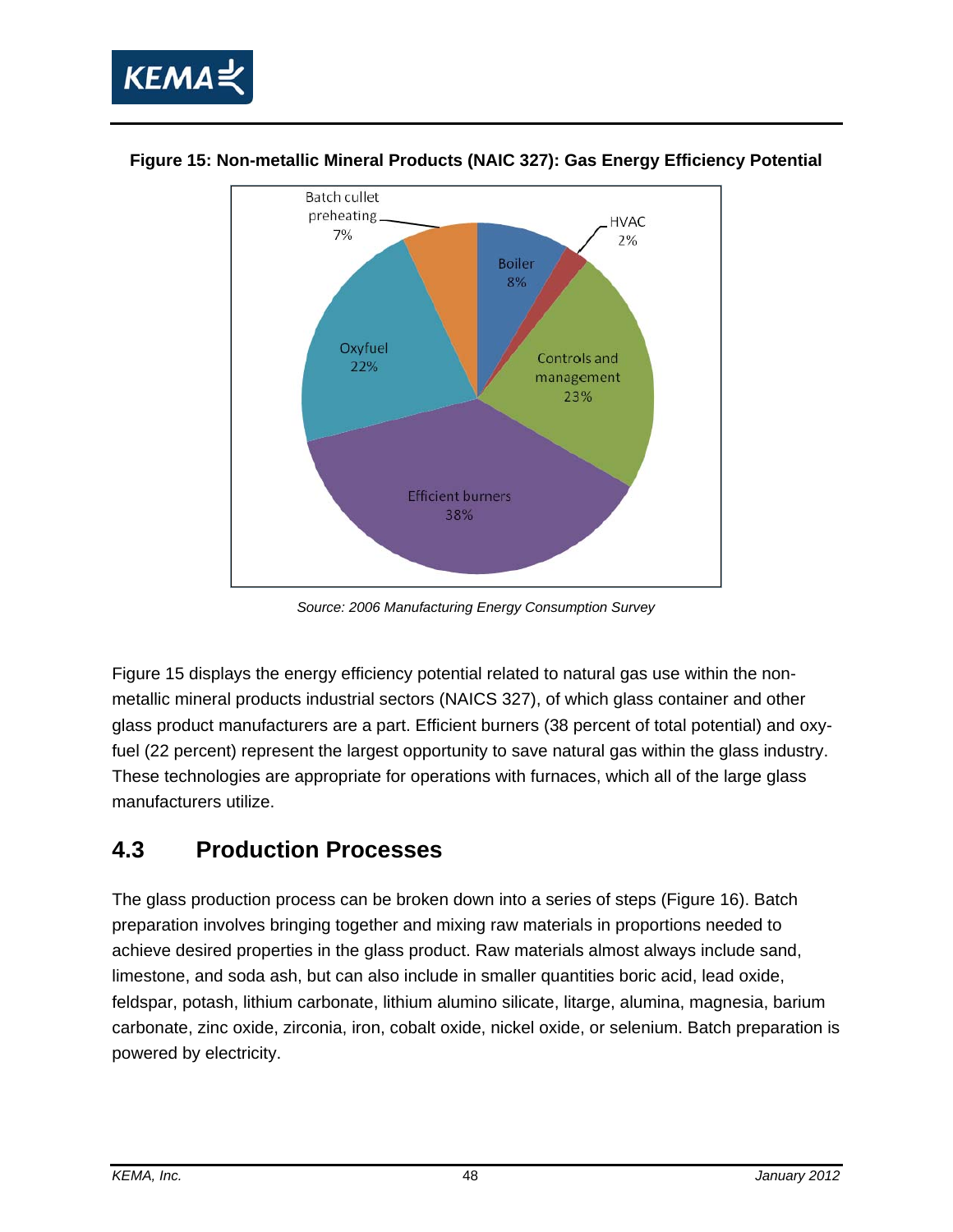

Once mixed, the batch is fed to a furnace for melting. There is great variety in the sizes and types of furnaces in use, with specifics determined by the desired glass product. Once melted, the next step is refining (aka "fining") where bubbles are removed from the molten glass and it is homogenized. The melting and refining steps rely heavily on natural gas in the container and flat glass industries, often with electric boosting. The fiberglass industry has smaller furnaces, a little over half of which are electric. Industry-wide, melting generally ranges from four to seven million Btu per ton of production.<sup>48</sup>

The subsectors operate vary differently in the forming step, where molten refined glass is shaped into a recognizable glass type through processes like casting, blow forming, sheet forming, or fiber making. Every glass product has a slightly different forming step. Finally, some products require post-forming processes including curing, coating, laminating, annealing, or tempering to achieve desired properties. Forming and post-forming operations involve a combination of gas and electricity use, depending on whether slow cooling is needed and the intricacy of the forming/post-forming processes.

Unused cullet is the primary byproduct of finishing and can be returned to batch-step for recycling, with the exception of fiberglass.

Most of energy use is concentrated in the melting/refining process.<sup>49</sup> Of the energy consumed by the glass industry, melting and refining accounts for 60 percent, forming for around 15 percent, post forming processes for around 20 percent, and mixing for around 5 percent. Opportunities for energy efficiency explained below include increasing the cullet percentage, using a pre-heater either for cullet or the entire batch, computerizing the control system, using a convective melting process, and full or partial conversion to oxy-fuel. Oxy-fuel conversion involves burning pure oxygen in the furnace rather than standard air and results in more efficient combustion.

<sup>48</sup> U.S. DOE, Energy Efficiency and Renewable Energy, Office of Industrial Technologies. 2002. *Energy and Environmental Profile of the U.S. Glass Industry*. Prepared by Energetics. DOE/GO-1020021590. April 2002. http://www.nrel.gov/docs/fy02osti/32135.PDF 49 Ibid.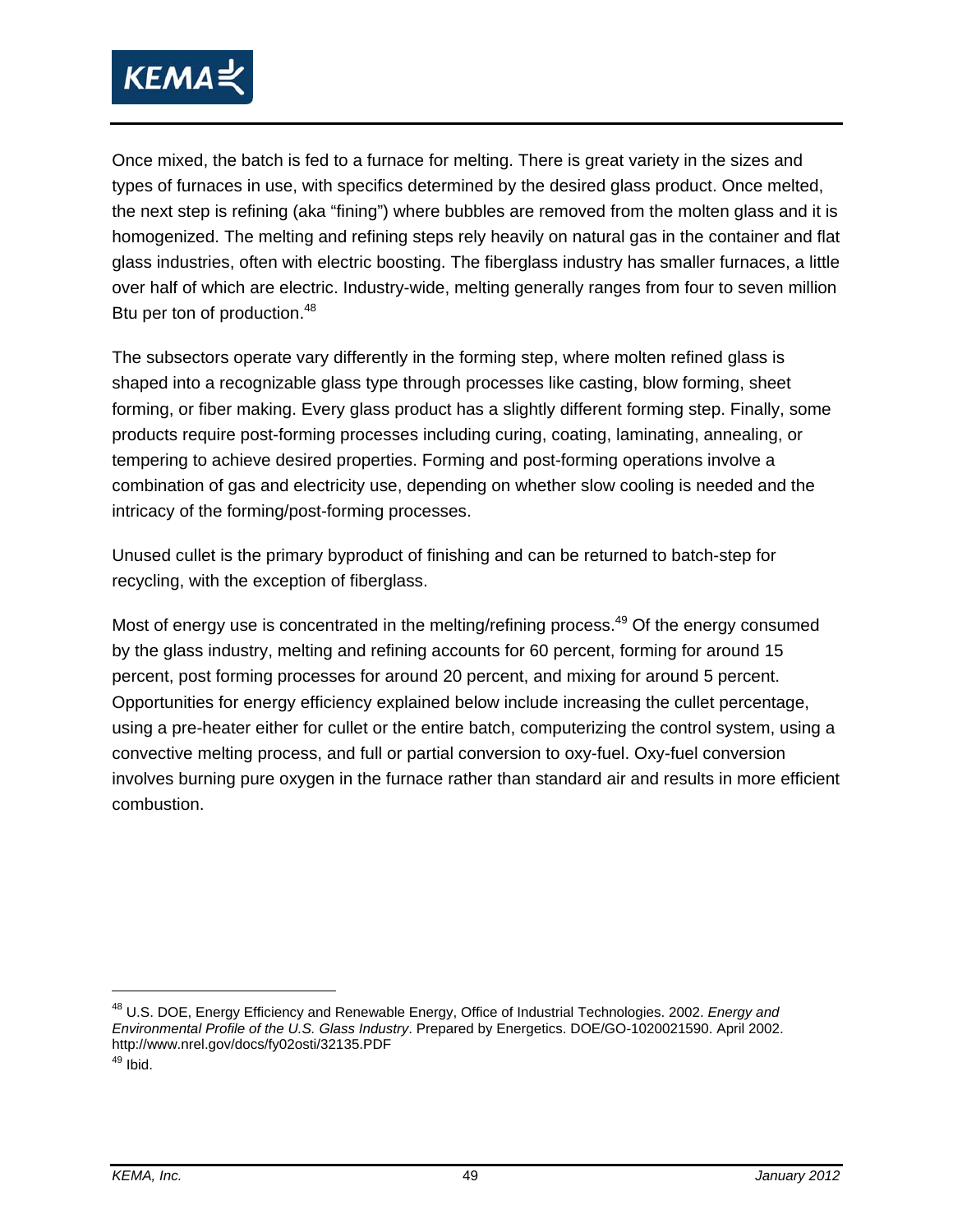



**Figure 16: Overview of Glass Manufacturing Process** 

 $50$  Ibid.

 $\overline{a}$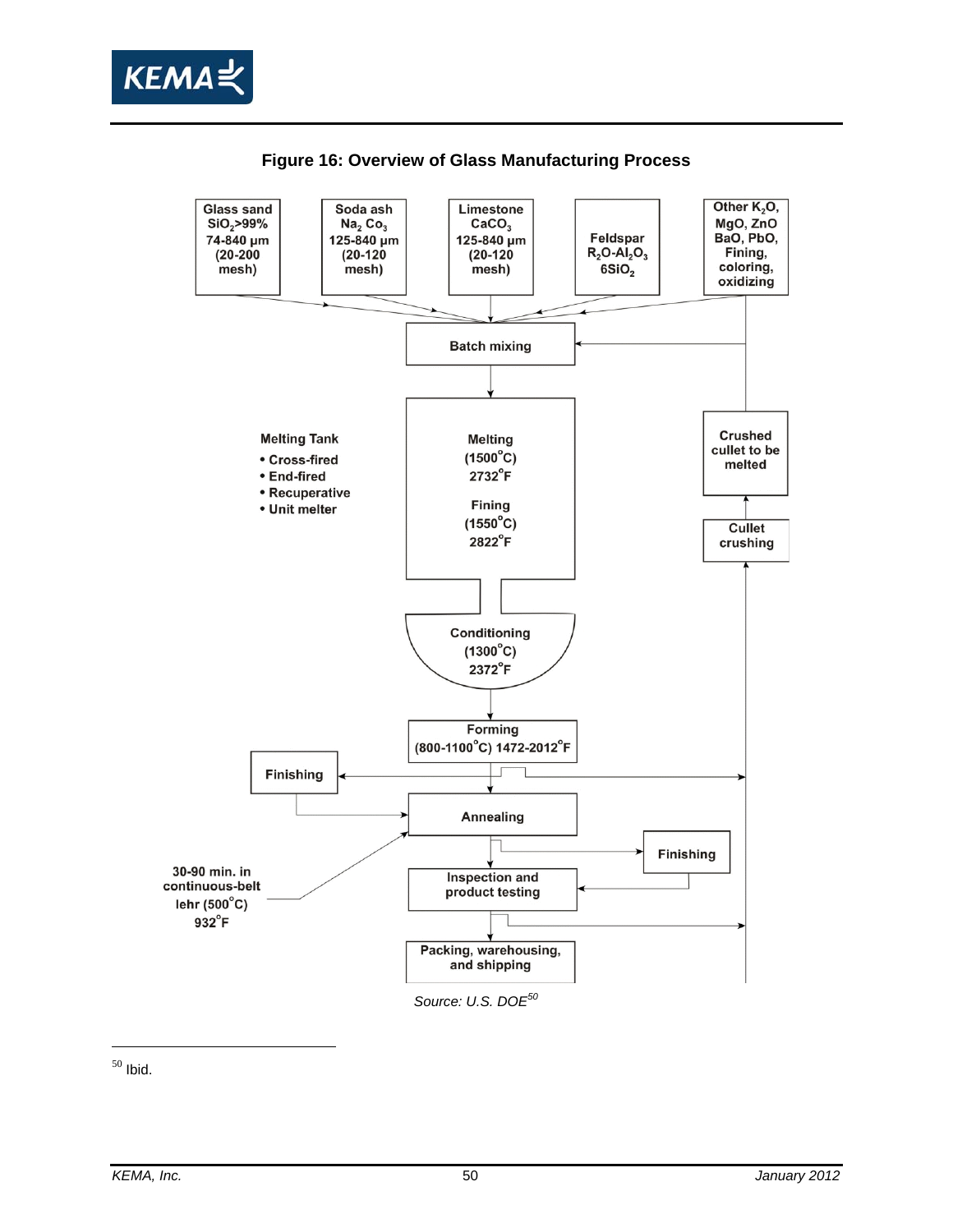

# **4.4 Current Practices**

A 2007 survey of industry executives defines state of the art technology of the industry as oxyfuel conversion and electric boosting where most applicable.<sup>51</sup> The survey found that flat glass manufactures had only 20 percent use of oxy-fuel technology, while container glass manufactures had 30 percent of oxy-fuel technology. Additionally, 15 percent of container glass manufacturers used an electric boost. Among fiberglass manufacturers there were two distinct sub-segments, both already showing leadership in energy efficient melters: 1) textile fiber makers where 75 percent of manufacturers use oxy-fuel and 35 percent use an electric boost and 2) wool fiber manufacturers, which rely primarily (55 percent) on electric furnaces for their smaller melters and 35 percent use oxy-fuel/natural gas. Backstopping the industry survey is data from oxygen suppliers indicating oxy-fuel uptake is below 10 percent for flat glass, around 25 percent for container glass, just below 50 percent for fiberglass (where some rely on electric furnaces) and 85 percent in the pressed and blown specialty glass sector.

#### **4.4.1 Efficiency Improvements**

Opportunities for energy efficiency improvements exist in moving to best practices and technologies<sup>52,53</sup> as follows. Lawrence Berkeley National Laboratory has published the most comprehensive list of energy efficiency measures to date, which are excerpted in 5.

1) Increasing cullet percentage because cullet melts more readily than virgin materials and thus requires less energy to produce per ton. Technologically, it is relatively easy to implement because most glass manufacturers already make some use of cullet as a raw material anyways, especially among container glass manufacturers. The more precise compositions of flat glass and specialty glass can increase the difficulty of using recycled glass in those industries. Any manufacturer desiring to use more cullet must have access to steady stream of high quality recycled glass, which is often a limiting factor. Recycling fiberglass is not currently possible because there is no available technology to fully remove resins at scale.

http://www1.eere.energy.gov/industry/glass/pdfs/industrial\_bandwidth.PDF

-

<sup>51</sup> Rue, D. M., J. Servaites, and W. Wolf. 2007. *Final Report: Industrial Glass Bandwidth Analysis*. Prepared for U.S. DOE. August 2007.

 $52$  Ibid.

<sup>53</sup> Lawrence Berkeley National Laboratory. 2008. *Energy Efficiency Improvement and Cost Saving Opportunities for the Glass Industry: An Energy Star Guide for Energy and Plant Managers*. Prepared for the U.S. EPA LBNL-57335- Revision. March 2008.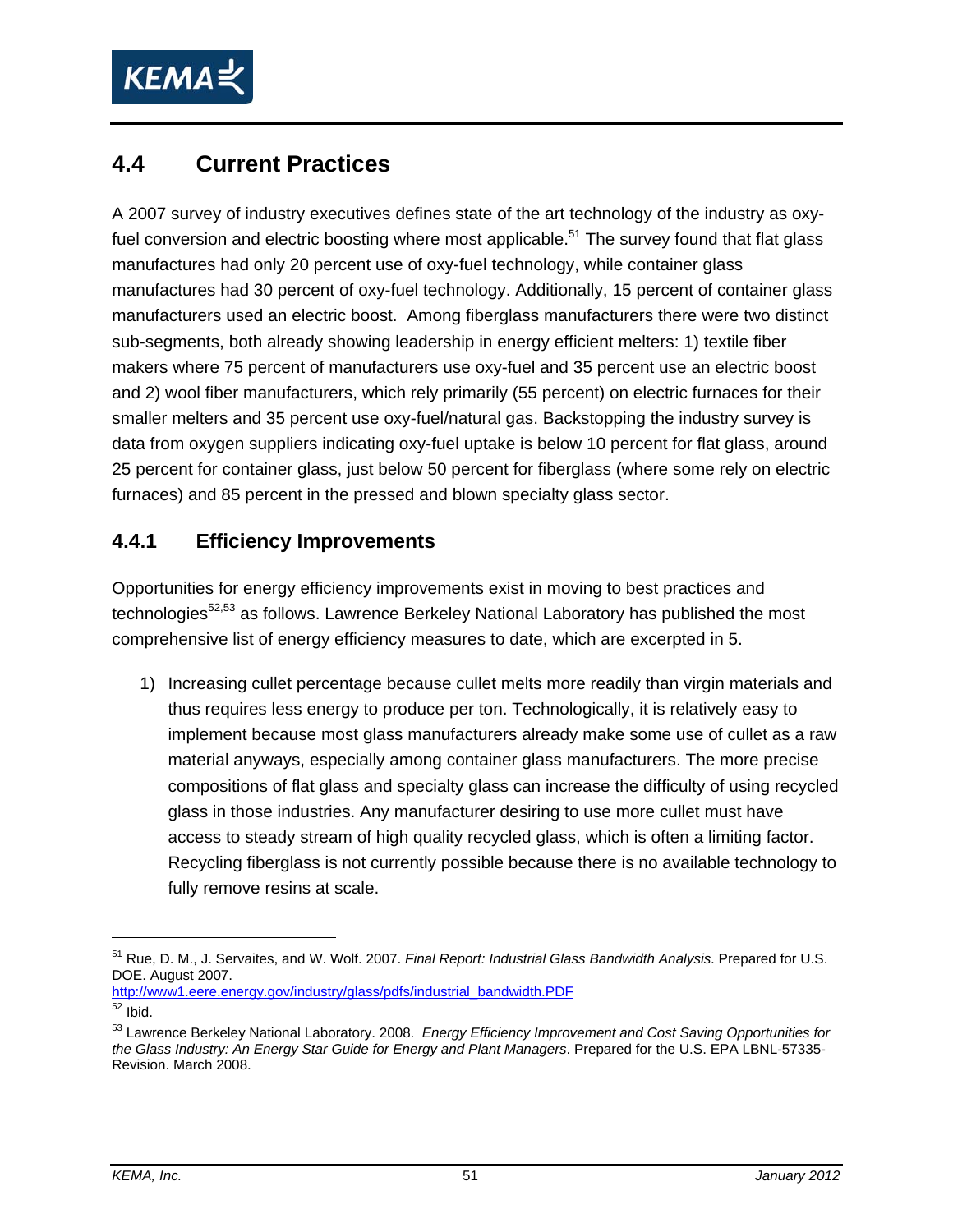

- 2) Batch preheating involves using process waste heat to preheat the batch. Reusing heat in this way is an extremely efficient way to reduce energy use. However, it requires considerable capital investment, often involving equipment similar in scale to as the melter itself. Overall energy savings are capped because soda ash has a comparatively low melting point (and can messily stick to the sides of the pre-heater) which limits the temperature of useful preheating.
- 3) Cullet pre-heating is similar to batch pre-heating, but simpler because cullet melts at a higher temperature than virgin batch materials. While still capital intensive, it can substantially reduce energy use where cullet is a major input.
- 4) Oxy-fuel conversion requires full furnace rebuild and installation of additional specialized equipment, making it capital intensive. Oxy-fuel conversion substitutes oxygen for air in the furnace and results in much more efficient combustion. A capital investment is generally warranted only when a furnace needs to otherwise be replaced or rebuilt because oxy-fuel conversion is among the most expensive possible energy efficiency strategies. The relative cost of oxygen to natural gas is a major deciding factor in whether oxy-fuel conversion is a viable strategy. A theoretical limit caps the total amount of energy savings achievable from oxy-fuel conversion and current implementation achieves a large portion of the theoretically available energy savings.
- 5) Partial oxy-fuel conversion involves substituting oxygen at one or two burners of a furnace in order to produce more heat for a given use of fuel and increase the rate of production. While useful with an older melter, partial oxy-gas conversion is only a temporary fix, and does not enhance performance as much as full oxy-gas conversion.
- 6) Combustion system makers continuously work to improve burner efficiency. Retrofitting melters in the middle of their useful lives with the latest inexpensive, high-efficiency burners can save energy.
- 7) The advent of computer control systems improved efficiency at many of the biggest glass manufacturing plants. Existing furnace systems generally do not warrant costly retrofit with tighter control systems, which can be difficult to implement on older equipment. However, during rebuild the tighter control systems can pay for themselves through increased efficiency, so upgrades most often occur during furnace rebuild. Fewer than half of the furnaces by number in the United States have computer-control systems, but the largest manufacturers typically employ them. Hence it can improve efficiency most with smaller businesses.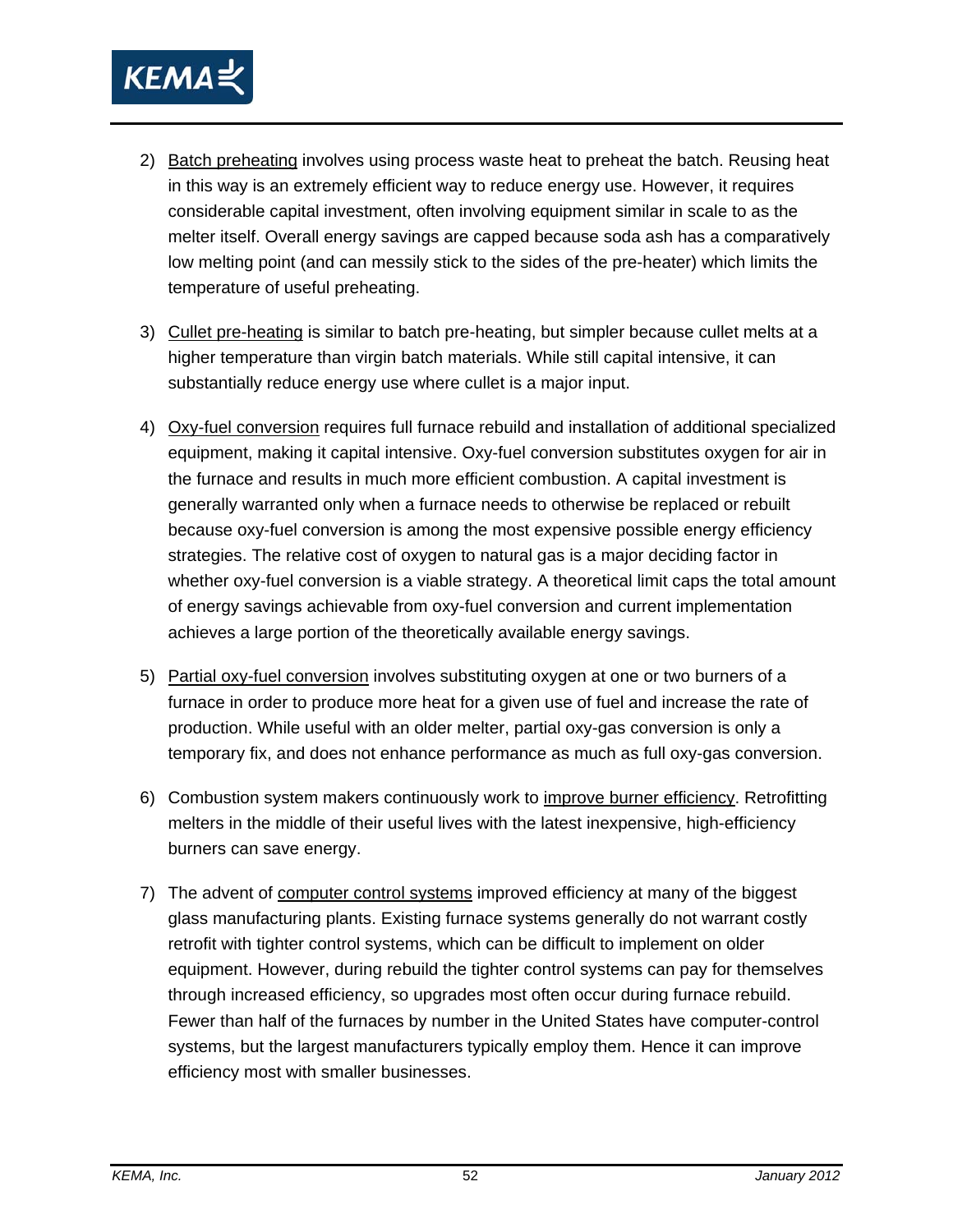

- 8) Glass is often melted mostly by radiation with only a small amount of convection. By retrofitting a burner onto the crown of the melter for downward heating, the amount of convective heating can be increased resulting in energy efficiency improvements. This technology is currently under widespread trial.
- 9) For manufacturers who are unable to justify major energy improvements, best practices around energy efficiency center on modifying batch preparation, making changes to existing furnaces, optimizing energy use during forming and annealing, optimizing heat and steam distribution, optimizing compressed air systems, and using lighting more efficiently. 5 is excerpted from the Lawrence Berkeley National Laboratory (2008) report.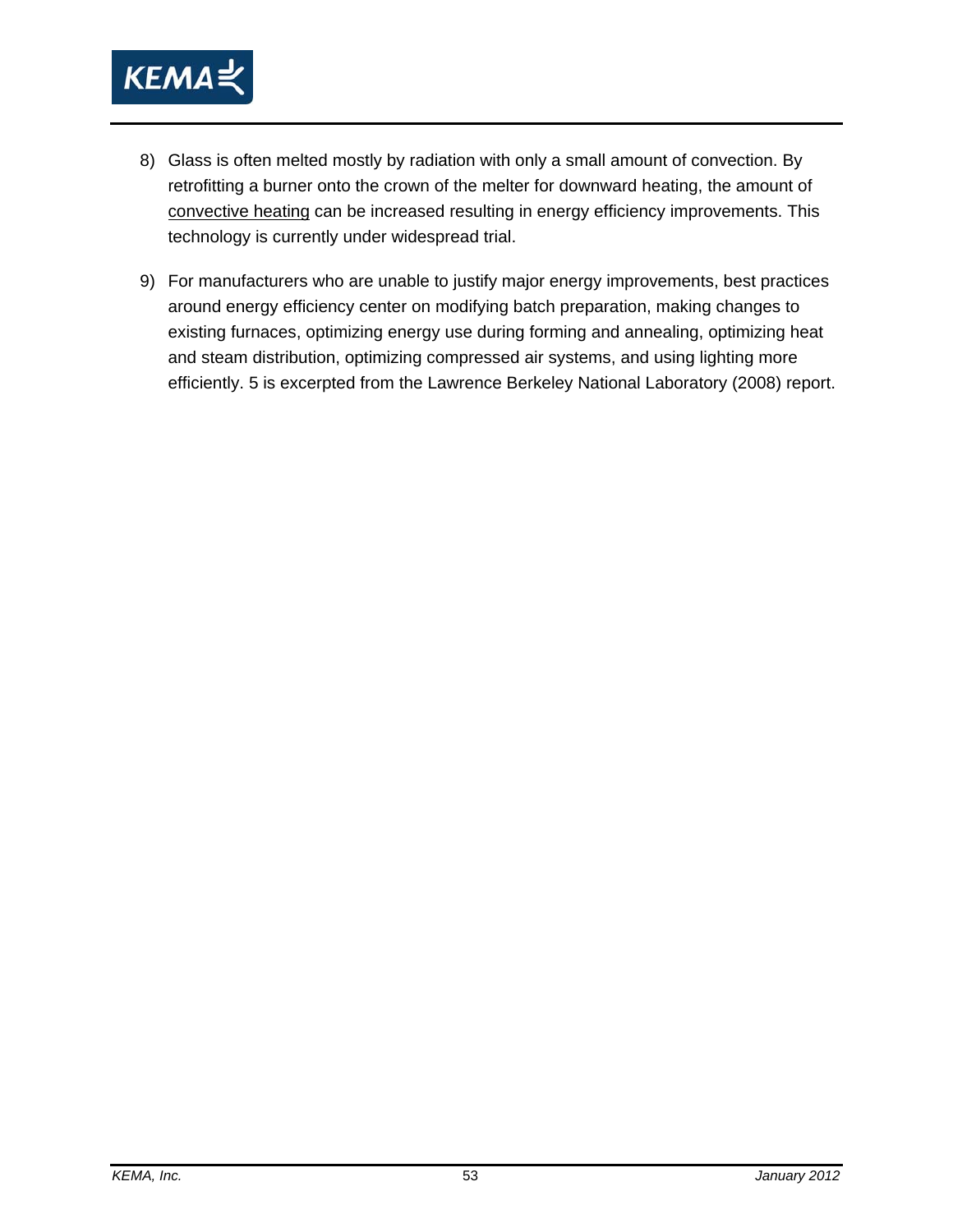

| <b>Glass Specific</b>                            | <b>General Manufacturing Recommendations</b>     |
|--------------------------------------------------|--------------------------------------------------|
| <b>Batch Preparation</b>                         | <b>Heat and Steam</b>                            |
| Use newer grinding technology                    | Improve insulation<br>$\bullet$                  |
| Use fluxing agents                               | Perform regular maintenance<br>$\bullet$         |
| Reduce batch wetting                             | Reduce excess air                                |
| Optimize conveyor belts                          | Repair leads                                     |
| Use smaller or higher efficiency motors          | Recover heat (steam or boiler heat)              |
| Use motors with variable speed drives            |                                                  |
| Use high efficiency conveyer belts               |                                                  |
| <b>Existing Furnaces</b>                         | <b>Compressed Air</b>                            |
| Minimize excess air and air leakage<br>$\bullet$ | Reduce leaks                                     |
| <b>Add Premix burners</b>                        | Turn off unnecessary compressed air<br>$\bullet$ |
| Use adjustable speed drives on fans              | Minimize pressure drops<br>$\bullet$             |
| <b>Properly position burners</b>                 | Reduce inlet air temperature<br>$\bullet$        |
| Use sealed burners                               | Use air at lowest possible pressure<br>$\bullet$ |
| Use high luminosity burners (oxy-fuel only)      | Properly size regulators<br>$\bullet$            |
| Use a tall crown furnace (oxy-fuel only)         | Properly size pipes<br>$\bullet$                 |
| Top heat (electric only)                         | Maximize dew point at air intake<br>$\bullet$    |
| Optimize electrode placement (electric only)     |                                                  |
| <b>Forming and Annealing</b>                     | <b>Lighting</b>                                  |
| Optimize plant layout                            | Install lighting controls                        |
| Reduce air leakage                               | Replace incandescent bulbs with LEDs,            |
| Improve insulation                               | CFLs, fluorescent, or high pressure sodium       |
| Upgrade drying system                            | lights                                           |
|                                                  | Use daylight wherever feasible                   |
|                                                  | Install reflectors                               |

#### **Table 5: Energy Efficiency Opportunities**

*Source: Lawrence Berkeley National Laboratory54* 

Glass engineers and chemists have numerous other ideas about ways to improve efficiency and save money in the glass manufacturing process. Of note at commercial scale are ways to speed up the refining process, known as rapid refining, through applying a vacuum or a thin film process. The utility of advanced approaches to refining varies because refining differs greatly

 $54$  Ibid.

 $\overline{a}$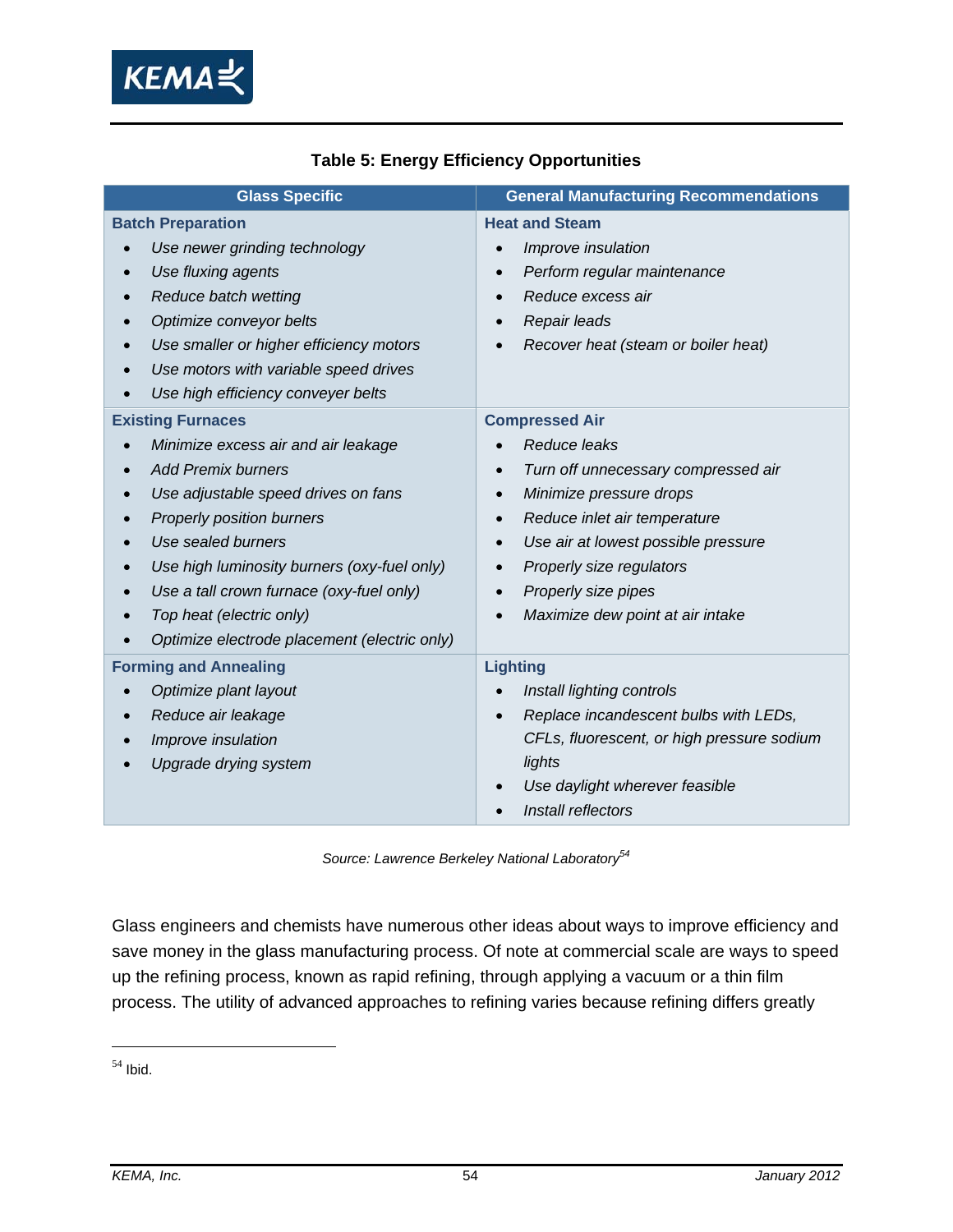

between segments and individual manufacturers. Improvements in heating through oscillating combustion, segmented melters, plasma melters, and submerged combustion melting are all options that are in some stage of experimental use.

The glass industry has long experience with furnaces and melters, meaning there are few technological or cultural barriers to implementing energy efficiency improvements. Knowledge of best technologies is widely disseminated within the industry. The technical barriers that do exist generally revolve around interfacing old furnace technology with new control systems or add-on improvements to energy efficiency. Given a free financial hand, a manufacturer building a new plant would have little difficulty putting in advanced technology to get a highly energy-efficient plant. Capital costs and ROI are the deciding factors in implementing capital intensive improvements which result in energy efficiency, and often energy efficiency is secondary to lifecycle cost savings.

## **4.4.2 ENERGY STAR Program for Glass**

ENERGY STAR is a joint program of the U.S. Environmental Protection Agency and the U.S. Department of Energy to encourage energy efficient products and practices. There are two parts of the program relevant to the glass industry. The first part relevant to glass manufacturers is the consumer label for windows and doors. To obtain the ENERGY STAR label, windows and doors must meet guidelines set by the National Fenestration Rating Council (NFRC), an independent non-profit rating agency dedicated to rating the energy performance of windows and doors. Products must go through a certification process that involves simulations based on product specifications, lab testing, and filing appropriate documentation. The standards set by NFRC specify regionally specific thresholds for U-factor, a measure of heat transfer and insulation, and solar heat gain coefficient, which measures the amount of solar energy transmitted and the amount of heating caused by sunlight. The U-factor and solar heat gain coefficient both depend mostly on the optical and physical properties of the glass, including the composition and glazing. Glass manufacturers therefore can supply ENERGY-STAR-ready glass to their building materials customers. This is an opportunity for glass manufacturers to capitalize on a growing trend and create public engagement around their products.

The second part of the ENERGY STAR relevant to glass manufacturers is the buildings and plants program, which has a focus area specific to energy efficiency in glass manufacturing. The ENERGY STAR Glass Manufacturing focus is a voluntary partnership between the U.S. EPA and glass manufacturers to improve energy efficiency in operations. Any glass manufacturer may participate; the central goal is improving strategic corporate energy management. Corporate energy managers working for glass manufacturers can employ a series of documents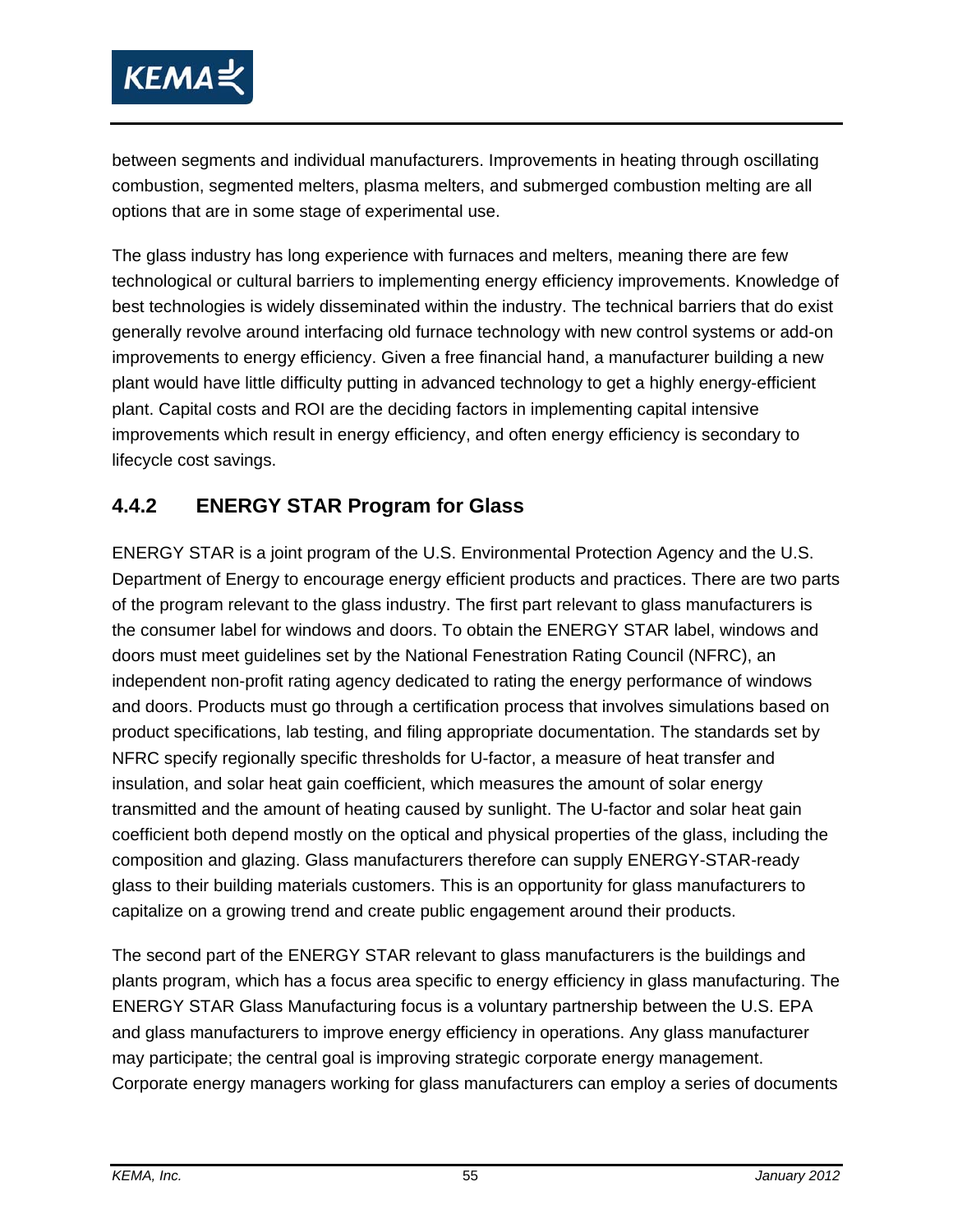

to guide them in assessing their current energy management activities, developing an overall energy strategy, and creating or improving a comprehensive energy management program. Many materials are specific to glass manufacturing industry. Most substantially, the ENERGY STAR Glass Manufacturing Focus has developed a set of energy performance indicators, a rating tool to assess the energy efficiency of a given glass manufacturing plant compared to similar plants nationwide. Achieving a score of 75 out of 100 (50 is average) qualifies the plant for ENERGY STAR recognition. Finally, there is an annual meeting for energy managers at participating companies to network and exchange experiences. Currently there are about 10 companies participating in the Glass Manufacturing Focus, including major players like Saint Gobain and Guardian Industries.

## **4.4.3 Capital Expenditures for Energy Efficiency**

State of the art technology typically means oxy-fuel conversion for container and flat glass manufacturers and conversion to mixed oxy-fuel burners or high-efficiency electric melters for fiberglass manufacturers. The decision to transition typically hinges on the capital cost of rebuilding with new technologies at existing plants and the need for new plants. Underlying all analysis is the projected cost of fuel and newly enacted or potential environmental regulations. Many of the upgrades over the last decade were driven in part by new restrictions on criteria air pollutants and toxics. Higher natural gas prices naturally make upgrades and retrofits around energy efficiency far more appealing. It is expected that a price on carbon emissions would have a similar effect.

The container glass industry is not building very many new plants; rather, the industry is contracting as the dominant players consolidate their positions. Because container glass has lower margins and is under pressure from competitors in the plastics and metals industry, it has generally been unable to generate the ROI needed to justify conversion to oxy-fuel firing. Flat glassmakers are building new plants and individually some are making the conversion to oxyfuel firing. Fiberglass makers are moving much more rapidly adopting state of the art technology including oxy-fuel firing and high-efficiency electric melters. Although pre-heating can drive down energy costs, U.S. manufacturers are not currently following their European counterparts due to the high cost of implementation and perceived problems with reliability whether justified or not.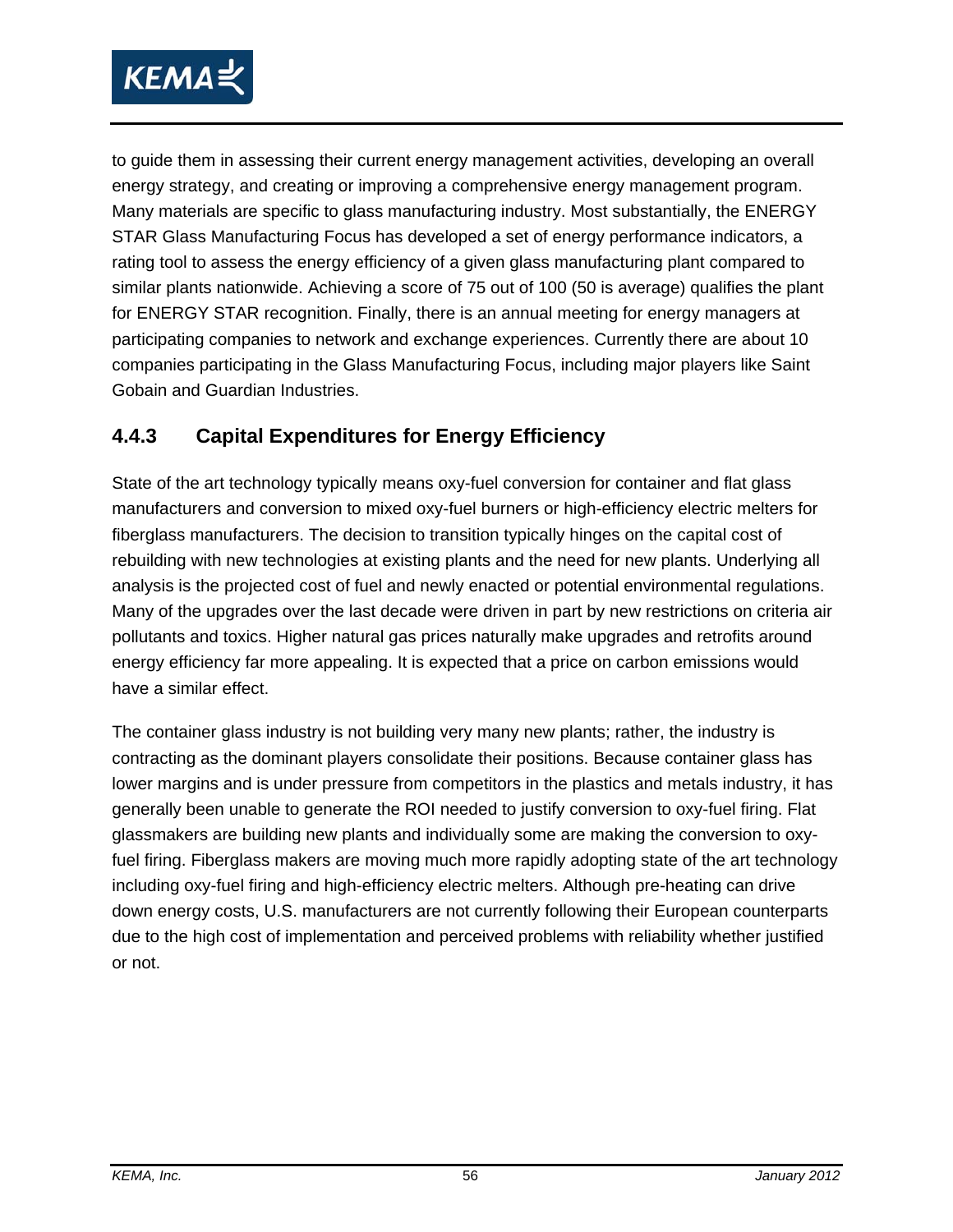

In a 2007 survey of U.S. glass manufacturing executives prepared by the Gas Technology Institute for the U.S. DOE,<sup>55</sup> most realized that the biggest gains for energy efficiency were afforded by batch preheating and oxy-fuel conversion, but those were also the most expensive improvements to implement. Executives scored partial oxy-fuel retrofit, convective melting, and increasing cullet percentage as much lower on cost, but also realize that the corresponding energy savings for these technologies is also lower.

 $\overline{a}$ 

<sup>55</sup> Rue, D. M., J. Servaites, and W. Wolf. 2007. *Final Report: Industrial Glass Bandwidth Analysis*. Prepared for U.S. DOE. August 2007. http://www1.eere.energy.gov/industry/glass/pdfs/industrial\_bandwidth.PDF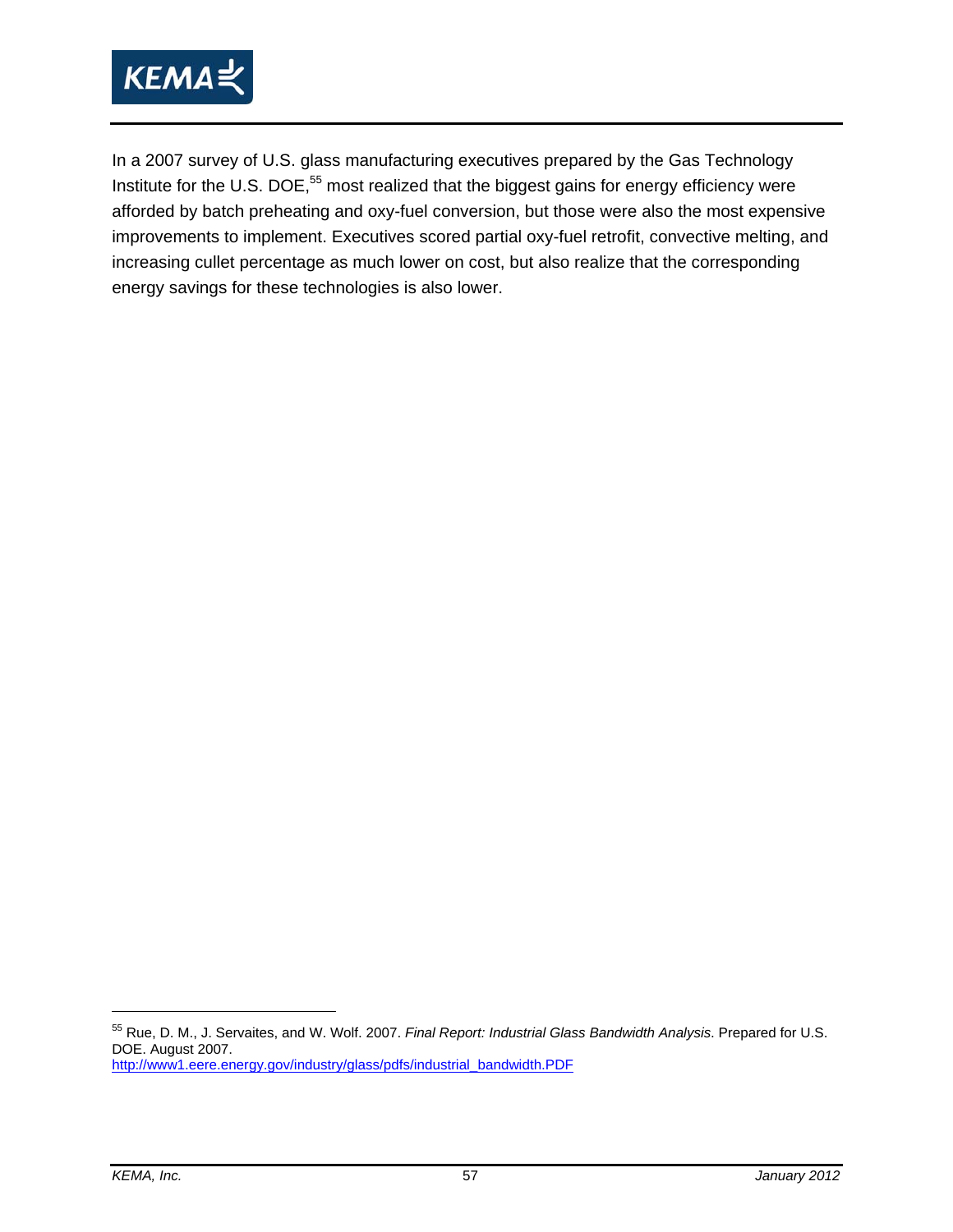

# **5. Market Intervention**

This section presents the results from primary research conducted in two ways: an industry leader meeting via Webinar and one-on-one interviews conducted with industry stakeholders. Industry-leader meeting attendees included vice presidents and other executives, trade association directors, energy managers from major manufacturers in the glass industry, and representatives from PG&E, SCE, KEMA, ACEEE, and LBNL. KEMA also conducted six oneon-one interviews with customers in PG&E's and SCE's service territories to solicit input from those unable to attend the industry-leader meeting and to confirm feedback from the meeting. Interviewees included corporate energy managers and plant operations staff. The respondents discussed their energy efficiency efforts and the motivations driving their decisions to improve energy performance. We present our insights and conclusions below.

# **5.1 Effective Utility Programming**

Customers interviewed in the glass sector support utility programming, and most have participated in rebate programs. While the customers voiced satisfaction with their participation in the programs, it was evident there were knowledge gaps of their program. Most of the respondents expressed not being too familiar with the energy efficiency programs offered by their utility. The respondents provided feedback that included not understanding information being provided on the utility's website, having knowledge/awareness of only the custom programs, and having scarce communication with their utility representatives. One customer reported meeting his/her utility representative only twice over fifteen years. These experiences suggest additional education and communication may be needed to inform customers about the utilitys' customer programs and to increase program participation. The following discussion provides more details on these findings.

- *Program Participation.* Many customers reported having positive feedback regarding their participation in the utility-sponsored energy efficiency programs; however, their participation was limited to rebate-based programs. The customers were not aware of other utility programs but expressed interest in participating in more programs.
- *Communication/Education*. Program knowledge gaps appear to hinder broader program participation. Most of the interviewed customers reported that interaction and communication with their utility representatives were limited. They expressed the desire to increase dialogue with the utilities. Since the glass industry has a concentrated market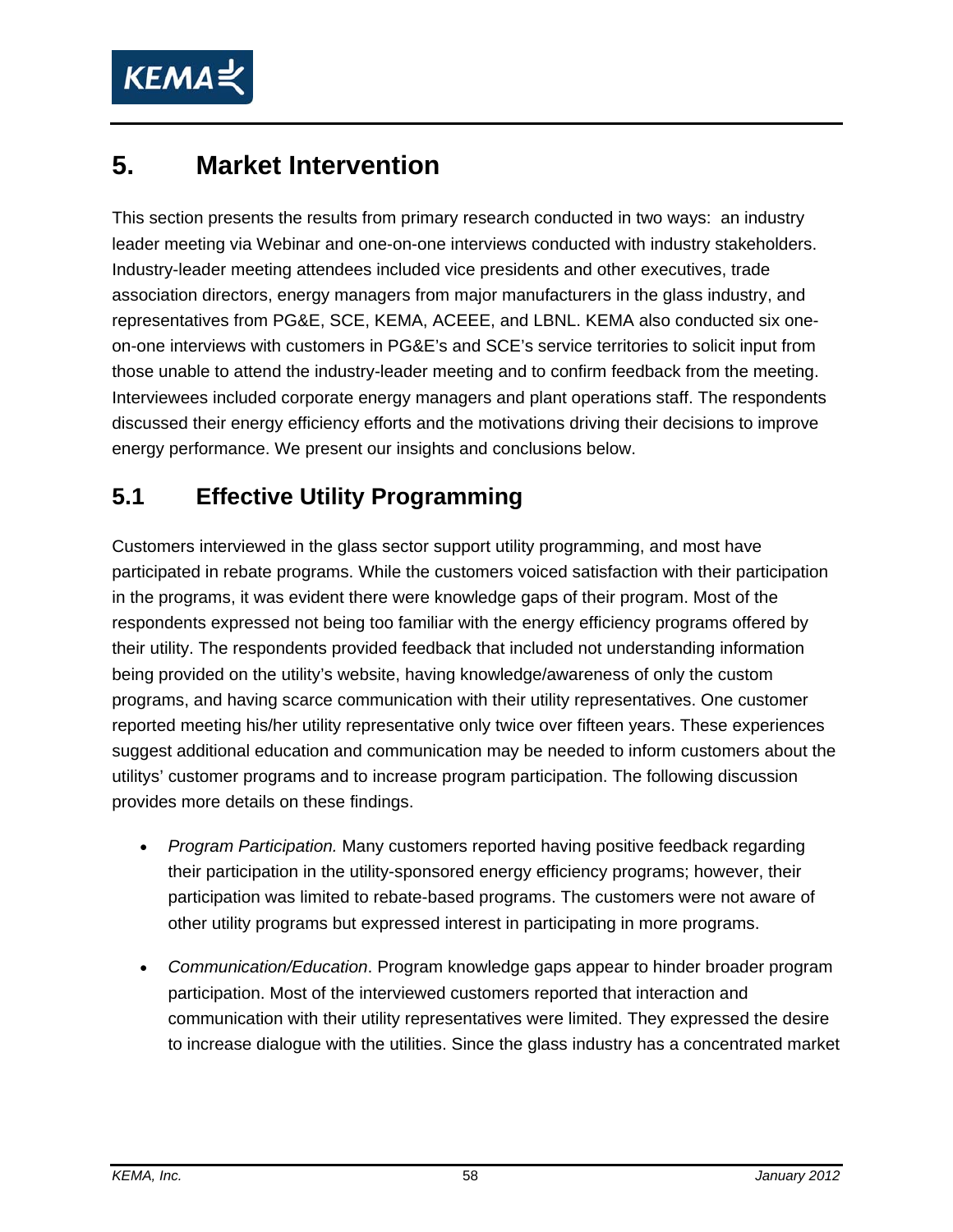

structure, the effects from working with a relatively small number of customers could be significant.

# **5.2 Drivers of Energy Decision-Making**

The following sections describe glass manufacturers' approach to planning and implementing energy efficiency projects.

Many respondents affirmed that glass is an energy-intensive industry and discussed obstacles toward their efforts to reduce their energy costs. The two main constraints respondents mentioned were capital limitations and risk of compliance failure.

During the interviews, many companies reported financial constraints due to the economy. With the current state of economy, companies have shifted energy investments to a lower business priority. This shift in energy investment priority was clear with the customers' self-reported requirement for shorter payback periods before investing in energy efficient projects. Many companies are first looking into low-cost or no-cost activities before investing time and capital into new technology. Additionally, manufacturers look favorably on value-added investments, such as lighting upgrades, which save energy and promote safety and productivity. Some of the measures customers identified as recently installed are:

- Lighting retrofits
- Combustion burners upgrades
- Sub-metering installation
- Variable-speed-drive installation on motors
- Energy controls installation

These low- or no-cost activities also included looking into behavioral changes of the staff before investing in technology, due to limited capital availability.

The customers were probed if they would be interested participating in integrated-approachbased programs that offered demand response, distributed generation, and continuous energy improvement.

One customer expressed caution about participating in Superior Energy Performance certification, due to the reporting requirements, preferring to focus on projects instead.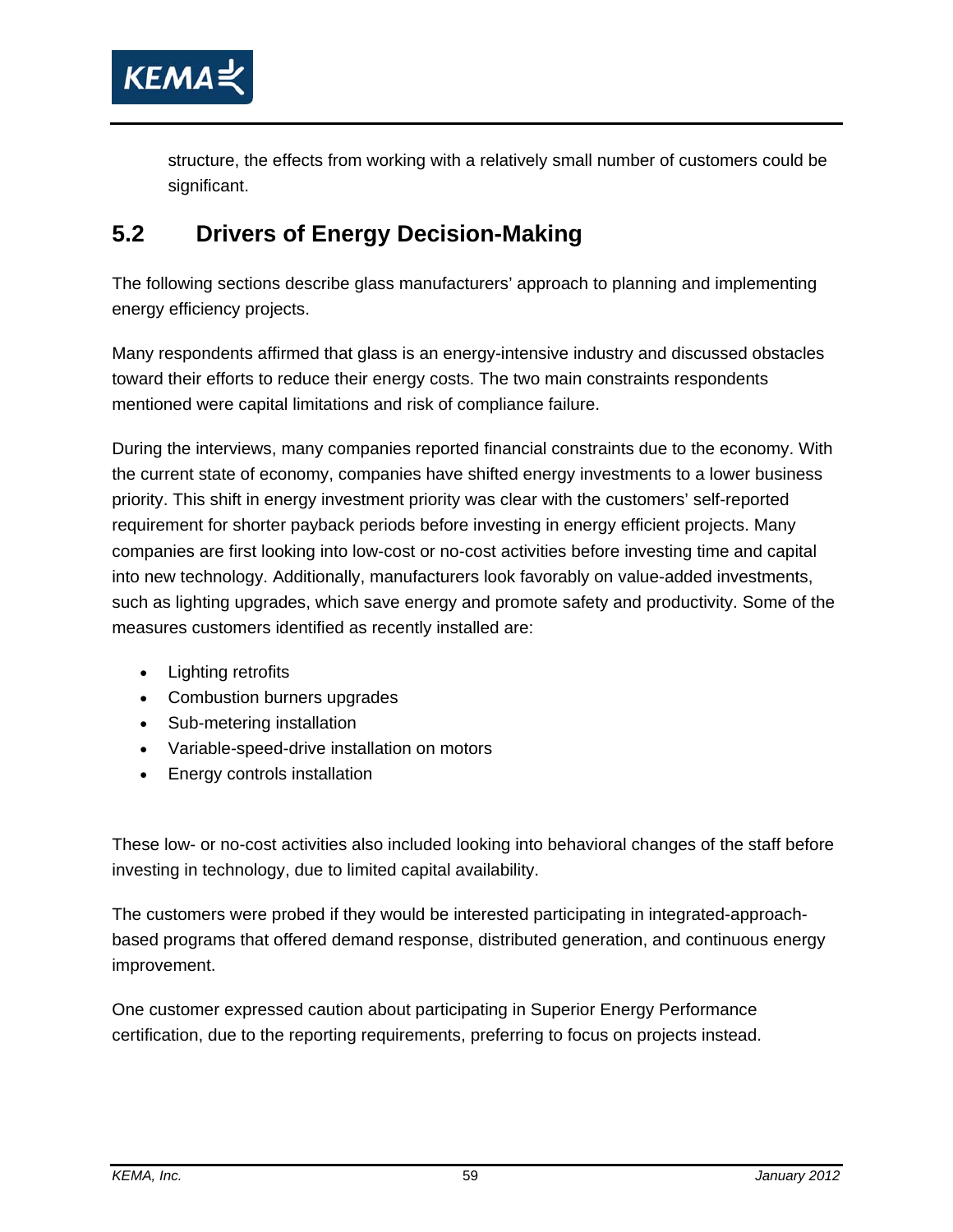

Glass manufacturers are risk averse about changes that could affect their air-emission permitting requirements. Given that the permitting process requires about a year, the timing of any large capital investment must be planned to minimize production effects. However, customers were willing to employ solutions that did not require intensive restructuring. For instance, one of the customers installed oxy-fuel firing burners by replacing the air and gas burners in the furnace. The customer noticed significant energy savings and claimed that this change extended the life of the furnace. The customer selected this technology because of regulatory flexibility; if the new technology did not improve performance, the customer could change out the new burners with the pre-existing burners rather than lose its permit.

Manufacturers face high regulatory risks when attempting capital-intensive experimental technologies. If the technology does not succeed, they could lose years of planning as well as their permit to operate. Customers recommended that utilities and regulators work with the industry to provide incentives to experiment with emerging technologies.

## **5.2.1 Energy in Business Operation**

The glass industry is energy intensive, and energy costs usually rank as one of the top operating expenses. The companies interviewed reported energy as ranking as the second or third highest operating cost in their business. Table 6 displays the manufacturers' ranking of energy costs in their business operation. The average score was 2.5 where "1" means highest operating cost. As reported by the companies, energy costs constitute a large portion of the overall cost. In the forum, participants consistently identified energy in the top three variable costs of the product. Participants cited management recognition of the value of energy efficiency as a key variable in making improvements.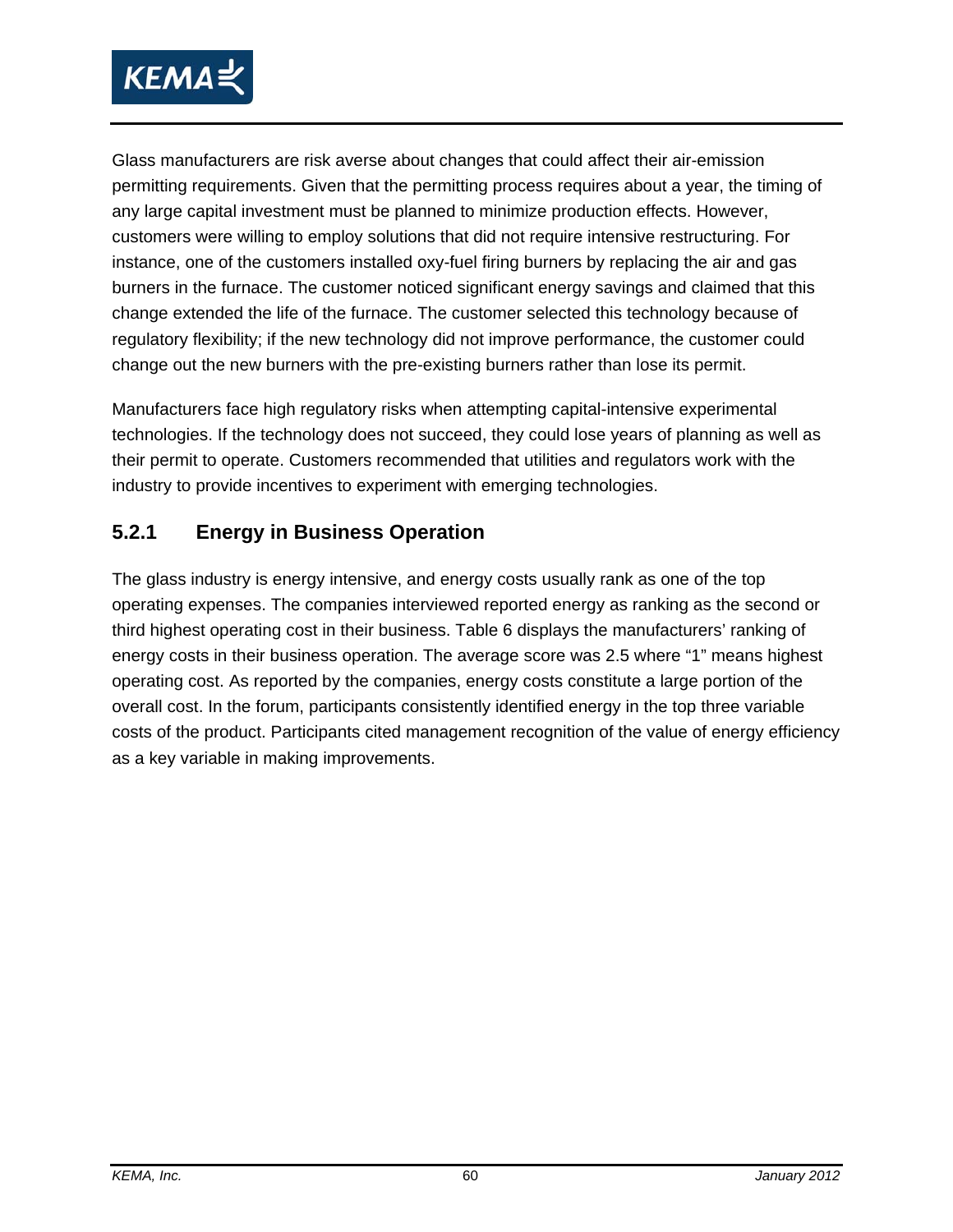

| <b>Manufacturer Type</b>                                      | <b>Ranking of</b><br><b>Energy as</b><br><b>Operation Cost</b> |
|---------------------------------------------------------------|----------------------------------------------------------------|
| Flat Glass Manufacturing                                      | No response                                                    |
| Glass Container Manufacturing                                 | З                                                              |
| <b>Glass Product Manufacturing</b><br>Made of Purchased Glass | 2                                                              |
| Glass Product Manufacturing<br>Made of Purchased Glass        | З                                                              |
| Glass Product Manufacturing<br>Made of Purchased Glass        | 2                                                              |
| Other Pressed and Blown Glass<br>and Glassware Manufacturing  | No response                                                    |

#### **Table 6: Ranking of Energy With Respect to Operation Costs**

*Note: 1 = Highest operating cost 1; 2 = second highest operating cost* 

Companies placed energy costs ranging from low to high priority in their business decisions. Table 7 displays manufacturers' self-reported priority of energy costs in their business decisions. The average ranking seems to be between medium to high priority. Customers sought out low-or no-cost activities to cut energy costs in their business.

| <b>Manufacturer Type</b>                                                | <b>Priority of</b><br><b>Energy in</b><br><b>Business</b> | <b>Notes</b>                                                                                                                                                     |
|-------------------------------------------------------------------------|-----------------------------------------------------------|------------------------------------------------------------------------------------------------------------------------------------------------------------------|
| Flat Glass Manufacturing                                                | Low                                                       | Would need the incentive to cover all project cost and have<br>zero out of pocket expenses.                                                                      |
| Glass Container<br>Manufacturing                                        | High                                                      | 1. Looking at behavioral of employees/personnel with<br>respect to energy usage 2. Lighting retrofits 3. recovering<br>heat from waste gas stream from the stack |
| <b>Glass Product</b><br>Manufacturing Made of<br><b>Purchased Glass</b> | High                                                      | Upgraded furnace                                                                                                                                                 |
| Glass Product<br>Manufacturing Made of<br><b>Purchased Glass</b>        | Medium                                                    | Upgraded the following measures: 1. VSDs 2. Stackable<br>Structural Reactor furnace firing 3. Energy Controls.                                                   |
| Glass Product<br>Manufacturing Made of<br><b>Purchased Glass</b>        | High                                                      | 1. Looking at behavioral patterns. 2. Combustion burners<br>3. improving furnaces                                                                                |
| Other Pressed and Blown<br>Glass and Glassware<br>Manufacturing         | High                                                      | Upgraded the following measures: 1. VFDs 2. Metering 3.<br>Lighting                                                                                              |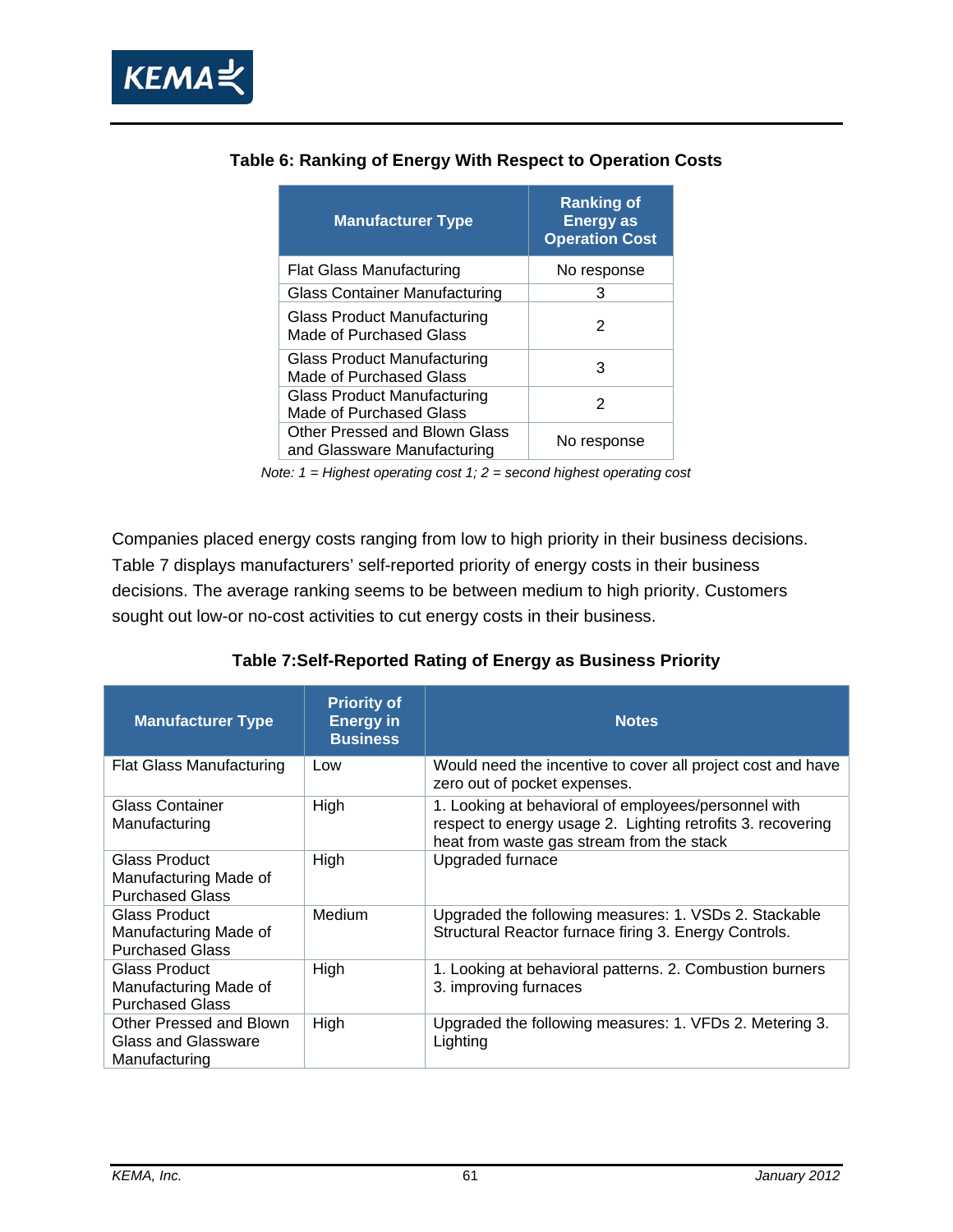

#### **5.2.2 Investment Priorities**

Customers and utilities need to work together to eradicate customers' belief that energy efficiency is not a cost-effective effort due to economic times. It is evident that energy is one of the top-ranking operation costs in the glass sector. It would be unwise to shy away from energy efficiency investment and perceive it as a fixed unavoidable cost. Education about the potential opportunities of reducing operation costs through employing energy efficiency efforts is needed. Though many companies consider controlling energy consumption as one of their top operational priorities, they are unaware of what is available to endorse their energy goals.

During the forum, the respondents noted that investment criteria may vary based on the business unit as well as economic status. There was no set formula or minimum payback requirement for projects; however, most of the respondents reported that a payback period of two to three years was usually sought to implement projects. Table 8 shows customer-reported intended payback periods.

| <b>Manufacturer Type</b>                                             | <b>Minimum</b><br><b>Payback</b><br>required |
|----------------------------------------------------------------------|----------------------------------------------|
| <b>Flat Glass Manufacturing</b>                                      | 8 months                                     |
| <b>Glass Container</b><br>Manufacturing                              | 3 years                                      |
| <b>Glass Product Manufacturing</b><br><b>Made of Purchased Glass</b> | 2 years                                      |
| <b>Glass Product Manufacturing</b><br><b>Made of Purchased Glass</b> | 3 years                                      |
| <b>Glass Product Manufacturing</b><br>Made of Purchased Glass        | 2 years                                      |
| Other Pressed and Blown<br>Glass and Glassware<br>Manufacturing      | 2 years                                      |

#### **Table 8: Minimum Payback Requirements for Investment in Energy Efficiency**

Other determining factors for energy efficiency investment include safety, regulatory compliance, return on investment, and meeting customer requirements for product quality.

## **5.2.3 Project Financing**

Energy efficiency projects are paid for by internally generated funds, whether capital or operating. In some companies, a budget is established for energy efficiency activities, and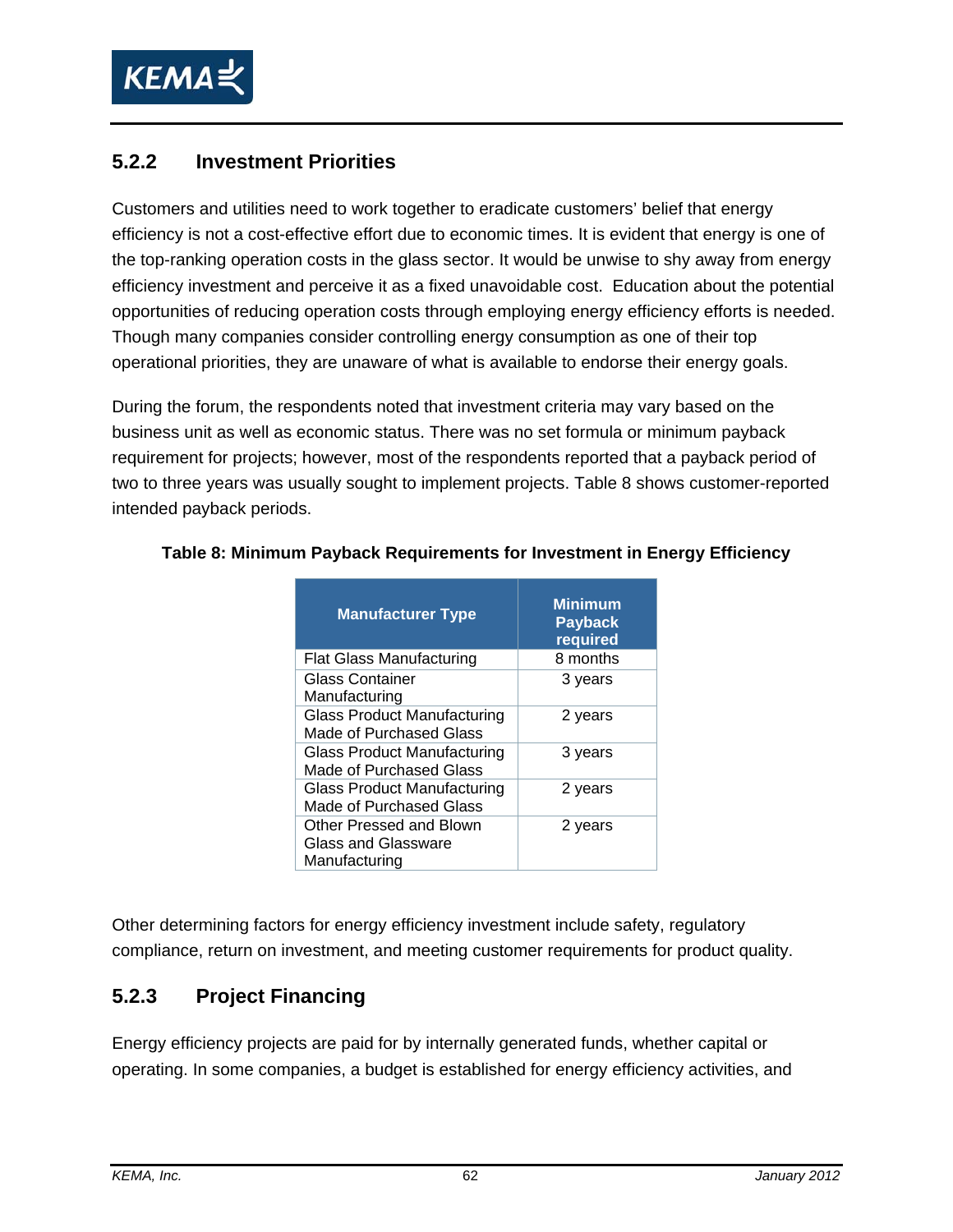

projects are prioritized internally. Loans or lease financing were not common. Internal capital restraints were reported due to business cycles. In a good year, payback periods could be stretched, but in tougher times, payback criteria are shorter. Energy efficiency projects compete with other investments. One company identified a preference to address low-cost and no-cost behavioral and operational opportunities first to avoid spending capital.

# **5.2.4 Cycles of Innovation**

Glass making is an energy-intensive industry, and as such, many possible innovations to improve efficiency have been identified, as described in section 4.4.1. Glass melting is at the core of the glass-making process, with control systems, feeders, forming equipment also needed. Glass furnaces need to be rebuilt,, with focus on the refractory brick that lines the furnace, about every eight years. Participants noted that the innovation cycle is planned around the furnace repair, when production is down. Control systems, feeding systems, oxy-fuel burners, and other peripheral operations can all be upgraded or installed at the same time as the furnace is repaired. Finding additional heat recovery opportunities from exhaust gas, floor hearths, and curing ovens have been difficult to achieve.

Several respondents indicated that standard energy efficiency projects are more typical than capital intensive and/or riskier technologies. Efficiency methods employed include using higher efficiency motors and variable speed drives (VSDs), and behavioral changes.

Respondents were receptive to further forums with industry players and the utilities to discuss programs designed specifically for the glass industry. Participants in the ENERGY STAR program recommended that utilities explore working with available federal government channels, to avoid anti-trust issues. Programs like ENERGY STAR offer opportunities to discuss glass-industry-specific utility programs and gain feedback of customers and spread awareness.

Another area of innovation is to increase the amount of recycled glass. The push to use recycled glass may be driven by California's AB2622, which requires glass container manufacturers to use a minimum required percentage of recycled glass in manufacturing. The minimum recycled-glass requirement during production was 15 percent in 1992; in 2002, the requirement increased to 55 percent. In 2005, the goal had been set to 65 percent.<sup>56</sup> In 2006, glass recovery was estimated at 2.9 million tons, and in 2007, this trend increased to 3.2 million

-

<sup>56</sup> Beck, Patty and Grogan, Pete. 1991. *Minimum Content Legislation: an Effective Market Development Tool.*  Resource Recycling, September: 90-99.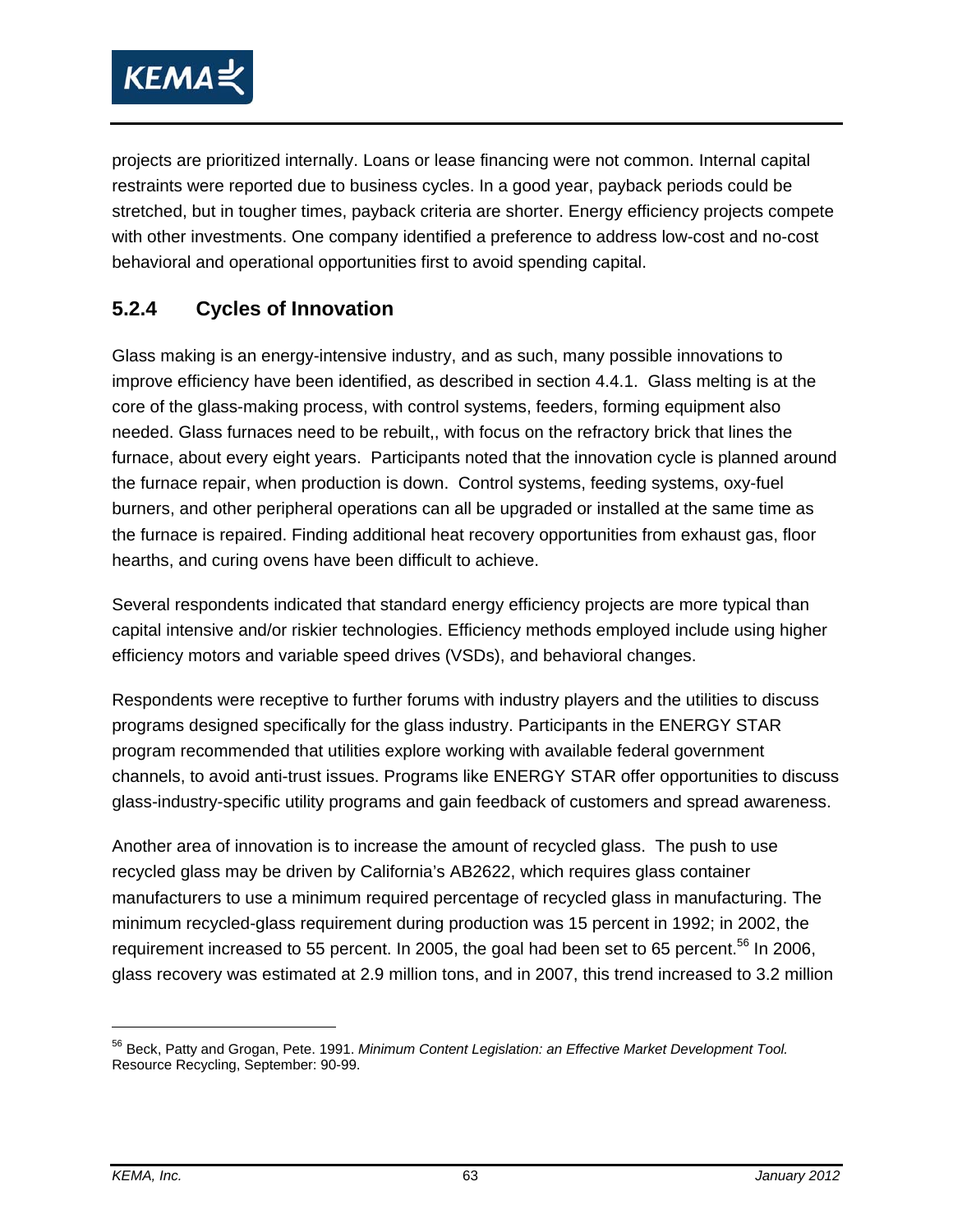

tons.<sup>57</sup>The manufacturers realize the benefits of using recycled glass, which lowers melter temperatures and energy usage during the glass melting process. However, recycled glass, especially from mixed streams, is more difficult to control and achieve quality standards than from virgin materials.

# **5.3 Customer Assessment**

Customers interviewed stated they have all participated in utility programs and would consider any program that meets their needs, including internal criteria for payback, and saves energy costs. The following sections describe customers' ratings of their utility program awareness, experience, and satisfaction.

#### **5.3.1 Utility Awareness**

Reported utility program awareness was low. One of the reasons for this may have been due to scarce interaction between the utility representative and the customer. In some cases, an energy manager may be responsible for multiple facilities served by different utilities across the country, and thus may not be knowledgeable about all utility programs.

Table 9 outlines the customers' self-reported awareness regarding utility-funded energy efficiency programs. Some of the companies did not seem to have a strong idea of the programs being offered by the utilities. Though they had positive feedback regarding their previous participations in the utility programs (particularly with rebates), they were not familiar with the utilities' offerings. They reported that likely participation increases if they were more aware of the programs and resources available to them.

<sup>57</sup> U.S. EPA, Office of Solid Waste. 2008. *Municipal Solid Waste in the United States: 2007 Facts And Figures.* EPA530-R-08-010, November 2008; and the California Department of Conservation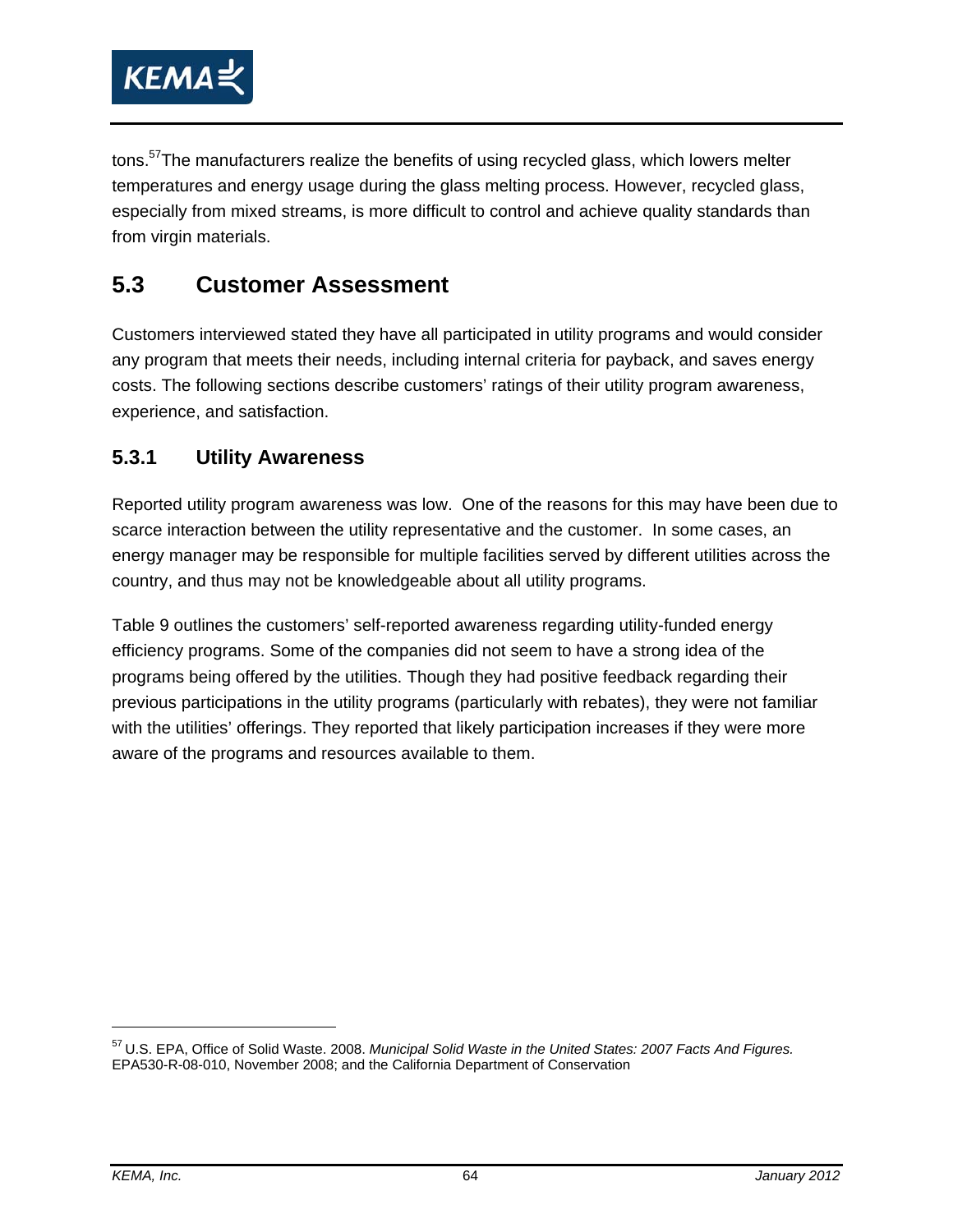

#### **Table 9: Self-reported Manufacturer's Awareness of the Utility-funded Energy Efficiency Program**

| <b>Manufacturer Type</b>                                        | <b>Self-Reported</b><br><b>Awareness of</b><br><b>Available Utility</b><br><b>Energy Efficiency</b><br><b>Programs</b> | <b>Notes</b>                                                                                                           |
|-----------------------------------------------------------------|------------------------------------------------------------------------------------------------------------------------|------------------------------------------------------------------------------------------------------------------------|
| <b>Flat Glass Manufacturing</b>                                 | Low                                                                                                                    | Claimed met with the utility rep. once in the<br>past 15 years of operation                                            |
| <b>Glass Container</b><br>Manufacturing                         | No Response                                                                                                            |                                                                                                                        |
| <b>Glass Product Manufacturing</b><br>Made of Purchased Glass   | Low                                                                                                                    | Had met once with their utility rep. but would<br>like more contact                                                    |
| Glass Product Manufacturing<br>Made of Purchased Glass          | Low                                                                                                                    | Did not have good understanding of utility<br>funded energy efficiency programs                                        |
| Glass Product Manufacturing<br>Made of Purchased Glass          | No Response                                                                                                            |                                                                                                                        |
| Other Pressed and Blown<br>Glass and Glassware<br>Manufacturing | Low                                                                                                                    | Not familiar with the energy efficiency<br>programs offered by the utility since the plant<br>ownership was fairly new |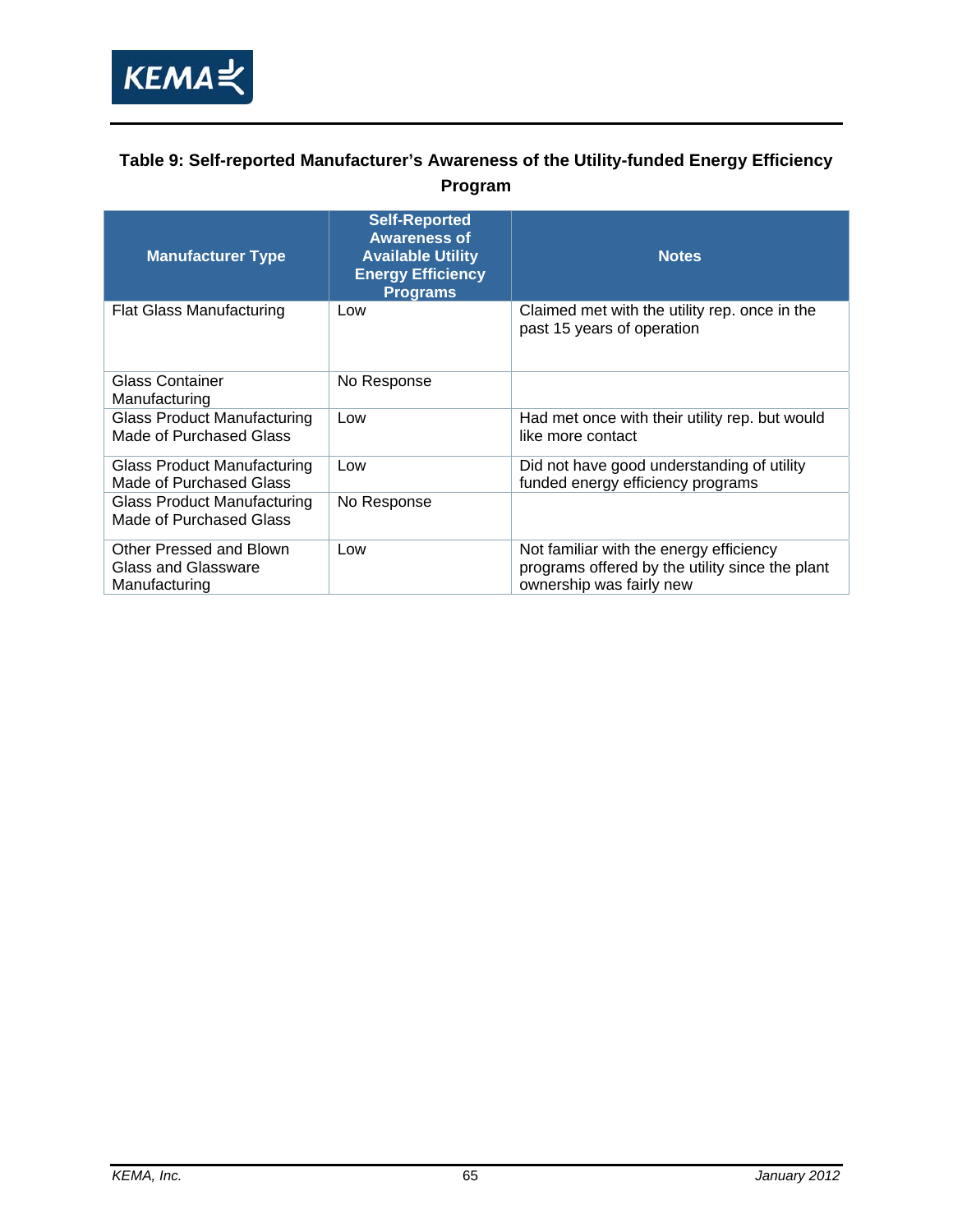

# **6. Next Steps and Recommendations**

This investigation has revealed that glass industry customers are willing to consider new approaches, including a comprehensive approach to addressing their energy needs, beyond simply retrofitting equipment. Some suggested elements of that approach are presented below, and additional research focused on the feasibility of each of these recommendations would be prudent. Two key components of a successful effort are the participation of regulatory staff in the development of the options and CPUC recognition of the utilities' role in changes to a customer's policies and procedures regarding energy.

Our research suggests a number of opportunities for both program implementation and program evaluation.

# **6.1 Program Implementation**

- 1. **Encourage No-cost and Low-cost Improvements.** Companies are most receptive to projects with the shortest possible payback in this economic climate. Programs that focus on low- and no-cost items, such as improving reliability through a predictive and preventative maintenance programs, lighting retrofits, upgrading combustion burners, or installing sub-metering, variable speed drives on motors or energy controls, can engage customers with limited financial options. Other low- or no-cost activities include pursuing behavioral and operational changes before investing in technology due to limited capital availability.
- 2. **Build on Customer's Internal Goals and Programs.** The more sophisticated customers have established strong internal energy efficiency programs. Utility offerings that further enable the energy-savvy customers to achieve savings have low market barriers. For example, utilities could offer benchmarking for specific unit operations or technical and management assistance for companies seeking to achieve ISO 50001 certification.
- 3. **Identify Planned Upgrades and Document Associated Efficiency Opportunities.** Companies will continue to invest in plants where long-term markets are perceived. Most repairs and innovations are planned around furnace rebuilds, an estimated eight-year cycle. As utilities are aware of the customers long-term plans, they can encourage the addition of energy efficiency during scheduled production down time. Early and complete documentation of the utility's involvement can assist in appropriate net to gross evaluations for energy efficiency projects.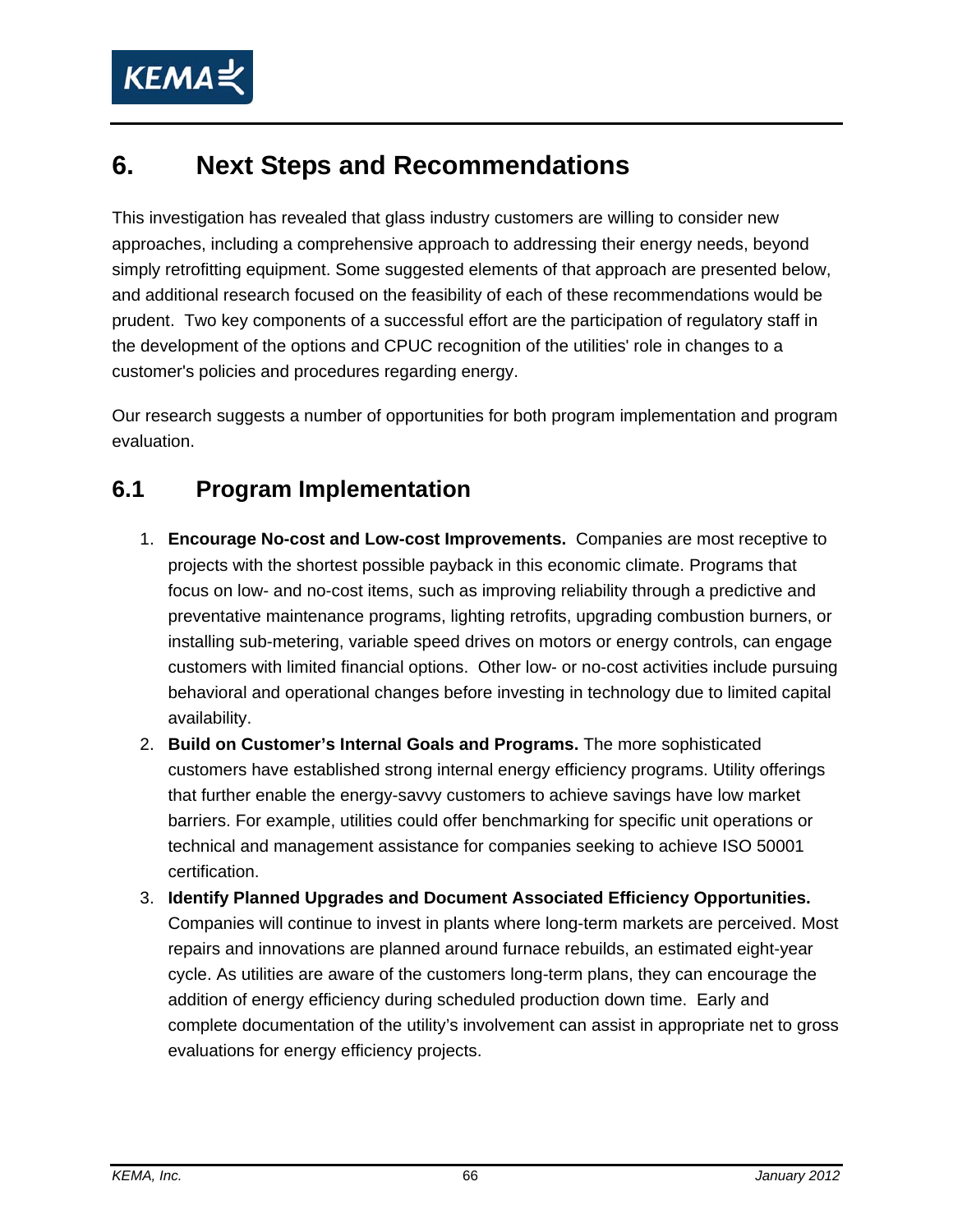

- 4. **Avoid "utility speak."** Utilities often do not express the program ideas in ways that the CEO, or most employees outside of the energy management group, can understand.
- 5. **Integrate Energy Efficiency with Permits and Regulatory Requirements.** As part of large-scale projects, utilities may consider partnering with permitting specialists (consultants or regulators) to help move energy efficiency projects forward. Environmental permitting can be a significant barrier for large capital projects that substantially change plant operations. Utility support to help to overcome this barrier would be well received.

### **6.2 Evaluation**

- 1. **Build on Existing Support.** Customers recognized the benefits of energy and cost savings through utility programs. Access to utility representatives could be improved, and is critical since many rely on the utility to learn about new programs. Companies also appreciate when utilities reach out to trade associations and speak at their meetings.
- 2. **Develop Innovative Pilots to Suit Differing Customer Needs.** Highly sophisticated customers are potential candidates for programs leading to certification under ISO 50001 or the U.S. DOE's Superior Energy Performance. Other firms that are less engaged or more cautious may be receptive to shorter term continual improvement programs like the Energy Trust of Oregon's "Kaizen Blitz" pilot program<sup>58</sup> and the Puget Sound Energy's Resource Conservation Manager Program.<sup>59</sup> The ETO program offers an initial audit and one year of technical assistance, but requires the participants to set goals and implement fast payback options. The PSE program offers grants for a resource conservation manager, and incentives for energy efficiency improvements. This program focuses on and rewards improvements in behavior and utility cost accounting.
- 3. **Develop 'Clearinghouse' Program for New Product Innovation.** Customers interviewed would appreciate technology demonstrations. A government or utility clearinghouse program that aggregates information that vets emerging technologies

 $\overline{a}$ 

<sup>&</sup>lt;sup>58</sup> Navigant. 2010. *Kaizen Blitz Pilot, Report One*. Prepared for Energy Trust of Oregon. October 2010<br>http://www.affiliatedrecon.com/studies/OR/Energy\_Trust/General/ETO-Kaizen-Blitz-Pilot.PDF

<sup>&</sup>lt;sup>59</sup> Puget Sound Energy. 2010 Business Energy Management, Resource Conservation Manager Program. February 2010.

http://www.pse.com/savingsandenergycenter/ForBusinesses/Documents/3462\_RCM.PDF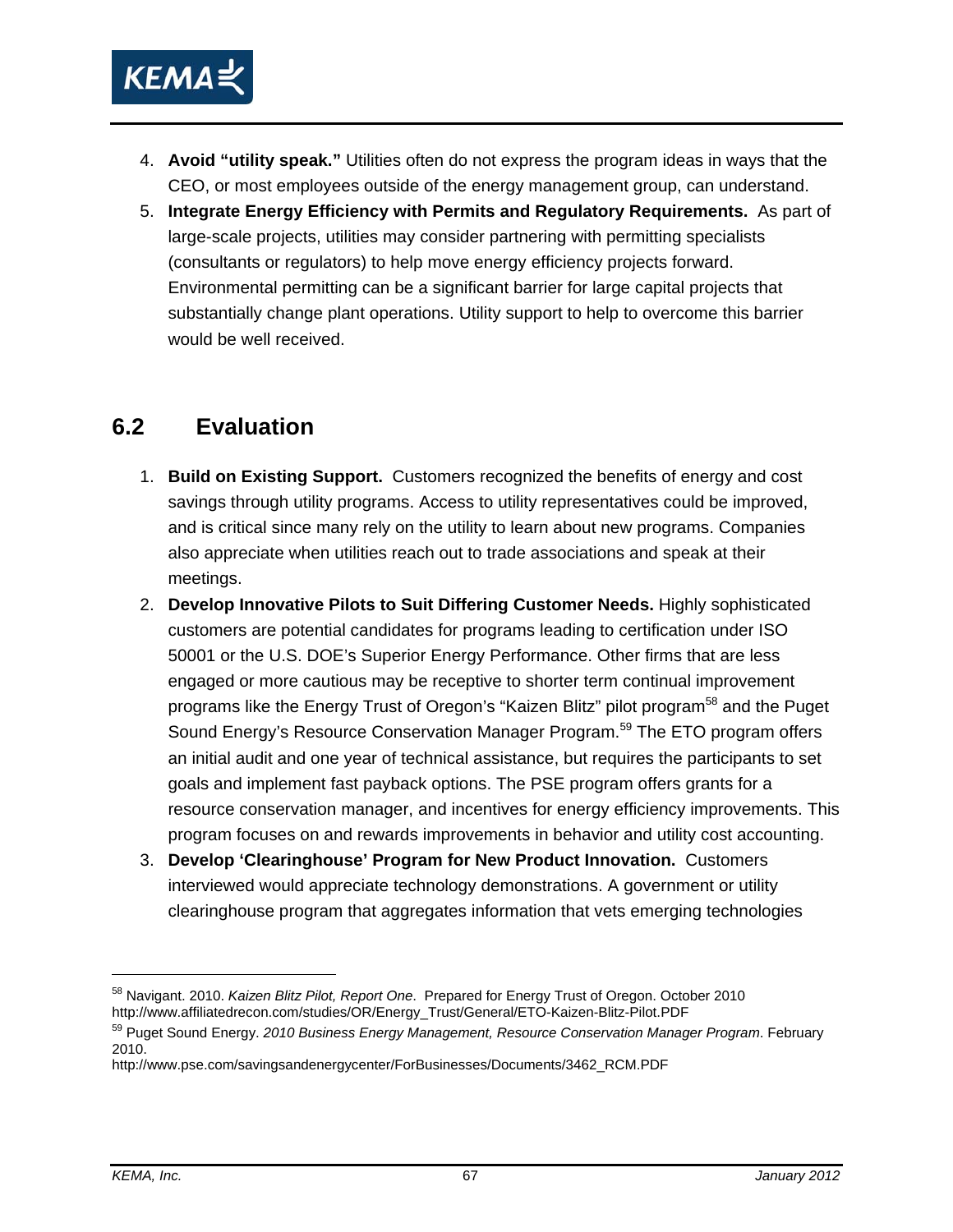

would help to verify vendor's claims. Existing glass sector programs, such as Energy Star or the ARB working group, can serve as a starting point.

4. **Encourage End-use Measurement.** One of the biggest challenges in the industrial sector is getting program participation, particularly for less sophisticated customers. The glass sector has a high level of concentration such that many facilities are owned by only a few companies. One opportunity for engaging the less-sophisticated or less-engaged customers is to focus on the measurement of their utility use, and assist them in breaking down their bill to specific operations. This can then highlight energy efficiency opportunities.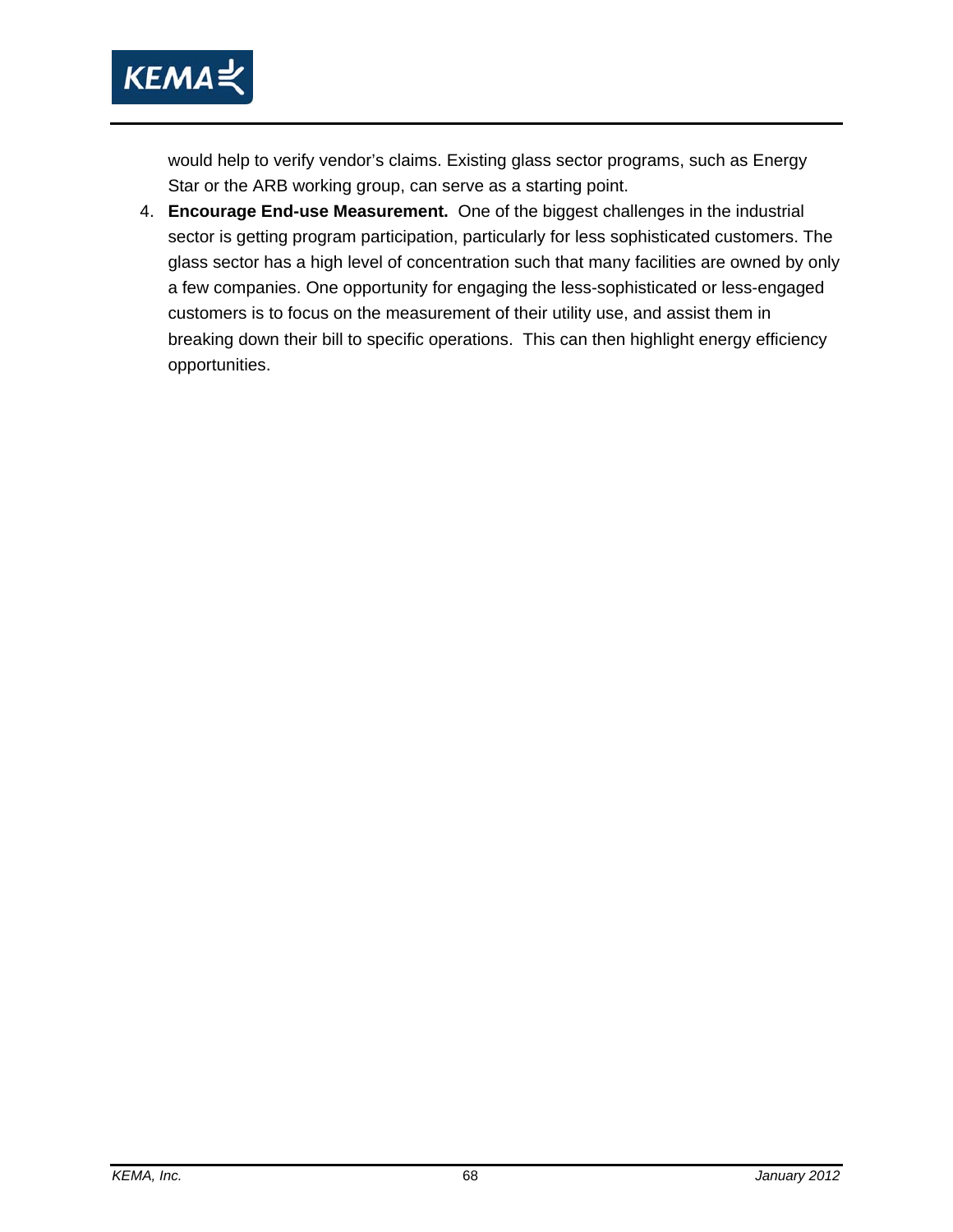

## **7. References**

- American Council for an Energy Efficient Economy. 2009. *Barriers to energy efficiency investments and energy management in the U.S. industrial sector*. October 20, 2009.
- American Council for an Energy Efficient Economy. 2009. *Trends in Industrial Energy Efficiency Programs: Today's Leaders and Directions for the Future*. September.
- American Council for an Energy Efficient Economy. 2011 National Symposium on Market Transformation. http://www.aceee.org/conferences/2011/mt/program
- ASTM International. *Glass Standards and Ceramic Standards*. http://www.astm.org/Standards/glass-and-ceramic-standards.html
- Beck, Patty and Grogan, Pete. 1991. *Minimum Content Legislation: an Effective Market Development Tool.* Resource Recycling, September: 90-99.
- California Air Resources Board. 2008. *Strategies to Achieve a Reduction in Greenhouse Gas Emissions from Glass Manufacturing Facilities*. Concept Paper for Discussion. May 19, 2008. http://www.arb.ca.gov/cc/glass/docs/CONCEPTPAPERweb.PDF

- California Air Resources Board. 2010. *2009 Glass Manufacturers Surveys, Summary of Selected Results*. October 2010. http://www.arb.ca.gov/cc/glass/docs/glasssurveys.PDF
- California Institute for Energy and Environment. 2009. *Behavioral Assumptions Underlying Energy Efficiency Programs for Businesses.* January 2009. http://uc-ciee.org/downloads/ba\_ee\_prog\_bus\_wp.PDF
- California Public Utilities Commission. 2011. *CA Energy Efficiency Strategic Plan, January 2011 Update.* http://www.cpuc.ca.gov/NR/rdonlyres/A54B59C2-D571-440D-9477- 3363726F573A/0/CAEnergyEfficiencyStrategicPlan\_Jan2011.PDF
- Cart, Julie. 2011. "California becomes first state to adopt cap-and-trade program," Los Angeles Times. October 21, 2011. http://articles.latimes.com/2011/oct/21/local/la-me-cap-trade-20111021
- Chittum, A., R. Elliott, and N. Kaufman. 2009. *Trends in Industrial Energy Efficiency Programs: Today's Leaders and Directions for the Future*. American Council for an Energy Efficient Economy, Report IE091. September 2009.

Compagnie Saint Gobain. Annual Report 2008.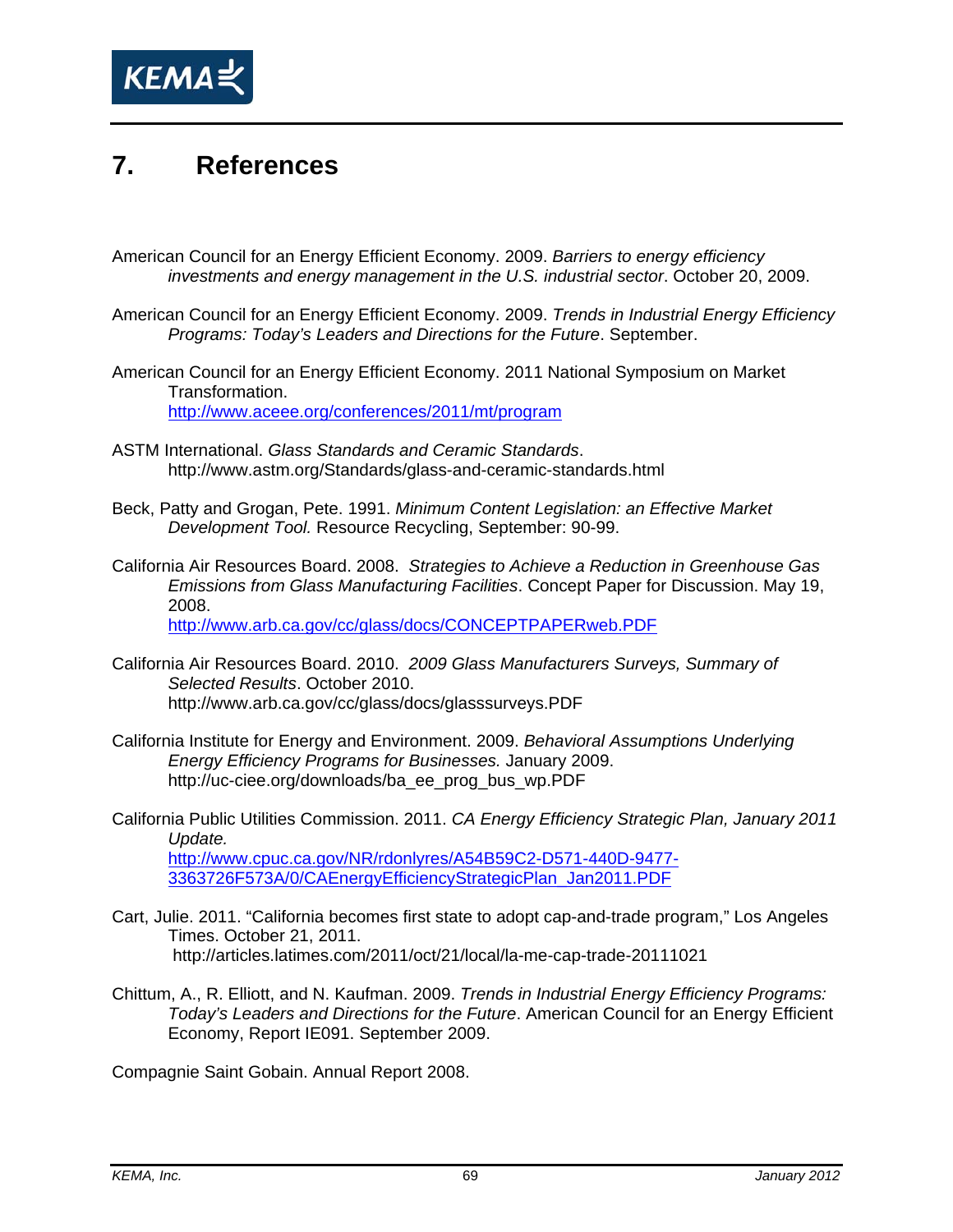

Credit Suisse. 2009. "Metal and Glass Monthly." Credit Suisse Market Research. 27 May.

CRH Group. Annual Report 2008.

Federal Register. 2010. *Environmental Protection Agency: Prevention of Significant Deterioration and Title V Greenhouse Gas Tailoring Rule*. Vol. 75, No. 106, June 3, 2010.

http://www.gpo.gov/fdsys/pkg/FR-2010-06-03/pdf/2010-11974.pdf#page=1

- First Research. *Industry Profile: Glass and Fiber Optic Manufacturing*. Quarterly update, November 2009.
- Glass Manufacturing Industry Council and U.S. Department of Energy's Industrial Program. 2007. *Sustainability Study of US and European Glass Industry: Carbon Constraints and Energy*. December 2007.
- IBISWorld. 2009. IBISWorld Industry Report. *Glass Product Manufacturing in the U.S: 32721*. August 2009.
- IBISWorld. 2009. *IBISWorld Industry Report, Glass Product Manufacturing in the U.S.: 32721*. March 31, 2009.
- KEMA and Lawrence Berkeley National Laboratory, 2005. *California Statewide Industrial Sector Energy Efficiency Potential Study - Draft Report.* Prepared for Pacific Gas and Electric Company.
- Lawrence Berkeley National Laboratory. 2008. *Energy Efficiency Improvement and Cost Saving Opportunities for the Glass Industry: An Energy Star Guide for Energy and Plant Managers.* Prepared for the U.S. EPA. LBNL-57335-Revision. March 2008.
- McKane, Aimee, Lawrence Berkeley Laboratory, 2011. Presentation at the ACEEE Market Transformation Conference, Piloting Energy Management Standards for the U.S and the Globe.http://www.aceee.org/conferences/2011/mt/program
- McKinsey & Co. 2009. *Unlocking Energy Efficiency in the U.S. Economy.* July. http://www.mckinsey.com/clientservice/electricpowernaturalgas/downloads/US\_energy\_ efficiency\_exc\_summary.PDF
- Nadel, Steven. 2011. *Program Introduction*. (Presentation, ACEEE 2011 National Symposium on Market Transformation, Washington DC, April 10–12, 2011). http://www.aceee.org/files/pdf/conferences/mt/2011/Introduction%20- %20Steve%20Nadel.PDF
- National Academy of Sciences. 2010. *Real Prospects for Energy Efficiency in the United States*. National Academies Press.
- Navigant. 2010. *Kaizen Blitz Pilot, Report One.* Prepared for Energy Trust of Oregon. October 2010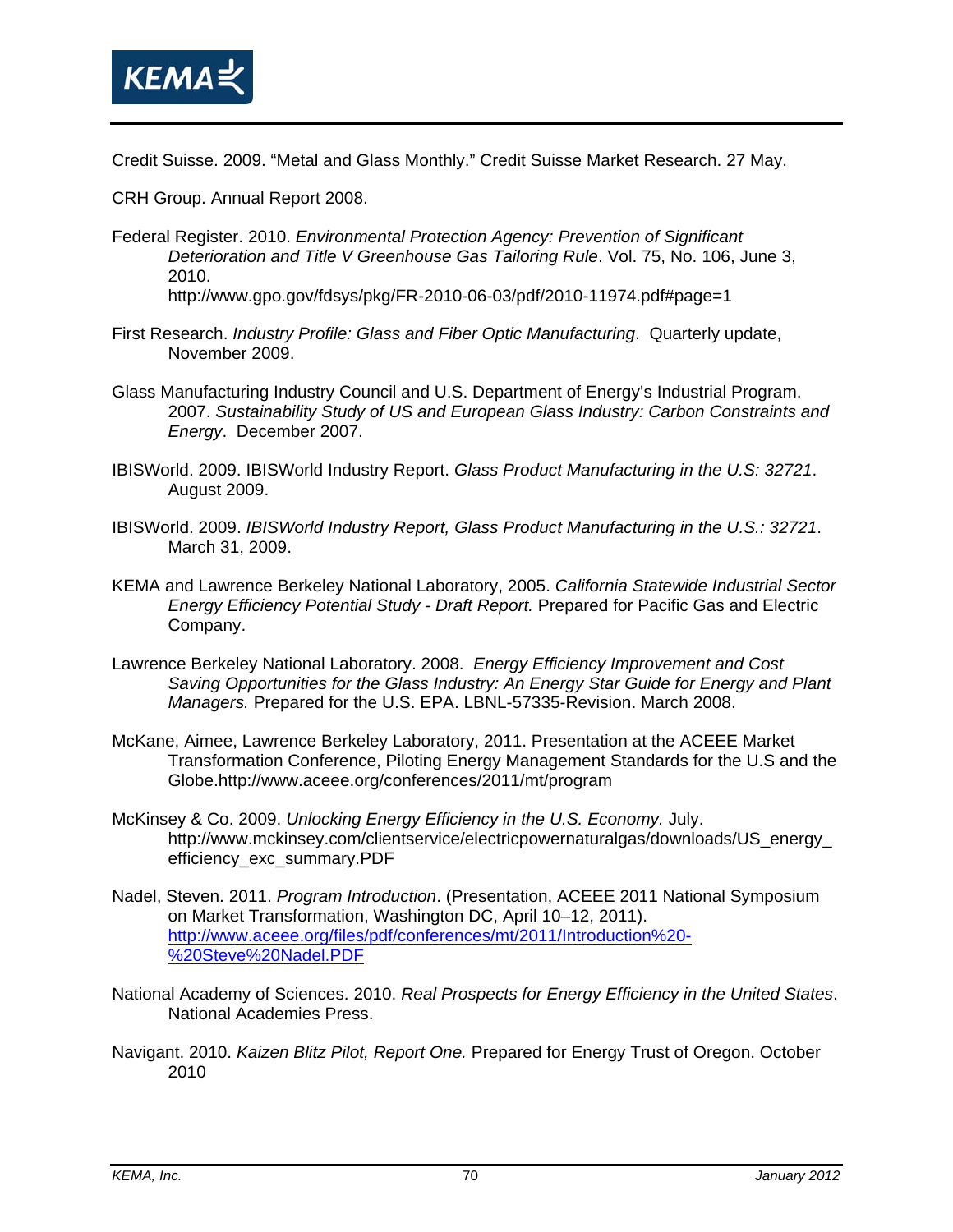

http://www.affiliatedrecon.com/studies/OR/Energy\_Trust/General/ETO-Kaizen-Blitz-Pilot.PDF

- Northwest Energy Efficiency Alliance. Continuous Improvement for Industry website. http://www.energyimprovement.org/index.html
- NSG Group. 2010. *Pilkington and the Flat Glass Industry 2010*. http://www.pilkington.com/resources/pfgi2010.PDF
- Owens Illinois Inc. Annual Report 2008.
- PPG Industries. Annual Report 2008
- Puget Sound Energy. *2010 Business Energy Management, Resource Conservation Manager Program.* February 2010. http://www.pse.com/savingsandenergycenter/ForBusinesses/Documents/3462\_RCM.PD F
- Quinn, Jim. 2009. *Introduction to the Industrial Technologies Program*. Save Energy Now Series Webinar. January 15. http://www1.eere.energy.gov/industry/pdfs/webcast\_2009-0115\_introtoitp.PDF
- Rue, D. M., J. Servaites, and W. Wolf. 2007. *Final Report: Industrial Glass Bandwidth Analysis.* Prepared for U.S. DOE. August 2007. http://www1.eere.energy.gov/industry/glass/pdfs/industrial\_bandwidth.PDF
- Savitz, et al. 2009. *DOE Industrial Technologies Program 2008 Peer Review*. http://www1.eere.energy.gov/industry/about/pdfs/itp\_peerreview\_report2008.PDF
- Taylor, Mac. 2011. *Letter to Honorable Dan Hogue*. California Legislative Analyst's Office. May 13, 2011. http://www.lao.ca.gov/reports/2010/rsrc/ab32\_logue/ab32\_logue\_051310.PDF
- Thomson Reuters Point Carbon. 2011. *California Emissions in 2010 Down by 11%.* August http://www.pointcarbon.com/aboutus/pressroom/1.1564622
- U. S. Council for Energy-Efficient Manufacturing 2010. *Superior Energy Performance*. http://www.superiorenergyperformance.net/pdfs/SEP\_Cert\_Framework.PDF
- U.S. Census Bureau, 2008. *Energy Consumption, by End-Use Sector.*  http://www.census.gov/compendia/statab/2010/tables/10s0892.xls
- U.S. Census Bureau. 2002. *Industry Statistics Sampler, NAICS 327211: Flat glass manufacturing.* http://www.census.gov/econ/census02/data/industry02/E327211.HTM
- U.S. Department of Energy, Energy Efficiency and Renewable Energy, Industrial Technologies Program. 2003. "Neville Chemical Company: Management Pursues Five Projects Following Plant-Wide Energy-Efficiency Assessment." *Chemicals: Best Practices Plant-*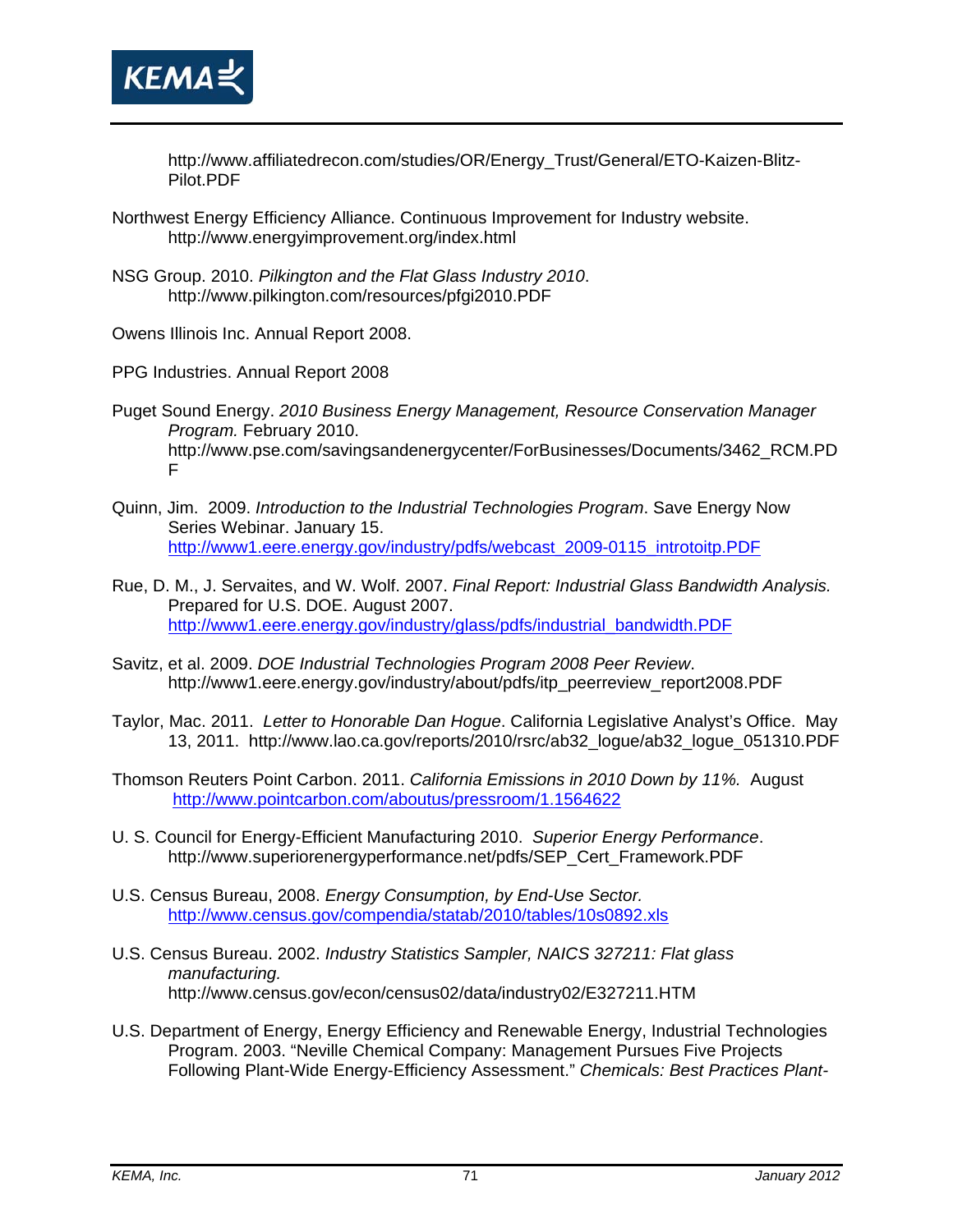

*Wide Assessment Case Study.* DOE/GO-102003-1666. July 2003. http://www1.eere.energy.gov/industry/bestpractices/pdfs/ch\_cs\_neville\_chemical\_compa ny.PDF

- U.S. Department of Energy, Energy Efficiency and Renewable Energy, Industrial Technologies Program. 2002. *Combined Heat & Power: Cost Reduction Strategies.* Factsheet, January 2002. http://www1.eere.energy.gov/industry/glass/pdfs/chp.PDF
- U.S. Department of Energy, Energy Efficiency and Renewable Energy, Office of Industrial Technologies. 2002. *Energy and Environmental Profile of the U.S. Glass Industry*. Prepared by Energetics. DOE/GO-1020021590. April 2002. http://www.nrel.gov/docs/fy02osti/32135.PDF
- U.S. Department of Energy, Energy Efficiency and Renewable Energy, State and Regional Partnerships. 2011. http://www1.eere.energy.gov/industry/states/state\_activities/map\_new.asp?stid=CA
- U.S. Department of Energy, Energy Efficiency and Renewable Energy. 2010. *Energy Technology Solutions, Public-Private Partnerships Transforming Industry*. December 2010.

http://www1.eere.energy.gov/industry/pdfs/itp\_successes.PDF

- U.S. Department of Energy, Energy Efficiency and Renewable Energy, Office of Industrial Technologies. 2002. *Energy and Environmental Profile of the U.S. Glass Industry*. Prepared by Energetics. DOE/GO-1020021590. April 2002. http://www.nrel.gov/docs/fy02osti/32135.PDF
- U.S. Department of Energy, Industrial Technologies Program. 2010. *Manufacturing Energy and Carbon Footprint, Sector: Glass*. http://www1.eere.energy.gov/industry/pdfs/glass\_footprint.PDF
- U.S. Department of Energy. 2004. *Glass Industry Analysis Brief.* Energy Information Administration, Washington, D.C., 2004. http://www.eia.doe.gov/emeu/mecs/iab98/glass/index.html
- U.S. Department of Energy. 2008. *Combined Heat and Power: Effective Solutions for a Sustainable Future.* Prepared by Oak Ridge National Laboratory, ORNL/TM-2008/224, December 2008.
- U.S. Department of Energy. 2011. *State Energy Consumption Estimates 1960 through 2009*. DOE/EIA-0214(2009). June 2011. http://205.254.135.7/state/seds/sep\_use/notes/use\_print2009.PDF
- U.S. Energy Information Administration. 2009. *2006 Energy Consumption by Manufacturers*. June 2009. http://www.eia.gov/emeu/mecs/mecs2006/2006tables.html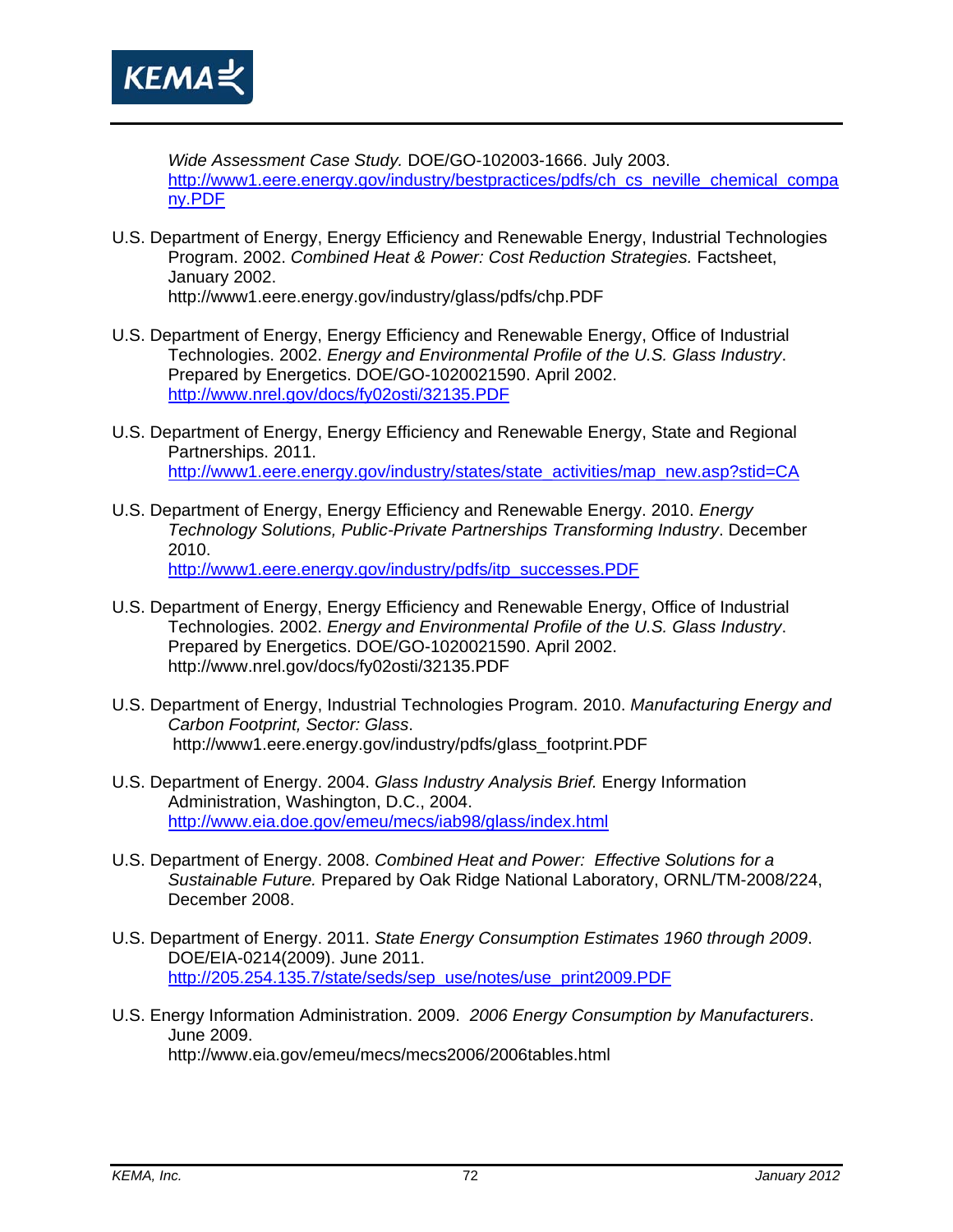

- U.S. Environmental Protection Agency, Office of Solid Waste. 2008. *Municipal Solid Waste in the United States: 2007 Facts And Figures.* EPA530-R-08-010, November 2008; and the California Department of Conservation
- Uchitelle, Louis. 2010. "Glassmaking Thrives Offshore, but is Declining in U.S." New York Times, January 19. http://www.nytimes.com/2010/01/19/business/19glass.html
- Wisconsin Focus on Energy, Industrial Program. Practical Energy Management tool. http://www.wifocusonenergy.com/page.jsp?pageId=368
- Worrell, E., Galitsky, Christina, Masanet, Eric, and Graus, Wina. 2008. "Energy Efficiency Improvement and Cost Saving Opportunities for the Glass Industry: An Energy Star Guide for Energy and Plant Managers". Lawrence Berkeley Laboratory, Environmental Energy Technologies Division, LBNL-57335-Revision, March.
- XENERGY. 1998. *United States Industrial Electric Motor Systems Market Opportunities Assessment.* Prepared for Oak Ridge National Laboratory and DOE's Office of Industrial Technologies. December 1998.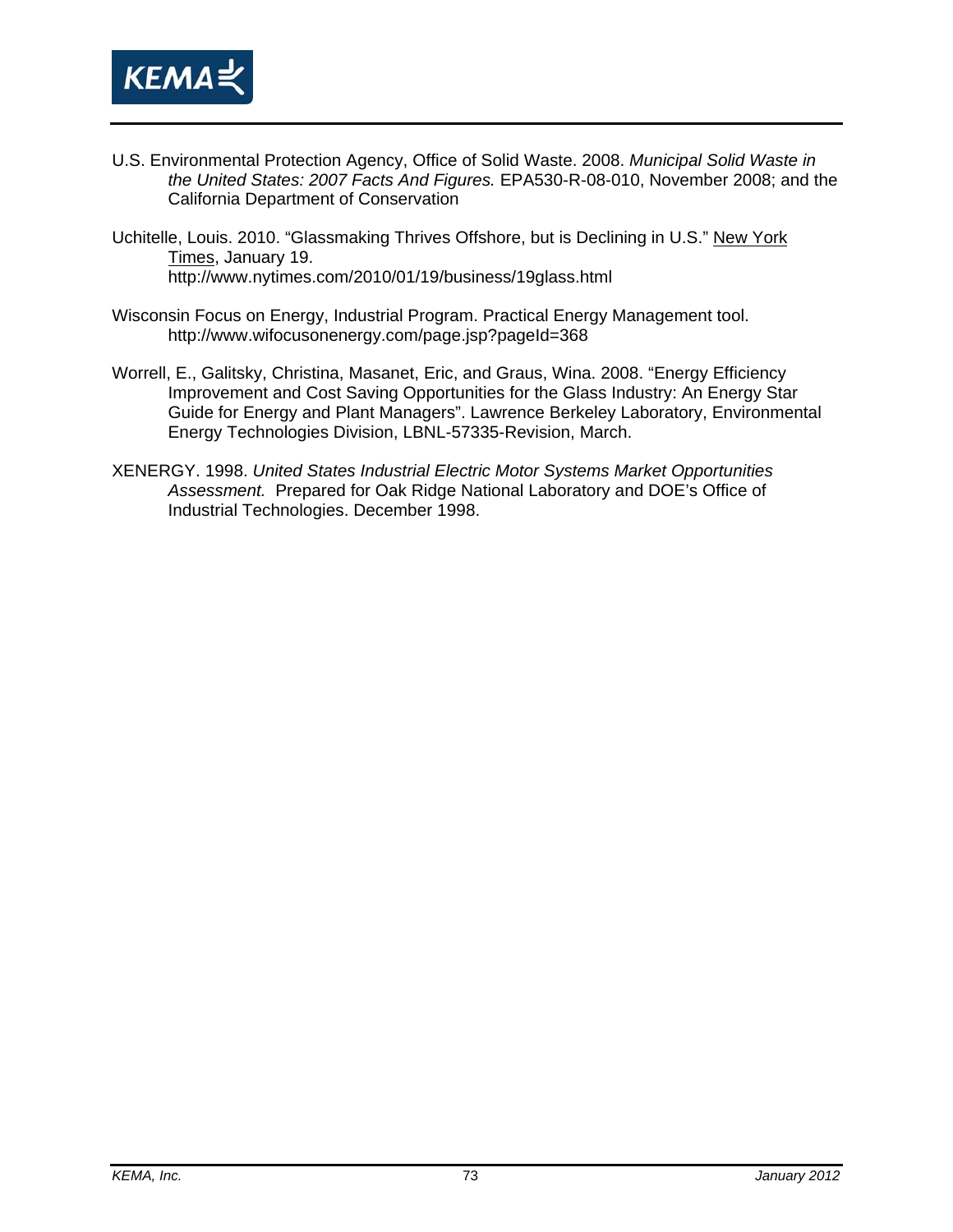

# **A. ATTACHMENTS**

**Glass Industrial Research Forums: Question Set**  Interview Guide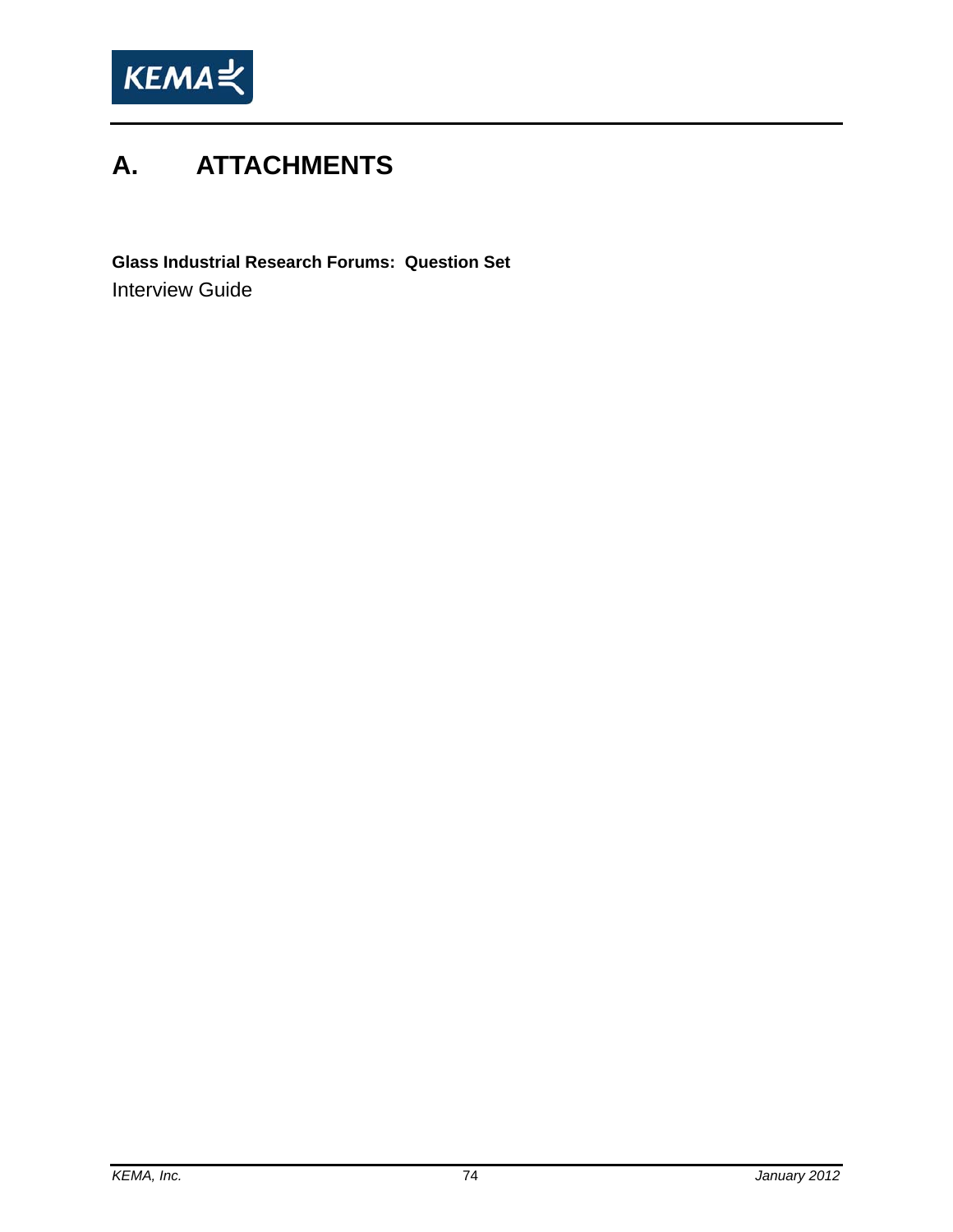

#### **Glass Industrial Research Forums: Question Set**

Introduction:

- Introduce KEMA
- Go over the project and the objectives
- Go around the room or make introductions via telephone. Tell us about your job. How do you contribute to the decisions around energy in your organization?

#### **Section 1: What drives decision-making for energy? Who initiates ideas for projects?**

How does energy fit in with key priorities in your industry? **(For KEMA forum leader: list priorities identified in each report here and prompt discussion as required. Typically, priorities are safety, quality, meeting regulations, cost, competition.** 

- 1. Where does energy rank in the management and operations of your business? Would your executive management agree with this ranking of importance?
	- a. In your knowledge of the industry, is energy efficiency an integral part of strategic planning and risk assessment? Why or why not? If yes, in what ways? If not, what are other factors that are more important?
	- b. Generally speaking, what proportion are energy costs relative to your operating costs? Do you see this proportion increasing in the future? By how much?
- 2. How have energy use patterns changed over the past 10 years? What drives the growth of energy use?
- 3. What drives investment in energy efficiency in the **glass** industry?
- 4. What drives investment in energy efficiency in the minerals industry?
- 5. What are the main opportunities for your organizations to save energy?
	- a. Behavioral, operations? (i.e., Management systems, preventative/predictive maintenance, Smart Mfr. – use of sensors, controls, , EMS, process optimization including EE)
	- b. Retrofits and equipment upgrades? (Heat recovery, efficient motors,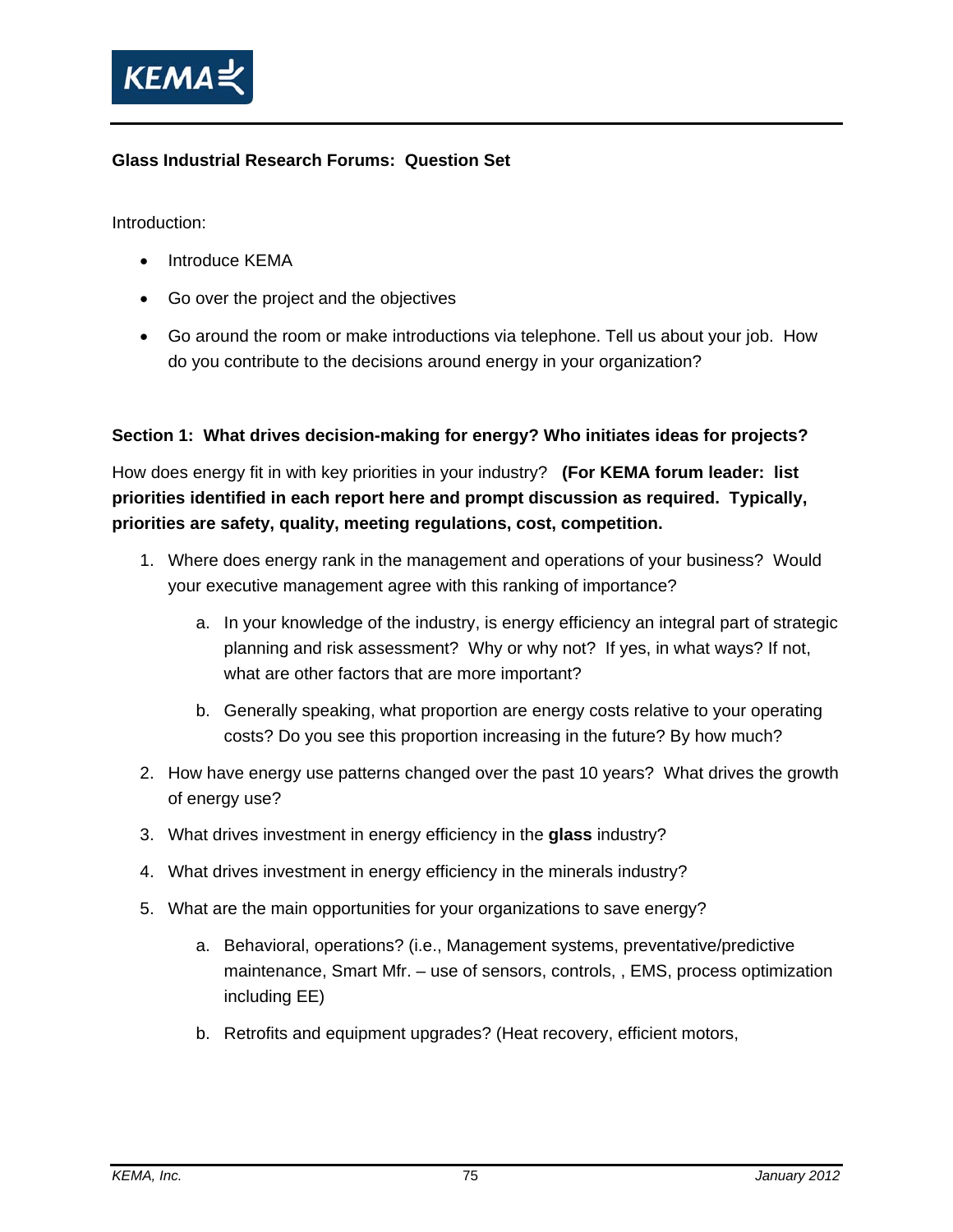

- c. Process upgrades? (major changes, such as new kilns, major equipment conversion)
- 6. What are the primary barriers to adoption of these opportunities?
- 7. Regarding capital and maintenance investments at your organization (i.e. major capital projects of any type, including mid-sized retrofits):
	- a. How is energy efficiency financed? Operating budget vs. capital budget.
	- b. How difficult is it to acquire capital for investment? Does the industry have alternative or innovative ways of raising capital? (i.e., private partnerships)
	- c. How aware are you of IOU programs to help you manage your energy? Their technical support? Their incentives?
- 8. Would you say it is typical or not for firms to solicit input from employees at various levels and departments into investment decision making? If not typical, does it happen at all? If so, in what way(s)?
- 9. For major investment decisions, what is the typical process and timing from idea to start of implementation?
- 10. How are investment priorities determined?
	- a. What are your investment criteria? What is the typical and shortest payback period needed to make an efficiency upgrade that requires capital investment attractive?
	- b. How do you determine which project to invest in? How does management determine a project is worthwhile? What are the key deciding criteria to move forward on a project? (e.g. regulatory, safety, cost, increased production capacity, improved quality, new products, etc). How would you rank these criteria in terms of influencing how projects are prioritized?
	- c. If the project could include energy efficiency improvements, do you involve your utility?
- 11. How has the recession/recovery affected your energy use? More, less or about the same? Any shift in types of fuels used?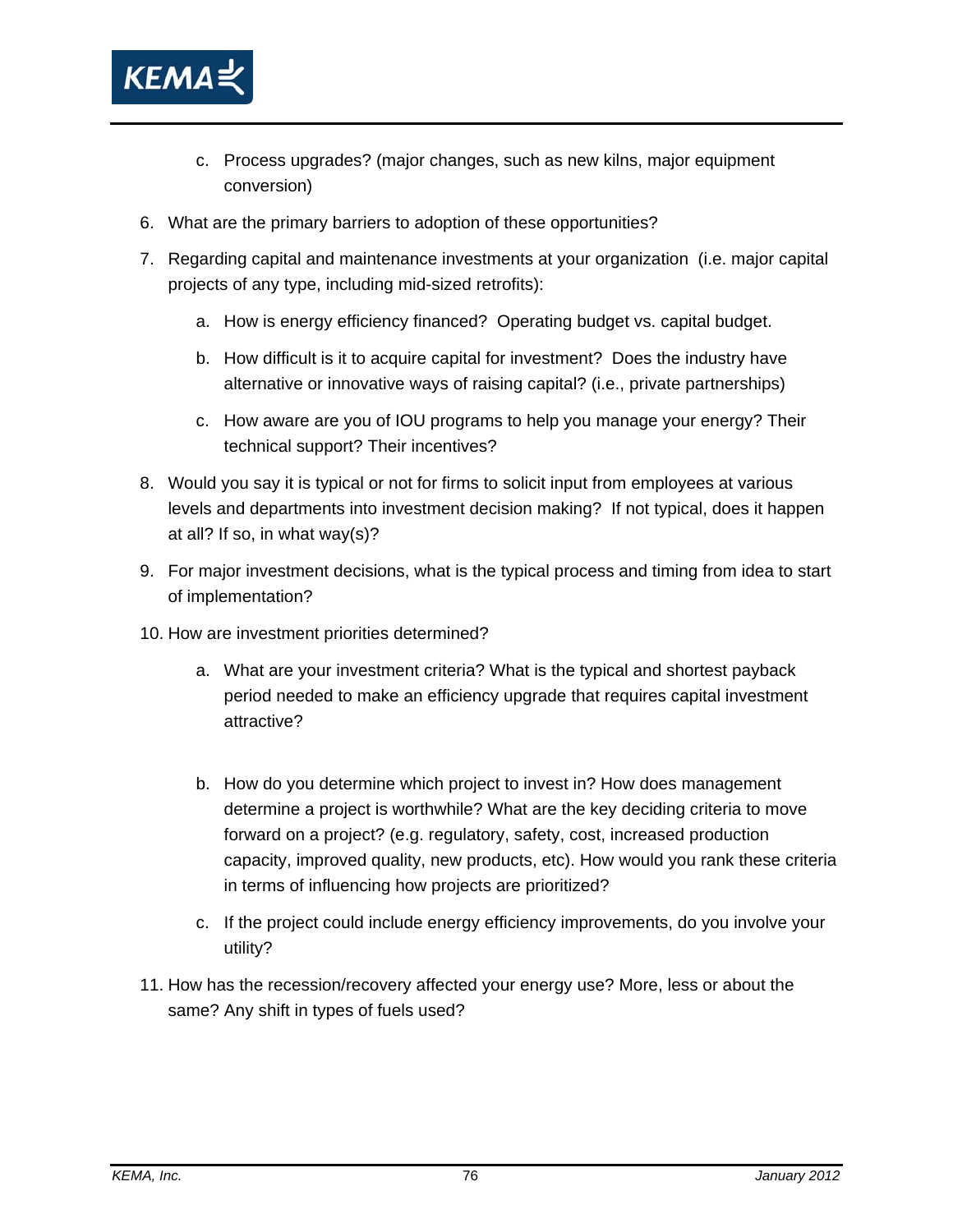

#### **Section 2: Cycle of innovation. What kinds of changes or innovations would cause you to retool or rebuild? Examples?**

- 12. How mature is the industry infrastructure in regards to age of equipment and systems? Do you foresee a need for substantial upgrades in the future? About how long? Nearterm? Long-term?
- 13. What types of efficiency investments have been popular in the past ten years?
	- a. Energy Management Systems and process control optimization
	- b. Process and product optimization feeds, rates, heat input, combustion process, etc
	- c. New products or processes
	- d. Steam projects- efficient boilers, dryers, kilns, leak repairs
	- e. Electric loads: VFDs, efficient motors
	- f. Heat recovery
	- g. Air compressor optimization
- 14. What do you foresee the trend will be (regarding efficiency investments) in the future?
- 15. What organizations would you point to as particularly innovative? Why do you see these organizations as innovative, what are they doing that makes them innovative? (i.e. vendors? Utility engineers, consultants?)
- 16. What internal needs are shaping innovation?
	- a. New products, Product improvements,
	- b. New processes,
	- c. Quality, cost, reliability, safety
- 17. What external factors drive innovation that effect energy use?
	- a. Fuel prices
	- b. Carbon trading
	- c. Regulations and legal issues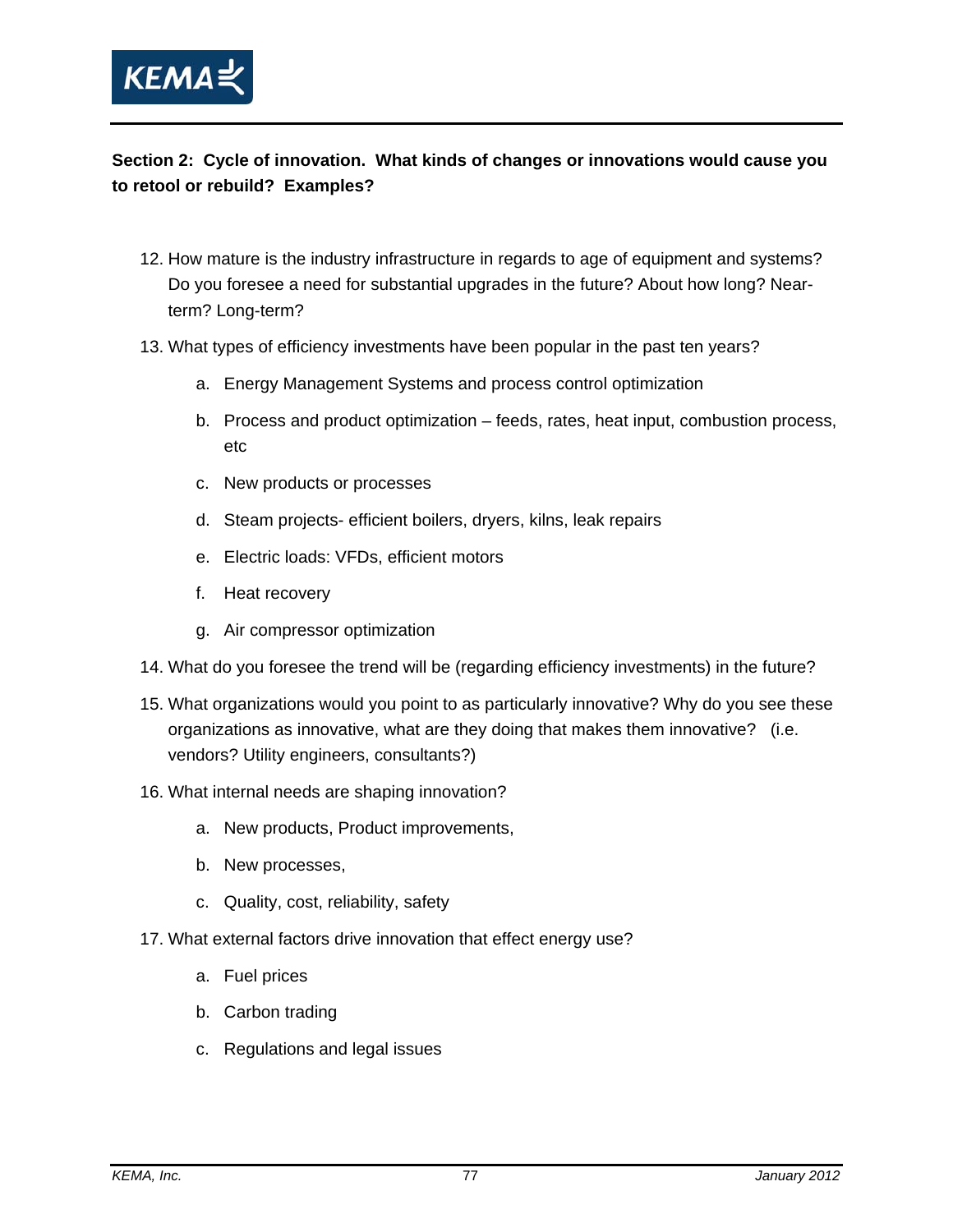

- 18. (for companies operating in California) Do you foresee the implementation of AB-32 or other upcoming regulations will make a difference in your operations? Do you see that this will change how you manage energy?
- 19. How do your organizations access the latest information on energy efficiency technology?
- 20. If not mentioned, probe for comments on the following:
	- a. Do you foresee more efforts to increase self-generation to service your own electricity demand?
	- b. Validate the trends in innovation in operations such as; storage to facilitate loadshifting; plant optimization; improvements in optimization technology beyond **SCADA**

#### **Section 3: Experience with Utility Programs and Networks of Expertise**

- 21. What roles do others (e.g. contractors, consultant, etc.) play in moving EE projects forward?
- 22. Do you partner with the utility? Do you see the utility as a partner? What kind of resources and assistance do you look for from the utility? Is there more they could be doing to help you manage your energy use? What else should they be doing?
- 23. Have you participated in any energy efficiency or management programs offered by either the Department of Energy or your utility? Why or why not? Did the program address your needs? Would you participate again? Why or why not?
- 24. What would encourage your company's management to sign up for energy efficiency or demand response programs? Any past examples of either participation or nonparticipation and why?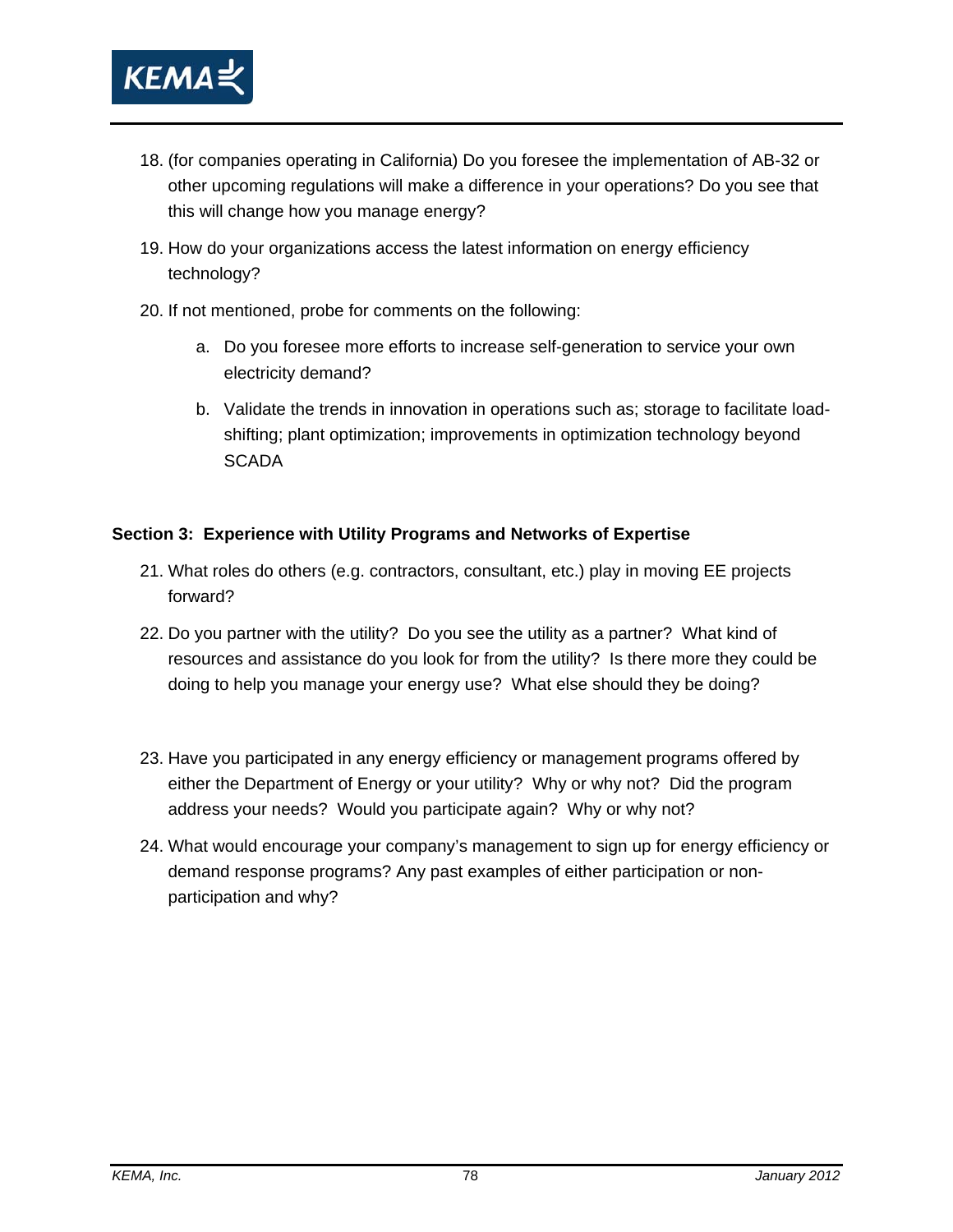

## Interview Guide

#### **Section 1: Introduction**

Hello. My name is [Interviewer Name] calling from KEMA Inc., an energy consulting firm. Your utility [Pacific Gas & Electric or Southern California Edison] has hired KEMA to conduct research to improve their industrial energy efficiency programs in the glass sector. You have been identified as someone knowledgeable at your company about energy efficiency decisions and participation in utility energy efficiency programs. Is this correct? [If no, ask for a colleague referral. If yes, start the interview questions below.]

First, I'd like to ask you about what drives decision-making in energy efficiency first, then ask about your thoughts on your utility's energy efficiency programs. Your responses are confidential. This interview will take approximately 30 minutes.

#### **Section 2: What Drives Energy Efficiency Decision-Making?**

- 1. What does energy efficiency mean at your company?
- 2. On a scale of one to ten, with 1 being the highest and 5 being the lowest, How would you describe your company's commitment to implementing energy efficiency practices or investments? (where 1 = invests heavily in energy efficiency or your company has taken all or nearly all cost-effective actions to reduce energy costs, 5 = only replace equipment on burnout)
- 3. Where does energy rank in terms of your business operation decisions? (Not a priority \* low priority \* medium priority \* high priority \* very high priority)
	- a. What factors drive that ranking? i.e., need energy reliability for production/will pay any costs; energy costs in top 10 operating costs/huge impact on variable costs; or both?
- 4. What are the primary energy efficiency improvements that your company plans to make over the next…
	- a. 2-5 years?
	- b. 5-10 years?
- 5. How short of a payback does your company require to invest in energy efficiency measures?
- 6. How does your company typically pay for energy efficiency investments?
	- a. What are the challenges involved with access to capital?
	- b. How can the utility help with those barriers?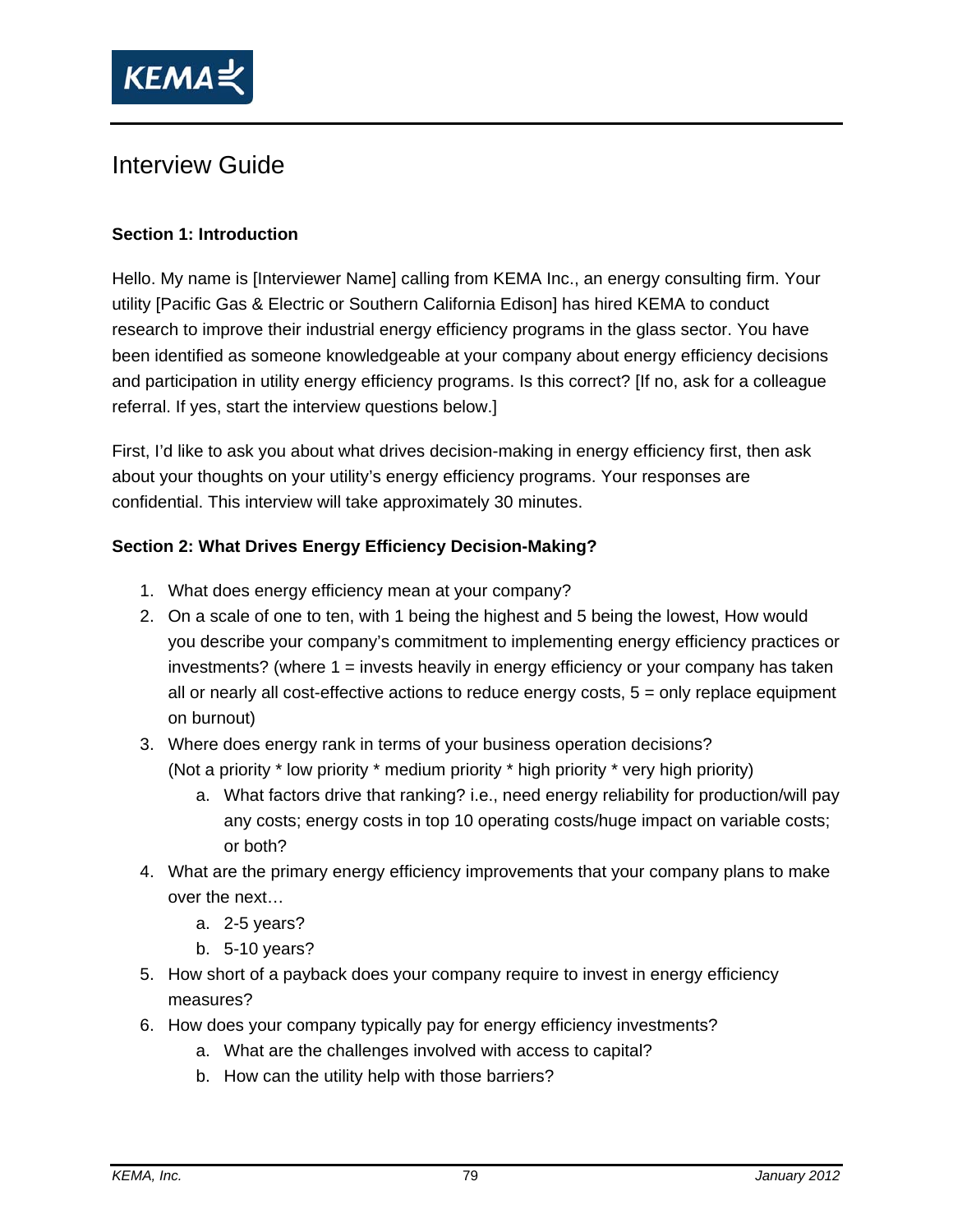

7. What other barriers are there to investment in energy efficiency in this industry?

#### **Section 3: Utility Programs Communications**

- 1. Please describe the typical process at your organization, from how you hear about energy efficiency programs offered by your utility to the final decision to participate or not.
	- a. Who is involved?
	- b. Who needs to participate in the decision-making process?
- 2. Are you familiar with the energy efficiency programs offered by your utility?
	- a. How do you hear about utility sponsored programs? e.g. vendors, utility rep, colleagues, other?
- 3. Do you feel you have enough knowledge about the energy efficiency programs your utility offers? If no,
	- a. Why not?
	- b. How do you gather information to make an informed decision?
- 4. How often do you speak or meet with your utility representative?
	- a. Would you prefer to meet: *more/less or the same?*
	- b. How would you prefer to meet? *1-on-1, group, seminar?*

#### **Section 4: Utility Programs Experience**

- 1. What are the major factors your company considers when deciding whether to participate in a utility-sponsored program?
- 2. 2. What type of utility sponsored program(s) are you most likely to participate? Least likely? Has this shifted over time? If so, why?
- 3. Does your utility offer energy efficiency and/or energy management programs that address your important energy concerns?
	- a. If not, what is missing?
- 4. Has your company participated in any utility sponsored energy efficiency program recently (e.g. past 2-3 years)?